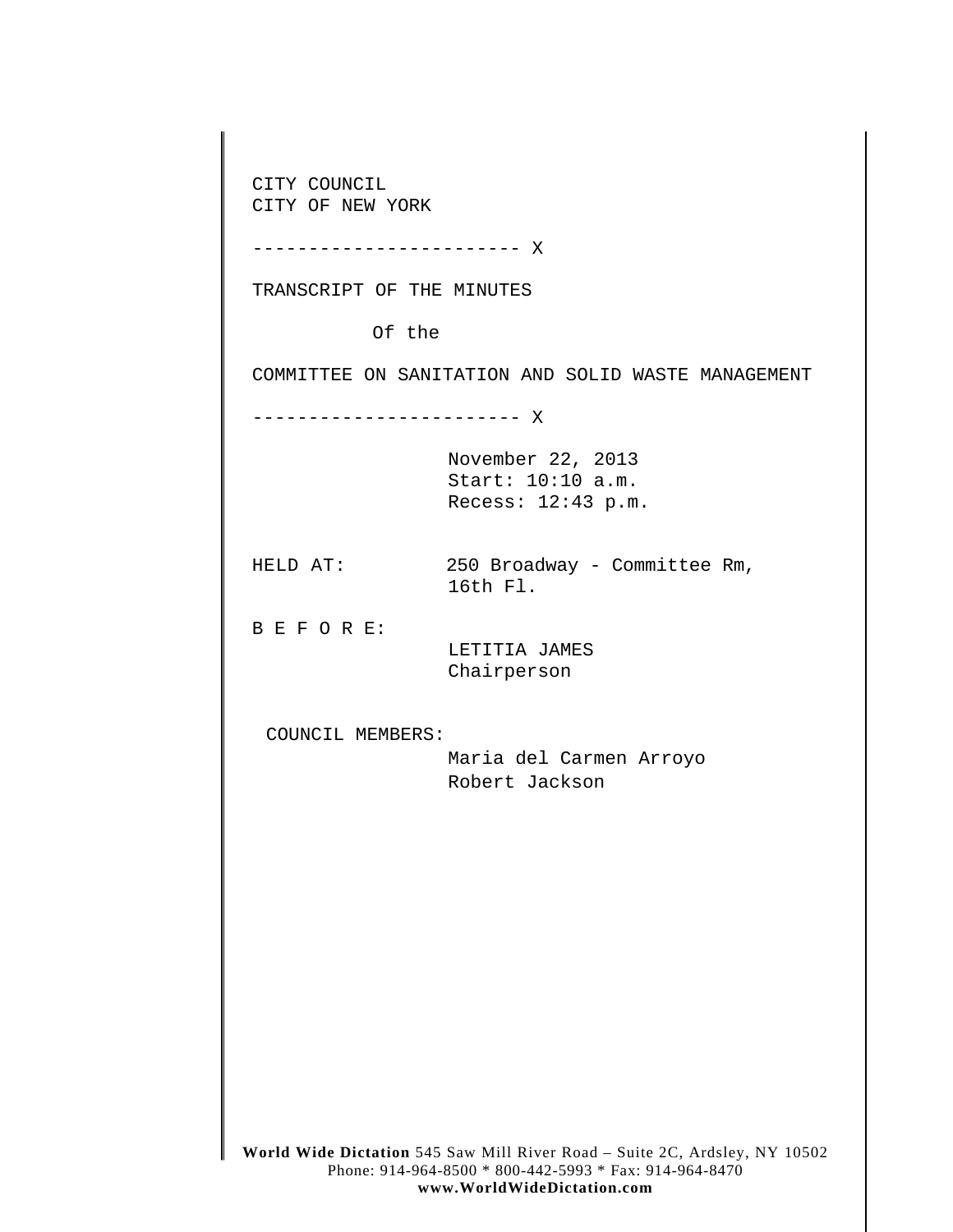A P P E A R A N C E S (CONTINUED)

Elizabeth Balkan Senior Policy Advisor Mayor's Office of Long-Term Planning and Sustainability

Ron Gonen Deputy Commissioner for Sustainability & Recycling Mayor's Office of Long-Term Planning and Sustainability

Enforcement Unit Department of Sanitation New York

James Versocki Counsel New York State Restaurant Association

Pablo Zangerle TLM Associates Representing Action Environmental Services

David Biderman General Counsel National Waste and Recycling Association

Jay Peltz Vice President of Public Affairs Food Industry Alliance of New York State

Ken Diamondstone Brooklyn Solid Waste Advisory Board

Laura Rosenshine Manhattan Solid Waste Advisory Board

Ozgem Ornektekin Director Office of Sustainability New York University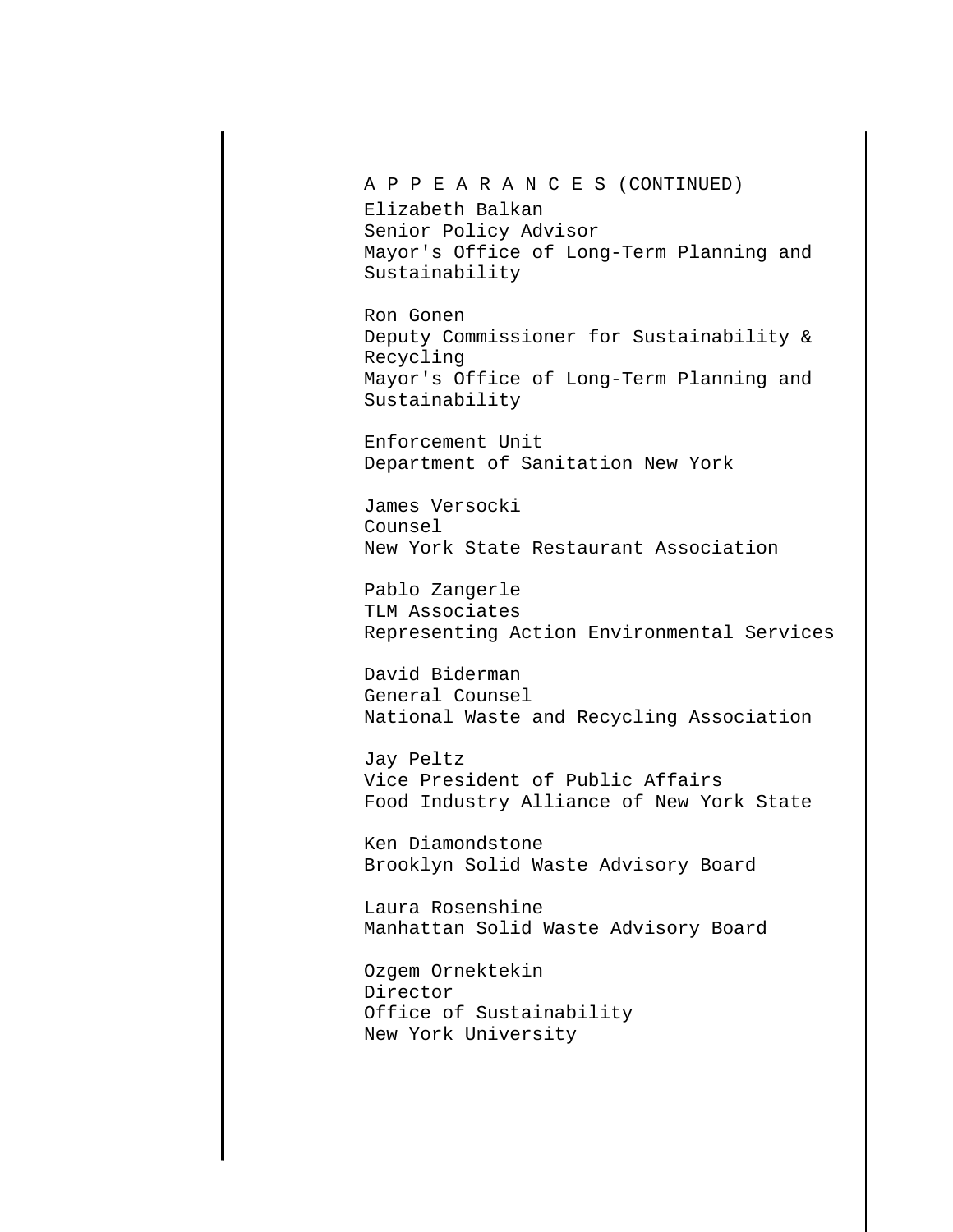A P P E A R A N C E S (CONTINUED)

Vandra Thorburn Founder & President Vokashi Kitchen Waste Solutions

Paul Sellew Founder, Chairman, CEO Harvest Power

Christina Grace New Territories

Dianne Pisarek Principal Evo Market Solutions

Jim Slanina President EnviroPure Systems

Mike Manna Representing United States Composting Council Managing Director Organic Recycling Solutions

Wayne Davis Chairman of the Board of Directors American Biogas Council

Mary Cleaver Founder & Owner The Cleaver Company

Matt de la Houssaye Director Global Green's Coalition for Resource Recovery

Eric Goldstein National Resources Council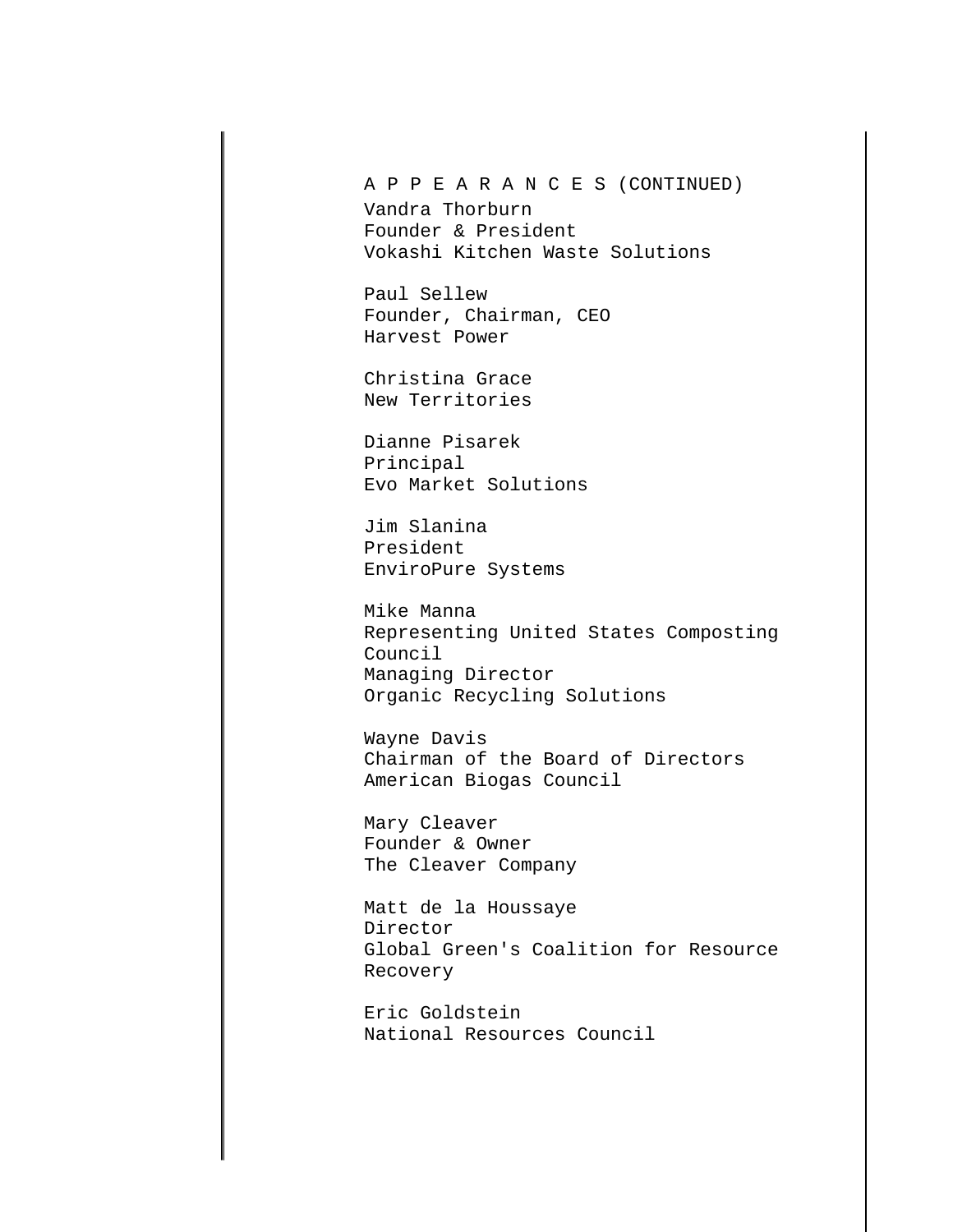| $\mathbf 1$ | 4<br>COMMITTEE ON SANITATION AND SOLID WASTE MANAGEMENT |
|-------------|---------------------------------------------------------|
| 2           | CHAIRPERSON JAMES: City Council's                       |
| 3           | Committee on Sanitation and Solid Waste Management.     |
| 4           | My name is Letitia James and I'm Chair of this          |
| 5           | committee and today we will be hearing two bills,       |
| 6           | Int. No. 1162 and Preconsidered Int. No. 1140-A.        |
| 7           | Int. No. 1162, which is sponsored by                    |
| 8           | myself and introduced by the request of the Mayor,      |
| 9           | would establish a commercial composting program for     |
| 10          | restaurants and other food service establishments in    |
| 11          | the City.                                               |
| 12          | In my years as chair of this committee I                |
| 13          | have heard several different advocates characterize     |
| 14          | food waste composting as the holy grail of              |
| 15          | sustainable sanitation policy. I am happy to say        |
| 16          | that this bill represents an important and meaningful   |
| 17          | step in that quest.                                     |
| 18          | New York City generates roughly 35,000                  |
| 19          | tons of commercial waste per day. Organic waste         |
| 20          | makes up about 30 percent of that commercial waste      |
| 21          | stream. At this time, practically none of that          |
| 22          | organic waste is composted and is instead sent to       |
| 23          | landfills or incinerators.                              |
| 24          | Over the years progress in composting our               |
| 25          | waste has been limited by the lack of composting        |
|             |                                                         |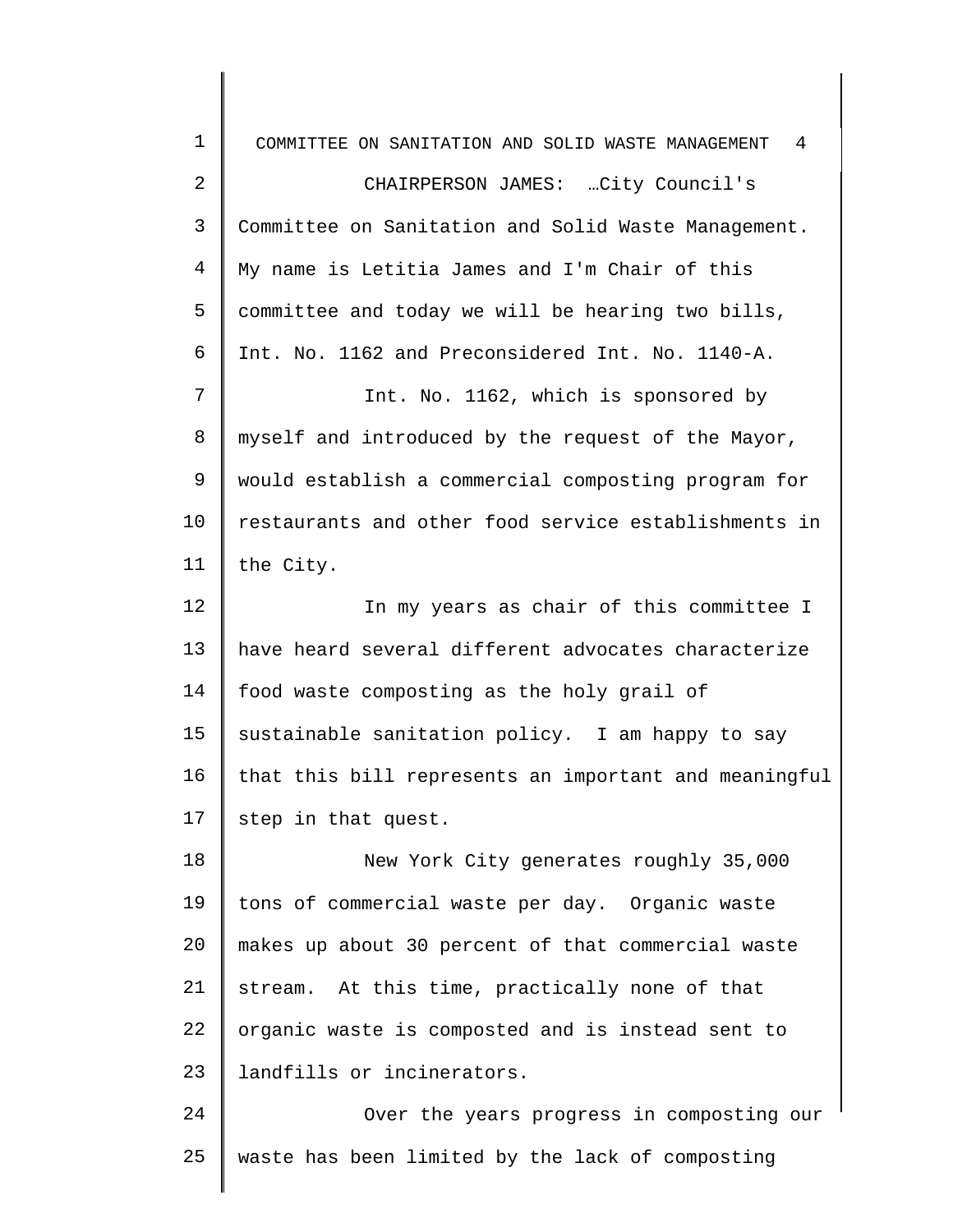1 2 3 4 5 6 7 8 9 10 11 12 13 COMMITTEE ON SANITATION AND SOLID WASTE MANAGEMENT 5 facilities in and around New York City and yet, if we talk to companies and organizations interested in composting in New York the common refrain is that they cannot develop facilities without a firm commitment of source separated organic material. One of the significant benefits of Int. No. 1162 is that it begins to address this chicken and egg problem by making future commitments to compost and clearly identifying the businesses and entities that will participate. We provide clarity to the market and invite businesses to begin to take steps forward together with the City.

14 15 16 17 18 19 20 21 22 23 Int. 1162 would require food service establishments of a certain size or number to begin source separating organic waste and to arrange for the composting of that waste. The requirement would go into effect on July 1st, 2015, but would require the Department of Sanitation commissioner the authority to delay the requirement for up to three years to ensure that it does not go into effect before there is sufficient composting capacity available.

24 25 In the weeks leading up to this hearing my staff and I have been meeting about this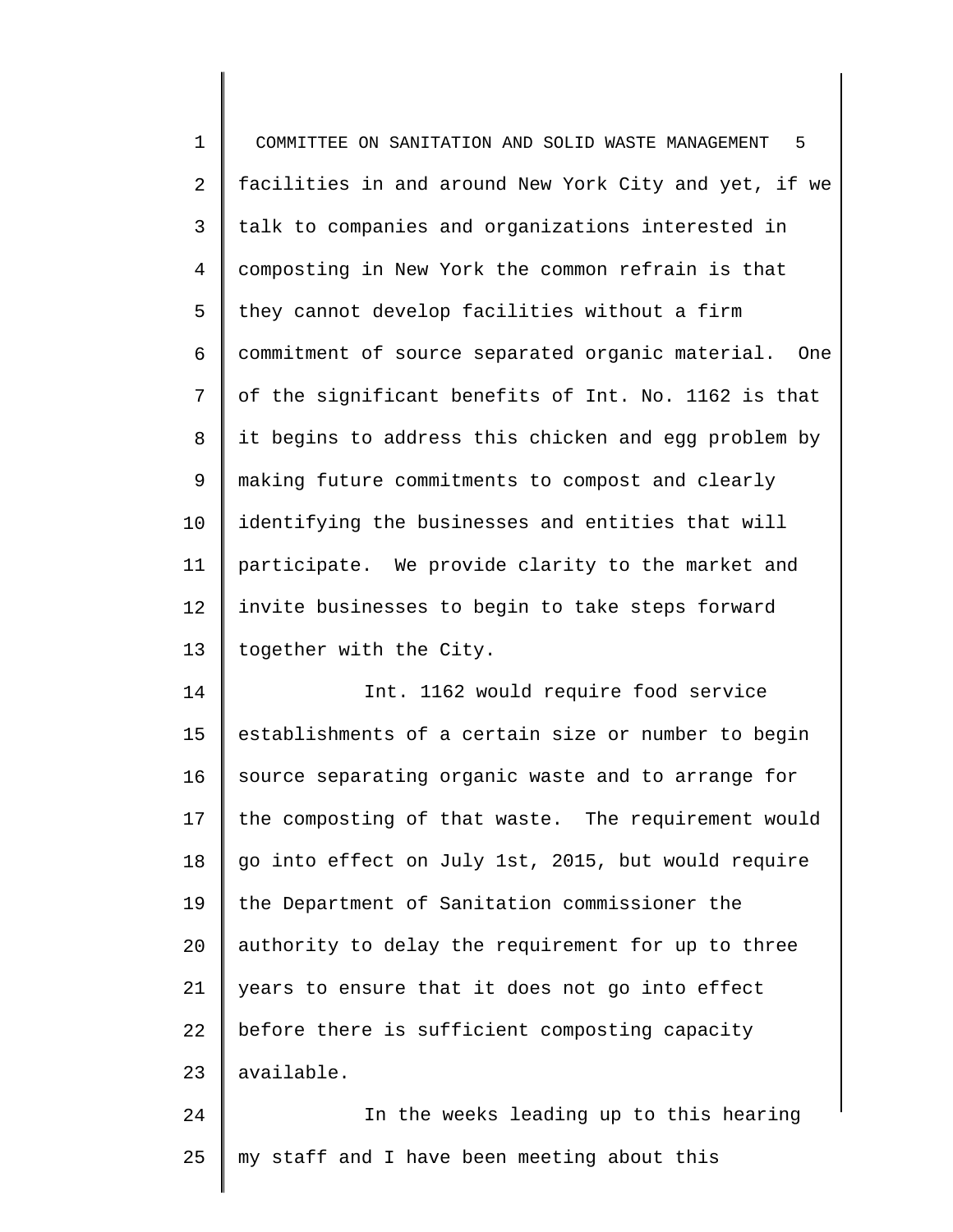| $\mathbf 1$    | COMMITTEE ON SANITATION AND SOLID WASTE MANAGEMENT<br>6 |
|----------------|---------------------------------------------------------|
| 2              | legislation with stakeholders, along with               |
| 3              | representatives of the Mayor's office. Based on         |
| $\overline{4}$ | these conversations I understand that the bill in its   |
| 5              | current form needs further input from those that it     |
| 6              | will impact. At the same time, I believe that this      |
| 7              | committee and the Mayor's office are willing to work    |
| 8              | hard to get this bill to a place where it works and     |
| 9              | hopefully before I leave the City Council, which is     |
| $10 \,$        | in 42 days? [background comment] After all, we all      |
| 11             | benefit most by passing a bill that lays the            |
| 12             | groundwork for a strong and lasting composting system   |
| 13             | in New York City for years to come; without             |
| 14             | everyone's input that is simply not possible.           |
| 15             | And let me might add that as the next                   |
| 16             | public advocate on January 1st, we will continue in     |
| 17             | this regard on a wide range of issues related to the    |
| 18             | sustainability of New York City.                        |
| 19             | With that in mind, I urge those of you                  |
| 20             | who wish to testify to focus on how to improve this     |
| 21             | bill and make it a reality. Before I move on I'd        |
| 22             | like to take a moment to thank the Department of        |
| 23             | Sanitation and the Mayor's Office of Long-Term          |
| 24             | Planning for your hard work and ingenuity on this       |
| 25             | bill. We are happy to be working with you on such an    |
|                |                                                         |

∥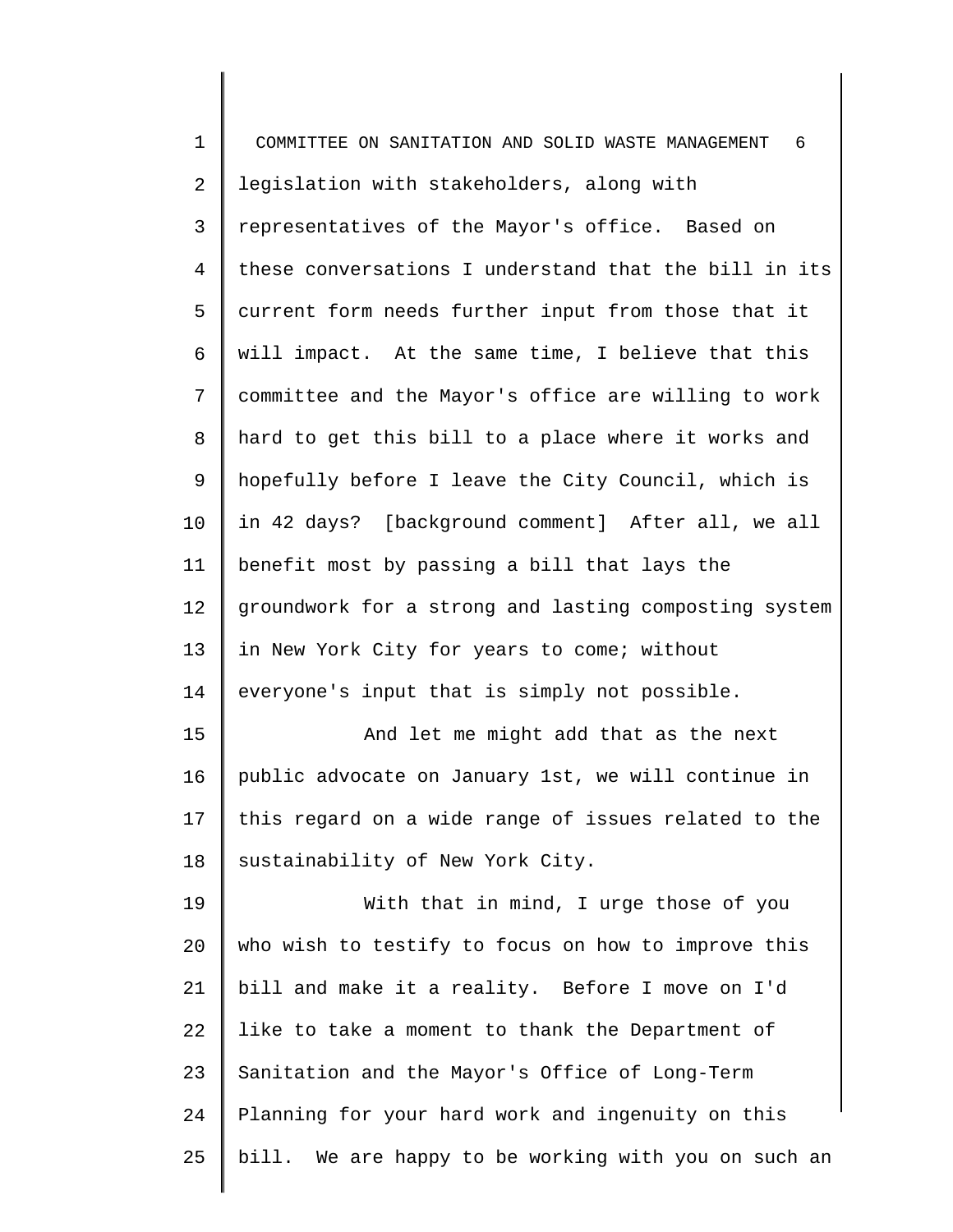1 2 3 4 COMMITTEE ON SANITATION AND SOLID WASTE MANAGEMENT 7 important issue and working with you in the past on other important matters that affect the residents of the City of New York.

5 6 7 8 9 10 11 12 13 14 15 16 17 18 19 20 21 22 23 24 25 Let me briefly turn to proposed Int. No. 1140-A, which is introduced by my colleague and the next Borough President of Staten Island, Mr. James Oddo, and this bill will fix a minor shortcoming of the City's illegal posting law. In most neighborhoods through the City, signs and other written material are prohibited from being posted upon city property, such as sidewalks, telephone poles and sign posts, but our illegal posting law does not address circumstances that occur in a smaller portion of neighborhoods where the city property in question that abuts a street is grass rather than a sidewalk. Up to now the Department of Sanitation enforcement was prevented from issuing tickets for signs posted on that city property. Proposed Int. No. 1140-A will make this minor fix. We will devote most of our time at today's hearing to 1162, but I will take a brief moment to ask the Department of Sanitation a few questions about Int. 1140-A, particularly in the absence of Council Member Oddo, who unfortunately had a conflict in his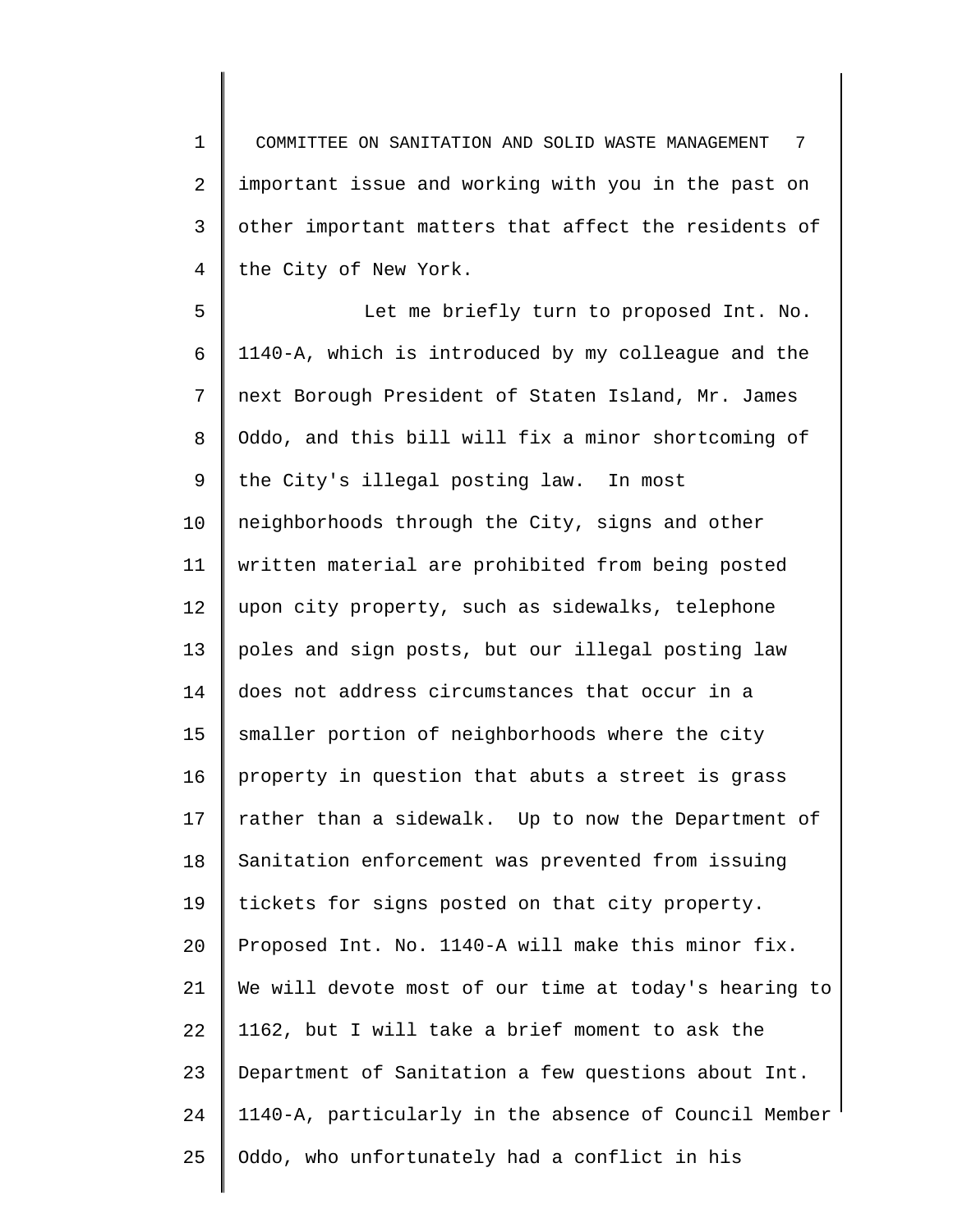1 2 3 4 COMMITTEE ON SANITATION AND SOLID WASTE MANAGEMENT 8 schedule and wanted me to ask some questions and we'll do that after we conclude our questions about composting.

5 6 7 8 Without anything further, I'd like to turn at this point in time the floor over to the administration to provide testimony. You may begin. ELIZABETH BALKAN: Thank you. Good

9 10 11 12 13 14 15 16 17 morning Chairwoman James and members of the Committee on Sanitation and Solid Waste Management. I am Elizabeth Balkan, Senior Policy Advisor for the Mayor's Office of Long-Term Planning and Sustainability. I'm here today with Ron Gonen, Deputy Commissioner for Sustainability and Recycling from the Department of Sanitation. We are pleased to have the opportunity to testify today in support of Int. 1162.

18 19 20 21 22 23 24 25 This important legislation will advance the PlaNYC goal of diverting 75 percent of the City's solid waste from landfills by 2030 by focusing on a key source, organic waste generated by the largest businesses in the food industry. Although the ban will affect fewer than 5 percent of businesses in the food industry and less than half of a percent of businesses citywide, it will capture over 30 percent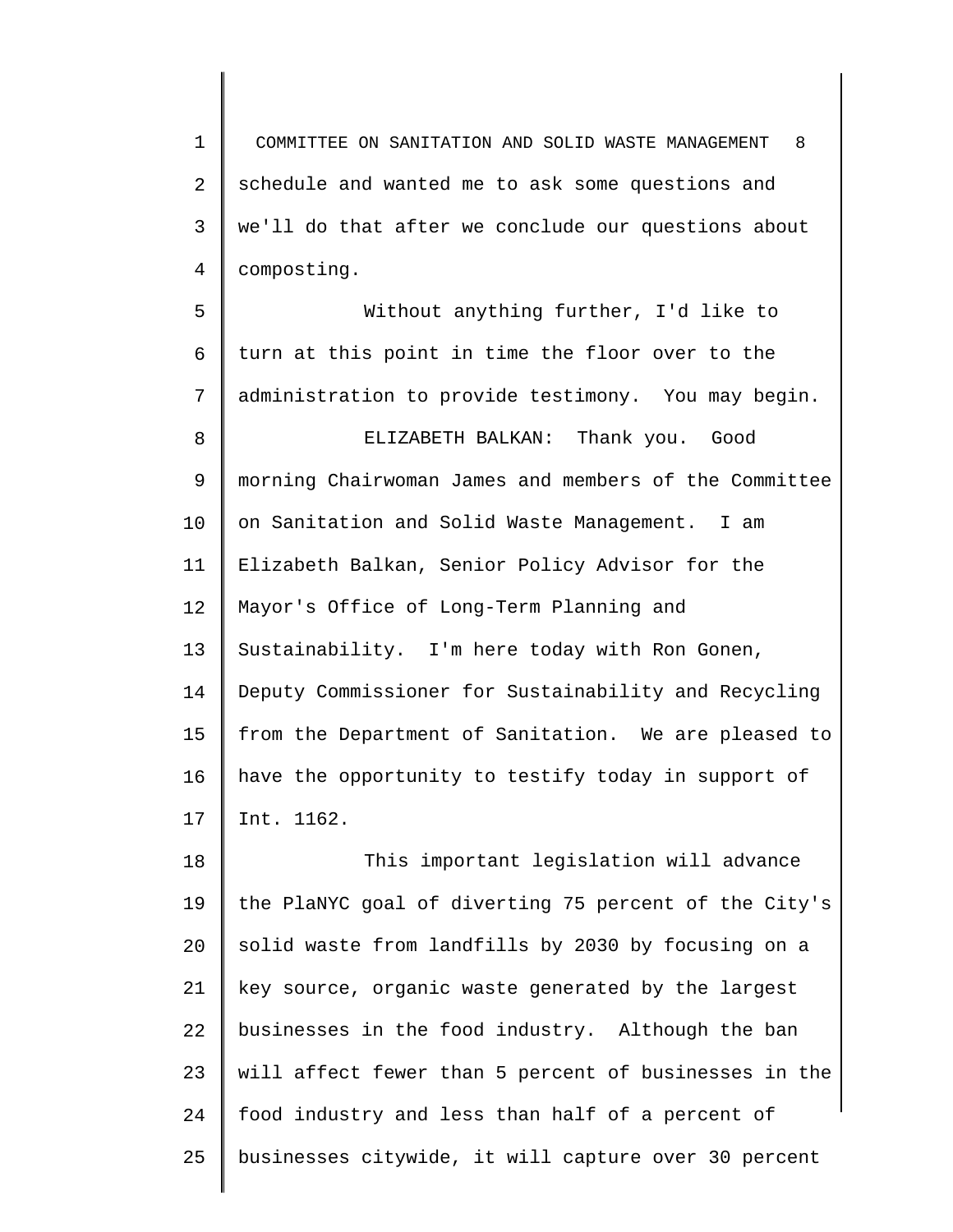1 2 3 4 5 6 COMMITTEE ON SANITATION AND SOLID WASTE MANAGEMENT 9 of all commercial organic waste. As such, the bill strikes the right balance between achieving scale in the marketplace for organic waste while focusing on businesses that are best able to comply and in many cases is already doing so voluntarily.

7 8 9 10 11 12 13 14 15 16 17 18 19 20 21 22 Before I get into my testimony I would like to thank the Solid Waste and Sanitation Committee for its continued leadership and helping to improve solid waste management in the City. The Committee has advanced a number of critical legislative initiatives over the past seven years, including Int. 894 on the recovery of refrigerants from appliances; Int. 148, expanding acceptable recyclables to include all rigid plastics; Int. 158 regarding public space recycling and a citywide textile reuse and recycling program; and Int. 728 and 729 on important standards for the recycling, reuse and safe handling of electronic waste. I want to especially acknowledge the City Council's September passage of Int. 1107 on residential collection of compostable waste, which

23 24 creates a strong foundation for similar progress in the commercial sector.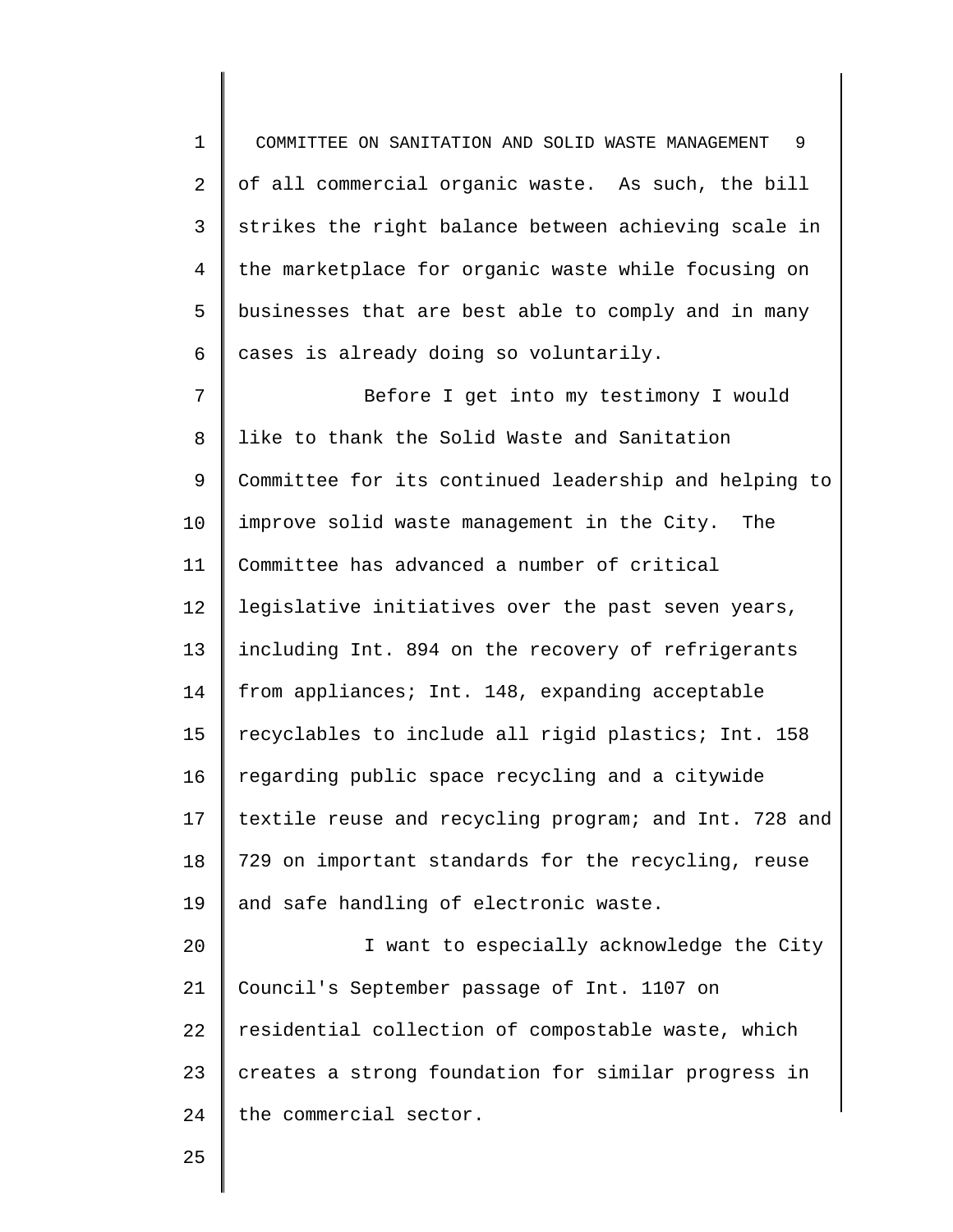| $1\,$          | 10<br>COMMITTEE ON SANITATION AND SOLID WASTE MANAGEMENT |
|----------------|----------------------------------------------------------|
| $\sqrt{2}$     | This morning I will begin my testimony by                |
| $\mathsf{3}$   | describing the context for this bill as it relates to    |
| $\overline{4}$ | the solid waste goals of PlaNYC, the City's Long-Term    |
| 5              | Sustainability Plan. I'll then briefly report the        |
| 6              | progress that we have made towards these goals and       |
| 7              | discuss the role of organic waste in that long-term      |
| 8              | success. Next I'll describe what the City has            |
| 9              | learned from working with leading restaurants, hotels    |
| 10             | and stadiums that are already successfully recycling     |
| 11             | their food waste on a voluntary basis. And finally,      |
| 12             | I will turn to the structure and goals of the            |
| 13             | legislation and describe the grounds for the             |
| 14             | administration's support.                                |
| 15             | Through PlaNYC, the City has committed to                |
| 16             | a 2030 goal of diverting 75 percent of solid waste       |
| 17             | from landfills, as well as the short-term goal of        |
| 18             | doubling the recycling rate to 30 percent by 2017.       |
| 19             | Greenhouse gas emissions from our solid                  |
| 20             | waste amount to more than 2.1 million metric tons per    |
| 21             | year. The methane-generating decomposition of this       |
| 22             | waste, which mostly comes from organic waste, is at      |
| 23             | least 21 times more harmful to the environment than      |
| 24             | carbon dioxide. In addition to these environmental       |
| 25             | impacts, the landfilling of solid waste costs New        |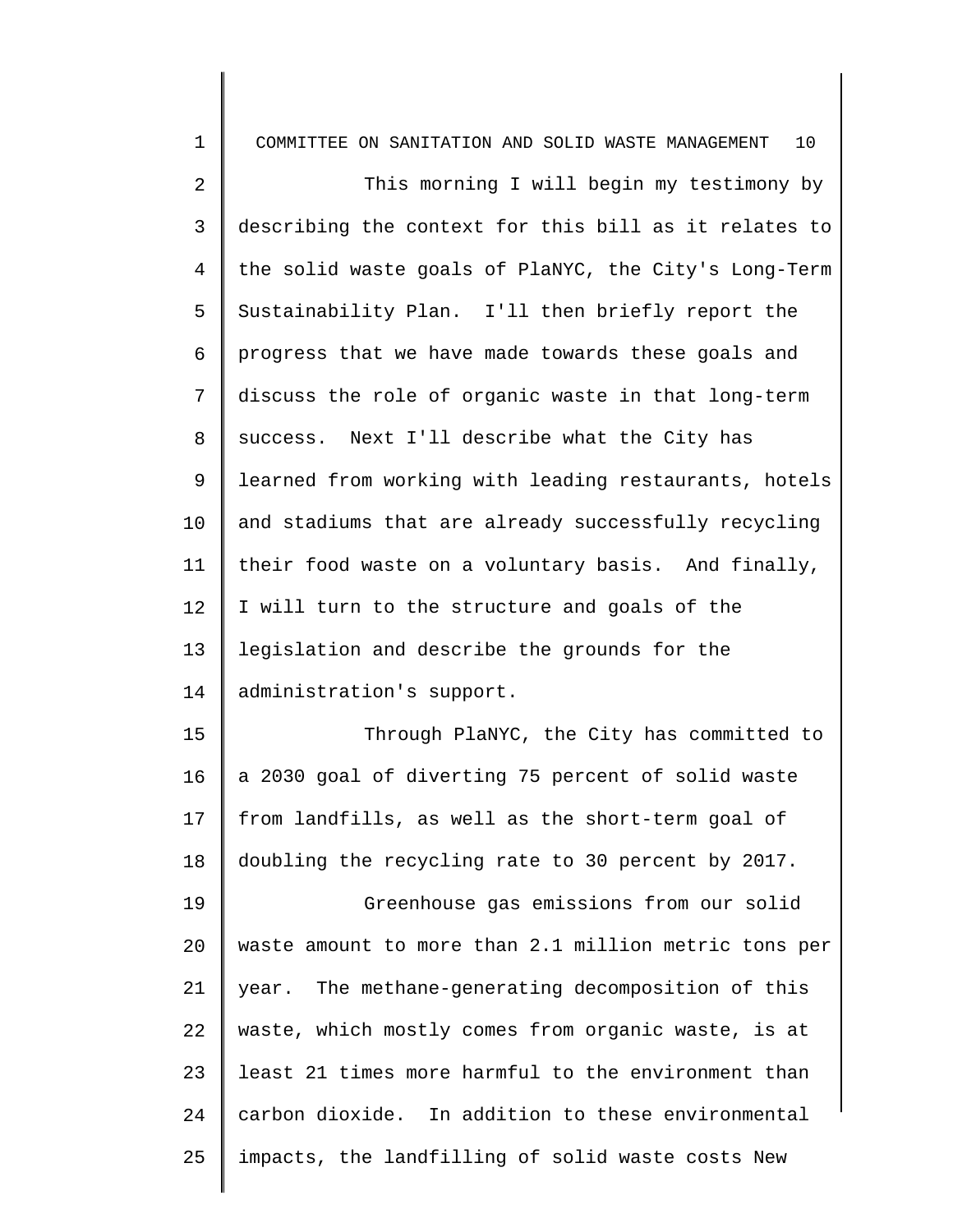1 2 3 4 5 6 7 COMMITTEE ON SANITATION AND SOLID WASTE MANAGEMENT 11 York City residents and businesses considerable money. DSNY spends more than \$300 million currently per year in landfilling costs. As landfills continue to fill up and close, waste disposal and tipping fees for businesses and institutions will continue to climb.

8 9 10 11 12 13 14 15 The 2011 update to PlaNYC laid out a 13 item solid waste reduction plan. This plan included numerous strategies to reduce the amount of waste generated in our city, reuse and recycle as much as possible of what cannot be eliminated and a change in the way we think about waste, not as a byproduct to be disposed, but as a resource that can generate energy, create jobs and spur economic development.

16 17 18 19 With City Council support we have already reached several important solid waste milestones; they are detailed in my written testimony, but I will skip over them now in the interest of time.

20 21 22 23 24 25 Because organic waste makes up roughly one-third of our waste, solid waste PlaNYC goals cannot be achieved without a robust organic waste diversion program. In 2012 DSNY launched a pilot organic waste collection program in 68 Brooklyn and Manhattan public schools. The pilot, constantly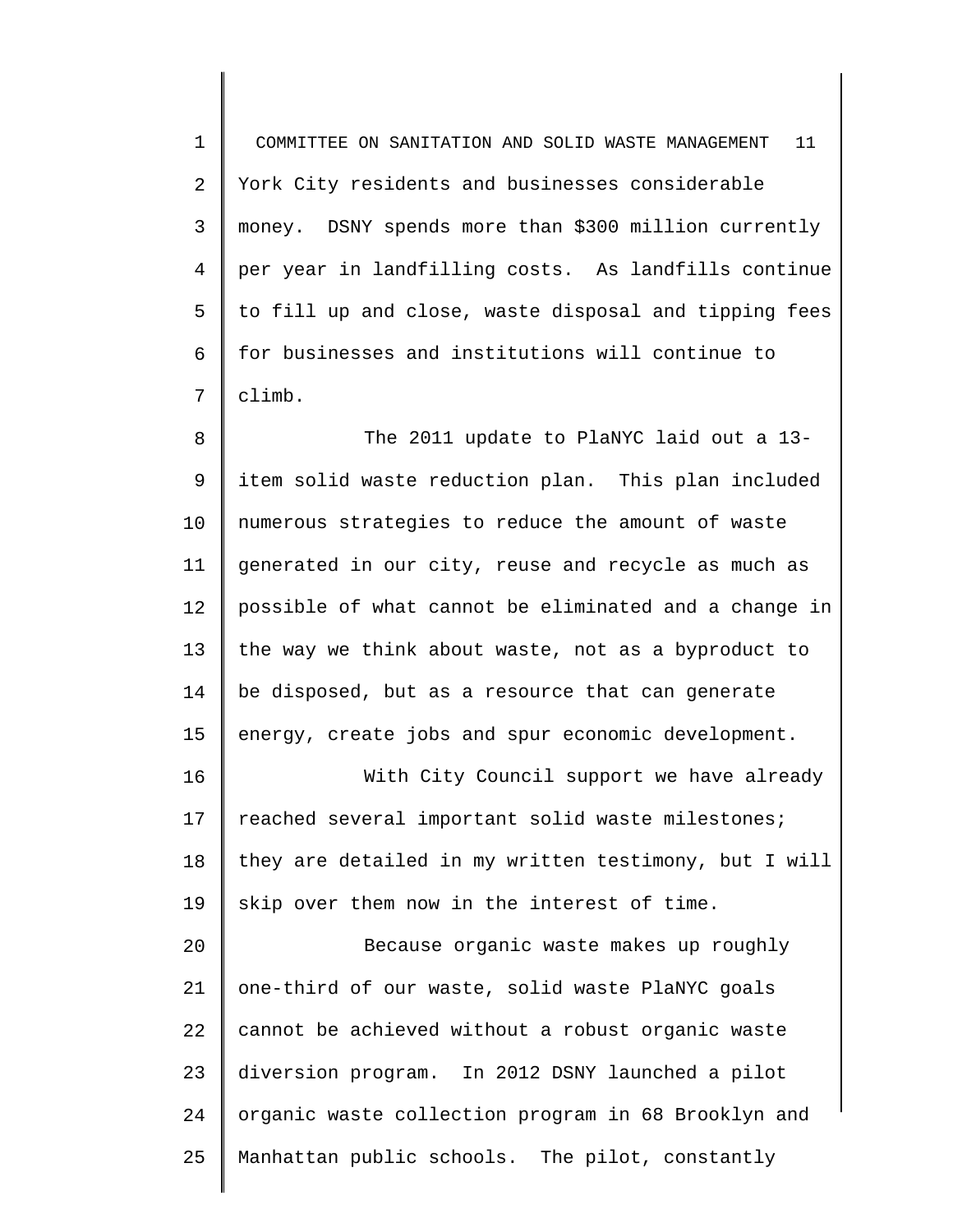1 2 3 4 5 6 7 8 9 COMMITTEE ON SANITATION AND SOLID WASTE MANAGEMENT 12 expanding, has been very successful, with diversion rates doubling in most of the schools. By providing education, appointing clearly marked bins in the cafeteria, scheduling daily collection of organic waste and soon, eliminating polystyrene food trays, DSNY and DOA… [interpose, background comment] right. [laughter] DSNY and DOA together are making it easy for teachers and children to divert organic waste.

10 11 12 13 14 15 16 17 In spring 2013 DSNY initiated household organic waste collection, as well as offering free composting bins and educational materials to residents in Staten Island. Early results have been very promising, both in terms of high participation and low contamination. This illustrates New Yorkers' willingness to adopt this practice and their ease in doing so.

18 19 20 21 22 23 24 In addition, businesses are also making significant voluntary efforts to divert organic waste. In April of this year, Mayor Bloomberg partnered with over 100 restaurants, environmental organizations, solid waste experts, and private carters to launch the Food Waste Challenge. It is a voluntary program with restaurants committing to a 50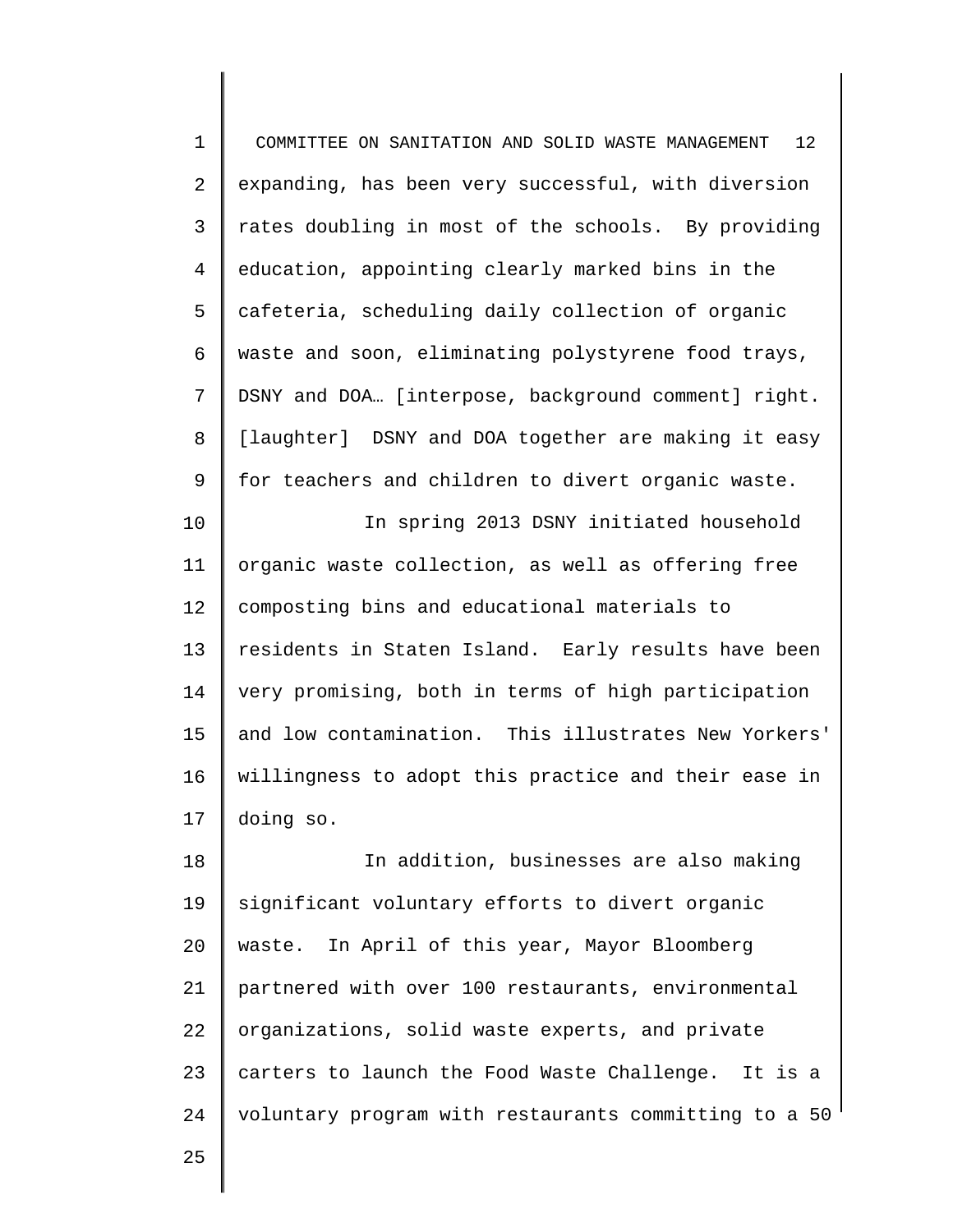1 2 3 COMMITTEE ON SANITATION AND SOLID WASTE MANAGEMENT 13 percent organic waste diversion target, as well as ongoing tracking of their waste generation.

4 5 6 7 8 9 10 11 12 13 Participating food establishments include New York favorites as well as nationally renowned fast food chains. Just six months into the program, half of these participants, many of them small, single-owner restaurants, have achieve the diversion goal, demonstrating that organic waste can be accomplished even in the smallest… sorry… organic waste diversion can be accomplished even in the smallest of kitchens and without encountering any vermin or odor issues.

14 15 16 17 18 19 20 21 22 23 24 Much of what has been diverted under the Food Waste Challenge has been edible food donated to City food banks to help feed New York's neediest. Many hotels, supermarkets, airlines and stadiums are eager for the chance to join the Food Waste Challenge and increase their organic waste diversion. These are businesses that are already separating organic waste well in advance of legislation. This list includes hotels, supermarkets, universities; such as Jet Blue, the Intercontinental Hotel, Stop & Shop, St. John's University and Yankee Stadium.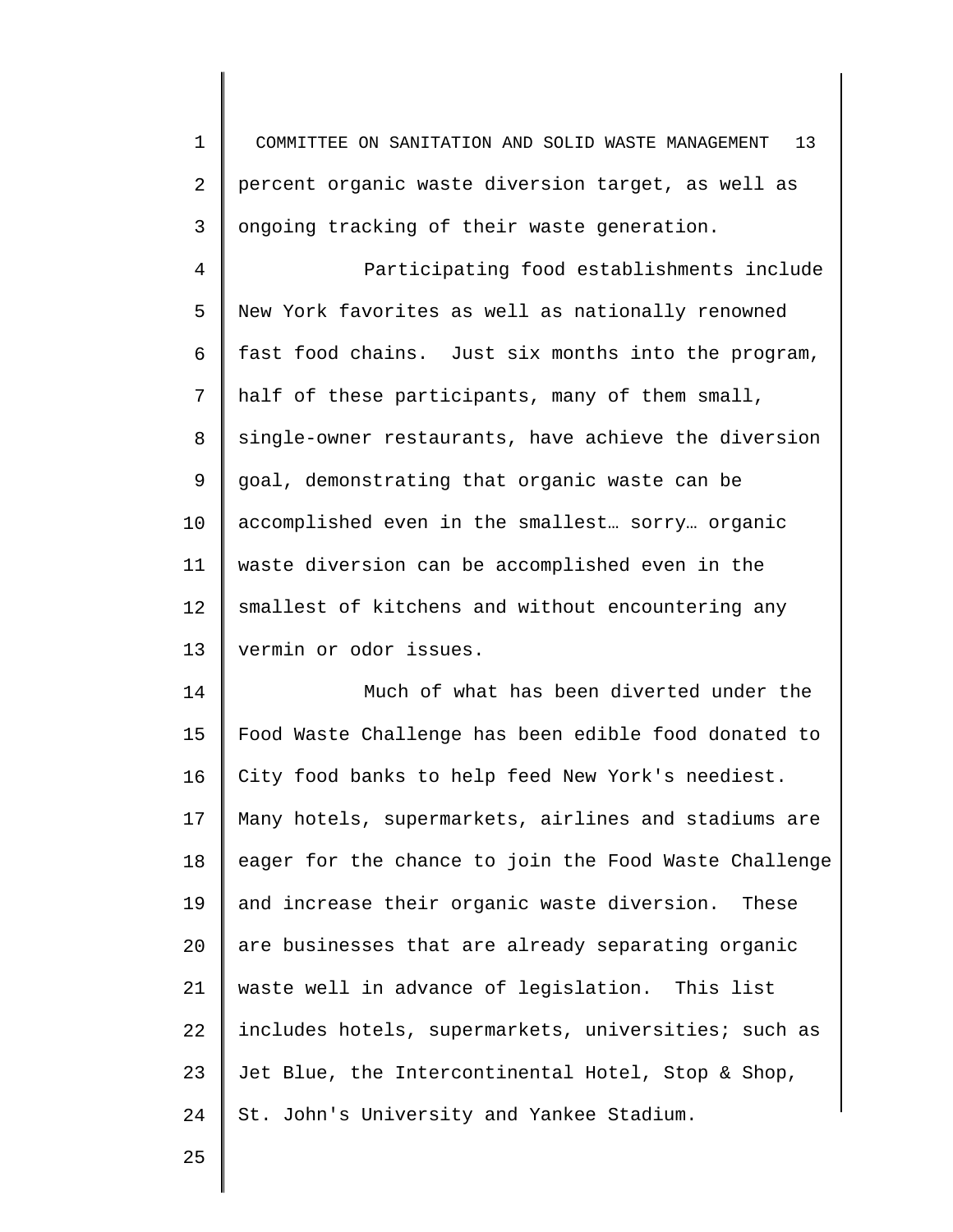| $\mathbf 1$ | COMMITTEE ON SANITATION AND SOLID WASTE MANAGEMENT<br>14 |
|-------------|----------------------------------------------------------|
| 2           | To assist participants in reaching the                   |
| 3           | Food Waste Challenge goal, we have developed a suite     |
| 4           | of tools and resources. The first of these is a food     |
| 5           | waste diversion how to guide, which presents             |
| 6           | information on and strategies for source separating      |
| 7           | both back of house and front of house food waste,        |
| 8           | choosing appropriate bins and storage equipment,         |
| 9           | options for use of compostable bags and food service     |
| 10          | ware, training and messaging for staff, relevant food    |
| 11          | safety regulations and negotiating with waste            |
| 12          | haulers. This guide also offers methods of waste         |
| 13          | preventing, including source, reduction of food waste    |
| 14          | and food donation.                                       |
| 15          | We are also conducting a pilot of an on-                 |
| 16          | site food waste processing technology with the           |
| 17          | Department of Environmental Protection and City          |
| 18          | College and a winner of the City Council and             |
| 19          | Bloomberg Administration's Municipal Entrepreneurial     |
| 20          | Testing Systems Competition. This unit reduces the       |
| 21          | weight of food waste up to 90 percent, requiring         |
| 22          | minimal space and fully sealed to prevent odor.          |
| 23          | Proven use of these types of technologies                |
| 24          | will provide businesses cost saving options for          |
| 25          | dealing with organic waste on-site, simultaneously       |
|             |                                                          |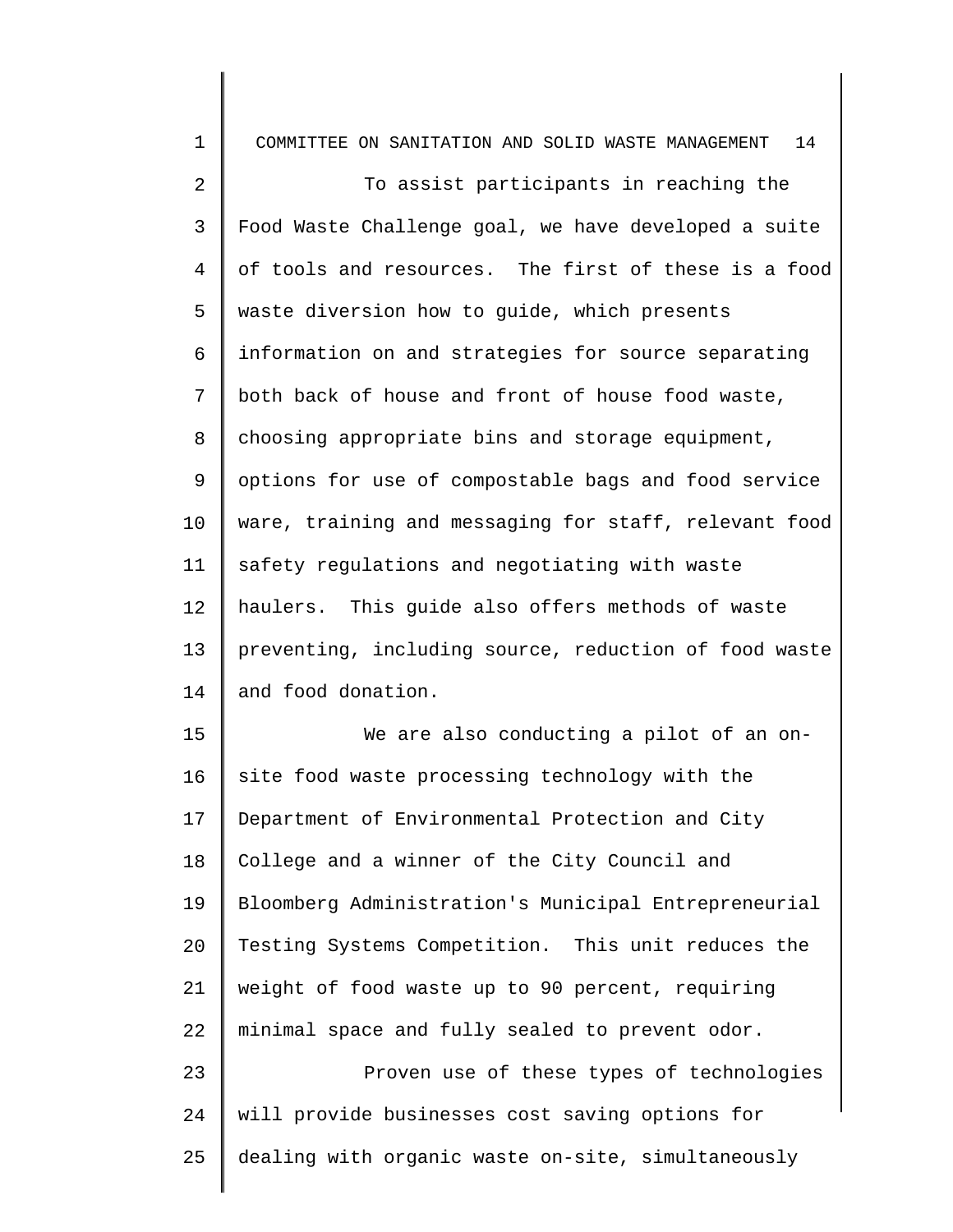1 2 3 4 5 6 7 8 9 10 11 12 13 14 15 16 17 18 19 20 21 22 23 COMMITTEE ON SANITATION AND SOLID WASTE MANAGEMENT 15 getting trucks off the street and trash bags off the curb, a real value proposition to our communities. No I would like to discuss the proposed legislation and what it seeks to do. As written, Int. 1162 requires certain larger food-generating establishments, such as supermarkets, large restaurants, caterers, hotels and entertainment centers to arrange with a license carter for the separate collection of organic material for purposes of composting anaerobic digestion or other approved methods. Licensed carters must deliver this collected material directly to an organics processing facility or an equipped transfer station that will then transfer it as source-separating material to an organics processing facility. This program would begin July 1st, 2015, but could be delayed for up to three years if the Sanitation Commissioner determines that there are an insufficient number of facilities close to the City to process organic waste. Int. 1162 is not a food waste disposal ban. Covered establishments must not meet organic

waste diversion rates. Also, Int. 1162 does not

impact small restaurants, cafes, grocers and delis in

24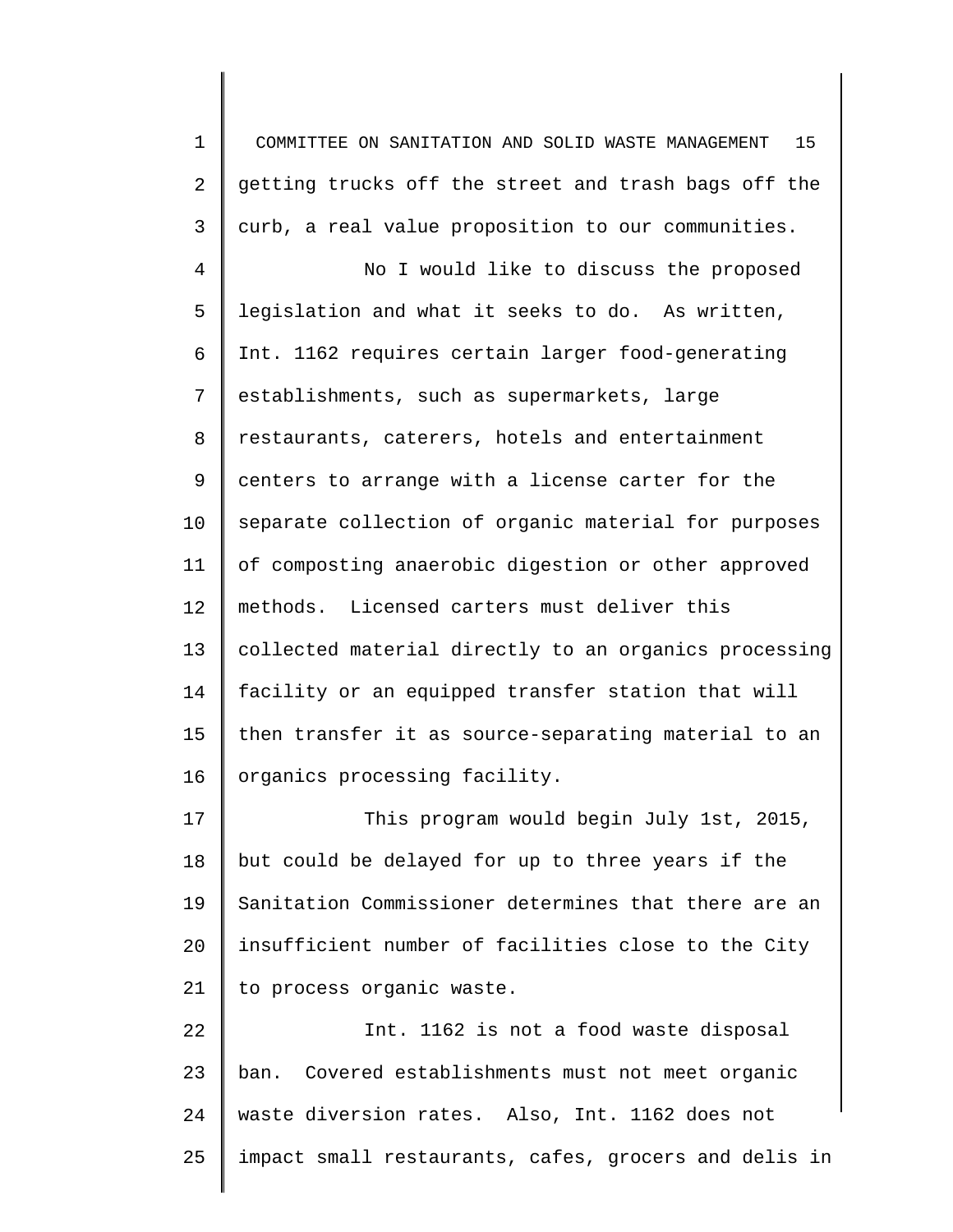1 2 3 4 5 COMMITTEE ON SANITATION AND SOLID WASTE MANAGEMENT 16 New York City, but rather, seeks to accomplish the goal of large-scale organic waste diversion by addressing only the largest organic waste generators who are best equipped to comply.

6 7 8 9 10 11 12 13 Before introducing this bill we conducted economic analysis to understand how this measure would affect costs and competitiveness. What we found is that at present there is an uncompetitive market for organic waste collection or large-scale processing capacity close to New York City. This makes organics collection service more expensive for businesses and haulers.

14 15 16 17 18 19 20 21 22 23 24 In other regions with more wide-scale capacity, tip fees at organics processing facilities are at least 40 percent and as much as 65 percent lower than landfill tip fees. We believe that creating a significant new source of demand will lead to investment in infrastructure in the region, sufficient both in terms of scale and proximity to serve New York City. The result of additional capacity will be a more competitive marketplace for organic waste collection and processing services that will drive reductions in real waste collection costs.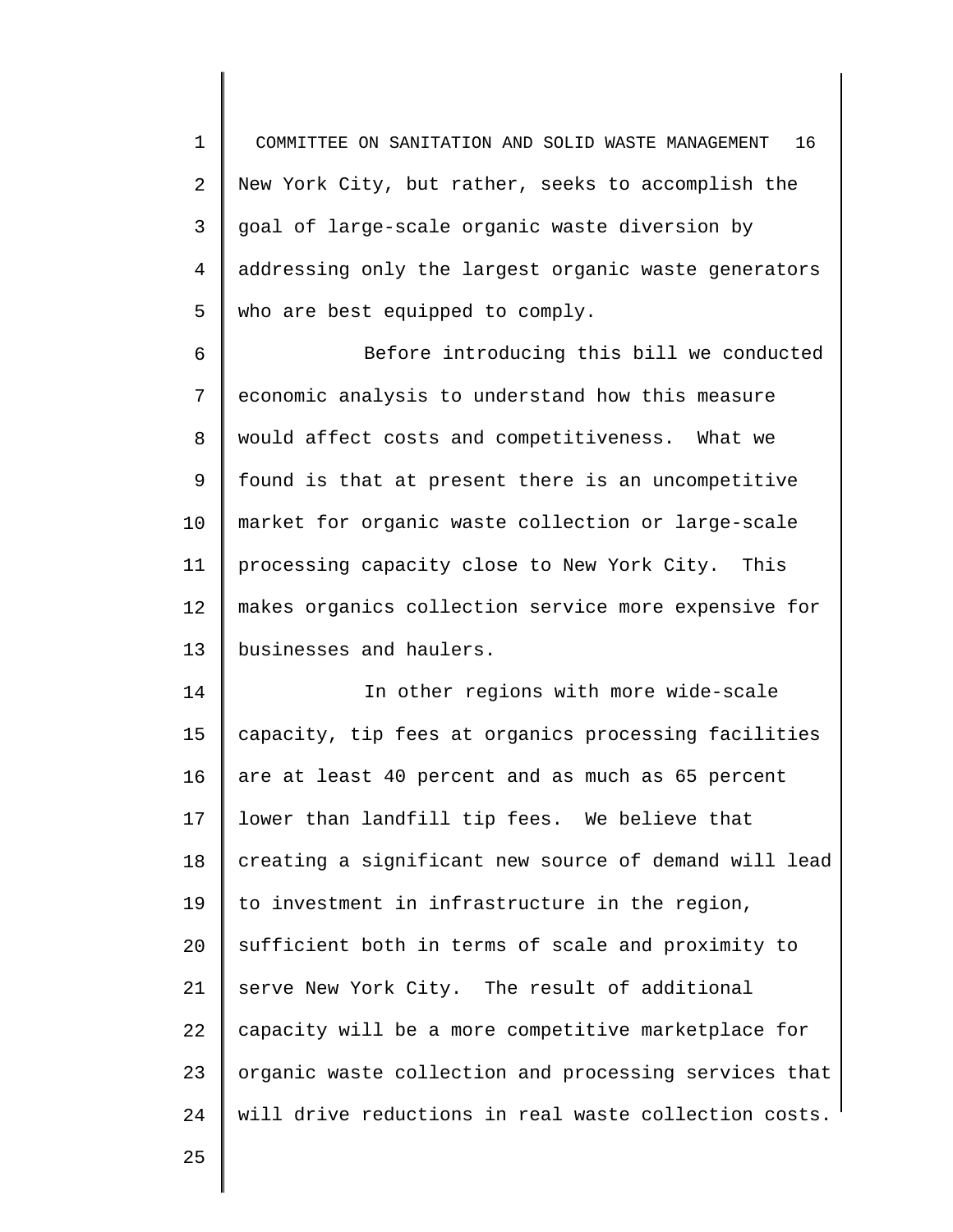1 2 3 COMMITTEE ON SANITATION AND SOLID WASTE MANAGEMENT 17 Developers have also indicated their readiness and ability to develop this capacity.

4 5 6 7 8 9 10 11 12 This draft legislation is also grounded in the experience of other cities and states throughout the U.S. We found examples of many cities that have successfully established commercial organics programs, including San Jose, California and Austin, Texas, as well as states like Connecticut, Massachusetts and Vermont, right here in the region that have passed or are expecting to pass similar legislation soon.

13 14 15 16 17 18 We learned from legislatures and officials in those states what has worked well and what has been challenging. For example, Int. 1162 follows the precedent set by Connecticut and Massachusetts in allowing legislation to be delayed if there is not adequate capacity within the region.

19 20 21 22 23 24 25 We also found that Massachusetts has effectively worked with businesses to accelerate compliance ahead of regulation by providing resources and technical assistance in a similar fashion to the Food Waste Challenge in New York. We are currently in the process of expanding this program and other resources to accelerate early compliance. OLTPS and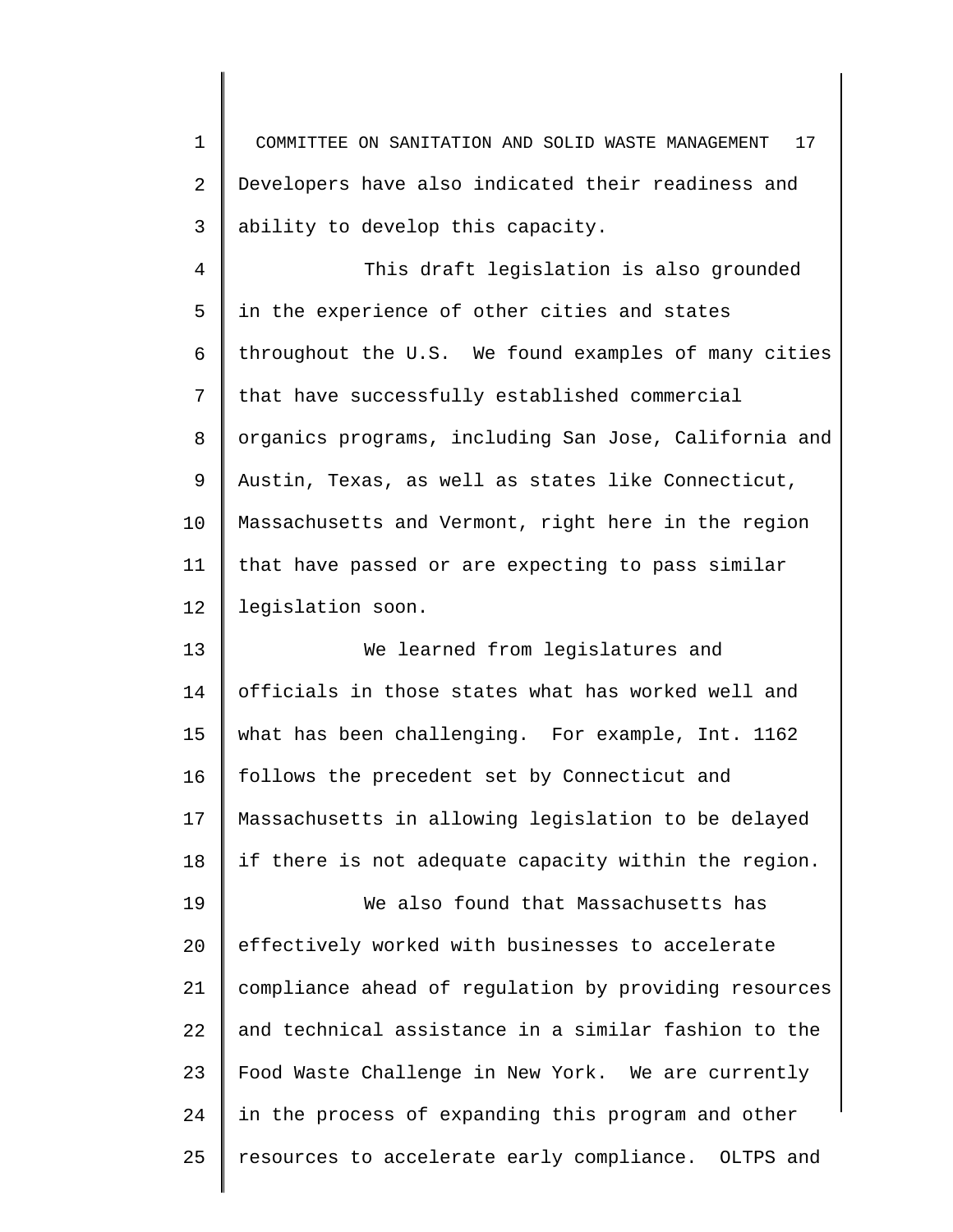1 2 3 4 5 6 7 8 COMMITTEE ON SANITATION AND SOLID WASTE MANAGEMENT 18 DSNY would both work to provide additional outreach, offer practical and sensible advice on developing a plan that suits each food-generating establishment's needs. Several discussions are already underway for tailored projects for large commercial buildings and the City's stadiums to implement cost-effective organic waste operation strategies.

9 10 11 12 13 14 15 16 17 18 19 20 21 Separating organic material as contemplated under Int. 1162 provides a valuable environmental and economic opportunity for New York, as it has in other cities. We believe it will reduce long-term costs for businesses and the City, create jobs in New York and the region and generate valuable commodities, such as compost and renewable energy. The people who you will hear from today are already doing this and are excited for the opportunities to come. In addition, you will hear strong expressions of support from numerous industry organizations testifying, such as the American Biogas Council and U.S. Composting Council.

22 23 24 25 New York City having the largest number of food-generating establishments among any city in the nation must now also lead in this area. We look forward to collaborating with you in the coming weeks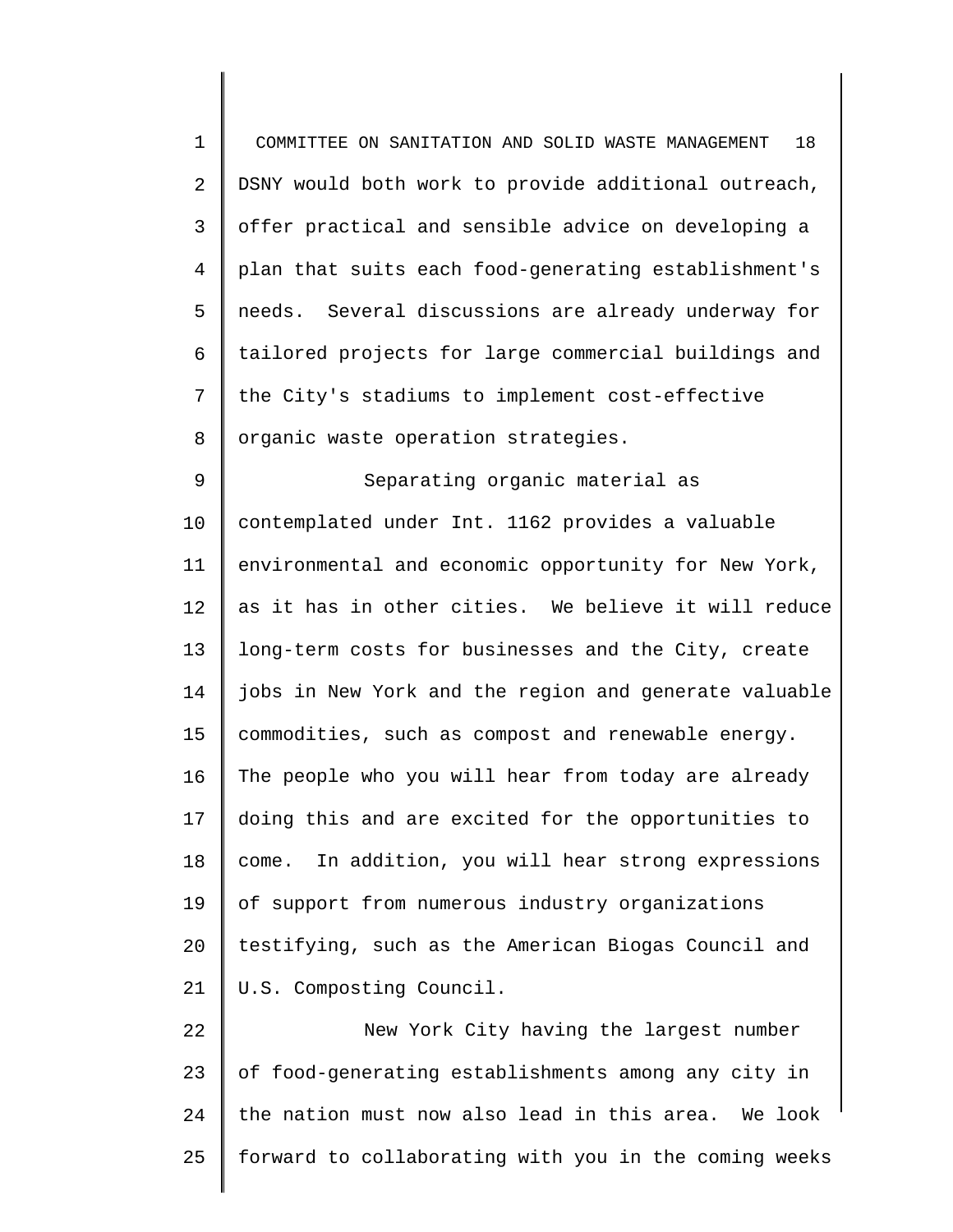1 2 3 4 COMMITTEE ON SANITATION AND SOLID WASTE MANAGEMENT 19 on this important legislation. And once again, thank you for this opportunity to testify. [background comments]

5 6 7 8 9 10 11 12 13 14 15 16 17 18 19 20 21 22 23 24 25 CHAIRPERSON JAMES: Thank you. We've been joined by Council Member Robert Jackson from Manhattan. In your testimony you indicated that the bill will affect fewer than 5 percent of all businesses in the food industry; could you further define who this bill… what industry or what food industry establishments this bill would apply to? ELIZABETH BALKAN: Yeah. Large food manufacturers, food wholesalers. CHAIRPERSON JAMES: Do you define large in the bill? ELIZABETH BALKAN: Yes; there are values stipulated in the bill, either square footage threshold values or occupancy values. CHAIRPERSON JAMES: Okay. And it will capture only 30 percent of all commercial organic waste as a result of the limitations on the size? Ron, you uh… RON GONEN: As it's written it will capture 30 percent of the organic material generated in the commercial sector in New York City; that being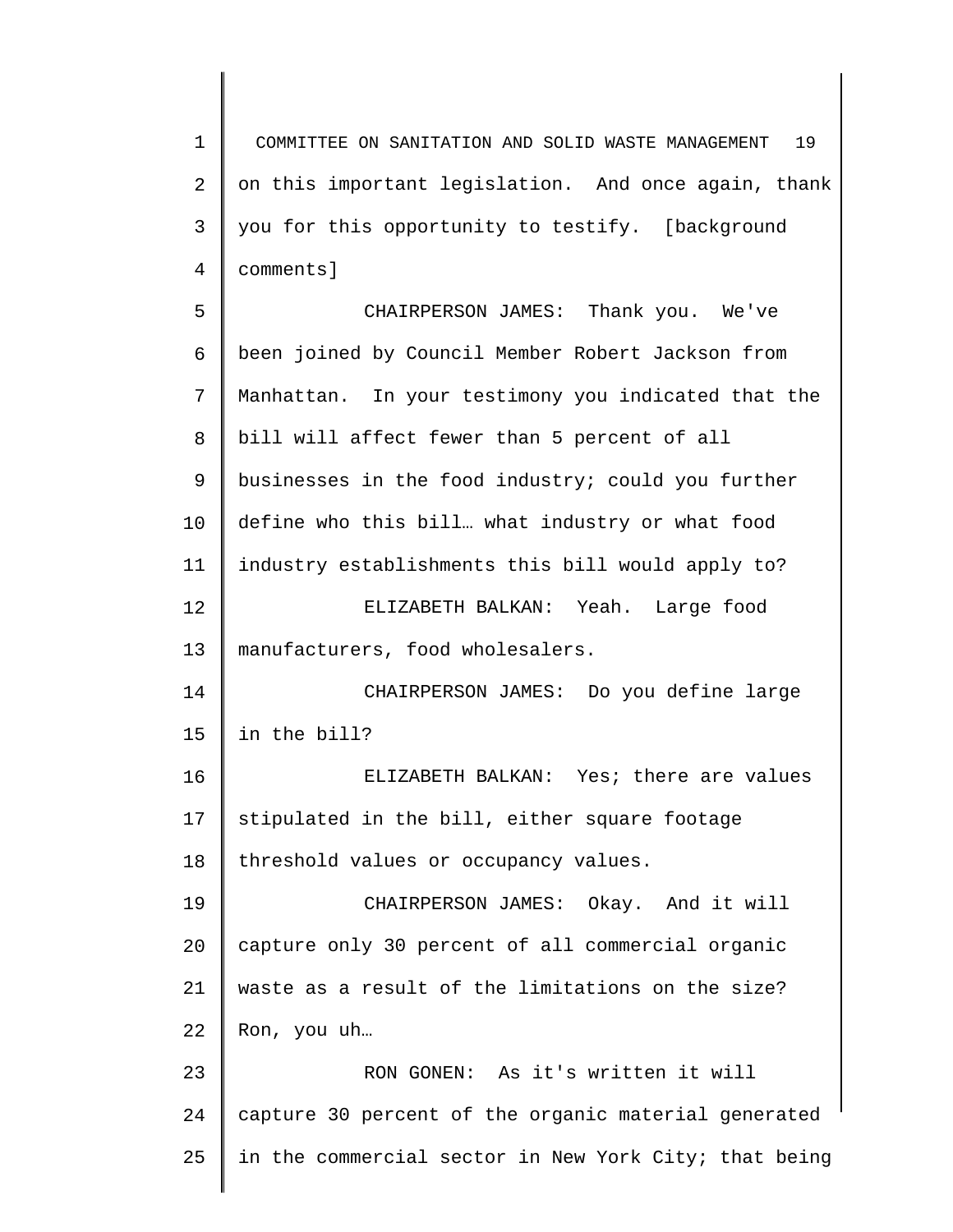| $\mathbf 1$ | 20<br>COMMITTEE ON SANITATION AND SOLID WASTE MANAGEMENT |
|-------------|----------------------------------------------------------|
| 2           | said, we expect it to actually capture much more         |
| 3           | because there's a lot of smaller food service            |
| 4           | establishments that would like to participate in         |
| 5           | organic separation; it's just that the market hasn't     |
| 6           | reached the scale required for them to easily            |
| 7           | participate, so one of the things that we're very        |
| 8           | excited about the way this bill is written is that       |
| 9           | it's specifically focused on large generators            |
| 10          | [interpose]                                              |
| 11          | CHAIRPERSON JAMES: Uh-huh.                               |
| 12          | RON GONEN: but it will also create a                     |
| 13          | market, an infrastructure for everyone else to           |
| 14          | participate if they so choose and we expect that many    |
| 15          | small food establishments will choose to participate;    |
| 16          | we've already received a lot of excited interest from    |
| 17          | them.                                                    |
| 18          | CHAIRPERSON JAMES: This bill will go                     |
| 19          | into effect July 1st, 2015 primarily because we don't    |
| 20          | have the sufficient composting capacity available.       |
| 21          | In the event that we do not reach the capacity at        |
| 22          | that date, what are the plans, if any?                   |
| 23          | ELIZABETH BALKAN: The Department of                      |
| 24          | Sanitation Commissioner has the authority to suspend     |
| 25          |                                                          |
|             |                                                          |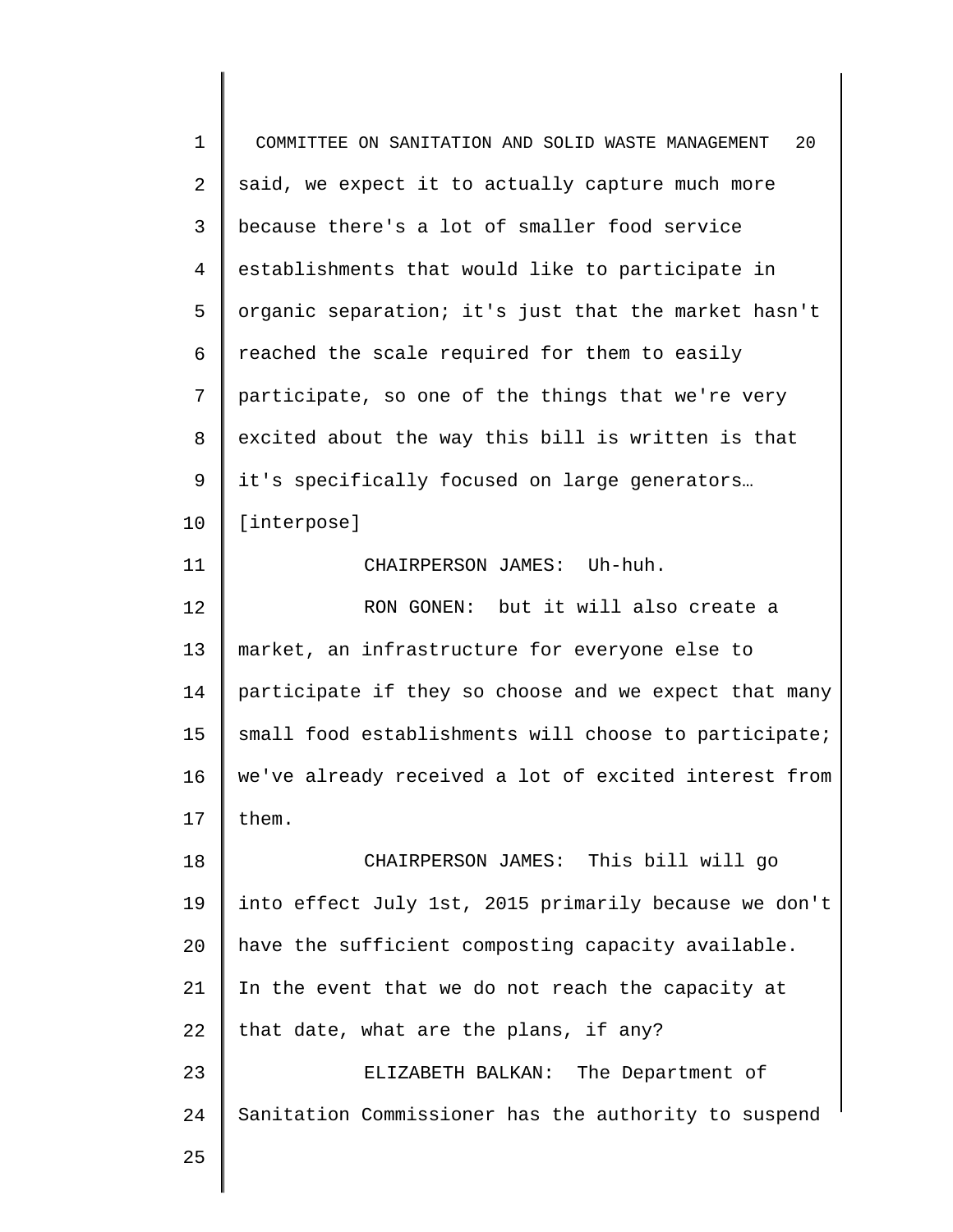1 2 3 4 5 6 7 8 9 10 11 12 13 14 15 16 17 18 19 20 21 22 23 24 25 COMMITTEE ON SANITATION AND SOLID WASTE MANAGEMENT 21 the legislation for one-year periods for up to three years, as the bill is currently drafted. CHAIRPERSON JAMES: And how do you anticipate this bill will impact costs for restaurants and other food service establishments? ELIZABETH BALKAN: Our expectation is that with additional processing capacity there will be more competition among service providers and scaled up capacity nearer to New York City, which we think will drive a significant reduction in collection costs, organic waste collection costs. CHAIRPERSON JAMES: And in your testimony you talked a little bit about a pilot program; can you elaborate a little bit more on that pilot program? ELIZABETH BALKAN: Sure; I think you're referring to the on-site… [interpose] CHAIRPERSON JAMES: Yes. ELIZABETH BALKAN: technology. Absolutely. This is a technology which is actually already installed in some businesses in New York City, so in some ways it's been proven to work and that's for some businesses that have a very minimal amount of square footage and storage space, so the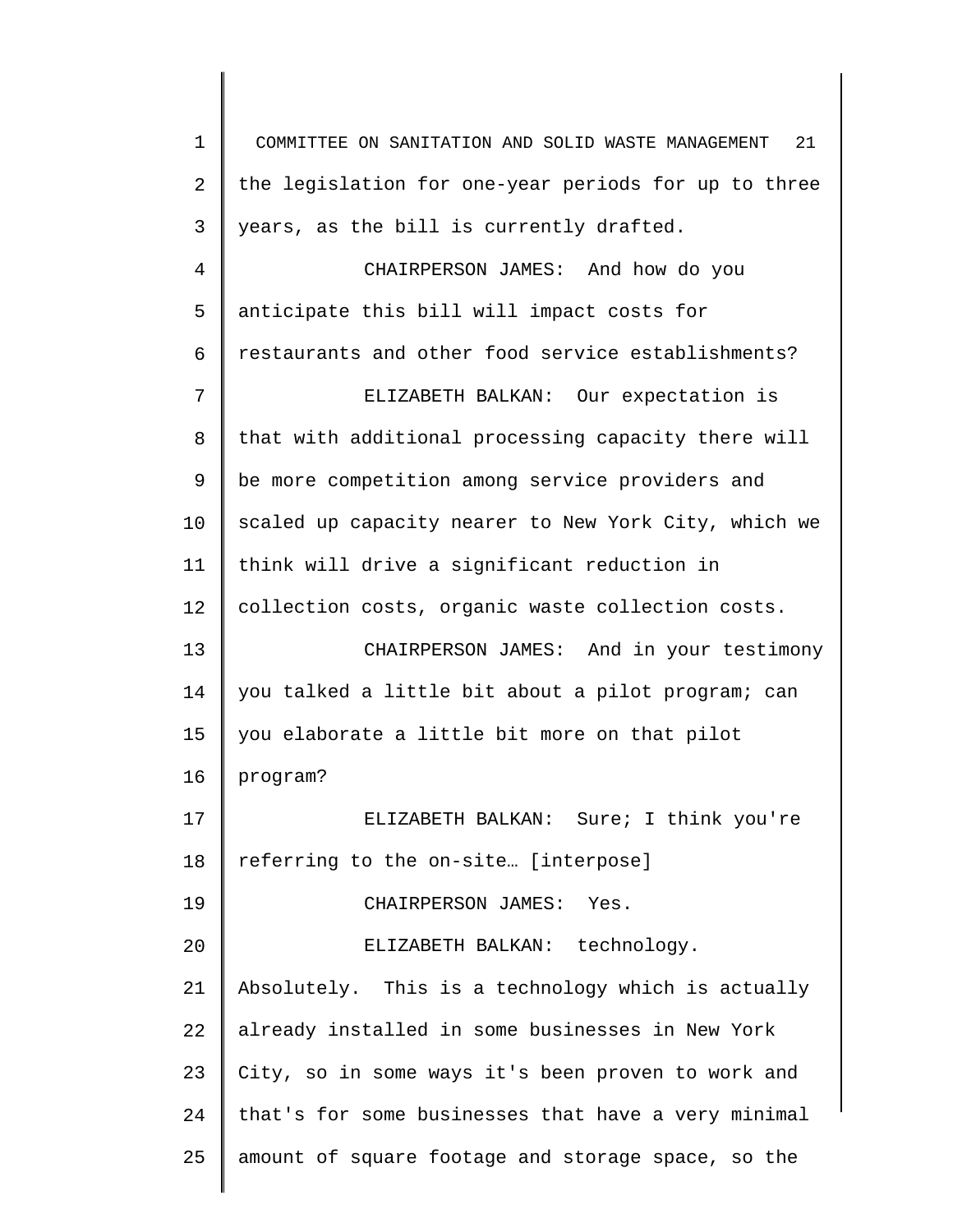1 2 3 4 5 6 7 8 9 10 11 12 13 14 15 16 17 18 19 20 21 22 23 24 25 COMMITTEE ON SANITATION AND SOLID WASTE MANAGEMENT 22 unit can be installed even in the smallest facilities. Businesses that have more square footage are obviously at an advantage, so large universities; hospitals obviously can make more easy use of it. The pilot is intended to provide additional regulatory clarity around these technologies, because we know that businesses will need a number of solutions as the legislation takes effect and we wanna make sure that there is significant ease in them doing so by having a regulatory clarity. CHAIRPERSON JAMES: And the issue of vermin was not an issue related to this product or this… of the unit? [crosstalk] ELIZABETH BALKAN: The issue of vermin and vectors has not come up at all, nor has odor. CHAIRPERSON JAMES: And the cost associated with this unit? ELIZABETH BALKAN: The cost savings potential relates obviously to… it's dependant upon what the business is currently paying in waste hauling fees; however, in most cases it can provide an opportunity for considerable cost savings reductions, particularly as the unit can be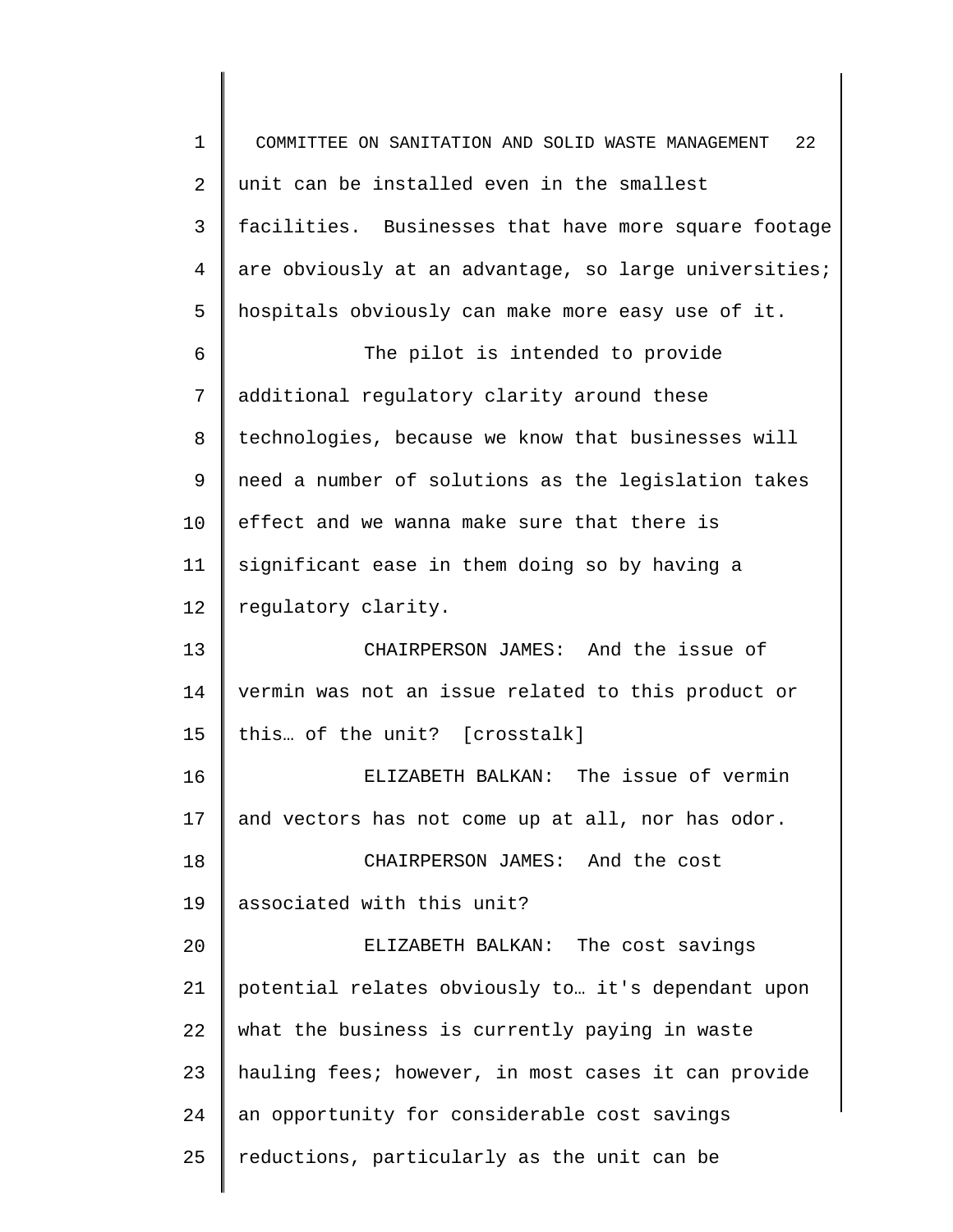1 2 3 4 5 6 7 8 9 10 11 12 13 14 15 16 17 18 19 20 21 22 23 24 25 COMMITTEE ON SANITATION AND SOLID WASTE MANAGEMENT 23 purchased… sorry… used on a lease basis, which means that there's no up front capital investment for it. CHAIRPERSON JAMES: And have you estimated the savings as a result of tipping fees? Has there been any estimation, any calculation on the savings to businesses? ELIZABETH BALKAN: Businesses that are currently using it are saving… depending on how much food waste they generate, saving between 20 and 50 percent on their waste hauling costs per month. CHAIRPERSON JAMES: And as a result of the methane which is generated from the decomposition of this waste, any plans to capture that methane? ELIZABETH BALKAN: Yeah, so right now the City also has another pilot underway, also with DEP at the City's wastewater treatment plants… CHAIRPERSON JAMES: Uhm-hm. ELIZABETH BALKAN: at Newtown Creek, where there are anaerobic digesters, there is excess capacity for digestion and so working with the Department of Sanitation, Waste Management and National Grid, DEP is actually accepting a lot of the food waste that is being collected by the Department of Sanitation under the public schools organic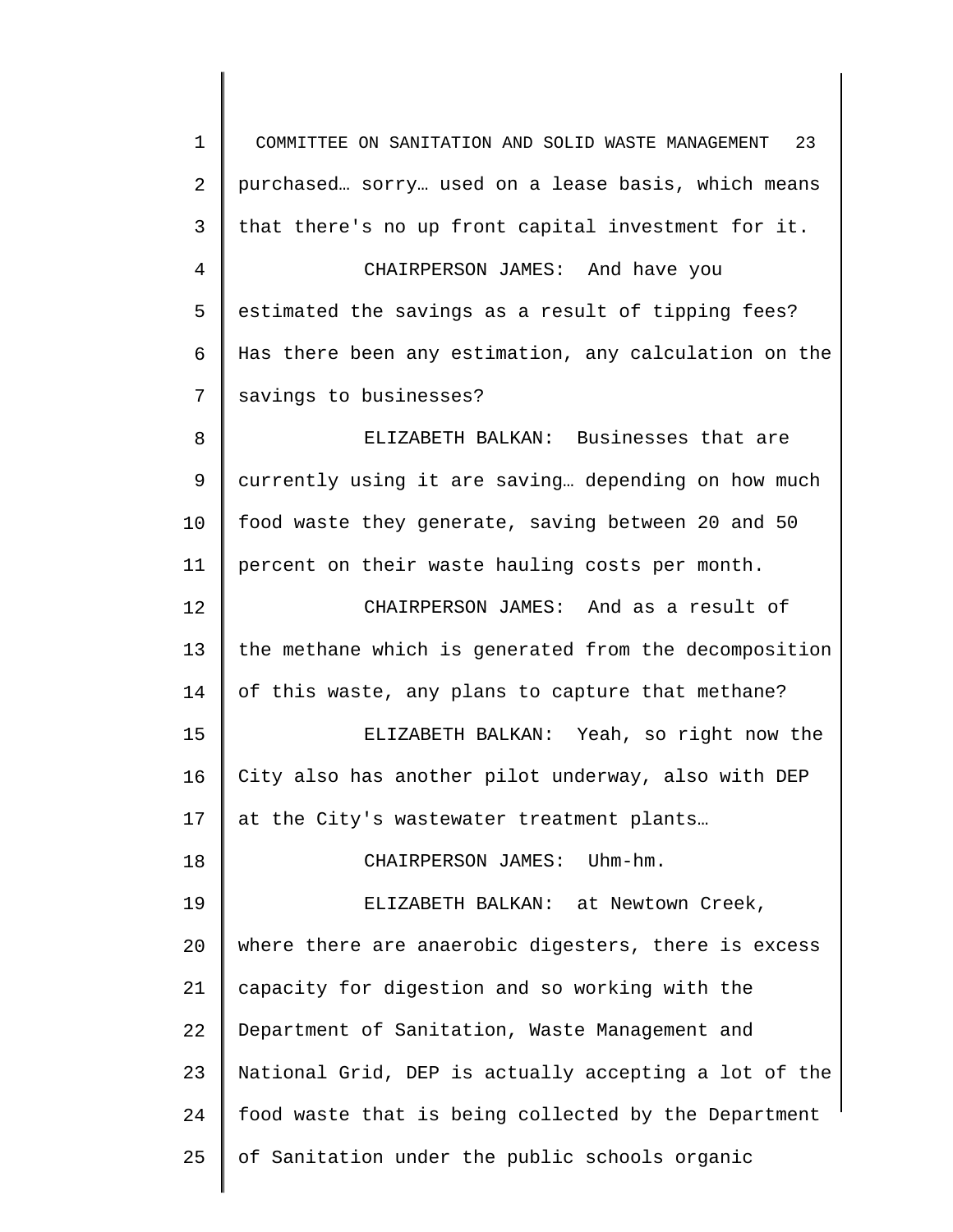1 2 3 4 5 6 7 8 9 10 11 12 13 14 15 16 17 18 19 20 21 22 23 24 25 COMMITTEE ON SANITATION AND SOLID WASTE MANAGEMENT 24 collection pilot. That material is being injected directly into the digesters at Newtown Creek, which will assist in the generation of… the methane that results from the decomposition will assist the wastewater treatment plant in generating renewable biogas. CHAIRPERSON JAMES: And back to the unit; could you explain a little bit how the unit reduces the weight of food? ELIZABETH BALKAN: Sure. There are many types of technologies out there, so they are all a little bit different… [interpose] CHAIRPERSON JAMES: Uh-huh. ELIZABETH BALKAN: their process is a little bit different, but the one that we are piloting does not require any special additives, food waste is just added to the machine after being ground up, macerated and in a heat and turning mechanism, over 24 hours the material becomes basically what is the… a compost-like product. CHAIRPERSON JAMES: And in regards to the copy of the guide; does the administration plan on assisting with training at some of the restaurants?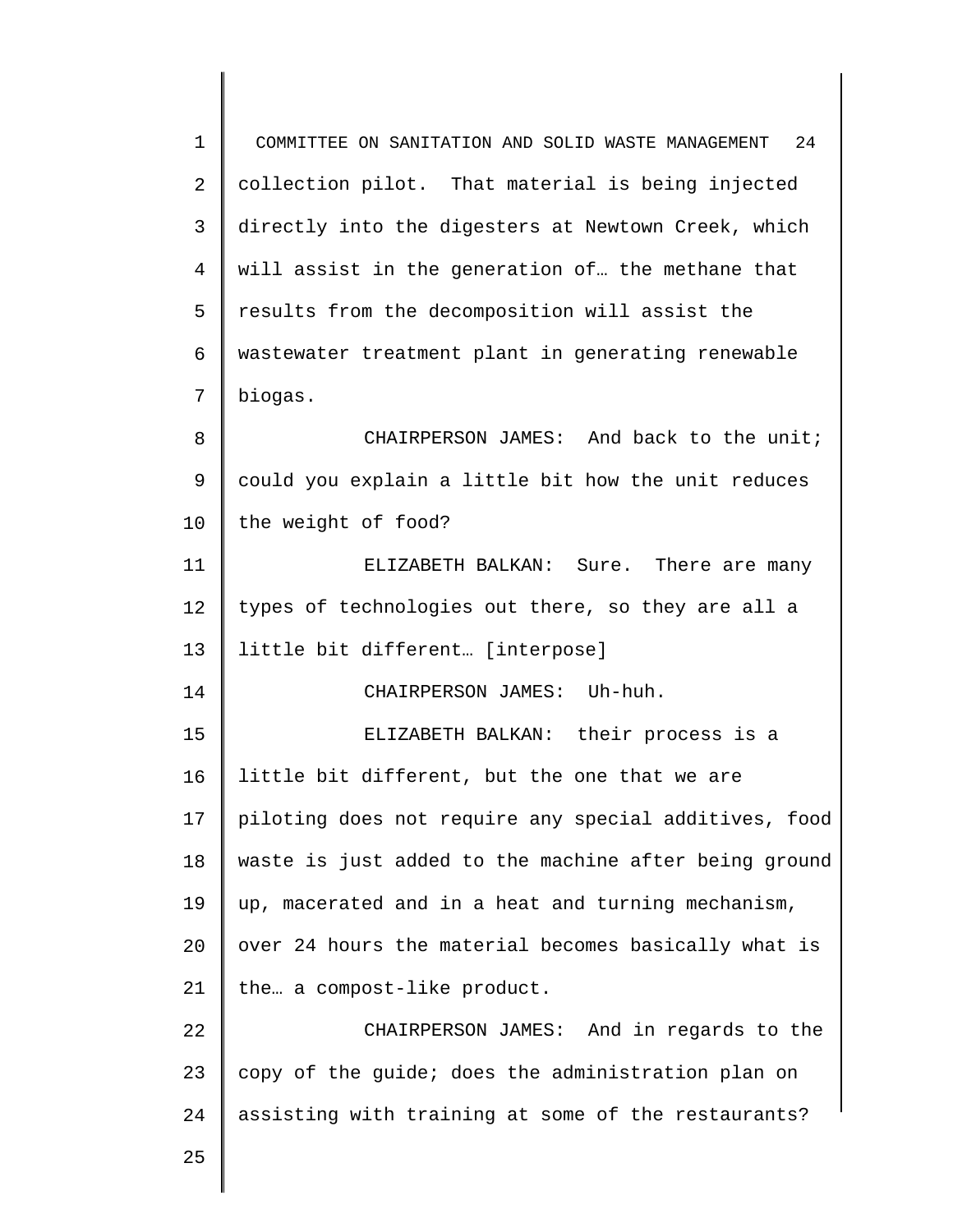1 2 3 4 5 6 7 8 9 10 11 12 13 14 15 16 17 18 19 20 21 22 23 24 25 COMMITTEE ON SANITATION AND SOLID WASTE MANAGEMENT 25 ELIZABETH BALKAN: Yes. So we've been providing technical advisory in an ongoing basis… CHAIRPERSON JAMES: Uhm-hm. ELIZABETH BALKAN: and would like to continue working with businesses to make this possible. We've also been working with the New York State Restaurant Association, which is in the process of conducting sustainability training for many of their member restaurants, so we would like to continue working with them. CHAIRPERSON JAMES: And what is the reasonable expectation for what carters will pay to tip source separated organics at composting facilities or at marine transfer stations? RON GONEN: I don't think it's appropriate for us to suggest what the potential tip fee will be… CHAIRPERSON JAMES: Yeah. RON GONEN: what we're expecting to see is a very competitive market; I think there's a number of companies in the audience today that are very excited about developing processing solutions for the New York City market, so I think we're gonna see a very competitive market which will bring down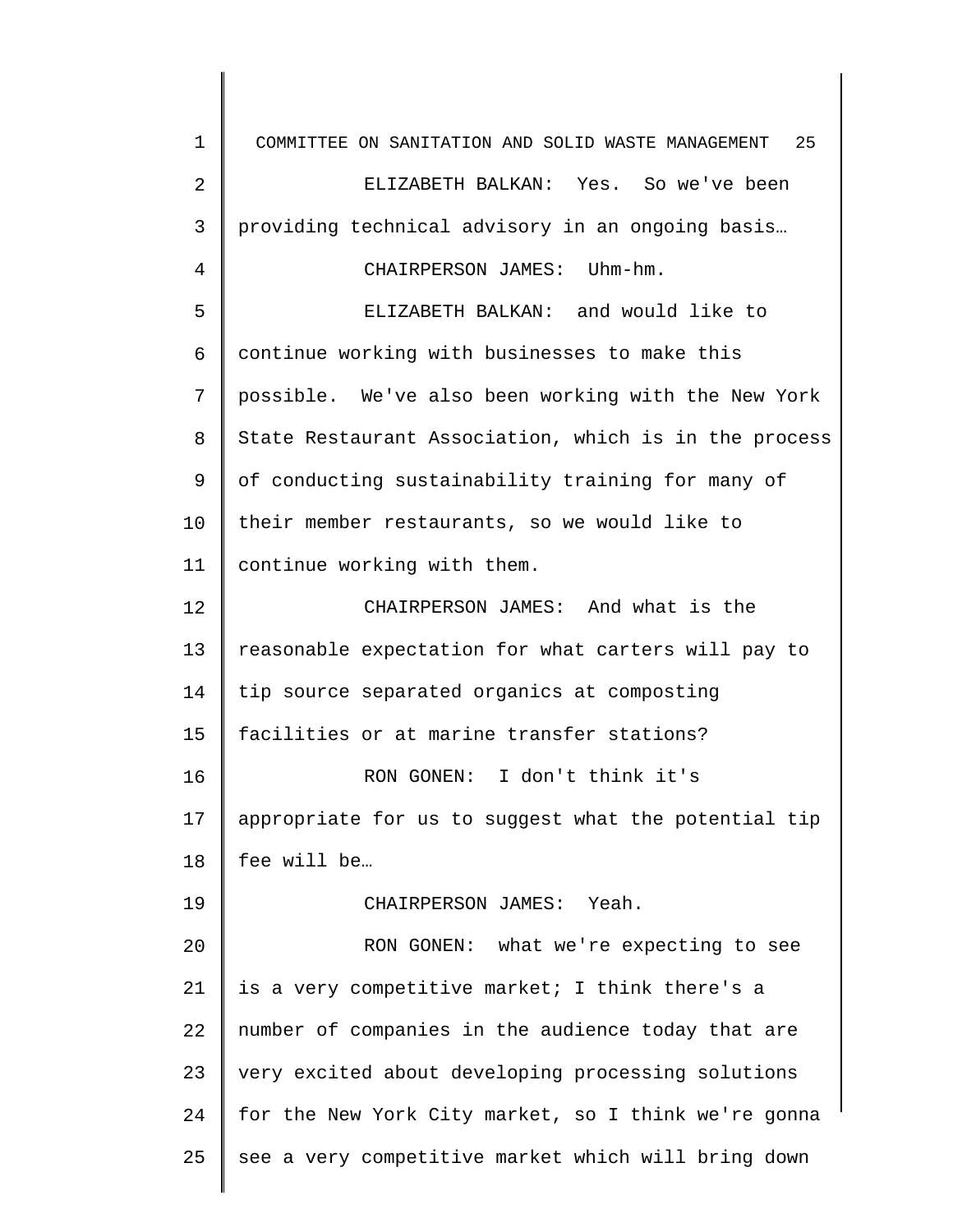1 2 3 4 5 COMMITTEE ON SANITATION AND SOLID WASTE MANAGEMENT 26 disposal costs from what we see today, but we can't forecast what those exact prices are going to be, but we are excited about the potential reduction in disposal costs that we will see.

6 7 8 9 10 11 CHAIRPERSON JAMES: What I've heard from a number of restaurants is their concern about storage space and requiring storage space and a number of them have expressed concerns with regards to that requirement; can you talk a little bit about that?

12 13 14 15 ELIZABETH BALKAN: What I like to tell businesses when they're considering this kind of program is; the waste doesn't change… [interpose] CHAIRPERSON JAMES: Uhm-hm.

16 17 18 19 20 21 22 23 24 25 ELIZABETH BALKAN: it's the same amount of waste and it's the same type of waste that they're generating, so I do realize that storage is always a concern, but the waste itself is not changing and the Food Waste Challenge has shown that you can successfully implement organic waste separation without having a lot of space. As I talked a little bit about on-site technologies, I think that can be used to mitigate storage concerns, but also, as more and more businesses start to source separate their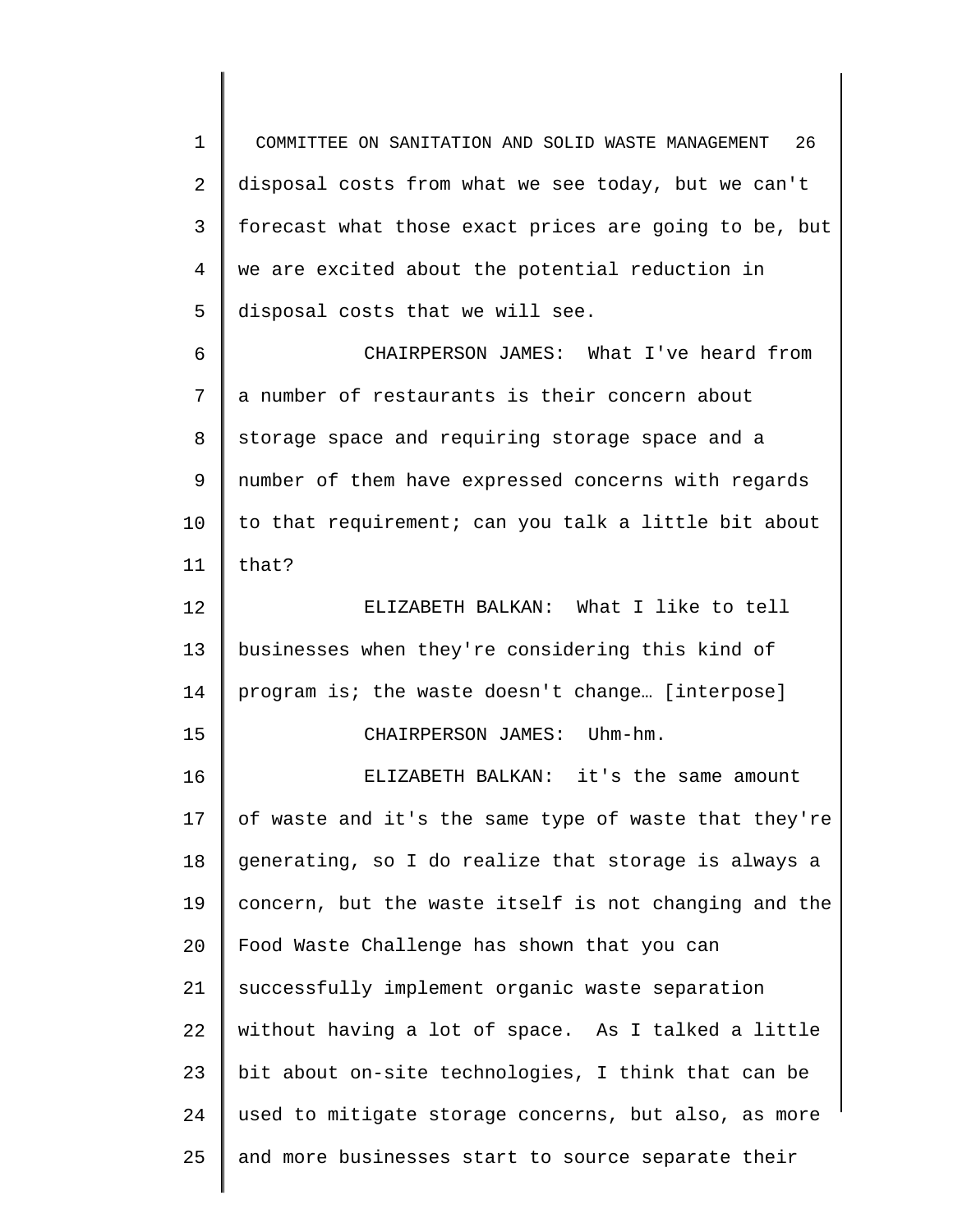1 2 3 4 5 6 7 8 9 10 11 12 13 14 15 16 17 18 19 20 21 22 23 24 25 COMMITTEE ON SANITATION AND SOLID WASTE MANAGEMENT 27 organic waste and haulers are able to provide daily collection of this material, the need for space for storage of this waste will significantly decrease. CHAIRPERSON JAMES: And is the square footage designation in the bill; is it based on front of store operations or total square footage? ELIZABETH BALKAN: Right now it is based on… as of my understanding it's based on total square footage. CHAIRPERSON JAMES: Okay. And do you anticipate that a food service establishment would require daily collection for both source separated organics and regular waste? ELIZABETH BALKAN: So as part of the Food Waste Challenge we conducted waste sorts of many restaurants and other businesses like supermarket in the City; what we find is that these types of businesses generate 60 percent or more organic waste and about 25 percent recyclables -- bottles, cardboard, that kind of thing. This means that only about 10 percent of what's left is non-recyclable, non-organic waste. By developing a program to divert organic waste and get recyclable collection, businesses are left with a very small amount of waste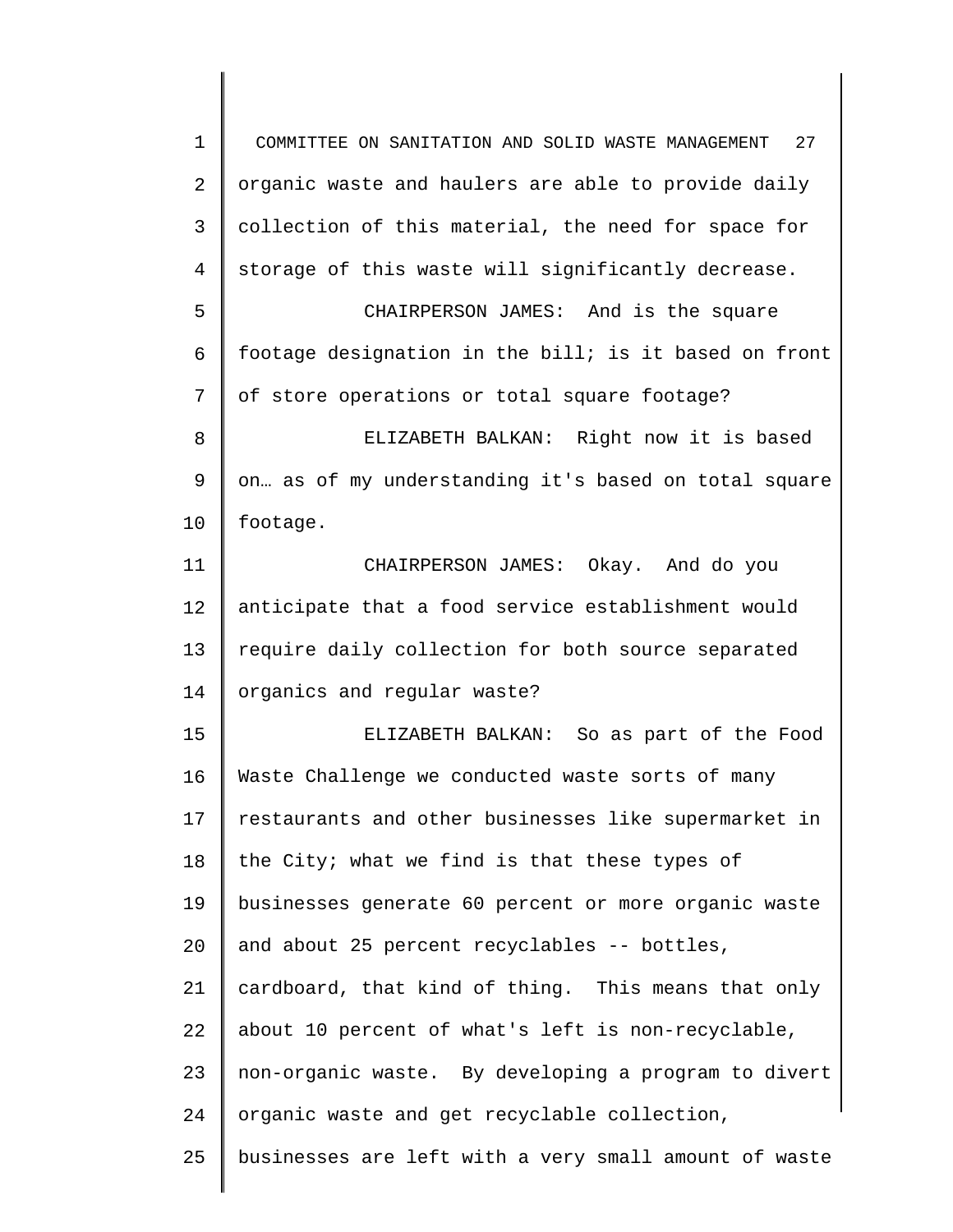1 2 3 4 5 6 COMMITTEE ON SANITATION AND SOLID WASTE MANAGEMENT 28 that has to be collected and it's also the most stable of the waste. So really, we think the key is to getting the organics picked up daily and recyclables picked up regularly and the rest of the material is quite minimal.

7 8 9 CHAIRPERSON JAMES: And how will Department of Sanitation enforce this bill; what are the enforcement mechanisms?

10 11 12 13 14 15 16 17 18 19  $20^{\circ}$ 21 22 23 24 25 RON GONEN: Right now there are penalties in the legislation if a commercial business or a hauler violates the legislation; that being said, we do not expect there to be a need for a significant amount of enforcement; we think that the commercial sector is going to be excited about this because it's gonna reduce their costs and there's many haulers that already offering this service and wanna see it expand. So we expect that if someone is violating the legislation we will probably hear from it from the either commercial food establishment or from the haulers who are trying to offer that service and then we will put a plan in place to go and monitor and see if the legislation is being violated. But as of right now we don't expect the need to put a significant amount of enforcement behind this; we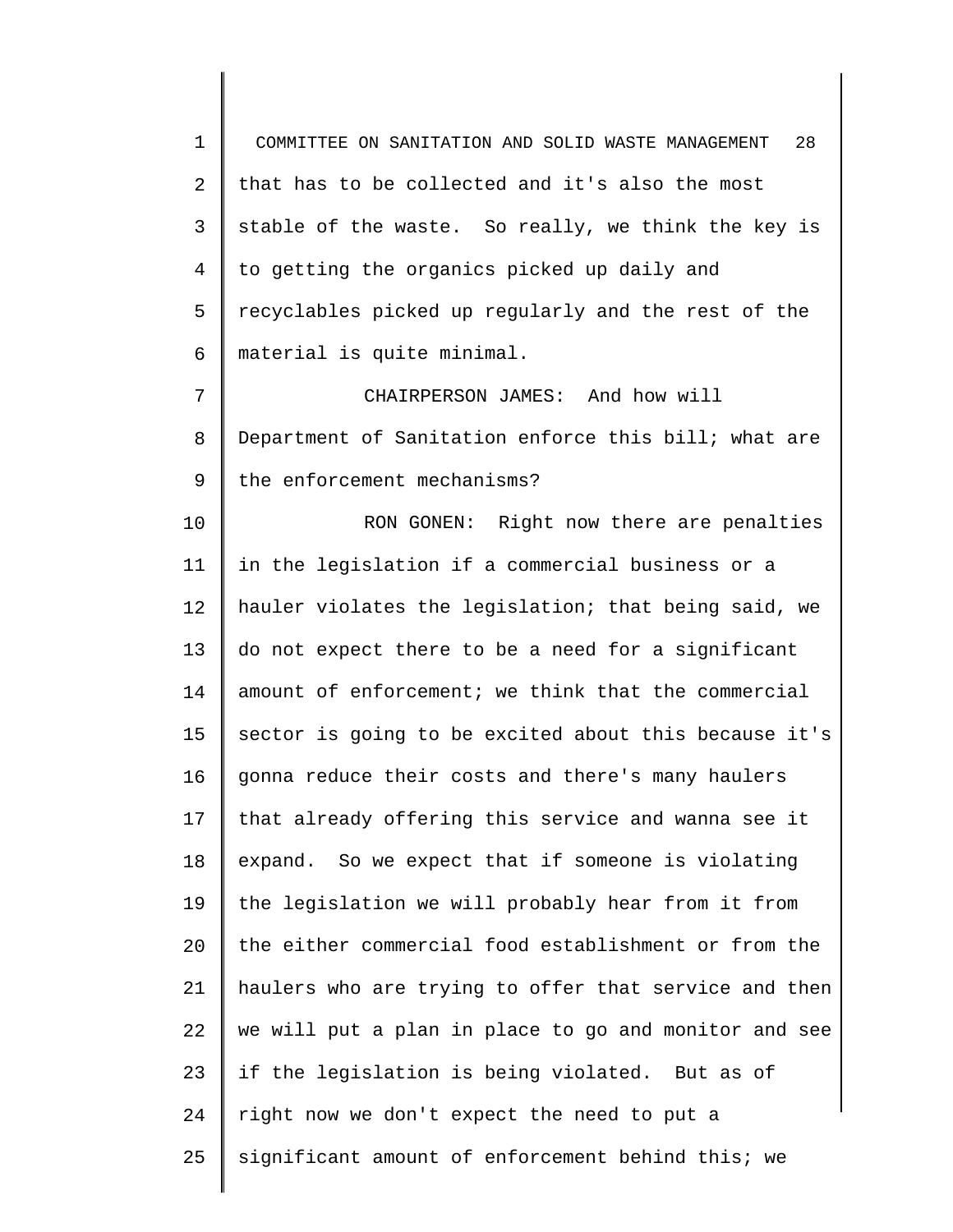1 2 3 4 5 COMMITTEE ON SANITATION AND SOLID WASTE MANAGEMENT 29 expect a high degree of compliance and if there is incompliance we expect the haulers or the commercial food establishments that are participating to notify us and then we will take action.

6 7 8 9 10 CHAIRPERSON JAMES: So the administration at this point in time is prepared to move the bill with the City Council support the bill as it stands now or are there any other changes that you're seeking?

11 12 13 14 15 16 ELIZABETH BALKAN: We are comfortable with the bill as it currently stands; we understand that there are concerns with the bill and interest in amending the language to more address some of the concerns in the industry. We are both aware and amenable to those proposed changes…

17 CHAIRPERSON JAMES: Uhm-hm.

18 19 20 ELIZABETH BALKAN: and would like to work with the Council and external stakeholders to get to a version of the bill that will work.

21 22 23 24 CHAIRPERSON JAMES: Excellent. Now there's a number of individuals who are here to testify; do you plan on staying around or is anyone assigned to…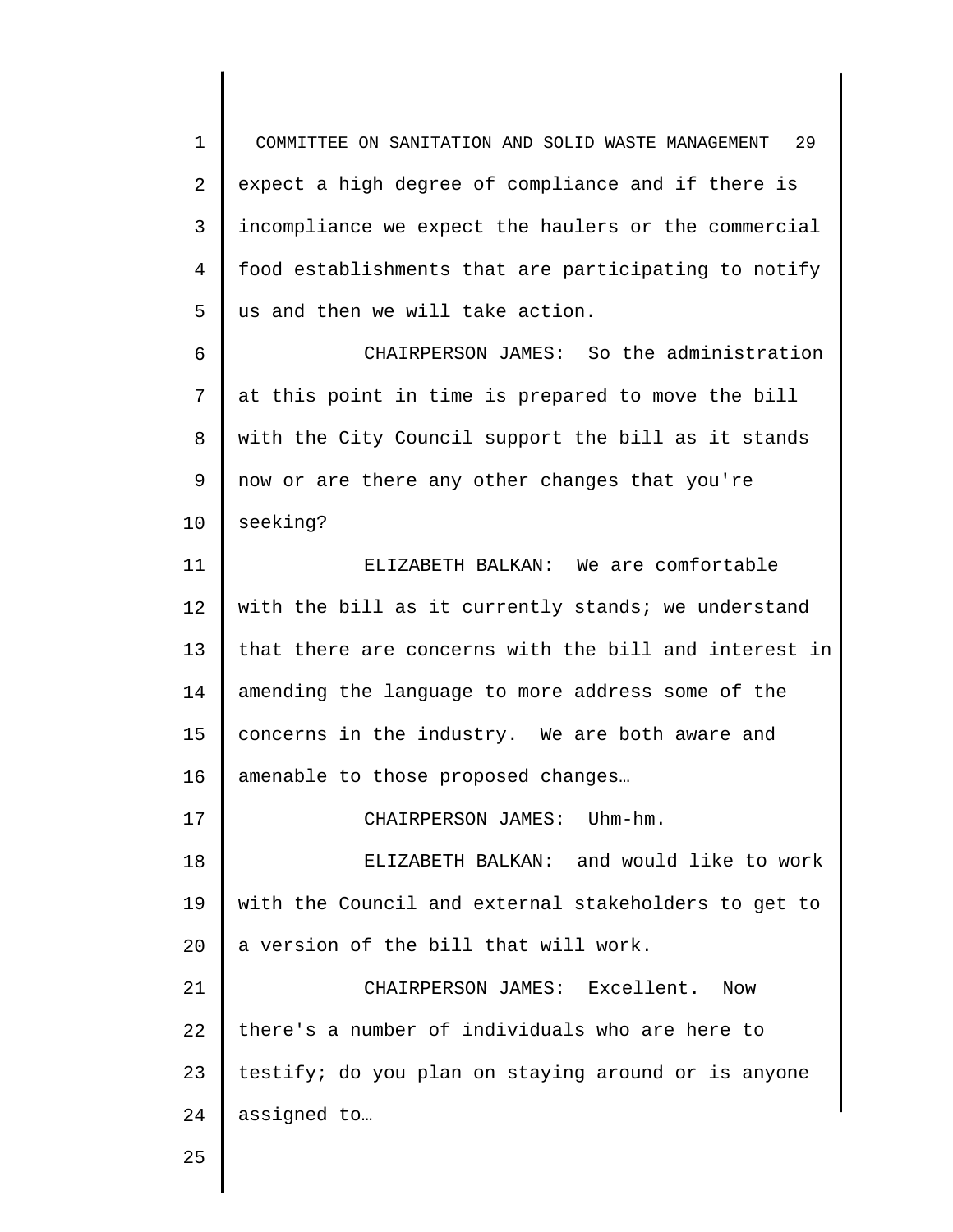1 2 3 4 5 6 7 8 9 10 11 12 13 14 15 16 17 18 19 20 21 22 23 24 25 COMMITTEE ON SANITATION AND SOLID WASTE MANAGEMENT 30 RON GONEN: We will stay around and I think, just looking out in the audience, most of the people here to testify we've already met with… CHAIRPERSON JAMES: Okay. RON GONEN: a number of times, so we're here, we're available today to continue to answer questions; we've also scheduled meetings with a number of the people in the audience post this meeting for next week and the following week to just dot all the i's and cross all the t's… [interpose] CHAIRPERSON JAMES: Excellent. RON GONEN: in terms of whatever questions come up and we've heard some of the concerns and issues that have been brought up by some of the industry associations; there's nothing that we've seen in any of those comments that we can't address and I think accommodate, so we feel good about the language. [interpose] CHAIRPERSON JAMES: And do you… do you feel confident that we can move this bill before the end of the legislative year? RON GONEN: Absolutely. CHAIRPERSON JAMES: Excellent. Thank you. [background comment] So if the… Department of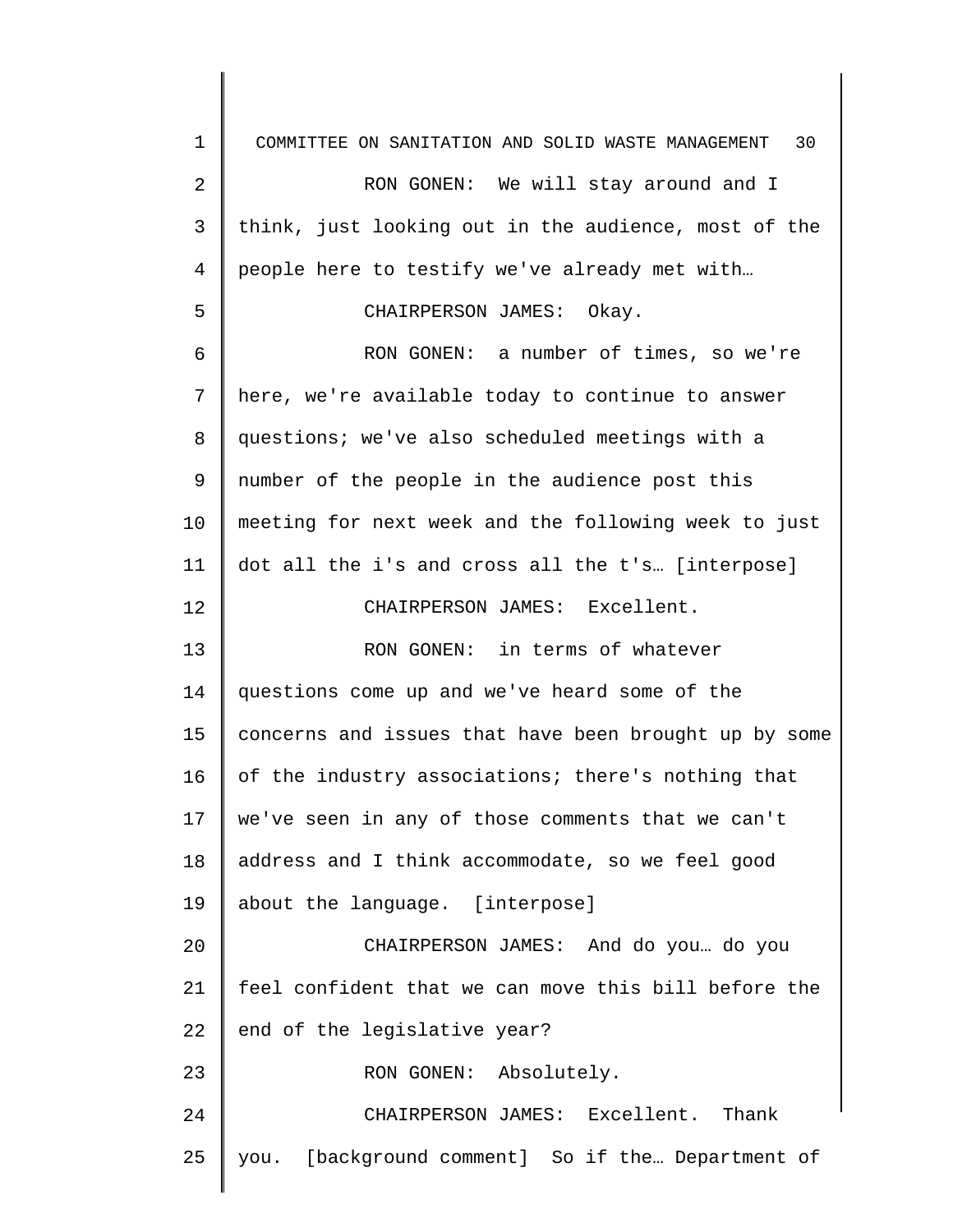1 2 3 4 5 6 7 8 9 10 11 12 13 14 15 16 17 18 19 20 21 22 23 24 COMMITTEE ON SANITATION AND SOLID WASTE MANAGEMENT 31 Sanitation, if you could perhaps have a seat so we can just… enforcement unit, if we could talk a little bit about 1140-A, Council Member Oddo's bill. [background comments] So do you have any testimony or did you just prepare for questions? Okay. So are there particular neighborhoods or districts where the Department of Sanitation receives significant complaints about lawn sign litter; I would imagine Staten Island? ENFORCEMENT OFFICER: Yes, Staten Island has the most amount of complaints for the lawn litter... I'm sorry, on signs posted on grassy areas; they seem to be more common there than signs posted illegally on city-owned property; street signs, lamp posts, etc. CHAIRPERSON JAMES: And as the law is currently written, is it possible for you to enforce the law with respect to issuing notices… [interpose] ENFORCEMENT OFFICER: Not at this time; Section 1019 as currently drafted -- a city-owned grass area is not listed among prohibited places for posts to be placed.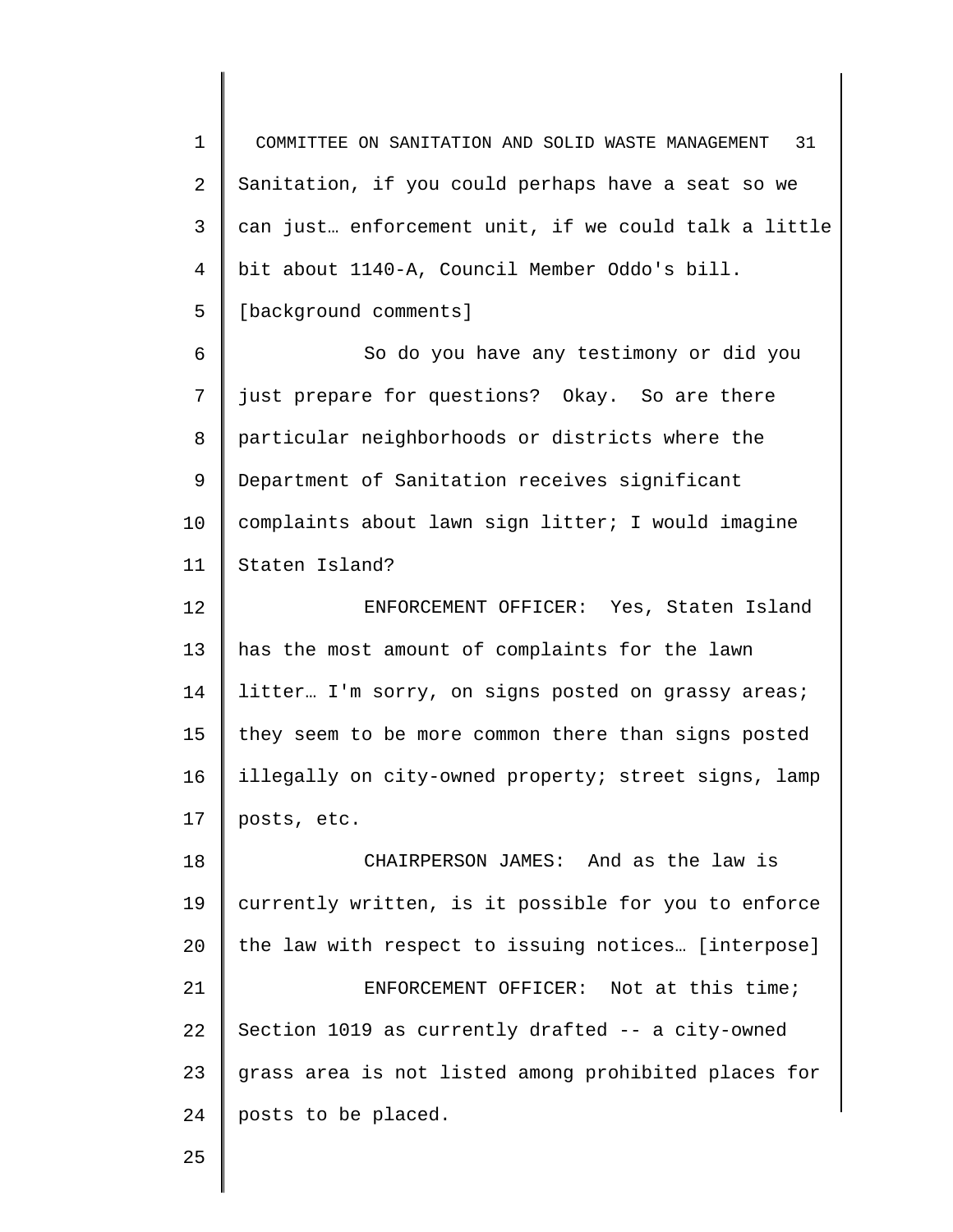| $\mathbf 1$    | COMMITTEE ON SANITATION AND SOLID WASTE MANAGEMENT 32 |
|----------------|-------------------------------------------------------|
| $\overline{2}$ | CHAIRPERSON JAMES: And as the bill is                 |
| 3              | currently drafted, would it give you the authority to |
| 4              | now issue violations?                                 |
| 5              | ENFORCEMENT OFFICER: Yes. It would give               |
| 6              | DSNY the authority, NOVs for signs that are placed on |
| 7              | city-owned grass areas adjacent to a street.          |
| 8              | CHAIRPERSON JAMES: So let me ask you                  |
| 9              | this question; would it apply to political signs?     |
| 10             | ENFORCEMENT OFFICER: Yes.                             |
| 11             | CHAIRPERSON JAMES: It would? Good.                    |
| 12             | And [laughter] that was a question by Council Member  |
| 13             | Oddo no, actually [laughter] it wasn't; it was        |
| 14             | [laughter] and do you envision that the Department of |
| 15             | Sanitation enforcing this portion of the illegal      |
| 16             | posting law in more densely populated areas that have |
| 17             | historically not been problems? I mean [crosstalk]    |
| 18             | ENFORCEMENT OFFICER: Als                              |
| 19             | CHAIRPERSON JAMES: are there parts of                 |
| 20             | Brooklyn that this would apply to?                    |
| 21             | ENFORCEMENT OFFICER: Well right now                   |
| 22             | Staten Island has the most complaints, so             |
| 23             | [interpose]                                           |
| 24             | CHAIRPERSON JAMES: Yeah.                              |
| 25             |                                                       |
|                |                                                       |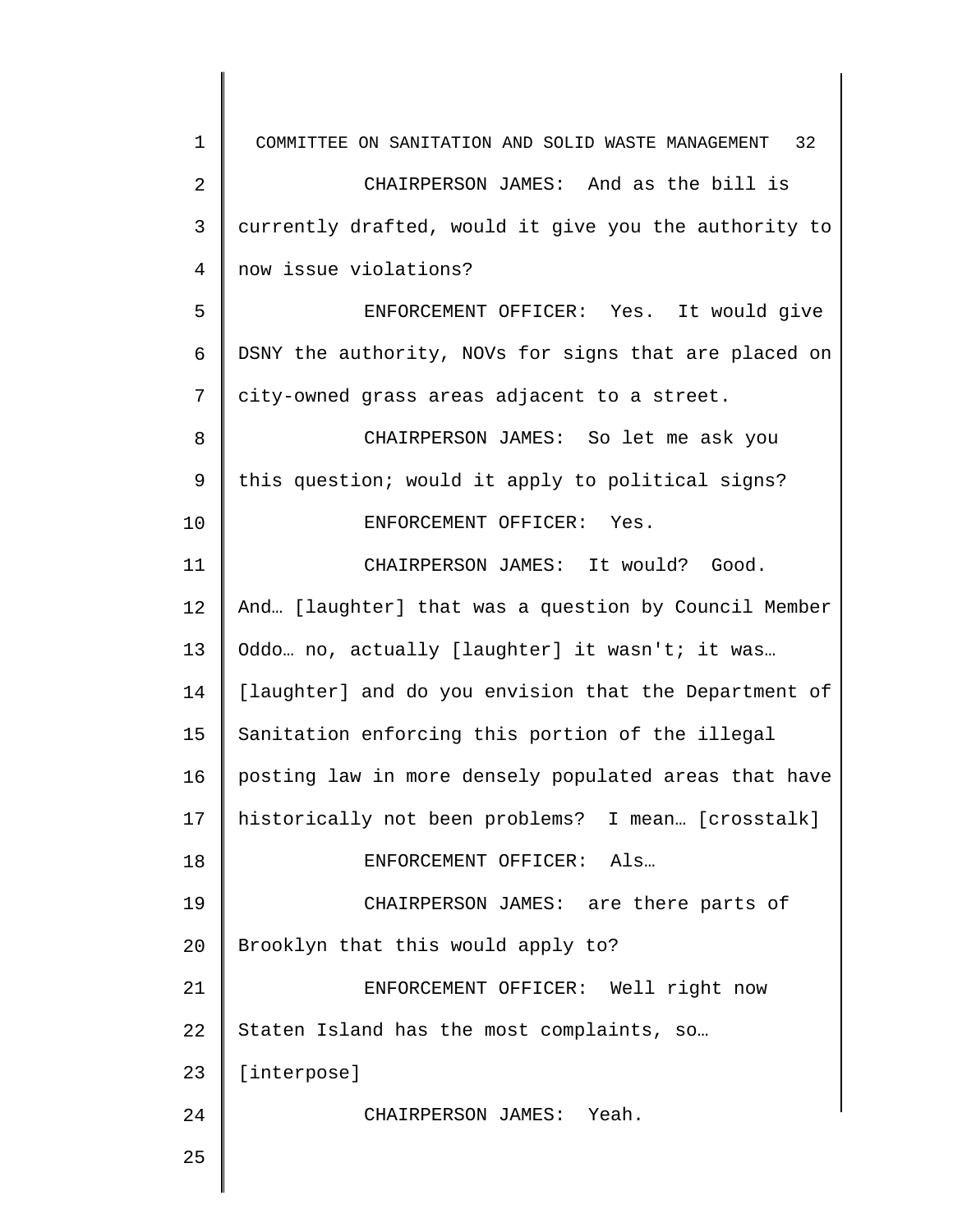1 2 3 4 5 6 7 8 9 10 11 12 13 14 15 16 17 18 19 20 21 22 23 24 25 COMMITTEE ON SANITATION AND SOLID WASTE MANAGEMENT 33 ENFORCEMENT OFFICER: if it applies to any other area we will enforce it; not that historically… hopefully it'll go down and especially in Staten Island. CHAIRPERSON JAMES: And are you driven by complaints or can you issue violations on your own sua sponte? ENFORCEMENT OFFICER: We could issue on our own if it passes. CHAIRPERSON JAMES: Okay. Okay. Any other comments you wanna make in regards to this bill; is the Department of Sanitation in support of the bill? ENFORCEMENT OFFICER: We approve the bill. CHAIRPERSON JAMES: Thank you very much. ENFORCEMENT OFFICER: Thank you. CHAIRPERSON JAMES: Thank you; I appreciate it. Tell the Commissioner I said hello. Now we wanna call up our first panel, Mr. David Biderman, Mr. James [background comment] Versocki, Pablo [background comment] Zangerle and Jay Peltz. I believe we need another chair, Sergeant of Arms.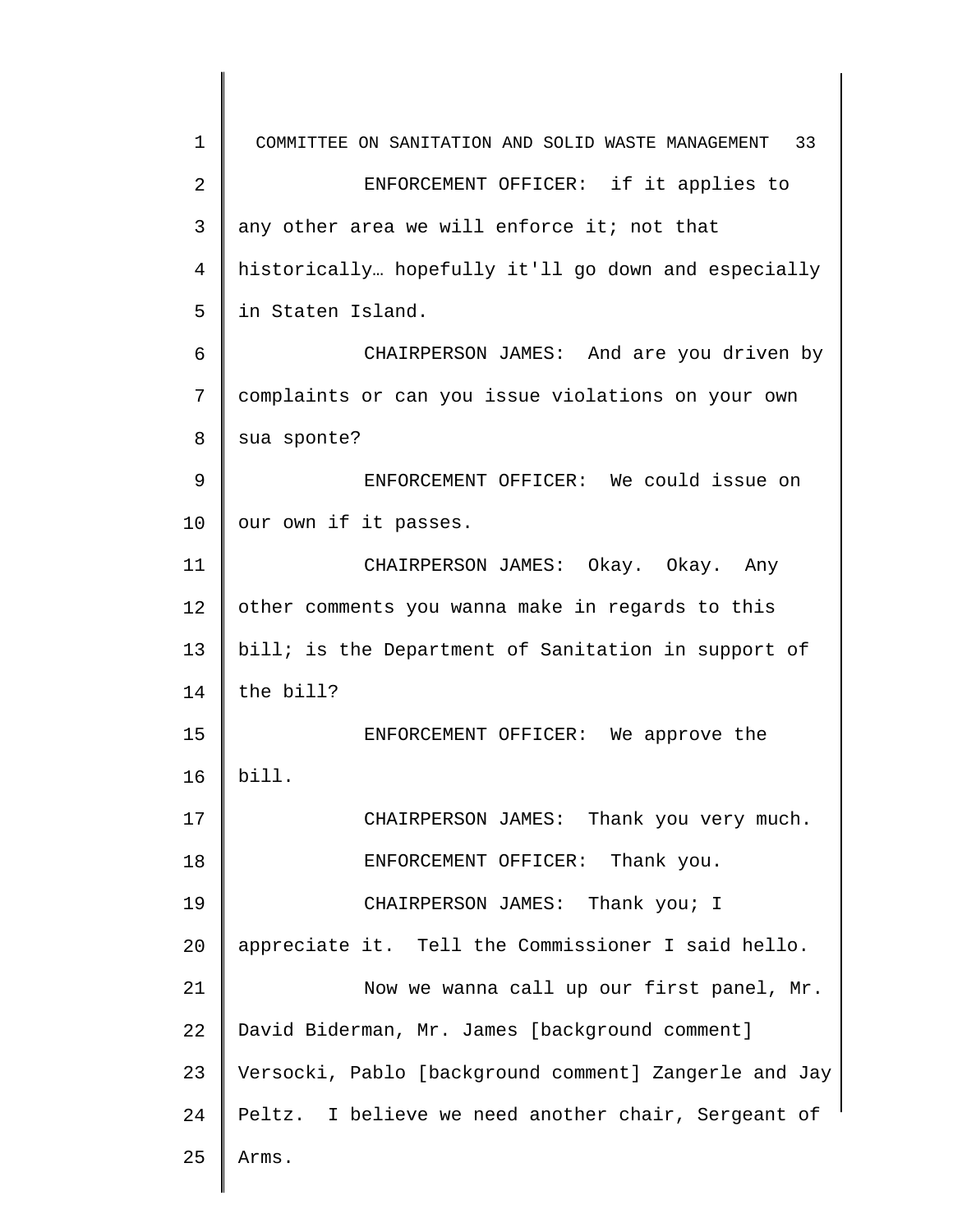1 2 3 4 5 6 7 8 9 10 11 12 13 14 15 16 17 18 19 20 21 22 23 24 25 COMMITTEE ON SANITATION AND SOLID WASTE MANAGEMENT 34 [pause] JAMES VERSOCKI: All set? Great. Good morning Chairwoman James, nice to see you again. [background comment] Thank you. My name is James Versocki; I'm here testifying as Counsel on behalf of the New York State Restaurant Association, particularly the New York City chapter. The New York State Restaurant Association is the largest trade association for hospitality in the State and the City of New York; just by way of background, it has nearly 5,000 restaurants in the City… by the way, it's… there's still a lot more than that; there are about 18,000 stand-alone restaurants in the City; statewide we have over 10,000 members. We work closely across the country on all sorts of bills, including solid waste issues that have occurred around the country, in a partnership with the National Restaurant Association. I will not read the testimony verbatim, but we did wanna highlight some bills. As the administration noted, the New York State Restaurant Association has worked closely with the voluntary Food Waste Challenge over the last year. It was a pilot program that got approximately 100 restaurants from large operations down to some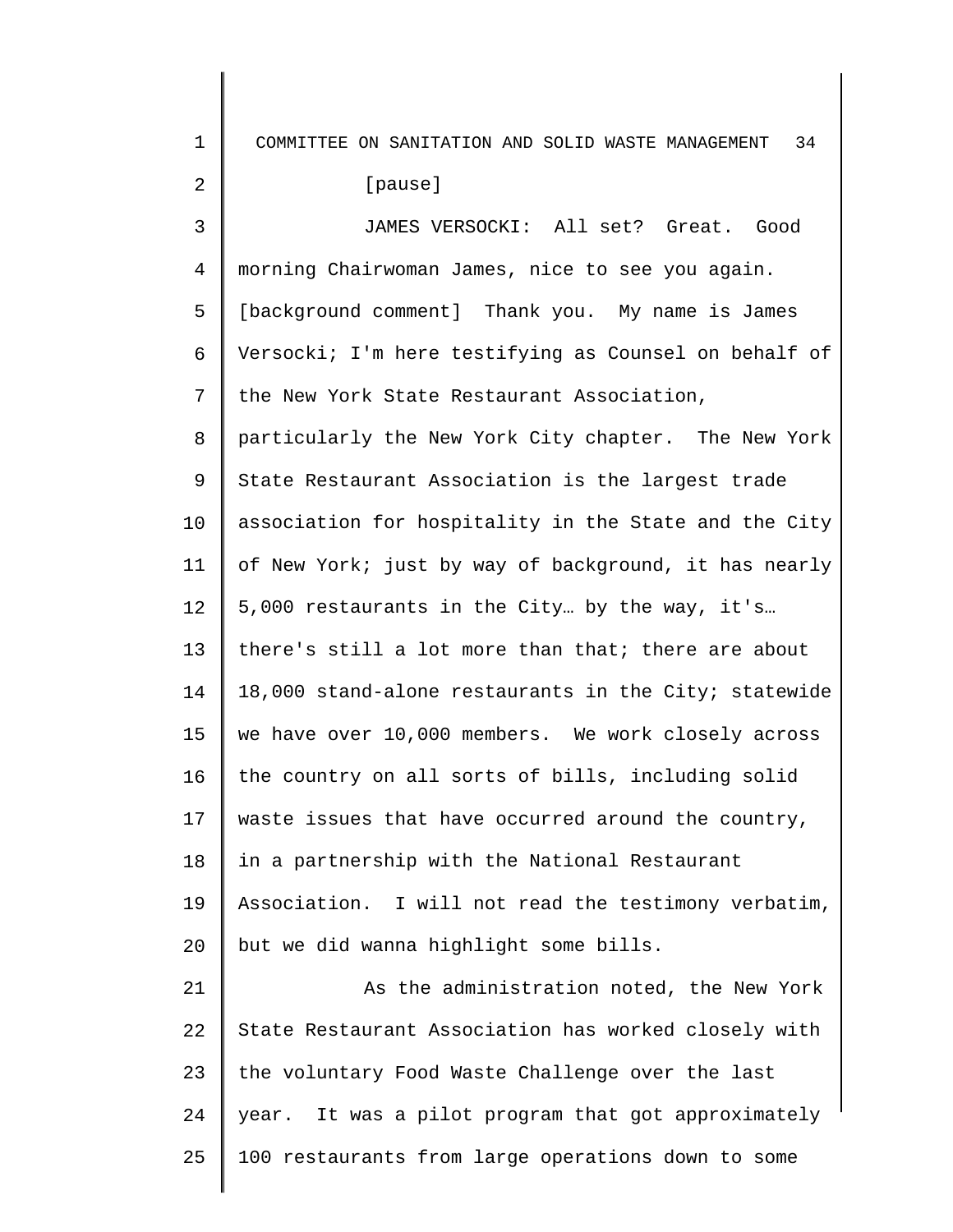1 2 3 4 5 6 7 8 9 COMMITTEE ON SANITATION AND SOLID WASTE MANAGEMENT 35 smaller ones to try to work out the kinds in how you're gonna do organic separation. No one, including the restaurant industry doesn't deny that there is a need to address in some way organic separation; it is a huge problem for the City of New York from an environmental standpoint, but of course, we also have to address the business issues that come with this.

10 11 12 13 14 15 16 17 18 The Restaurant Association does appreciate and I'd like to note, the work with the Department of Sanitation and the Mayor's Office, specifically the Office of Long-Term Planning and Sustainability; they've worked long and hard with the Association to develop methods to do organic separation, but we do have some concerns about this as written that I will highlight for the Committee today.

19 20 21 22 23 24 25 I think the biggest issue and you've addressed this, Chairwoman James, is the timeframe here. One of the biggest concerns is that we are building a new industry; there is simply zero capacity for commercial diversion. As you know, restaurants do not… they privately contract with carters, which are regulated by the Business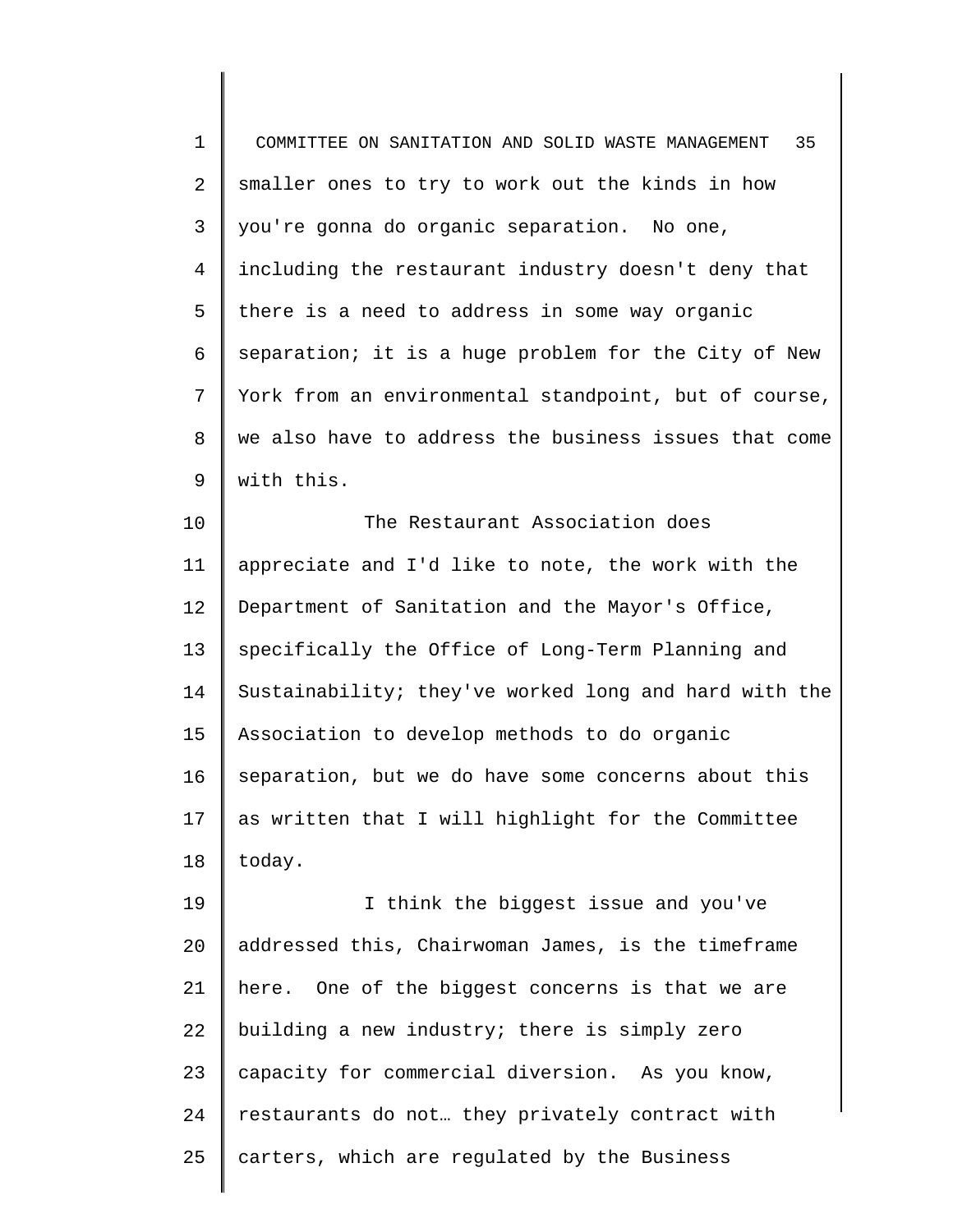1 2 3 4 5 6 7 8 9 10 11 12 13 14 15 16 17 18 19 20 21 22 23 24 25 COMMITTEE ON SANITATION AND SOLID WASTE MANAGEMENT 36 Integrity Commission, to deal with their waste and the closest current facility is 123 miles away in Delaware that could handle organic separation. To think that this industry could be developed in 18 months is just not realistic and therefore one of the largest concerns about this bill is the timing of implementation. We understand that the goal of the administration and through this legislation is to commit to create demand. That being said, there is no demand that can be created because there's no place to process it and it is chicken and egg and we understand that, but from the restaurants' perspective, if you force this process to happen without sufficient capacity, you have a real problem for operators, which are largely small businesses. I think there's gonna be a hearing this afternoon on language accessibility for small businesses in the City of New York; the vast majority of restaurants are owned by immigrant ownership and you know, it is important to address the fact that we cannot have huge increases on small businesses. There is currently a rate cap in place through the Business Integrity Commission; that is going to increase by 15%. If this bill were to be completely mandated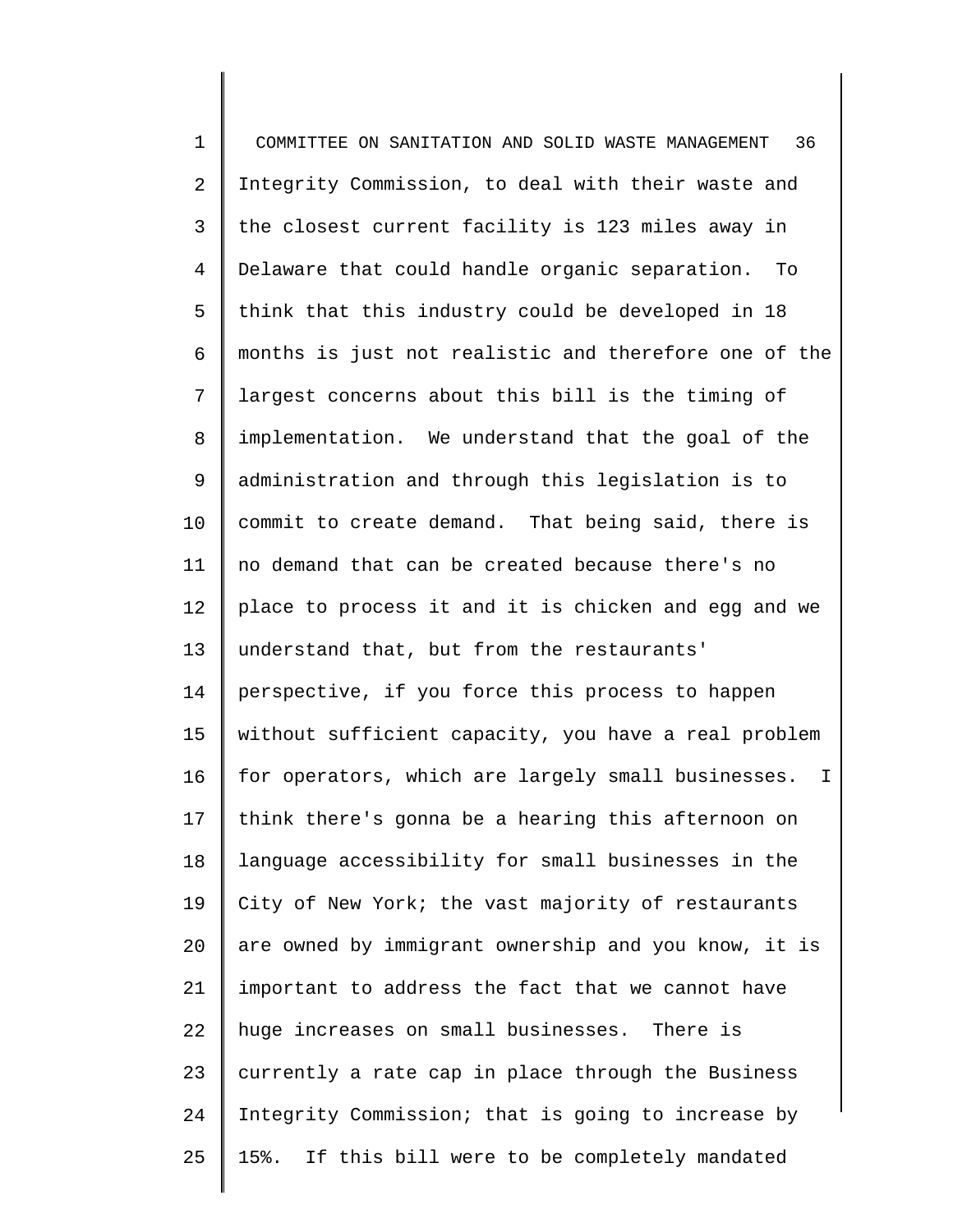1 2 3 4 5 6 7 8 9 10 11 12 13 14 15 16 17 18 19 20 21 22 23 24 COMMITTEE ON SANITATION AND SOLID WASTE MANAGEMENT 37 without sufficient capacity and there was to be some calls for even waiving the Business Integrity Commission's rate cap, you know it could be unbelievably the cost increases that could impact small operators and small businesses. So we raise that as an issue in terms of implementation; we believe a more realistic initial deadline would be January 1st of 2017 and we believe that there should be not just three years of extensions, but five years of extensions and those are as drafted, are one-year extensions at the discretion of the Commissioner. That being said, we believe that the Commissioner shouldn't have complete unfettered discretion; the bill should tie it into capacity; there's been discussions about what the range of that capacity should be; there's been discussions about making that 50 miles because that's what the carters could utilize to make a route viable. You also asked a little bit about what restaurants feel about how this works; you know, where do you put the bins? And that is a big issue; the garbage is still there undoubtedly, but as you know, even from our smallest diners and little coffee

shops, space is at a premium in New York City and so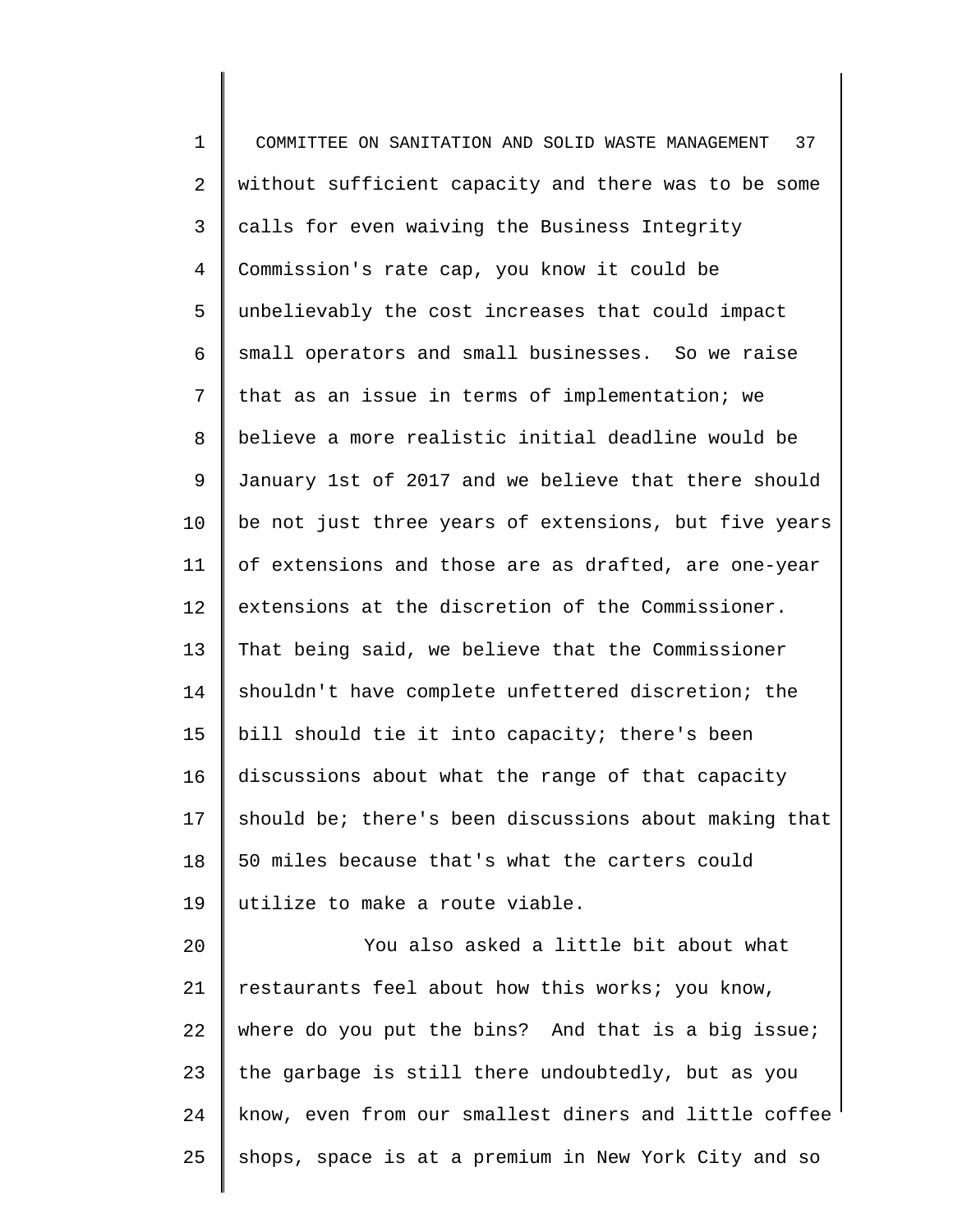| $\mathbf 1$    | 38<br>COMMITTEE ON SANITATION AND SOLID WASTE MANAGEMENT |
|----------------|----------------------------------------------------------|
| 2              | there are kinks that need to be worked out and this      |
| 3              | is what we've done through the green restaurant          |
| $\overline{4}$ | initiative that we run in conjunction with the EPA;      |
| 5              | is how to address and build out so that restaurants      |
| 6              | have where this bin is gonna go; how is it gonna be      |
| 7              | picked up; what's the frequency of new garbage truck     |
| 8              | routes that are gonna run through neighborhoods?         |
| 9              | These all need to be worked out and that is the          |
| 10             | concern that we need additional time to make sure        |
| 11             | this works so communities aren't impacted harshly and    |
| 12             | that businesses can do this in a cost-effective way.     |
| 13             | You have to consider that in some                        |
| 14             | restaurants build-outs are, you know, inches matter,     |
| 15             | because you have different serving stations that are     |
| 16             | built to have one bin in one location, so you need       |
| 17             | time to be able to potentially re-engineer some          |
| 18             | kitchens and obviously what happens at some large        |
| 19             | high-end restaurants may be different than other         |
| 20             | ones, but there's real infrastructure costs              |
| 21             | associated with this bill for businesses, so that's      |
| 22             | why we ask for more time to implement this.              |
| 23             | As noted, the biggest issue is capacity.                 |
| 24             | We also ask that some other legislation recently that    |
| 25             | has been passed, that we've worked on, is included --    |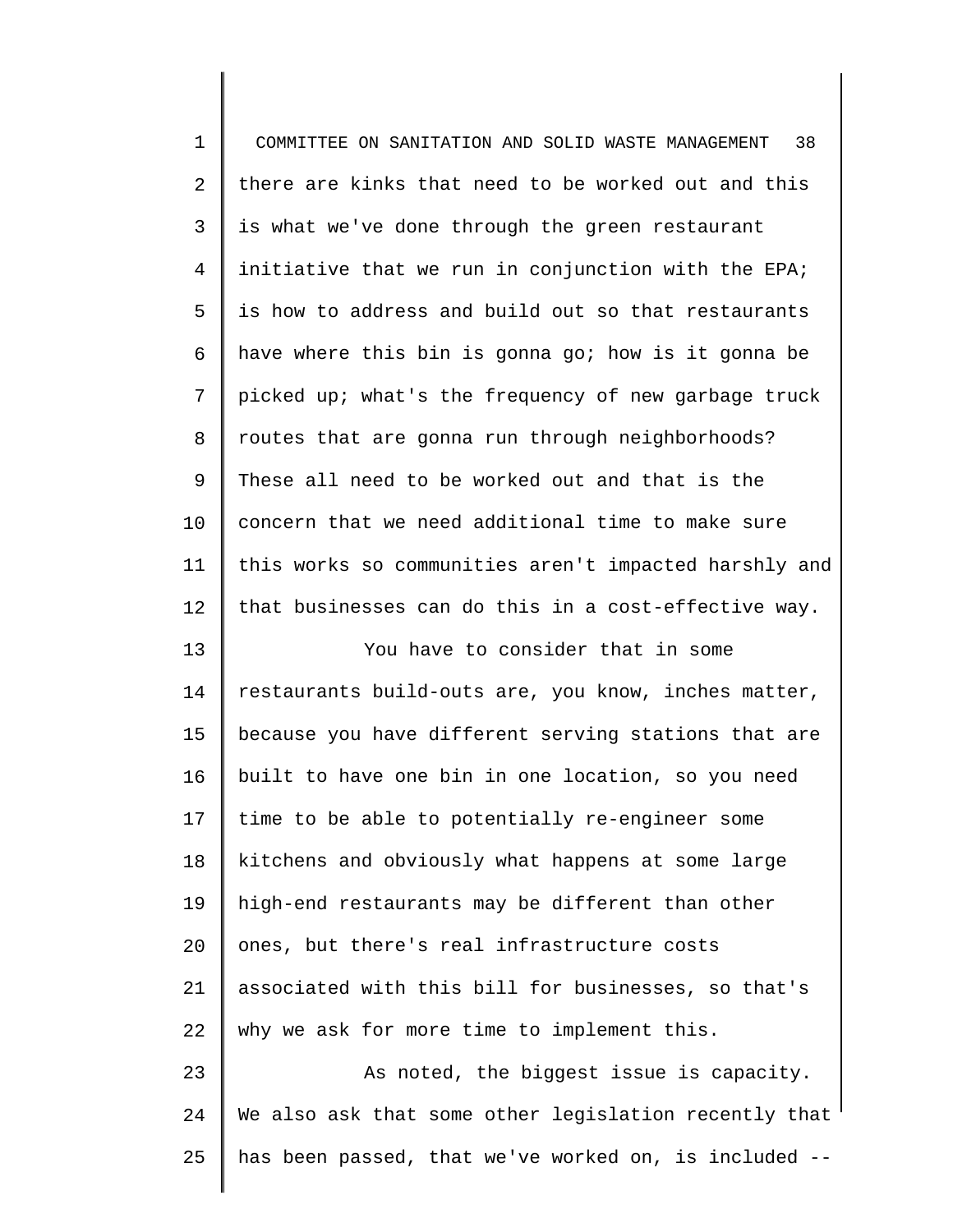| $1\,$          | 39<br>COMMITTEE ON SANITATION AND SOLID WASTE MANAGEMENT |
|----------------|----------------------------------------------------------|
| $\overline{a}$ | developing task forces -- we've had a task force         |
| 3              | created with the Department of Health to review fines    |
| 4              | for small businesses and what we would like to do,       |
| 5              | and Council Member Arroyo actually helped with those     |
| 6              | bills -- it's good to see her this morning --- we        |
| 7              | actually would suggest that a task force be appointed    |
| 8              | of all industries as a part of this bill so that the     |
| 9              | restaurant industry, the hotel industry, the carters;    |
| $10 \,$        | supermarkets can all be a part of this, working with     |
| 11             | the administration to implement this bill if it does     |
| 12             | pass.                                                    |
|                |                                                          |

13 14 15 16 17 18 19 20 21 22 23 24 And in conclusion; I know we have other people to speak, I'd like to address… the bill does have a fine-first mentality; we're trying to get away from fining businesses, especially when they work with the administration, so what we'd ask here is that the fine provisions be changed to educational; in addition… you know that can be part of the guides that I believe the administration referenced that they're trying to build to help restaurateurs learn in how to implement; that is a better way than immediately coming in and having Sanitation fine people.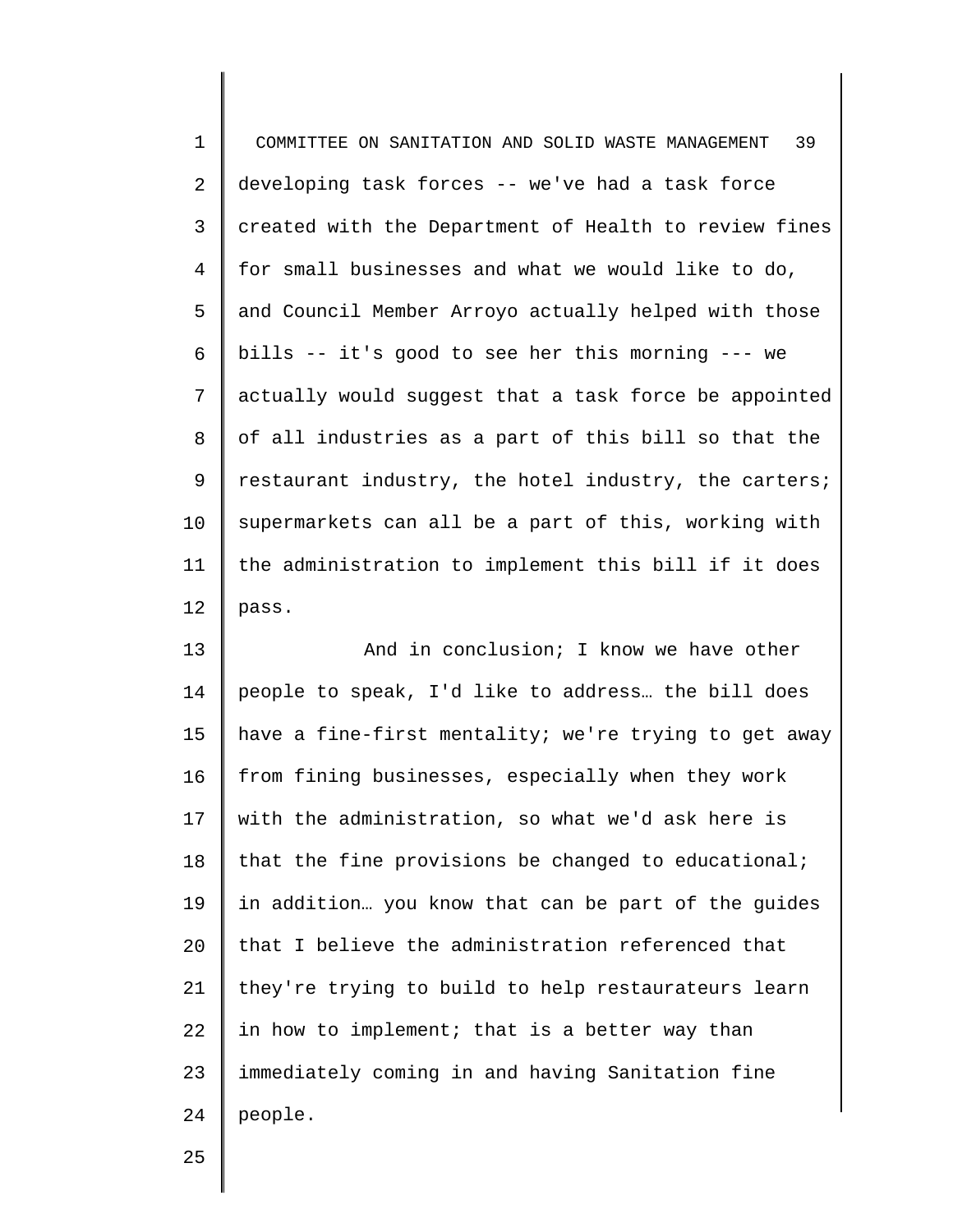1 2 3 4 5 6 7 8 9 10 11 12 13 14 15 16 17 18 19 20 21 22 23 24 25 COMMITTEE ON SANITATION AND SOLID WASTE MANAGEMENT 40 That being said, I'll defer to the rest of my comments to the written testimony and thank you for your time. CHAIRPERSON JAMES: Before the next panelist, we've been joined by Council Member Maria del Carmen Arroyo from the Bronx. Thank you. PABLO ZANGERLE: Good morning, my name's Pablo Zangerle and I work at TLM Associates; I'm here to represent Action Environmental Services; the principal, Ron Bergamini would normally be here testifying, but he's actually in Italy right now visiting two composting facilities; one that I believe is outside Bologna, so he asked if it'd be okay if I read his very brief testimony into the record. "Action Environmental is the largest commercial waste hauler in New York City with subsidiaries that include a hauling company, transfer stations and recycling facilities. We employ more than 750 workers in the region including 300 in the City and are proud to be an important part of maintaining and growing our city's economy. Action supports the goals outlined in Int. 1162, as composting presents an opportunity to deal with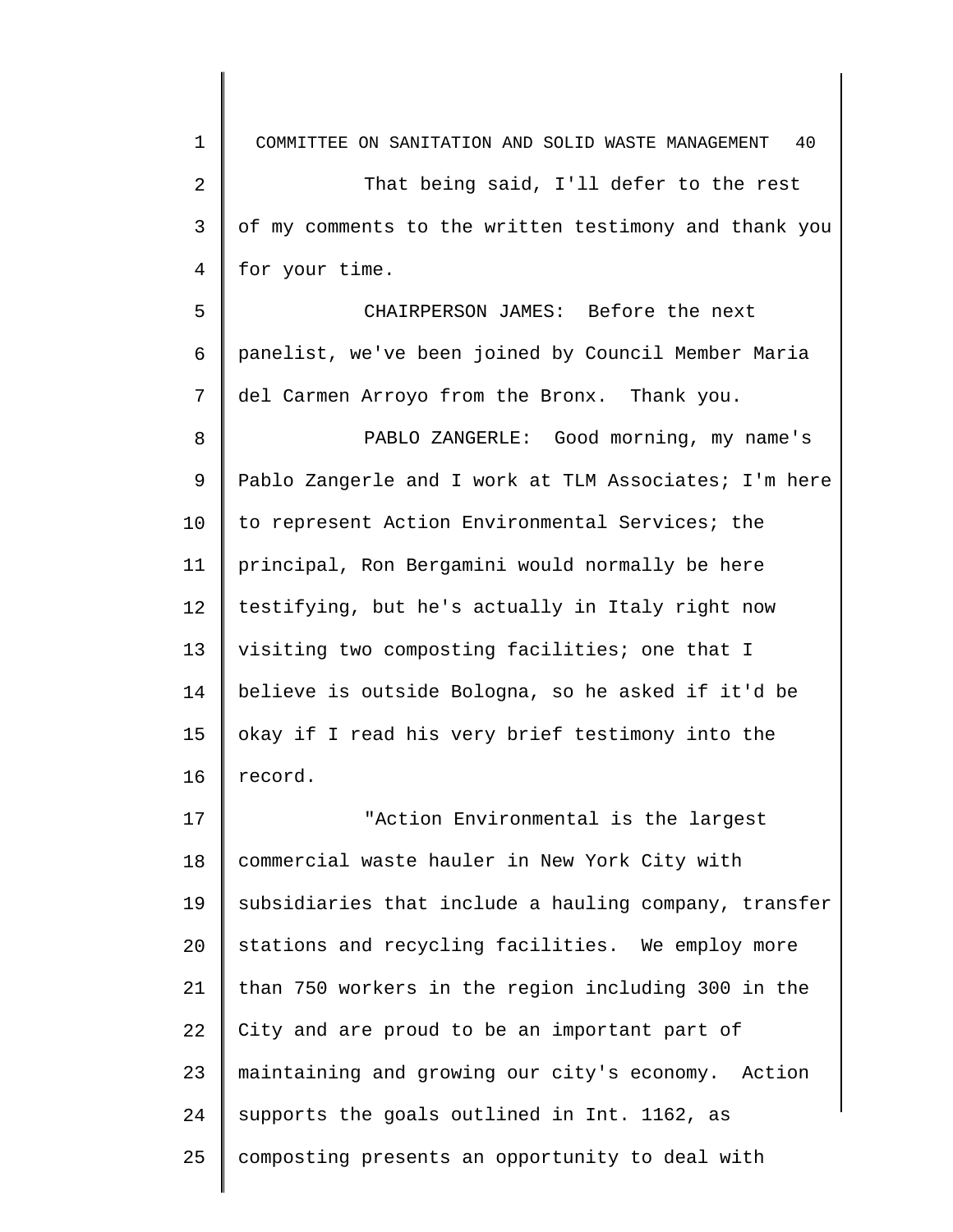1 2 3 4 5 6 7 COMMITTEE ON SANITATION AND SOLID WASTE MANAGEMENT 41 managing waste in a new and creative way. But our support is conditioned on the creation of infrastructure that will allow composting to succeed and quite frankly, we have serious concerns given legislation that the Council is poised to approve next week.

8 9 10 11 12 13 14 15 16 17 18 19 As we sit here today, our company has representatives in Italy visiting two organic composting facilities to learn how organic composting can be successfully done, as this is the logical next step in the City's recycling efforts. Let me say up front that Action Environmental understands the need to increase recycling in order to meet the goals set forth in PlaNYC and SWMP. We also understand that the prospect of recycling organic waste provides the greatest opportunity to reduce the volume of waste exported and landfilled, as it represents about onethird of our total waste stream.

20 21 22 23 24 25 The City has expanded recycling significantly in recent years, most importantly expanding it to rigid plastics, but our company and others must raise a caution that if the City puts in place ill-advised and poorly planned restrictions on facility capacity, all bets will be off as these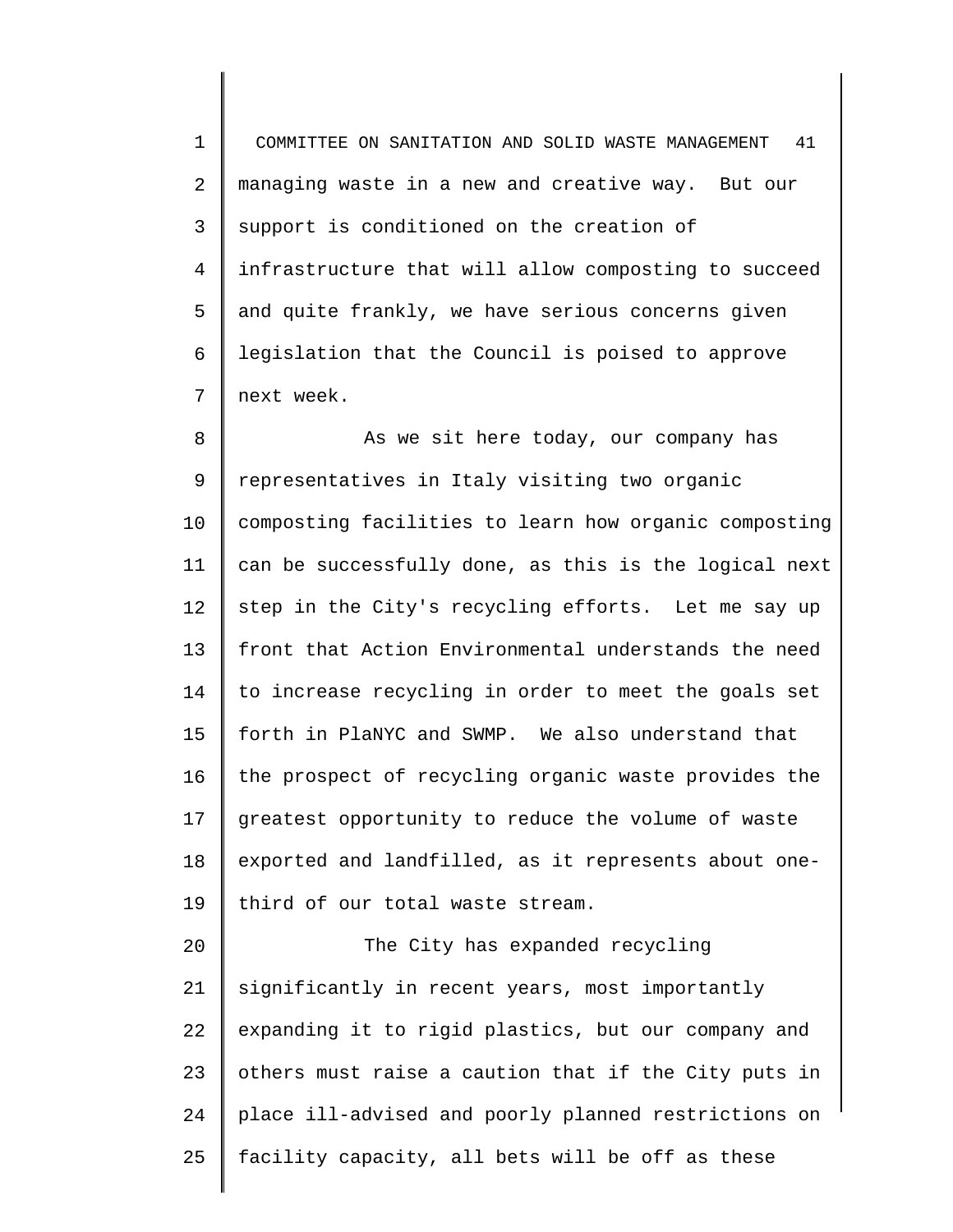1 2 3 4 5 6 7 8 9 10 11 12 13 14 15 16 17 18 COMMITTEE ON SANITATION AND SOLID WASTE MANAGEMENT 42 changes create any business' worst nightmare - uncertainty. Uncertainty makes effective planning and investment difficult. Currently legislation under consideration includes legislation that will redistribute waste transfer station capacity throughout the City, legislation requiring private carters to replace or retrofit refuse trucks to meet more stringent emission standards and three, legislation to add foam to the list of recyclable materials. As a company, we support the stricter emission standards and we will continue to work with BIC to improve the transition to a cleaner fleet, mindful that this transition requires an industry investment measured in the hundreds of millions of dollars. When considering today's posting legislation we respectfully ask that the

19 20 21 22 23 24 25 administration and legislators take a moment and consider the collective change anticipated by all pending legislation and how it does or does not facilitate investment in this social good by private industry. If there is one stark forecast pointing to the future demands on the collaboration of government and the private sector in this industry it is the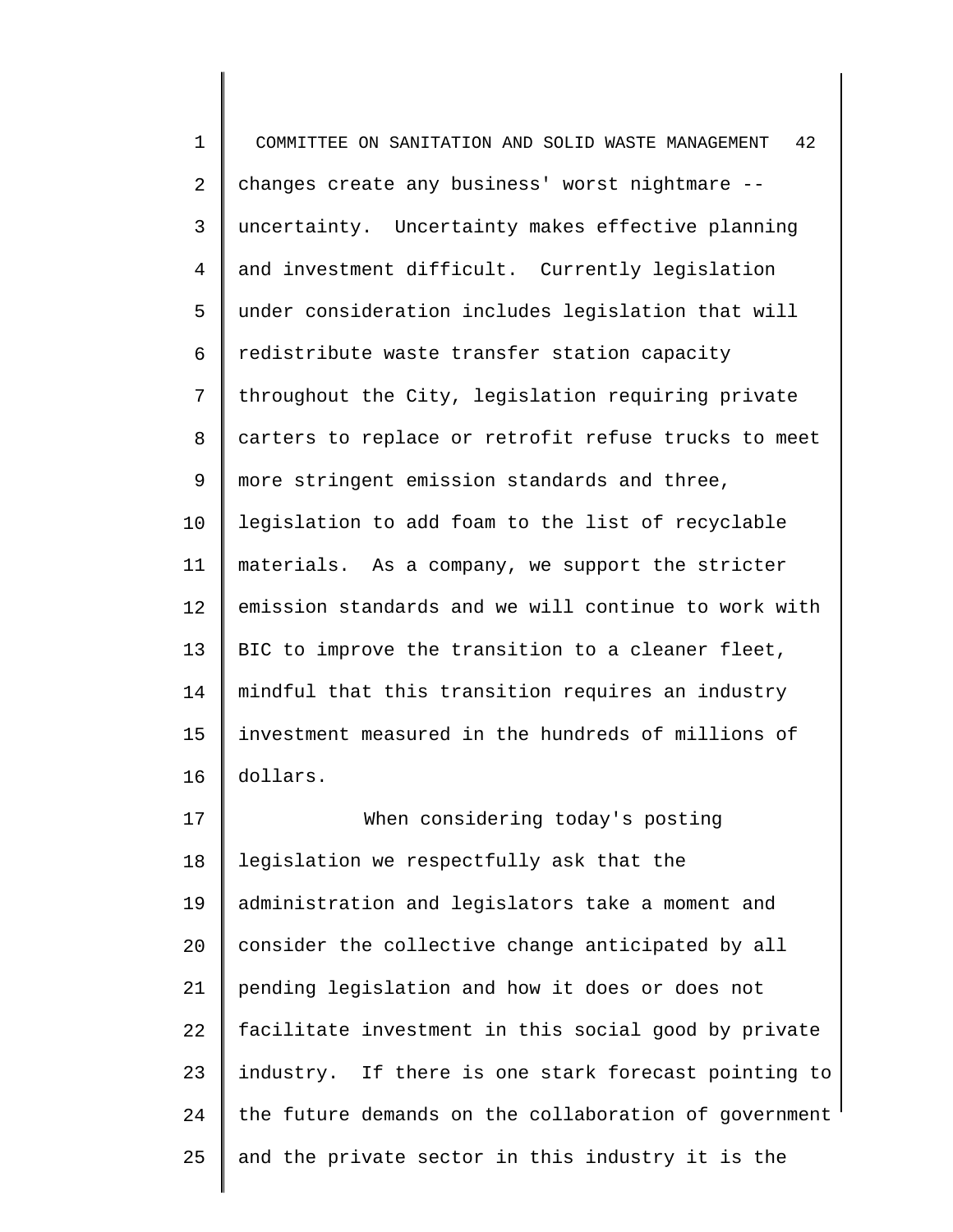1 2 3 4 5 6 7 8 9 10 11 12 13 14 15 16 17 18 19 20 21 22 23 24 COMMITTEE ON SANITATION AND SOLID WASTE MANAGEMENT 43 following: By 2030 New York City's population is forecasted to increase by over 700,000 people or 8 percent compared to 2010. There needs to be greater focus on how to handle more refuse and not the fiction that investment in innovation will be made in a more restrictive business environment. Action Environmental is prepared to partner with the City on all fronts to make the investments necessary to increase recycling and reduce waste. Recently we have made a \$15 million investment in our recycling facility in the Bronx, we installed a state of the art optical sorting recycling system and by the way, added about 40 jobs at this facility. We did this with our institutional investors and lenders, a partnership with Sustainable South Bronx and a grant from New York State Empire Development. In summary, better than most, Action Environmental understands the tasks, understands the goals and looks forward to working with the City towards an increasingly sustainable future. Thank you." [background comments]

25

DAVID BIDERMAN: Good morning…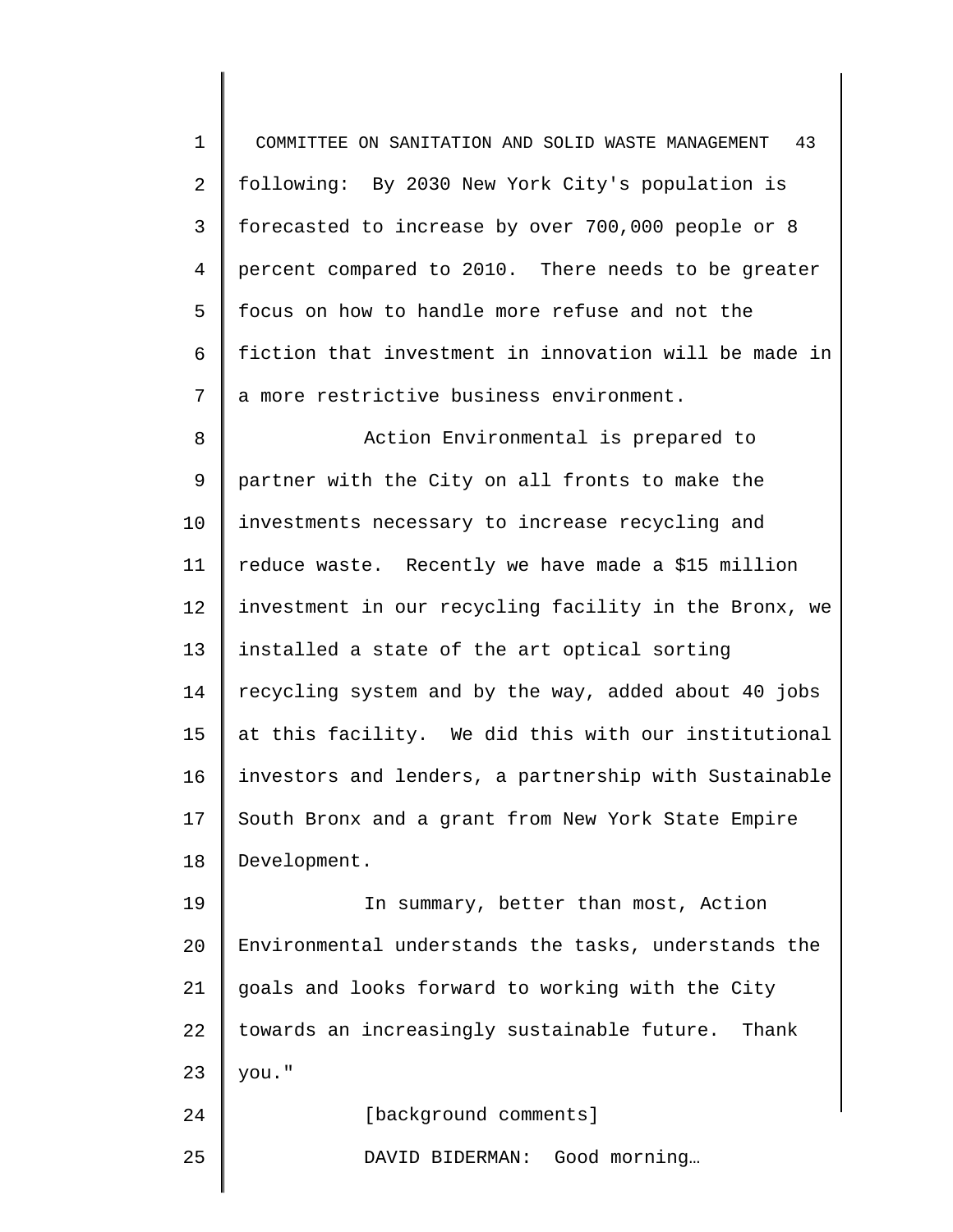| $\mathbf 1$ | COMMITTEE ON SANITATION AND SOLID WASTE MANAGEMENT<br>44 |
|-------------|----------------------------------------------------------|
| 2           | CHAIRPERSON JAMES: Good morning.                         |
| 3           | DAVID BIDERMAN: Chairwoman James,                        |
| 4           | members of the Committee and distinguished guests; my    |
| 5           | name's David Biderman; I'm the General Counsel for       |
| 6           | the National Waste and Recycling Association, which      |
| 7           | until two days ago was known as NSWMA; we actually       |
| 8           | changed our name this week to include the name           |
| 9           | recycling, to demonstrate our industry's commitment      |
| 10          | to the new frontier of recycling. We're a non-profit     |
| 11          | trade organization that represents waste and             |
| 12          | recycling companies that operate in all 50 states and    |
| 13          | our members include about 50 licensees who collect       |
| 14          | waste and recyclables generated by commercial            |
| 15          | customers in New York City and facilities such as        |
| 16          | transfer stations and MRFs that manage, process and      |
| 17          | recycle these materials.                                 |
| 18          | So our association includes numerous                     |
| 19          | companies that are helping New Yorkers recycle their     |
| 20          | discards every day. Our members process and recycle      |
| 21          | a wide variety of materials generated in New York        |
| 22          | City, including organic waste and for that reason,       |
| 23          | our members are uniquely positioned to understand the    |
| 24          | challenges posed by a mandatory organics diversion       |
|             |                                                          |

25

I

 $\mathsf I$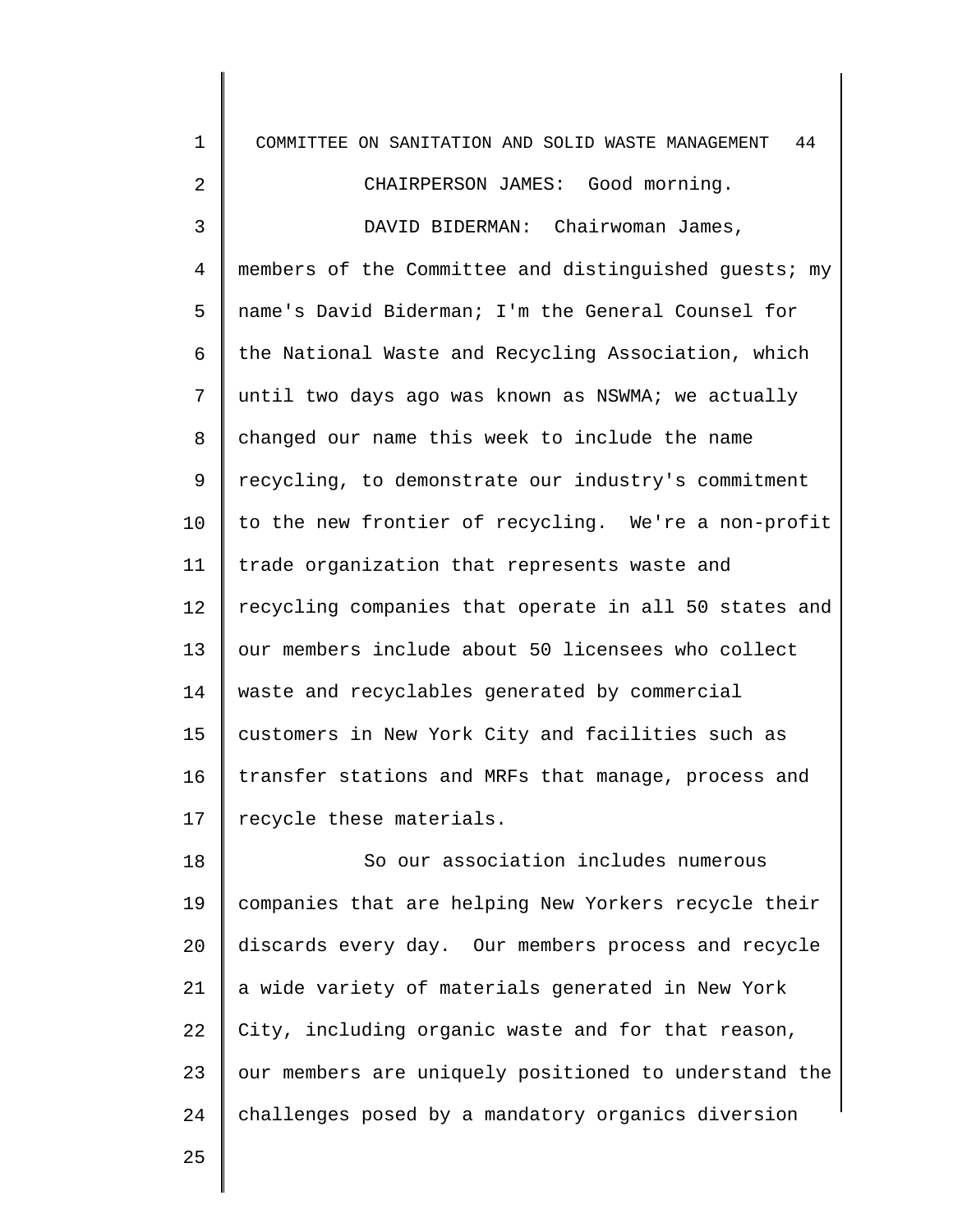1 2 3 COMMITTEE ON SANITATION AND SOLID WASTE MANAGEMENT 45 requirement, as the gentleman representing Action Carting highlighted in his testimony.

4 5 6 7 8 9 10 11 12 13 14 15 16 17 18 19 20 21 These challenges include importantly, having sufficient disposal capacity to handle the very significant volume of material that is generated by the wide variety of covered establishments in the bill. These covered establishments will generate more than 300,000 tons of organic material annually and a law mandating that this large volume of waste be diverted from the current municipal waste stream shouldn't be enacted without careful thought and planning concerning where this waste will go and how much it will cost to dispose it. And I respect the Department of Sanitation and the Long-Term Planning's work and analysis with regard to this issue, but I just wish to point out that this isn't Vermont and this isn't California and New York City has unique geography, density and a regulatory structure that requires New York City specific solutions to what we're doing here.

22 23 24 25 So currently the majority of organic waste generated in New York City by commercial customers is disposed of at large landfills that harvest renewable landfill gas from the decaying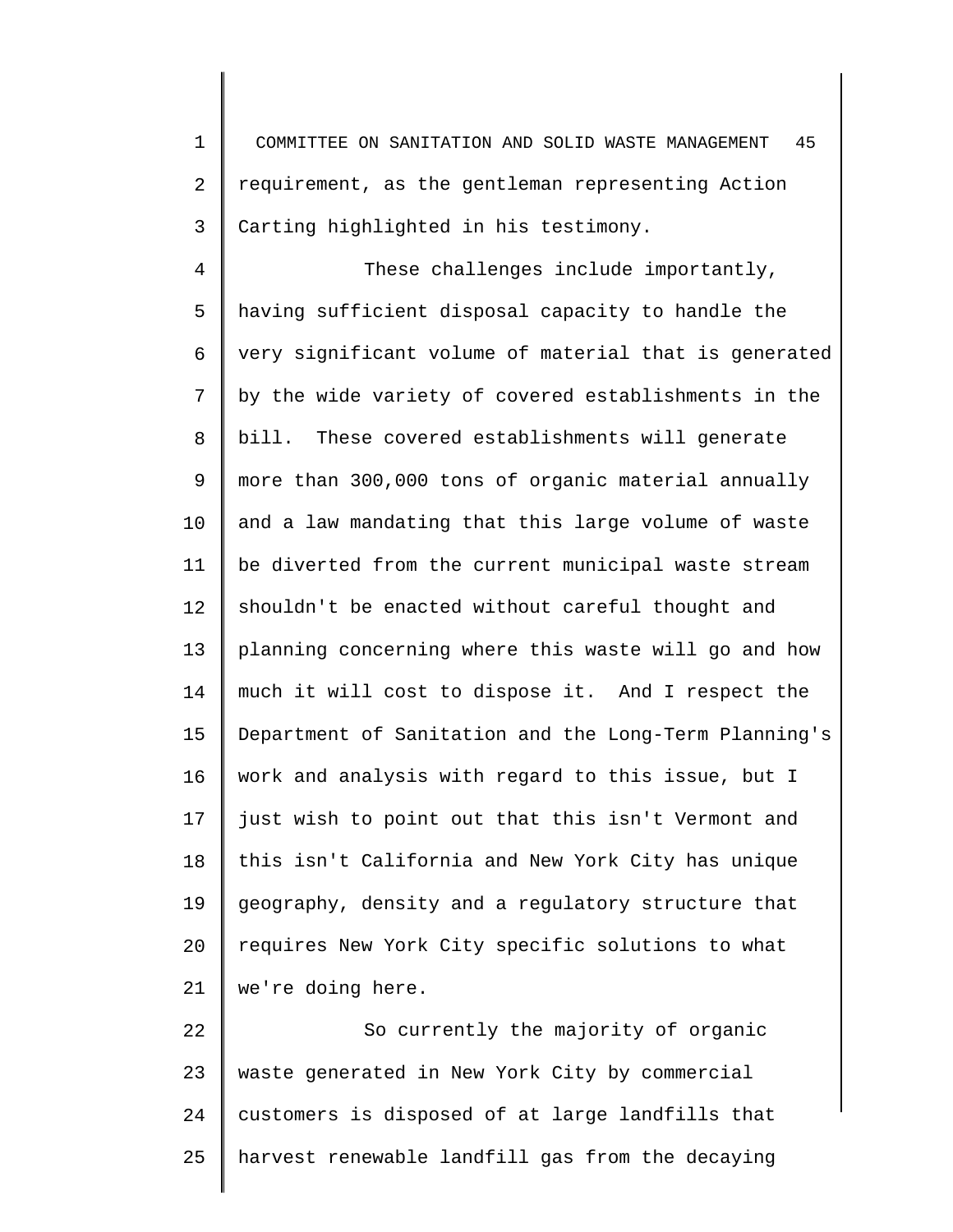1 2 3 4 5 6 7 8 9 10 11 12 13 14 15 16 17 18 19 20 21 22 23 24 25 COMMITTEE ON SANITATION AND SOLID WASTE MANAGEMENT 46 waste and that is used to power homes and businesses. For example, Seneca Meadows in Upstate New York generates a 143,000 plus megawatts of energy annually, which is sufficient to power about 20,000 homes. Some of the organic waste generated in the City is burned at waste to energy facilities in New Jersey or Long Island where it generates electricity. Turning to the bill, so while we support the waste diversion concept embodied in 1162, we do have some serious concerns about the bill as written. Now before I discuss those I would like to briefly digress from my written testimony to point out the connection between this legislation and other legislation pending before this committee -- 1170-A, the transfer station capacity reduction bill: This bill is the real transfer station capacity reduction bill that this Council should be considering. This bill will divert hundreds of thousands of tons of waste out of the MSW stream that's currently being disposed of at facilities in the affected neighborhoods and will divert it to new facilities located elsewhere. In combination with the marine transfer stations that are gonna be coming online, the goals of the SWMP, the goals of the members of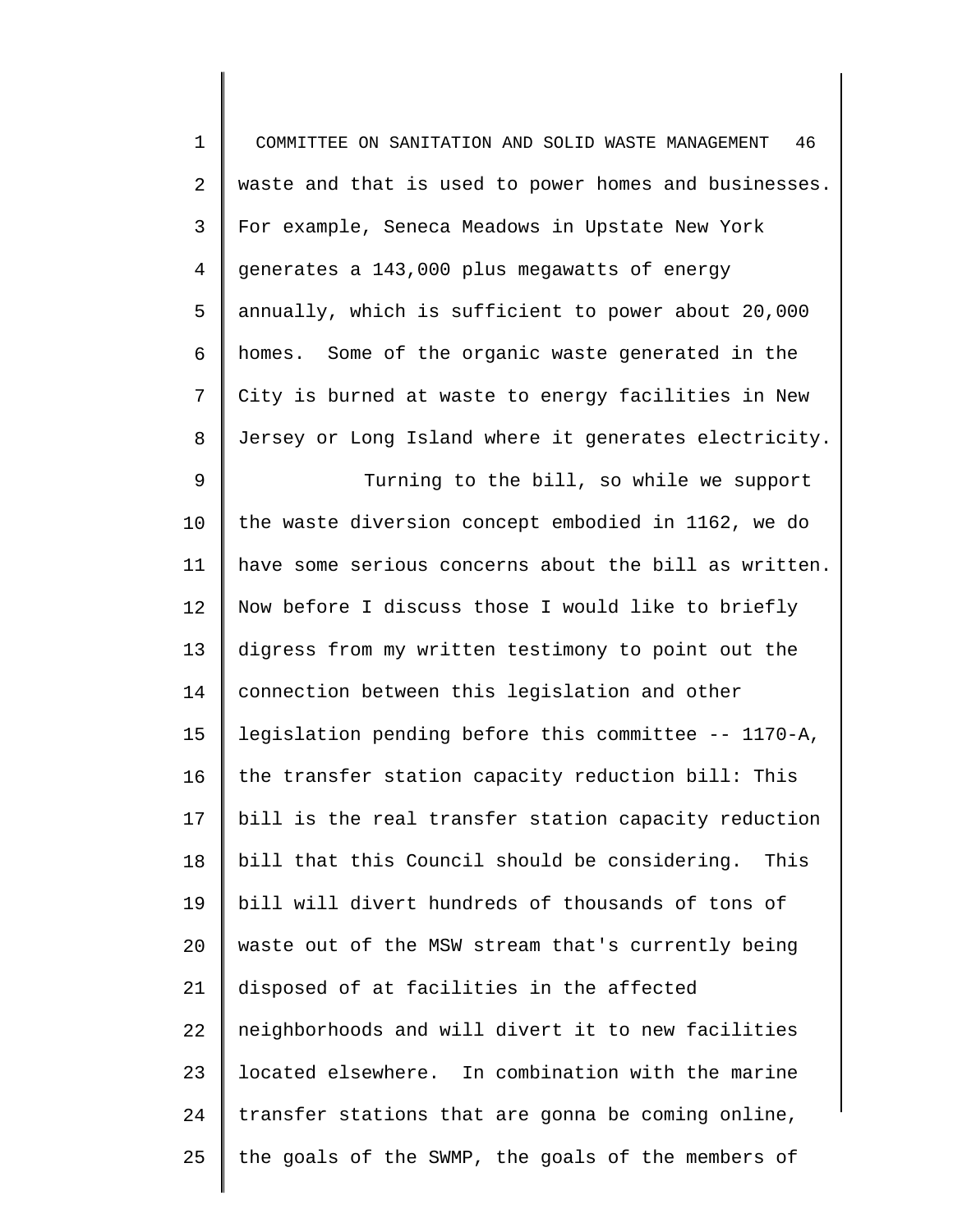| $\mathbf 1$    | COMMITTEE ON SANITATION AND SOLID WASTE MANAGEMENT<br>47 |
|----------------|----------------------------------------------------------|
| $\overline{2}$ | this committee and others who wanna reduce the impact    |
| 3              | on the neighborhoods will be achieved. And if both       |
| $\overline{4}$ | bills are passed, as I'll get back to in a moment,       |
| 5              | some of the goals in this bill, in the organics bill,    |
| 6              | simply won't be achieved, because no rational company    |
| 7              | is going to invest in building a new organics            |
| 8              | facility in New York City if the City Council passes     |
| 9              | a bill that says we can affect your permit because       |
| $10 \,$        | you're in a certain neighborhood. So I want              |
| 11             | everybody to understand [interpose, background           |
| 12             | comment] Yes, they're in direct conflict and in          |
| 13             | addition, it means less jobs in the City as a result.    |
| 14             | But let me return now to the bill                        |
| 15             | specifically and to my legislation excuse me and to      |
| 16             | my testimony. So we're troubled that the deadline        |
| 17             | set forth in the current version of 1162 are             |
| 18             | unreasonably short and don't provide sufficient time     |
| 19             | for organic disposal facilities to be sited,             |
| 20             | permitted, constructed and become operational; it        |
| 21             | takes several years to complete those processes under    |
| 22             | the best of circumstances and local neighborhood         |
| 23             |                                                          |
|                | opposition to new waste facilities can be expected to    |
| 24             | delay the process. Thus, scheduling the diversion to     |
| 25             | begin in July 2015, about 18 months from now, is too     |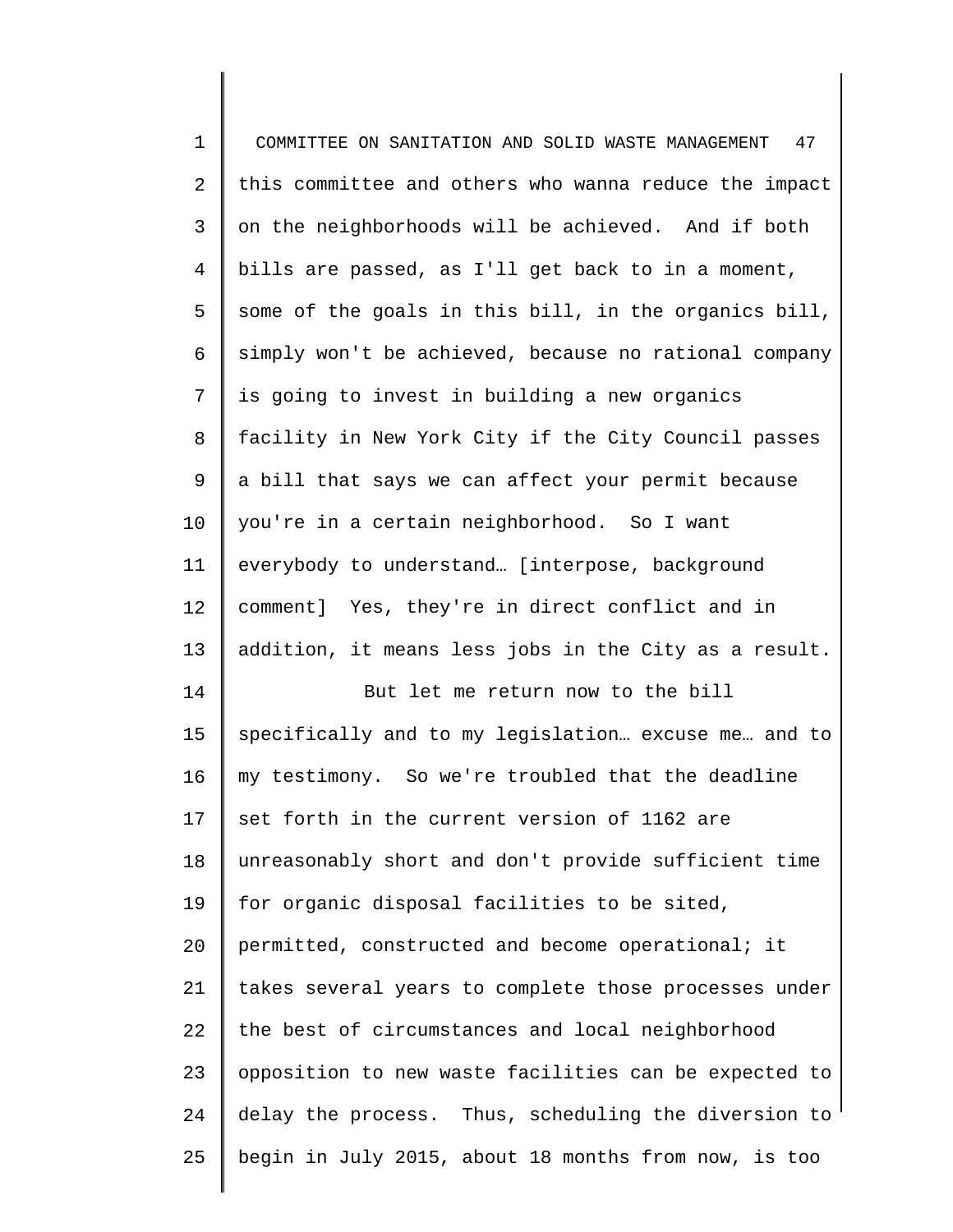1 2 3 4 5 6 7 8 9 10 11 12 13 14 15 16 17 18 19 20 21 22 23 24 25 COMMITTEE ON SANITATION AND SOLID WASTE MANAGEMENT 48 short and we urge the deadline for the organics diversion bill to be changed to January 2017. Further, we have concerns about the Department of Sanitation's ability to waive the diversion requirement to be only three years; it may be difficult to site sufficient capacity in a densely populated New York City metropolitan area to handle hundreds of thousands of tons of organic waste that will be diverted annually and we urge that the bill be amended to authorize the Department of Sanitation to delay implementation for five years. Finally, the bill as written as to determination of whether there is sufficient capacity is based on the number of facilities within a 125 miles; this is both the wrong way to calculate capacity and is too large a geographical area, encompassing Philadelphia, its metropolitan area and portions of six states. Sufficient capacity should be defined as available permitted capacity at a minimum of three facilities within a specific geographical limit that exceeds by at least 50 percent the amount of organic material expected to be diverted as a result of this legislation. Why the 50 percent addition? Because as the department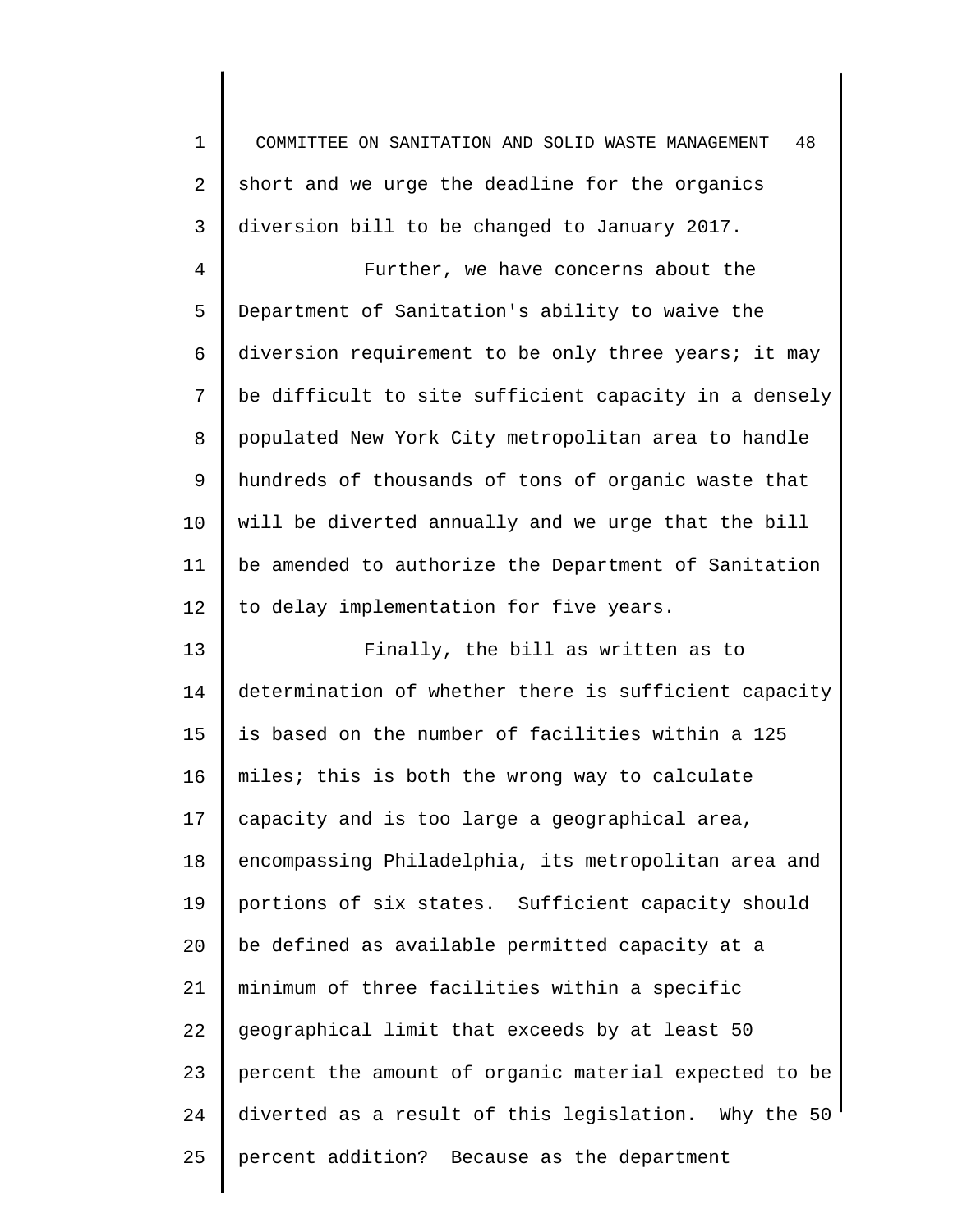1 2 3 4 5 6 COMMITTEE ON SANITATION AND SOLID WASTE MANAGEMENT 49 testified, they're expecting not just covered establishments to divert their organics, but smaller facilities to also take advantage of this new opportunity and we need to make sure that there is sufficient capacity to handle that material.

7 8 9 10 11 12 13 14 15 16 17 18 19 20 21 22 23 24 Regarding the distance -- it takes more than two hours to travel 125 miles by truck, which means at least five hours of time would be needed to travel to a disposal facility located 123 miles away, wait in line to dump the load, dump the load and then drive back to the City. Federal Transportation Law limits driving time to 11 hours a day, which leaves less than six hours for the driver to run his route and collect material from covered establishments. Carters will have great difficulty creating routes that make any sense if there's a 125-mile radius and so we urge that a 50-mile radius be used in the bill. Our members are concerned that they'll be forced to purchase special trucks to handle wet organic waste; these vehicles cost \$300,000 each if they're new and the majority of licensed carters in the city are small family-owned businesses still struggling to recovery from the Great Recession.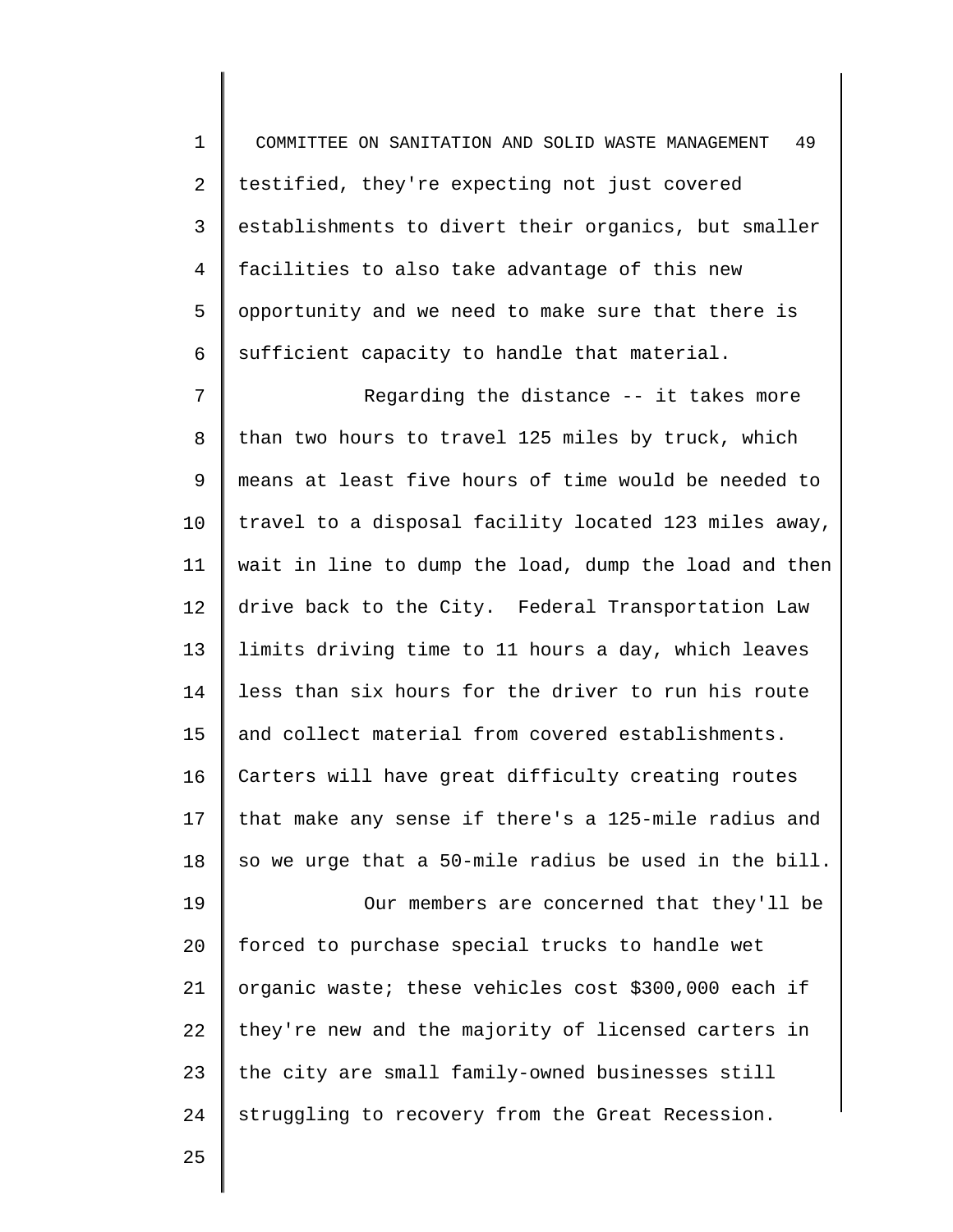| $\mathbf{1}$ | COMMITTEE ON SANITATION AND SOLID WASTE MANAGEMENT<br>50 |
|--------------|----------------------------------------------------------|
| 2            | There's no guarantee disposal fees in the                |
| 3            | new facilities will be lower than the current            |
| 4            | disposal fees and if they're located 40-50 miles         |
| 5            | away, there's gonna be transportation costs that need    |
| 6            | to be kept into consideration. And it's difficult to     |
| 7            | imagine, given those circumstances, how carters who      |
| 8            | operate under the rate cap will be able to run heavy,    |
| 9            | organic-only routes profitably. So therefore, we ask     |
| 10           | that the administration and the Council support the      |
| 11           | elimination of the rate cap as applied to organics       |
| 12           | once this diversion requirement takes effect.            |
| 13           | Finally, I've already mentioned some of                  |
| 14           | my concerns with regard to the connection between        |
| 15           | this bill and the transfer station reduction bill.       |
| 16           | If the Council enacts Int. 1170-A or anything like       |
| 17           | it, it means no rational company will ever invest in     |
| 18           | building an organics processing facility in New York     |
| 19           | City. By allowing permits to be superseded by local      |
| 20           | politics the Council sends a strong message to the       |
| 21           | waste and recycling industry and others -- we don't      |
| 22           | want you in New York City. This means the blue           |
| 23           | collar jobs and tax revenue associated with those new    |
| 24           | facilities will be reaped by other communities and       |
| 25           | other states. Companies and investors will be very       |
|              |                                                          |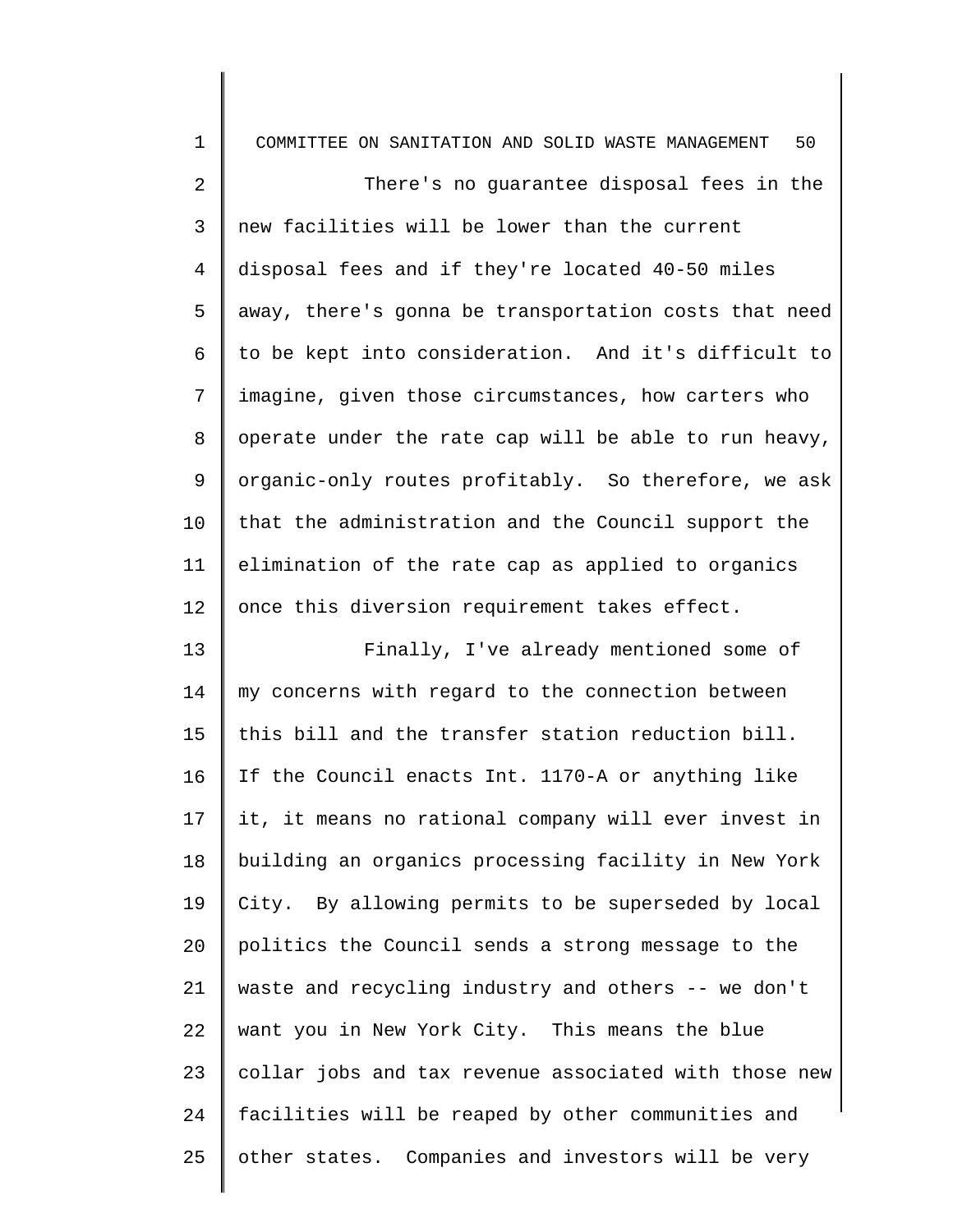1 2 3 4 5 6 7 8 9 10 11 12 13 14 15 16 17 18 19 20 21 22 23 24 25 COMMITTEE ON SANITATION AND SOLID WASTE MANAGEMENT 51 hesitant to invest in expensive new equipment for processing waste and recyclables or seek permits to obtain new recycling facilities if that type of legislation is passed. I appreciate the opportunity to testify today and will be glad to answer any questions. JAY PELTZ: Good morning. CHAIRPERSON JAMES: Good morning. JAY PELTZ: I'll read portions of my testimony; not the whole thing. Thank you for the opportunity to testify at today's public hearing. My name is Jay Peltz and I'm the Vice President of Public Affairs for the Food Industry Alliance of New York State. The Food Industrial Alliance is a non-profit trade association that promotes the interests statewide of New York's grocery stores, drug stores and convenience stores. Under the bill, food manufacturers, food wholesalers and retail food stores are covered based on the amount of floor area space, this standard is arbitrary and does not reflect realities in the marketplace. With respect to food retailers, formats vary from store to store; accordingly, the amount of food waste generated per store varies widely with no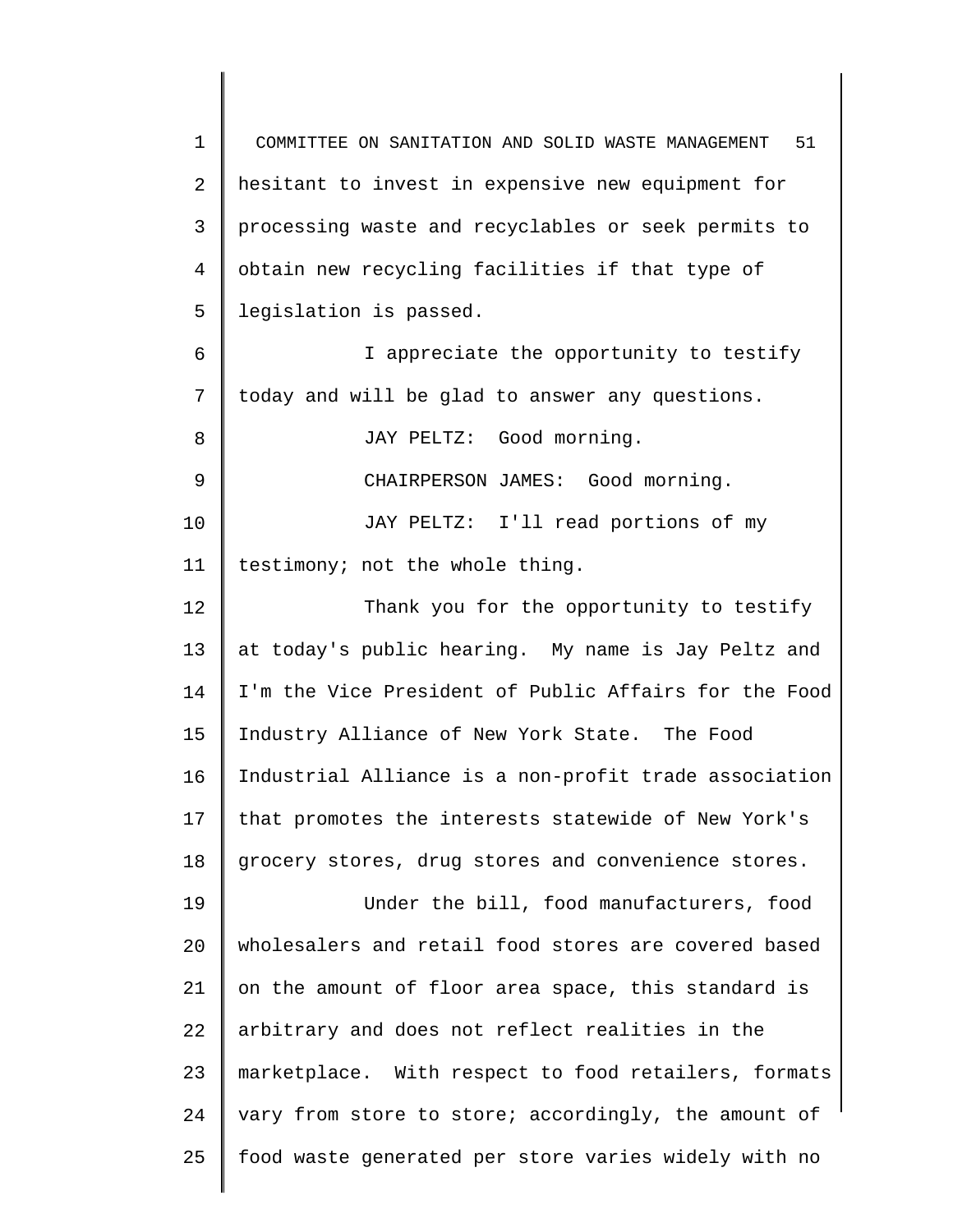1 2 3 4 5 6 7 8 9 10 11 12 13 14 15 16 17 18 19 20 21 22 23 24 25 COMMITTEE ON SANITATION AND SOLID WASTE MANAGEMENT 52 inherent correlation between store size and waste generated. For example, a non-traditional store that is focused on fresh, perishable prepared foods will generate much more food waste than a traditional store with the same amount of floor area. As a result, there is no clear rationale to cover both stores simply because each store has about the same amount of selling area. In addition, food retailers generally provide meat scraps, fat and bone to a rendering company; typically the material is recycled into consumer packaged goods, such as soap, pet foot, etc. Some food retailers have anaerobic digesters on-site and many donate substantial amounts of foods to food banks. Other food retailers provide food to livestock farmers for use as feed stock; accordingly, the actual amount of food waste sent to a landfill from a typical retail food store is less than the total food waste generated by that store; can be higher or lower than one might expected based on store size and can be proportionately lower than the amount of food waste sent to landfills by establishments in other sectors that are providing less food to charities, farmers and/or less food waste to recyclers.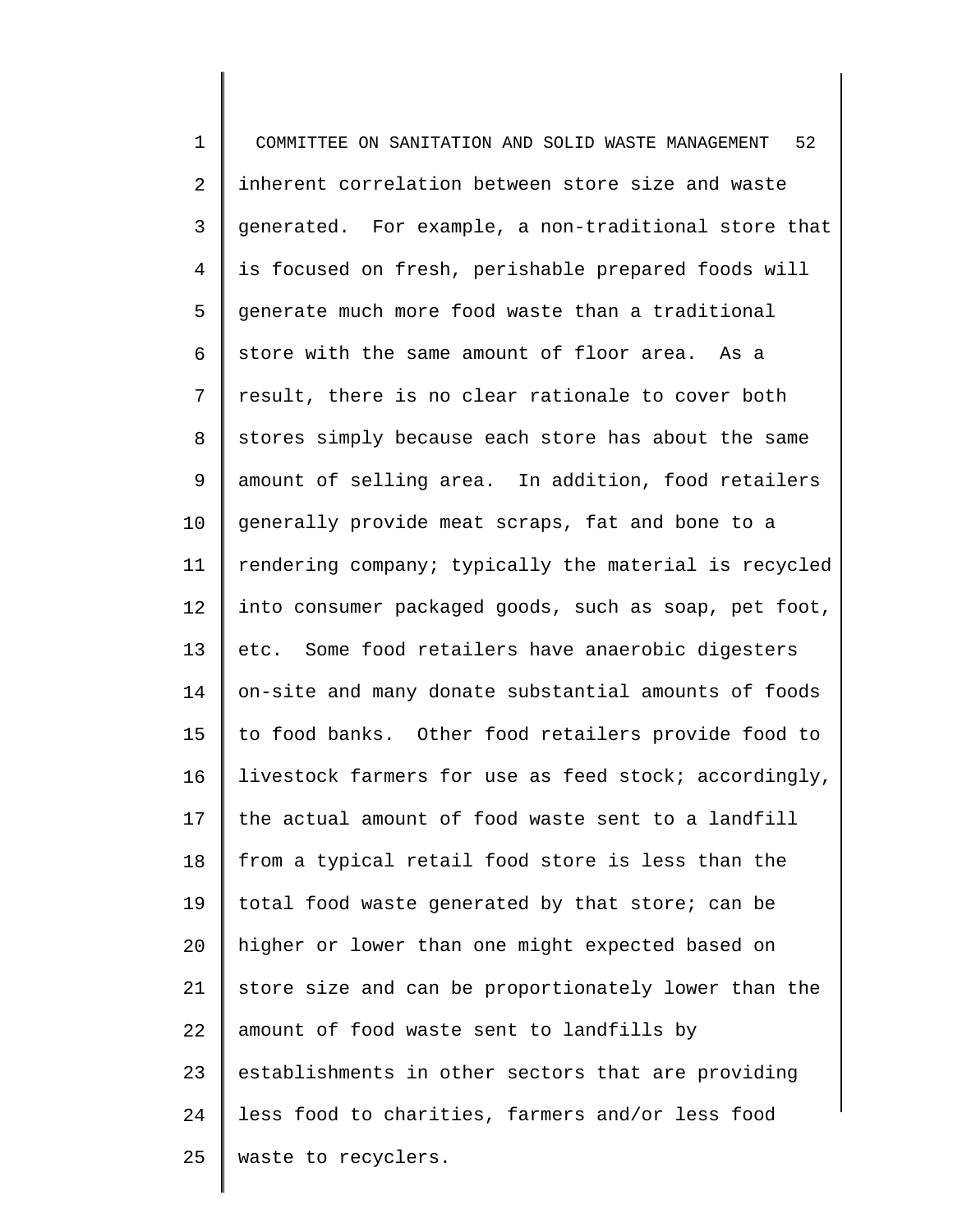1 2 3 4 5 6 7 8 9 10 11 12 13 14 15 16 17 18 19 20 21 22 23 24 COMMITTEE ON SANITATION AND SOLID WASTE MANAGEMENT 53 Moreover, Connecticut's recently enacted organic waste legislation is based on average projected organic waste volume, not store size. Massachusetts is considering adopting an organic waste mandate based again on average projected organic waste volume rather than store size. Based on the foregoing, any mandate should be based on the amount of food waste actually being landfilled rather than store size or the estimated total amount of food waste generated by a store. Businesses would be incentivized to cut the amount of food waste they are landfilling to fall below the threshold. The public would benefit through the increased diversion of waste from landfills and we'd avoid penalizing establishments by counting, one way or another, organic waste that is not landfilled toward a threshold that triggers a mandate. In addition, the bill text requires covered establishments to divert all their organic waste in one of three authorized ways; accordingly, existing arrangements, including valid contracts would be upset; that would mean that meat-rendering

companies might go out of business and charities, as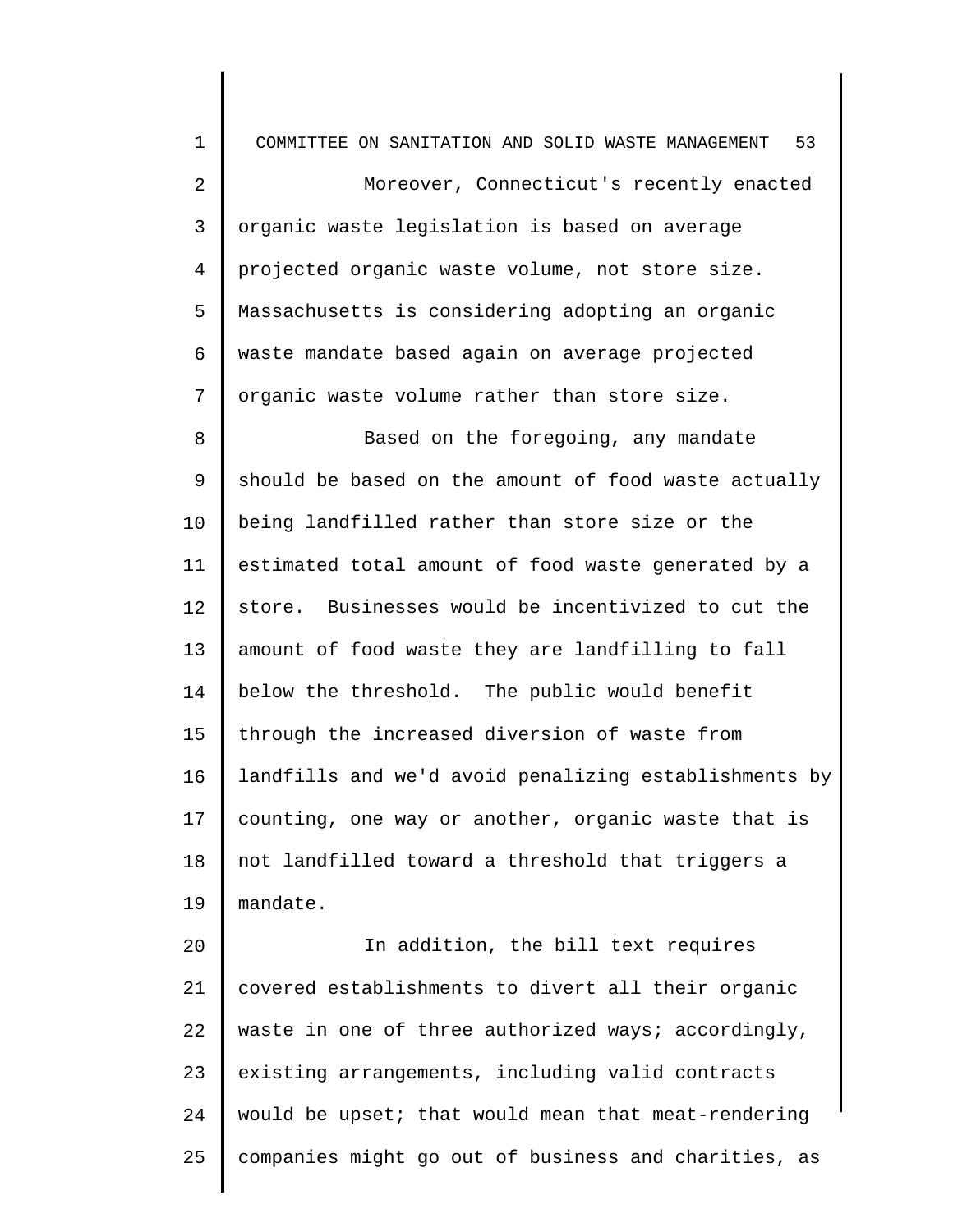1 2 3 4 5 COMMITTEE ON SANITATION AND SOLID WASTE MANAGEMENT 54 well as farmers would receive less donated food. Any mandate triggered by the amount of organic waste being landfilled would avoid these unintended consequences.

6 7 8 9 10 11 12 13 14 15 16 17 18 19 20 21 22 Before a mandate is imposed on industry, however, we would respectively request the Council to consider the Massachusetts approach. Since at least 2006 food retailers have diverted substantial amounts of food waste from landfills by entering into MOUs with the Massachusetts Department of Environmental Protection. Food retailers in Massachusetts are not overly concerned about organic waste regulation being contemplated in that state, because the infrastructure, resources and best practices to handle the increased volume of food waste diverted from landfills under the MOUs is already in place. This framework has been a win-win for the public and industry. We respectfully request that the Council study the feasibility of implementing this approach in the city before any mandates are enacted. The only part of the law that does not

23 24 25 take effect immediately is the enforcement section. Accordingly, as of the enactment date, covered establishments will be subject to all of the law's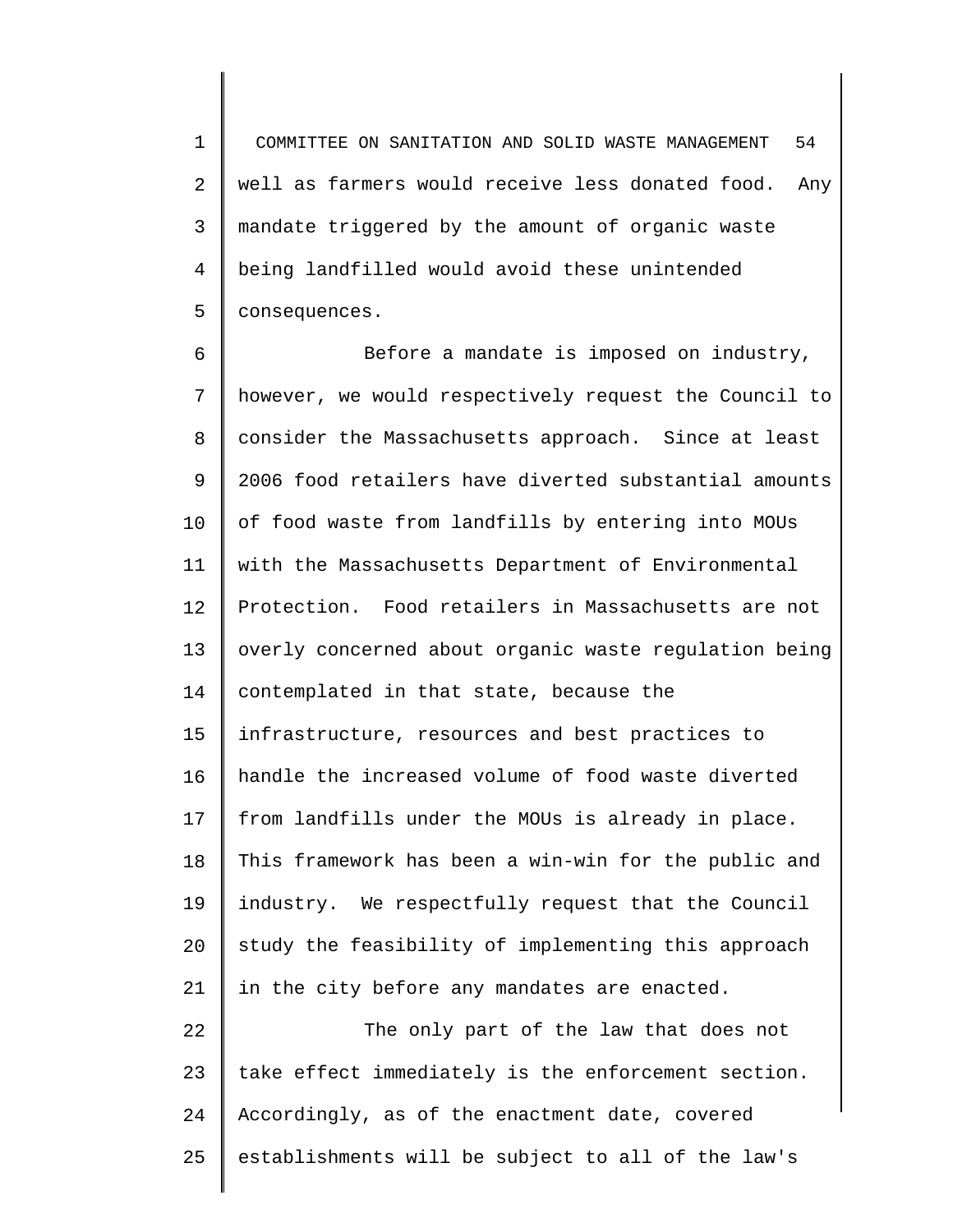1 2 3 4 5 6 7 8 9 10 11 12 13 14 15 16 17 18 19 20 21 22 23 24 25 COMMITTEE ON SANITATION AND SOLID WASTE MANAGEMENT 55 mandates; that will require by July 1, 2015 a covered establishment to either: (1) negotiate and prepare to implement a contract with a private carter; (2) have the capacity to transport their organic waste without a third-party or; (3) process the waste, at least in part, on site. Resources will be expended in any of these scenarios notwithstanding the fact that current capacity is woefully inadequate to handle the enormous amount of waste that will be shifted to certain processors in a very short period of time. It will take many years in all likelihood to raise a significant amount of capital, find the right locations, design the facilities, obtain the required permits, hire the people and ultimately build the fully functional infrastructure necessary to process a significant amount of waste to be diverted under this law. It does not seem possible that this will happen by July 1, 2015; accordingly, effectiveness of all the bill's provisions should be delayed until the infrastructure is in place to absorb all the waste to be shifted under the legislation; this is the only way to avoid potentially substantial increases in hauling cost due to the supply, demand and balance that is very likely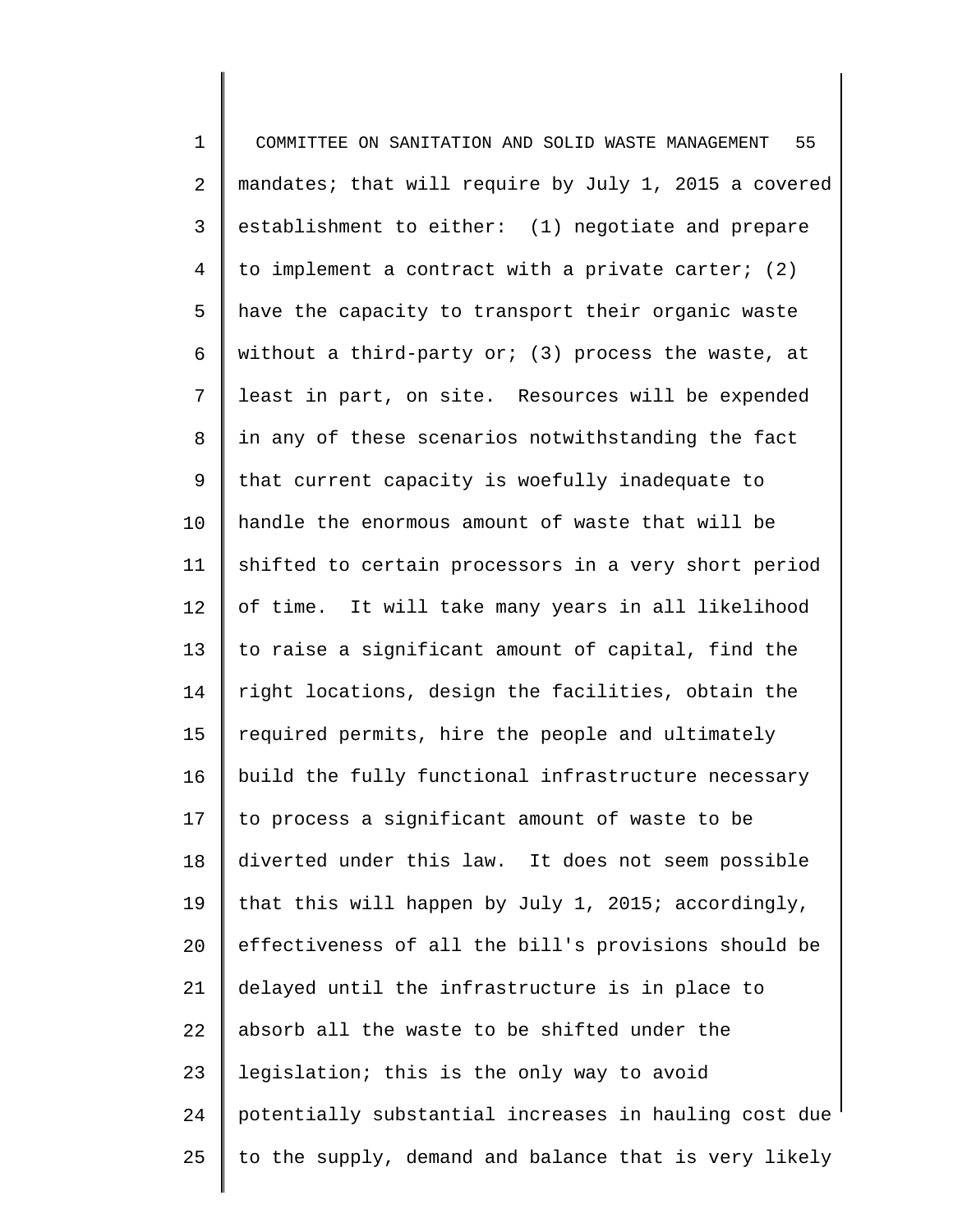| $\mathbf 1$    | 56<br>COMMITTEE ON SANITATION AND SOLID WASTE MANAGEMENT |
|----------------|----------------------------------------------------------|
| $\overline{2}$ | to be created under this measure. The risk that          |
| $\mathsf{3}$   | processors cannot build sufficient capacity to           |
| $\overline{4}$ | process the waste to be diverted under this law          |
| 5              | should be borne by the processors themselves; i.e.,      |
| 6              | the stakeholders that will profit from the mandate,      |
| 7              | not the covered establishments and by extension,         |
| $\,8\,$        | their customers, employees and suppliers. So a           |
| 9              | distinction has to be made between the possibility of    |
| 10             | suspension of initial implementation only under the      |
| 11             | bill and effectiveness; the bill goes into effect        |
| 12             | right away other than the enforcement provisions.        |
| 13             | Based on the foregoing, the Food Industry                |
| 14             | Alliance of New York, on behalf of its members,          |
| 15             | opposes adoption of this bill. Thank you for your        |
| 16             | time and attention to our concerns.                      |
| 17             | CHAIRPERSON JAMES: Thank you for your                    |
| 18             | testimony. Mr. Peltz, can you talk a little bit          |
| 19             | about what's happening in Massachusetts in this MOU?     |
| 20             | JAY PELTZ: Sure. I've had discussions                    |
| 21             | with the Massachusetts Food Association, so they've      |
| 22             | had a very positive experience. Back in 2001, under      |
| 23             | the Solid Waste Management plan, the goal was to ban     |
| 24             | landfilling of all organics within 10 years; they        |
| 25             | knew they weren't gonna meet that goal, so they          |
|                |                                                          |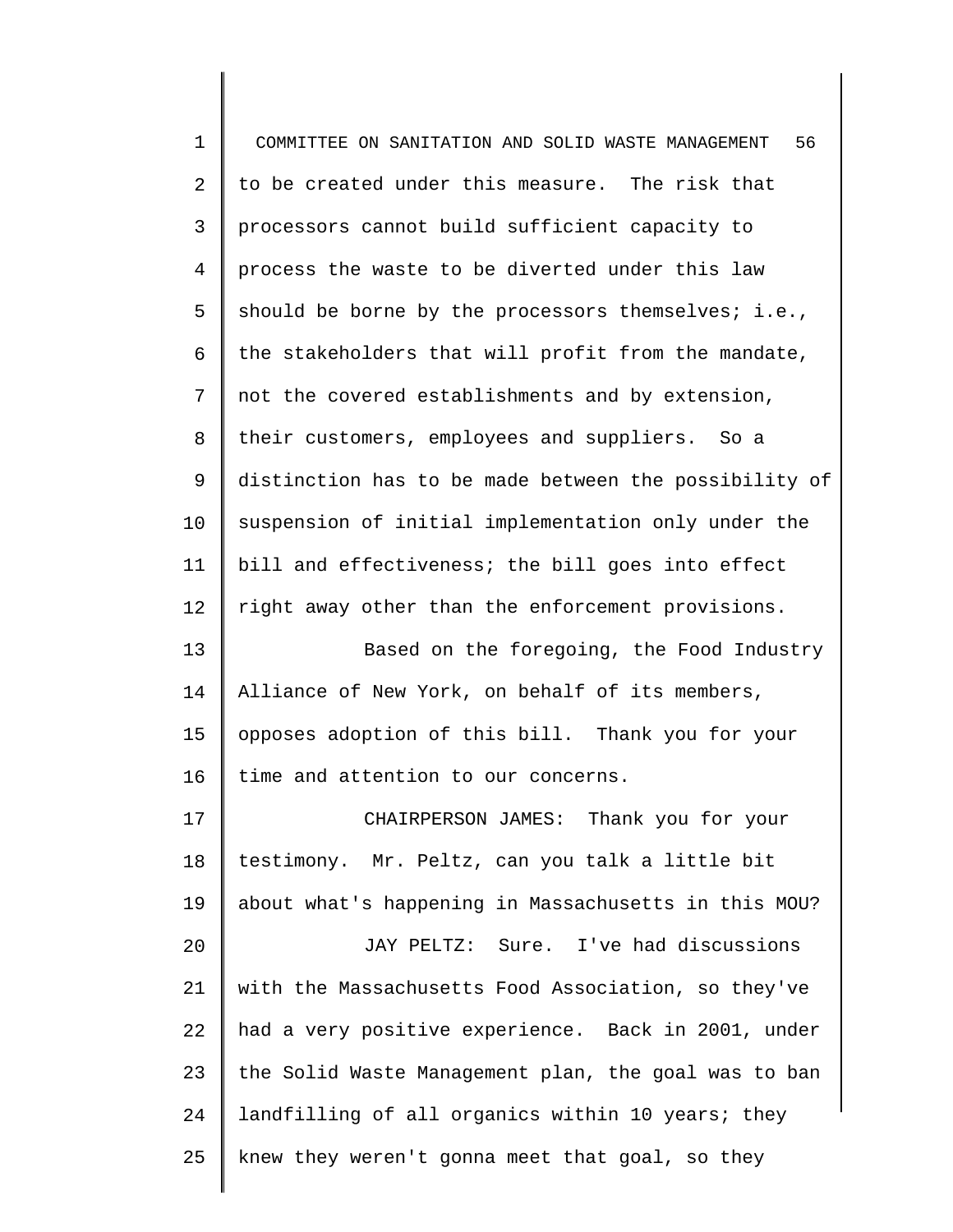| $\mathbf 1$    | 57<br>COMMITTEE ON SANITATION AND SOLID WASTE MANAGEMENT |
|----------------|----------------------------------------------------------|
| 2              | engaged private stakeholders in a series of              |
| 3              | discussions to see if they can accomplish a lot of       |
| $\overline{4}$ | diversion on a voluntary basis. So they engaged the      |
| 5              | Massachusetts Food Association; I believe every major    |
| 6              | chain has signed an MOU with Mass DEP and under those    |
| 7              | MOUs, over time, presumably tens of thousands of tons    |
| 8              | of organic waste has been diverted. So now Mass DEP      |
| 9              | is undergoing a regulatory review; my understanding      |
| 10             | is that the regs oughta be effective sometime next       |
| 11             | year; they're looking again to divert all organics       |
| 12             | from landfills and they're looking at a standard not     |
| 13             | based on floor area size, but of waste generated;        |
| 14             | last I heard it was an average estimated weekly          |
| 15             | volume of a ton a week, but again, food retailers        |
| 16             | aren't overly concerned because of the resources, the    |
| 17             | capacity, the best practices; they know how it's all     |
| 18             | in place, 'cause they've been doing it on a voluntary    |
| 19             | basis since '06.                                         |
| 20             | CHAIRPERSON JAMES: It's all voluntary?                   |
| 21             | JAY PELTZ: To my knowledge well what                     |
| 22             | the retail food industry is doing is all voluntary;      |
| 23             | beyond that I don't know, I'm not sure.                  |
| 24             | CHAIRPERSON JAMES: So is there any                       |
| 25             | enforcement mechanism or any fines associated with       |
|                |                                                          |

 $\parallel$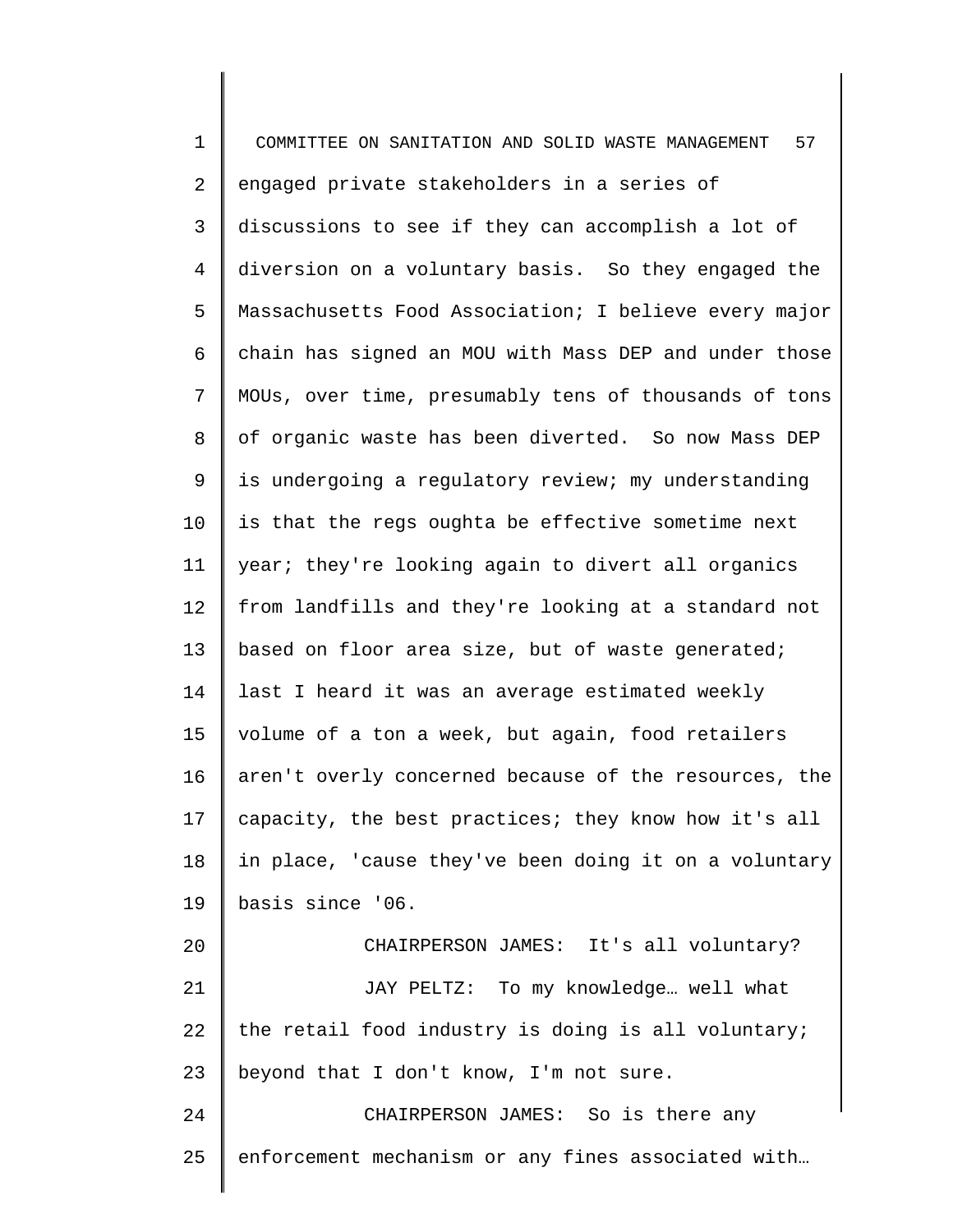1 2 3 4 5 6 7 8 9 10 11 12 13 14 15 16 17 18 19 20 21 22 23 24 25 COMMITTEE ON SANITATION AND SOLID WASTE MANAGEMENT 58 JAY PELTZ: With the MOU? CHAIRPERSON JAMES: Yeah. JAY PELTZ: Well they're voluntary, so… [crosstalk] CHAIRPERSON JAMES: No. No. JAY PELTZ: I guess the risk is if you don't… if Mass DEP thinks you're not… you're basically walkin' away from it… [interpose] CHAIRPERSON JAMES: Got it. JAY PELTZ: you kind of… you know, you kind of fooled them, then you're taking regulatory risk at that point, right? So… [interpose] CHAIRPERSON JAMES: And my question to any of the panelists; what costs do you anticipate will be associated with complying with this bill? Has anyone estimated the cost? JAY PELTZ: Actual numbers, dollars? CHAIRPERSON JAMES: Yes, dollars. JAY PELTZ: That… that I don't know. JAMES VERSOCKI: No, it's hard to project right now, but the concern is that the increase in… fees from our standpoint; making sure... JAY PELTZ: And… and the…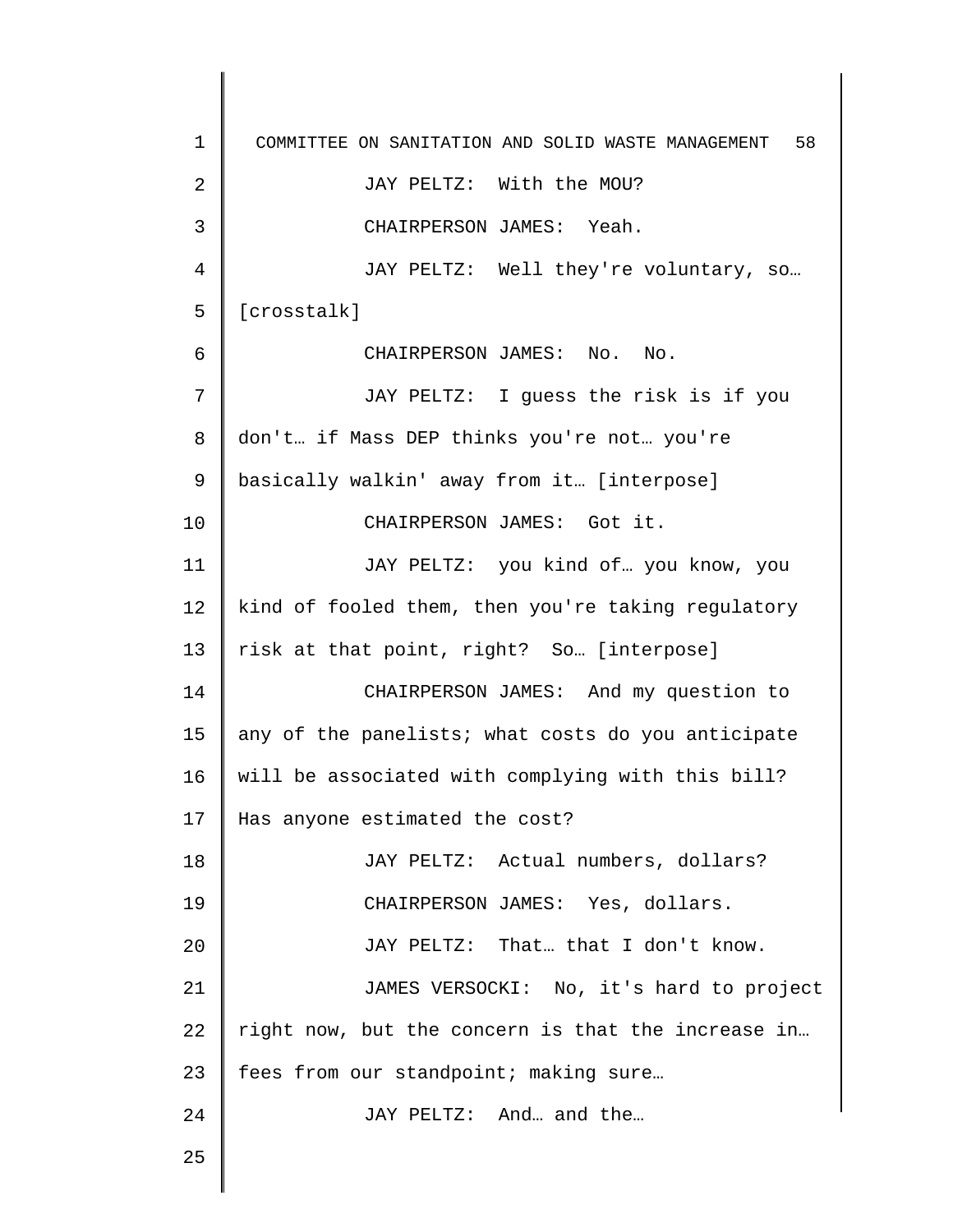1 2 3 4 5 6 7 8 9 10 11 12 13 14 15 16 17 18 19 20 21 22 23 24 25 COMMITTEE ON SANITATION AND SOLID WASTE MANAGEMENT 59 JAMES VERSOCKI: Oh I'm sorry. I said, from the restaurant industry's perspective, we don't have an overview of what the anticipated cost increases are; we've only been doing the Food Waste Challenge for about eight months… CHAIRPERSON JAMES: Uhm-hm. JAMES VERSOCKI: and we're just now getting some statistics and data back on that; we'll try to provide that as soon as possible, in conjunction with the administra… [interpose] CHAIRPERSON JAMES: But the objections, from what I hear, a common refrain; the infrastructure costs and primarily the date of implementation. JAMES VERSOCKI: Correct. JAY PELTZ: And you know, David referred to the sort of double hit from the two bills that are before the Council, the capacity reduction… [interpose] CHAIRPERSON JAMES: Yeah. JAY PELTZ: bill, so when you put those together, if things don't go as planned, and they often don't, even with the best of intentions… [interpose]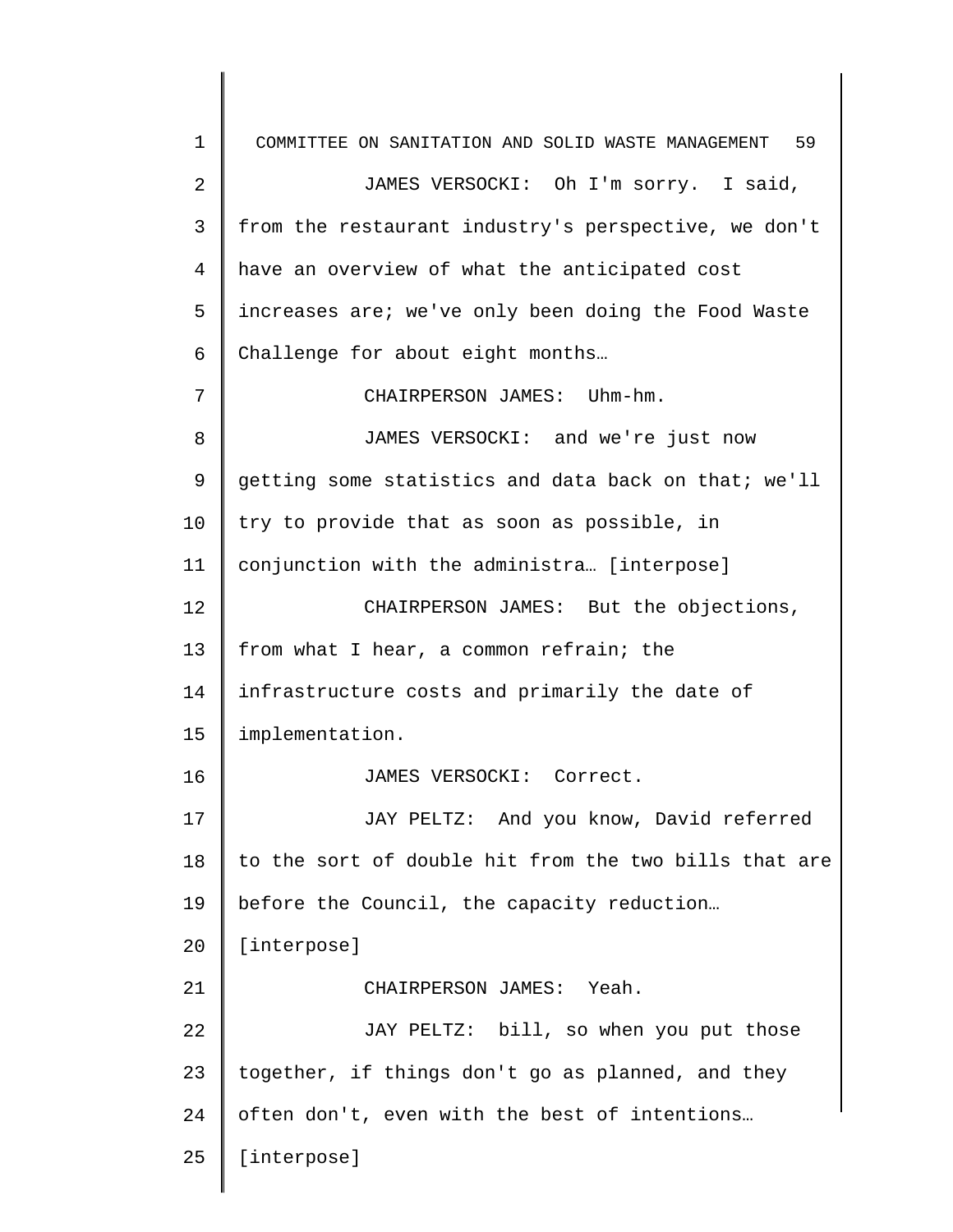| 1              | COMMITTEE ON SANITATION AND SOLID WASTE MANAGEMENT<br>60 |
|----------------|----------------------------------------------------------|
| $\overline{2}$ | CHAIRPERSON JAMES: Uhm-hm.                               |
| 3              | JAY PELTZ: you're looking at substantial                 |
| 4              | potential increases in hauling and tipping fees.         |
| 5              | CHAIRPERSON JAMES: And do your member                    |
| 6              | stores; do they recycle, your restaurants,               |
| 7              | establishments that you work with?                       |
| 8              | JAY PELTZ: Well yeah [laughter] I mean,                  |
| 9              | well we I mean it's sort of ironic; I mean we've         |
| 10             | been recycling for decades, 'cause we have these         |
| 11             | meat-rendering companies that show up and pick up the    |
| 12             | meat scraps, the fat and the bone. We divert a lot       |
| 13             | of food waste on a voluntary basis from landfills.       |
| 14             | Many of our members have substantial food donation       |
| 15             | programs; some of them provide food waste to farmers     |
| 16             | [background comment]; some sell it, some provide it      |
| 17             | for free; with some it's donations, and the meat-        |
| 18             | rend what goes on at a typical, traditional grocery      |
| 19             | store in the city; a lot of the food waste is in the     |
| 20             | meat department and a lot of that's being picked up      |
| 21             | by rendering company. Well all of that is being          |
| 22             | picked up by the rendering company.                      |
| 23             | CHAIRPERSON JAMES: Right.                                |
| 24             | DAVID BIDERMAN: Just to add to that; a                   |
| 25             | handful of the carters do provide food waste-only        |
|                |                                                          |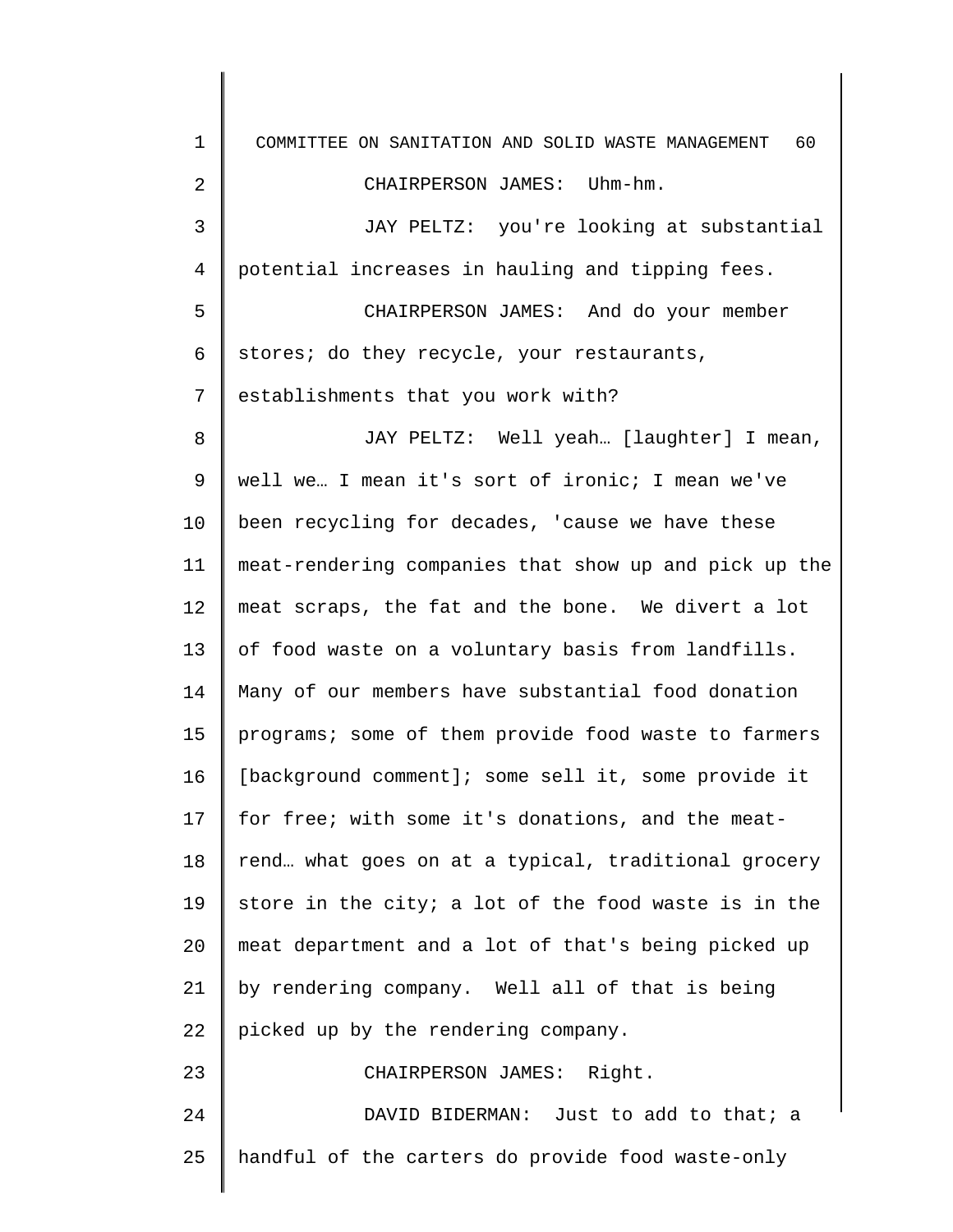| $\mathbf 1$ | 61<br>COMMITTEE ON SANITATION AND SOLID WASTE MANAGEMENT |
|-------------|----------------------------------------------------------|
| 2           | collection at the moment and do bring that material      |
| 3           | down to Delaware on a voluntary basis, because           |
| 4           | customers demand it. That's different of course than     |
| 5           | a comprehensive requirement that would, you know         |
| 6           | capture a significant component of the waste stream      |
| 7           | that would direct the carters to bring waste to          |
| 8           | facilities that have not yet been sited, you know or     |
| 9           | constructed and that's the concern. If that kind of      |
| 10          | law is implemented and again, just to be clear, we       |
| 11          | favor organic diversion                                  |
| 12          | CHAIRPERSON JAMES: Sure.                                 |
| 13          | DAVID BIDERMAN: it's really about                        |
| 14          | timing                                                   |
| 15          | CHAIRPERSON JAMES: Timing.                               |
| 16          | DAVID BIDERMAN: but we want everyone to                  |
| 17          | understand that if we have to buy new trucks to          |
| 18          | handle wet organic waste that's different from the       |
| 19          | traditional rear load [interpose]                        |
| 20          | CHAIRPERSON JAMES:<br>Uhm-hm.                            |
| 21          | DAVID BIDERMAN: garbage truck, there are                 |
| 22          | costs associated with buying those new trucks and        |
| 23          | everybody needs to understand the implications of        |
| 24          | that.                                                    |
| 25          |                                                          |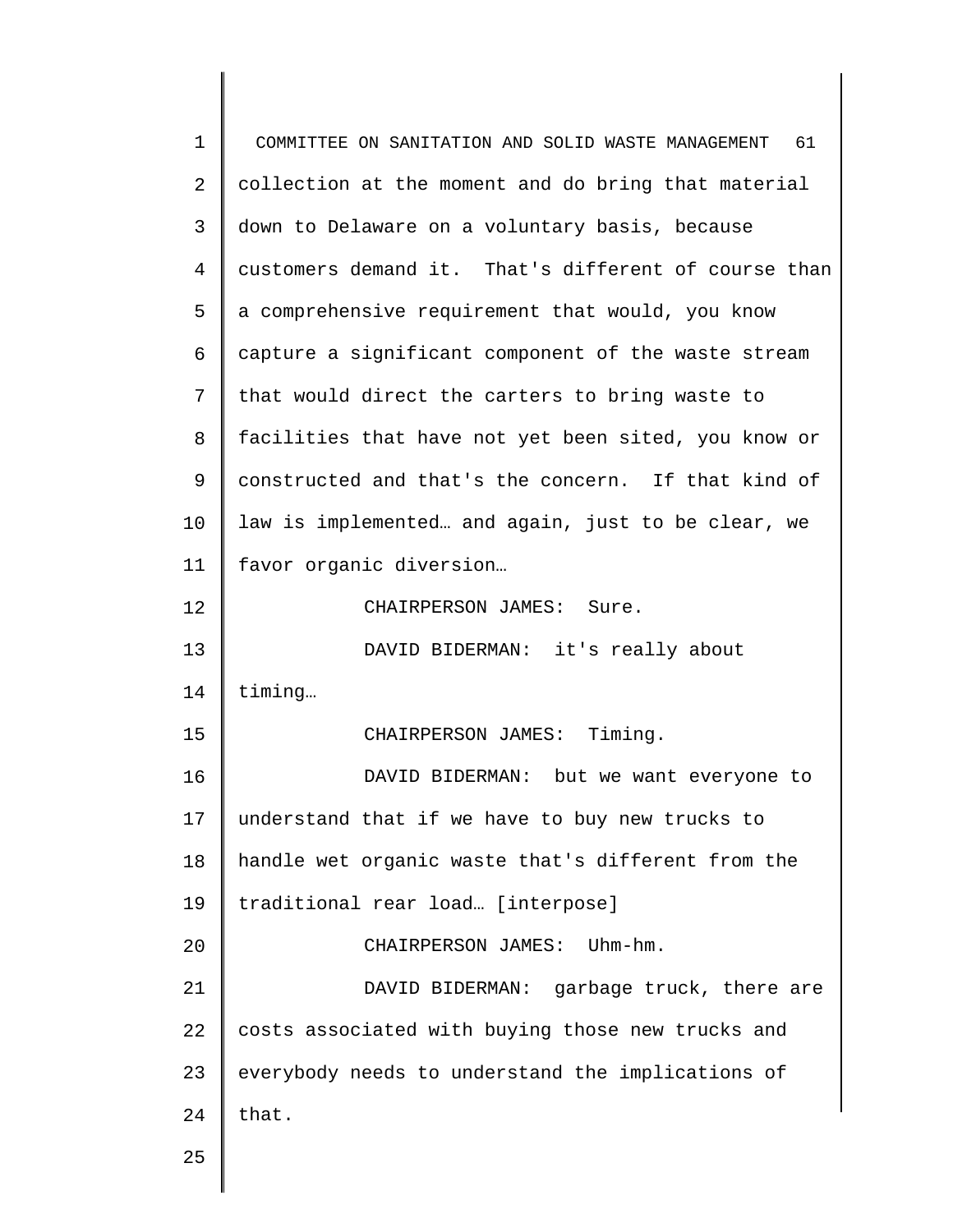1 2 3 4 5 6 7 8 9 10 11 12 13 14 15 16 17 18 19 20 21 22 23 24 25 COMMITTEE ON SANITATION AND SOLID WASTE MANAGEMENT 62 CHAIRPERSON JAMES: But won't you realize some savings as a result of… [interpose] DAVID BIDERMAN: Over time there might be some savings because material that used to be going into… [interpose] CHAIRPERSON JAMES: Sure. DAVID BIDERMAN: the traditional truck is now going into the food waste truck, but in the interim, in the short-term you're still gonna have to buy a new truck and there's gonna be some transitional time when you're gonna be running multiple trucks to the same facility to pick up waste that you used to be picking up with a single truck. CHAIRPERSON JAMES: And the administration talked a little bit about the pilot program, the unit in question; [background comments] any thoughts on the testimony of the pilot program and/or the unit reduction in vermin; fact that it was limited space? [background comment] JAMES VERSOCKI: Most of those units right now; it's new technology and space constraints are very difficult; anaerobic digesters in some facilities, such as hotels are possible 'cause they have the space to do them; there are some new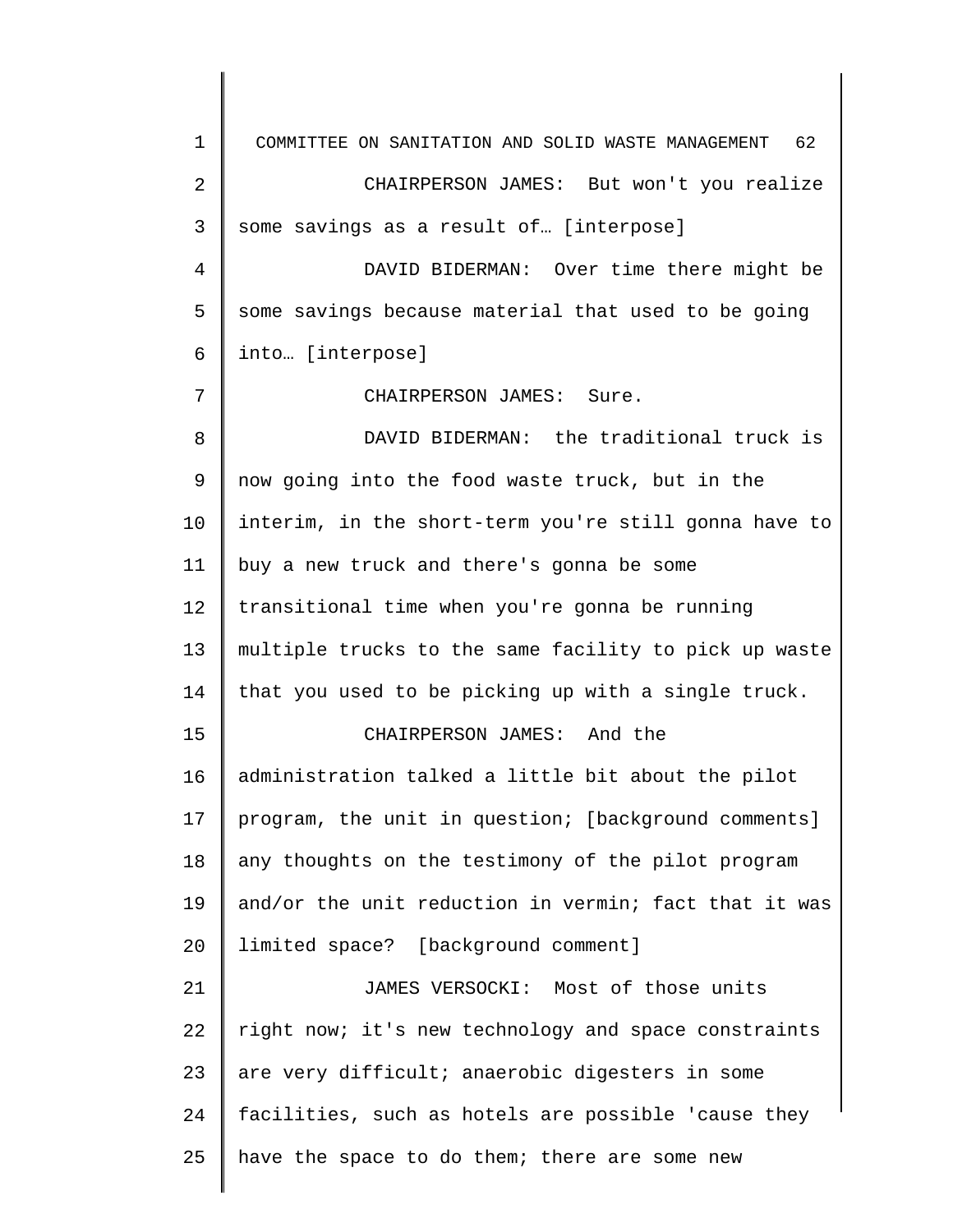1 2 3 4 5 6 7 8 9 10 11 12 13 14 15 16 17 18 19 20 21 22 23 24 25 COMMITTEE ON SANITATION AND SOLID WASTE MANAGEMENT 63 concepts about installing water-removing devices in facilities, but again, it's very new and it's being developed right now and has to be implemented and invested in. So there's a general discussion about these concepts… CHAIRPERSON JAMES: Right. JAMES VERSOCKI: but they have not been… [interpose] CHAIRPERSON JAMES: Tested. JAMES VERSOCKI: flushed out, tested, kicking the tires, which needs to be done and then that goes to implementation [laughter] CHAIRPERSON JAMES: And you also indicated that this bill would apply to small restaurants as opposed to large ones; that… is that an unintended consequence or [background comments] is that just a change in language or… [crosstalk] JAMES VERSOCKI: I think there would have to be a change in language, because right now it covers two or more establishments… [interpose] CHAIRPERSON JAMES: Uhm-hm. JAMES VERSOCKI: that have 8,000 square feet or… and this is just restaurants… [background comment]…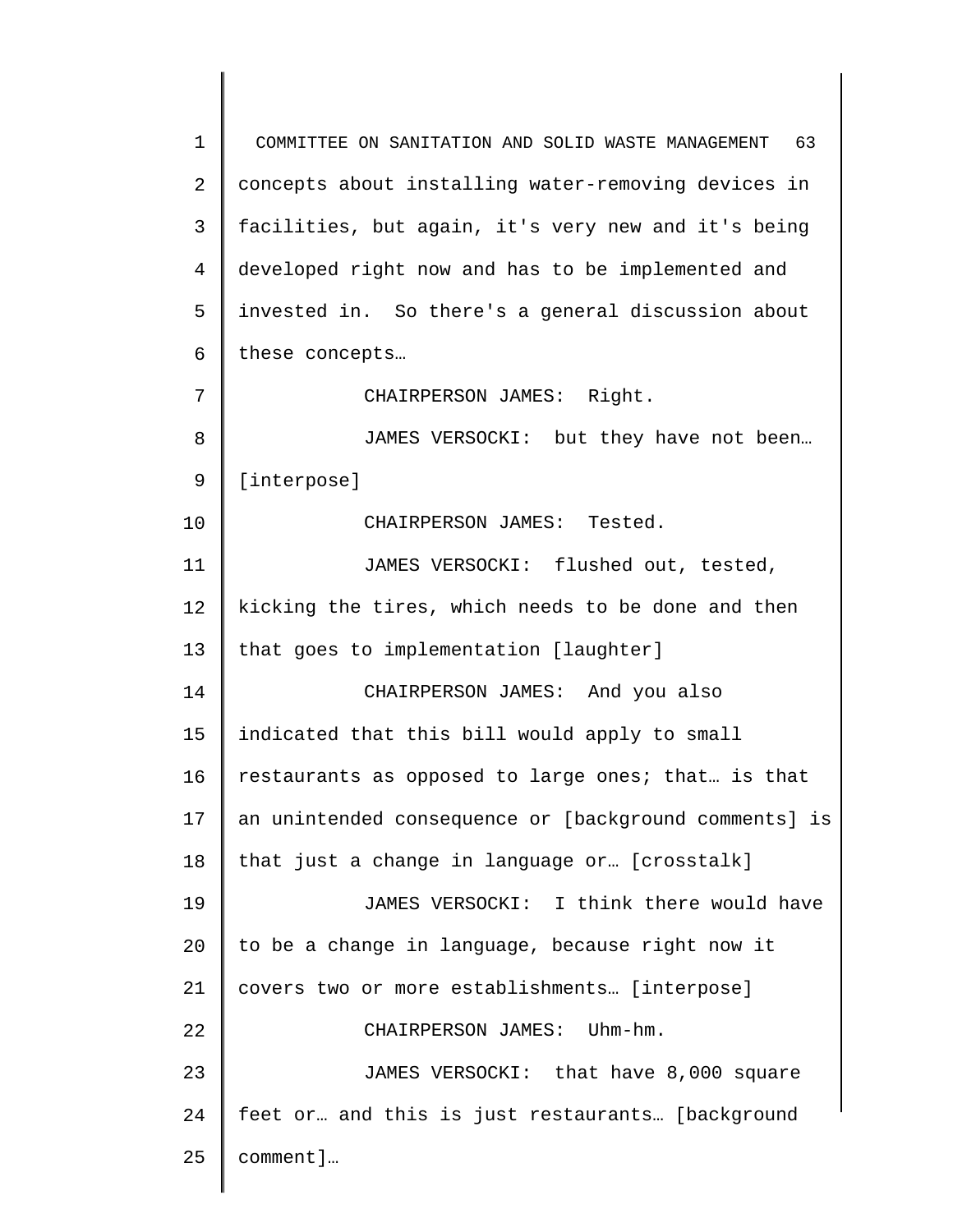| $\mathbf 1$    | 64<br>COMMITTEE ON SANITATION AND SOLID WASTE MANAGEMENT |
|----------------|----------------------------------------------------------|
| 2              | CHAIRPERSON JAMES: Uhm-hm.                               |
| 3              | JAMES VERSOCKI: or combined, or a                        |
| $\overline{4}$ | single unit with 7,000 square feet alone. Now,           |
| 5              | promise; that's just that includes everything, so it     |
| 6              | could be the basement, it could be your storage          |
| 7              | space; it's not addressing it's just a random size       |
| 8              | space and don't forget, different operations have        |
| 9              | different food space, which goes to what Mr. Peltz       |
| 10             | said, coffee shops could be covered by that, which       |
| 11             | have very different organic waste streams than a         |
| 12             | regular restaurant. You know so we've raised with        |
| 13             | the administration some concerns about how you're        |
| 14             | defining what a food service establishment is and who    |
| 15             | should be covered. If you're gonna start off with        |
| 16             | larger generators [interpose]                            |
| 17             | CHAIRPERSON JAMES: Yeah.                                 |
| 18             | JAMES VERSOCKI: we'd like to see that                    |
| 19             | language revised as well.                                |
| 20             | CHAIRPERSON JAMES: The industry                          |
| 21             | indicated that it would only apply to 5 percent of       |
| 22             | businesses in the food industry.                         |
| 23             | JAMES VERSOCKI: That's what the                          |
| 24             | administration has said and we have [interpose]          |
| 25             | CHAIRPERSON JAMES: What do you say?                      |
|                |                                                          |

 $\parallel$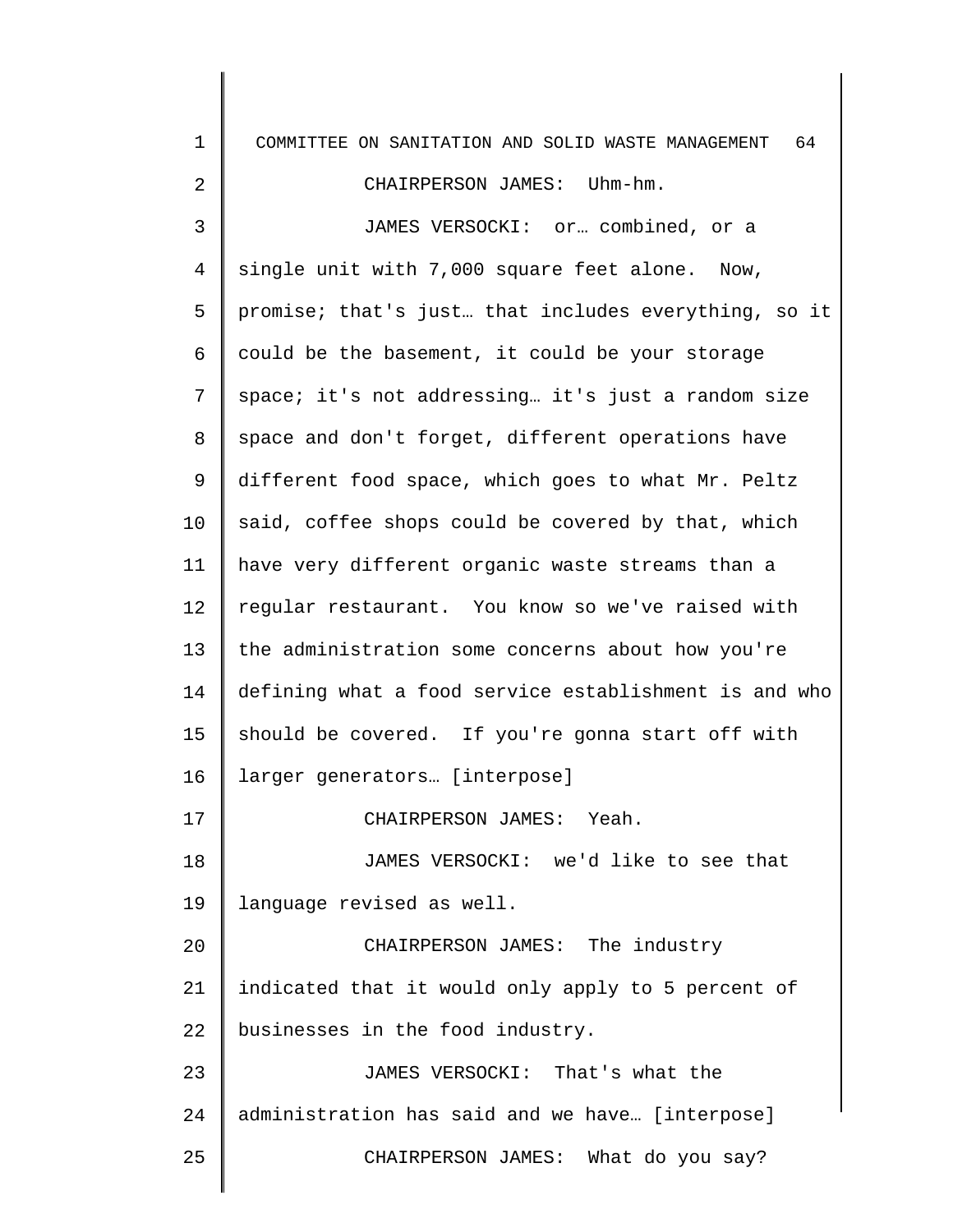1 2 3 4 5 6 7 8 9 10 11 12 13 14 15 16 17 18 19 20 21 22 23 24 25 COMMITTEE ON SANITATION AND SOLID WASTE MANAGEMENT 65 JAMES VERSOCKI: They have the data and we don't; we question it though, because if it says right now… a food service establishment with 7,000 square feet… CHAIRPERSON JAMES: Uhm-hm. JAMES VERSOCKI: I don't know what 7,000 square feet means. If I have to read that as a regulator, my indication is is that that's all square footage of the operation and if that's what's meant, you're gonna cover a lot more than 5 percent. CHAIRPERSON JAMES: Let me understand; all of you agree with the basic principles of the bill, right; well agree, right with Plan 2013… [interpose] DAVID BIDERMAN: Yes. JAY PELTZ: Uh bu… CHAIRPERSON JAMES: Go ahead. JAY PELTZ: With the goal. CHAIRPERSON JAMES: With the goals. JAY PELTZ: Yeah, there are lots of problems with the details. CHAIRPERSON JAMES: With the details and primarily it's timing; timing, capacity, space?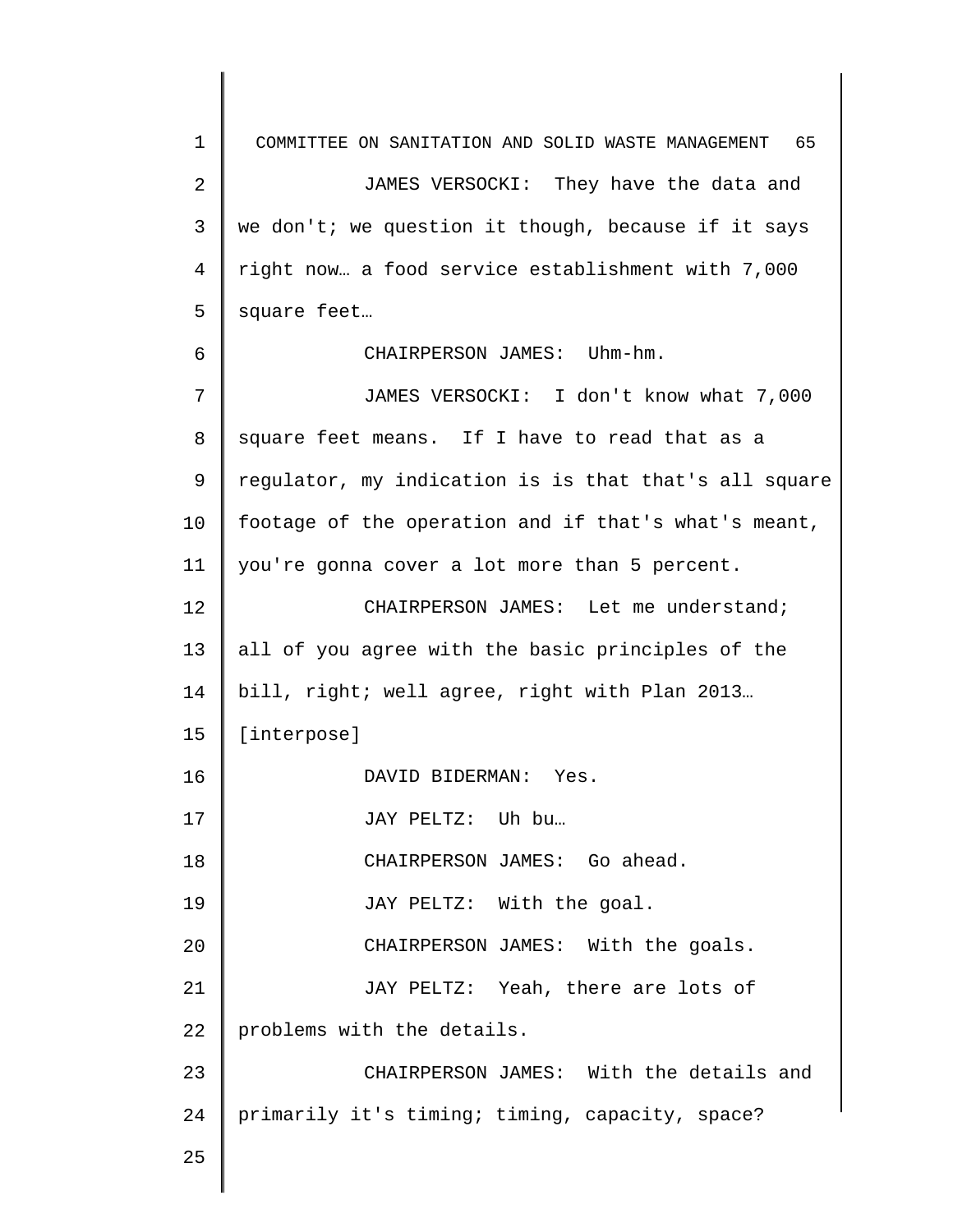1 2 3 4 5 6 7 8 9 10 11 12 13 14 15 16 17 18 19 20 21 22 23 24 25 COMMITTEE ON SANITATION AND SOLID WASTE MANAGEMENT 66 JAY PELTZ: And definition of covered establishment. CHAIRPERSON JAMES: And definition of covered establishments. Okay. Thank you. JAMES VERSOCKI: Thank you. [background comment] CHAIRPERSON JAMES: Besides Massachusetts, are there any other jurisdictions in the nation that we should look at? JAY PELTZ: Well, Connecticut… JAMES VERSOCKI: Right. JAY PELTZ: yeah, it's a 20-mile radius, that's their benchmark, their baseline, not 125… [interpose] CHAIRPERSON JAMES: Right. JAY PELTZ: and they're doing it not based on store size, but average weekly vol… just two times; average weekly volume with two times. CHAIRPERSON JAMES: But David, you would want the jurisdiction to change to within 50 miles? DAVID BIDERMAN: 50 was a number that we were willing to offer, certainly a smaller radius would also be acceptable; this was our effort to be re… you know, try to work with the department to try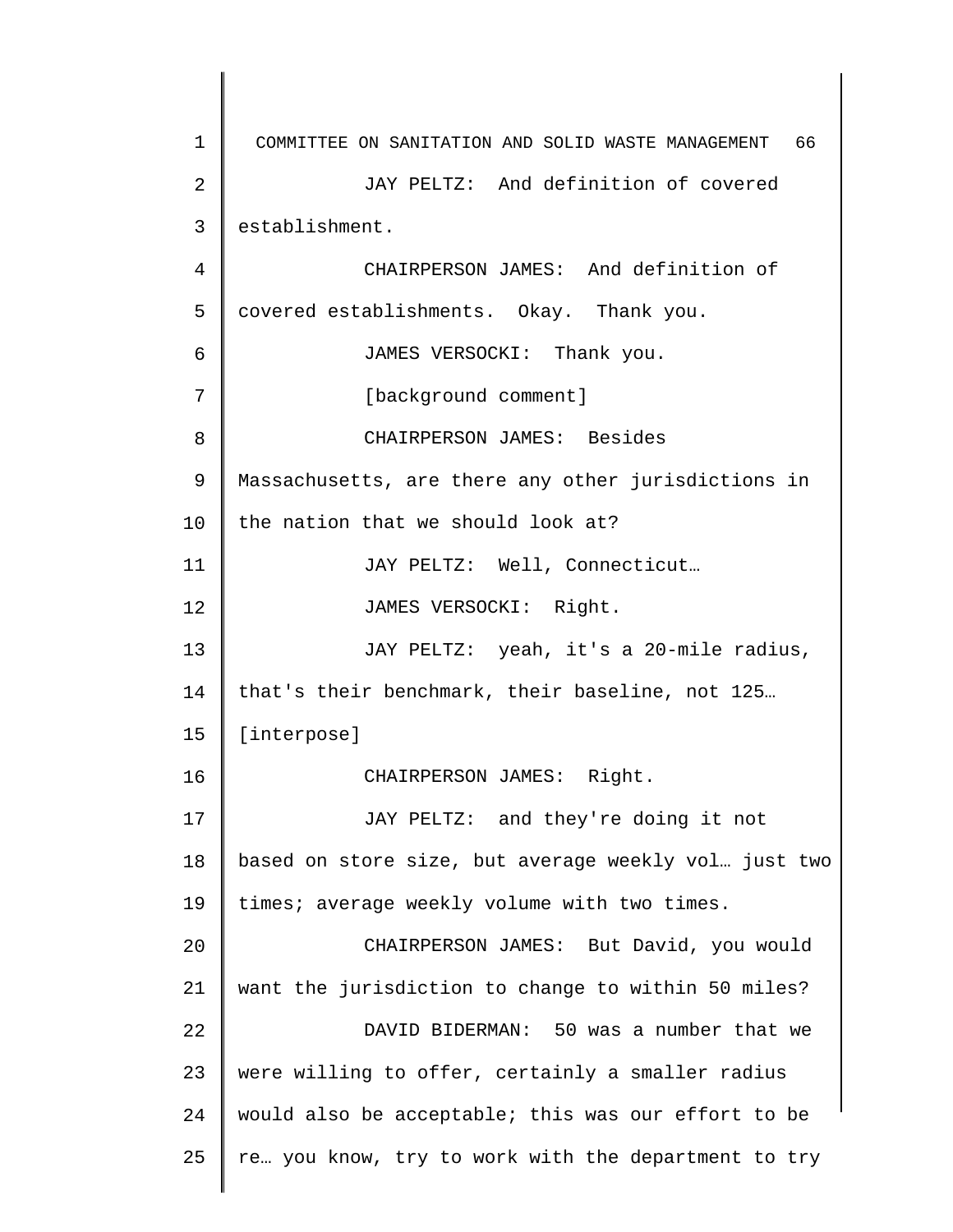| $\mathbf 1$    | COMMITTEE ON SANITATION AND SOLID WASTE MANAGEMENT 67 |
|----------------|-------------------------------------------------------|
| $\overline{a}$ | to reach compromise, but if the Council in its        |
| 3              | wisdom, having looked at Connecticut or elsewhere     |
| 4              | decide that a smaller radius made more sense, we      |
| 5              | would certainly be open to that.                      |
| 6              | CHAIRPERSON JAMES: But if we change to                |
| 7              | include a smaller radius, there are no facilities,    |
| 8              | correct? [interpose]                                  |
| 9              | DAVID BIDERMAN: Well there are no                     |
| 10             | facilities now, regardless of any radius less than a  |
| 11             | 120 miles; I mean there's only one 123 miles away     |
| 12             | [interpose]                                           |
| 13             | CHAIRPERSON JAMES: 23, right.                         |
| 14             | DAVID BIDERMAN: and you don't wanna give              |
| 15             | a monopoly to any one facility to take all of this    |
| 16             | waste, which is why what we are suggesting is that    |
| 17             | you require multiple facilities to be in existence    |
| 18             | before the department can make the determination that |
| 19             | there's adequate capacity, whether that's within 25   |
| 20             | miles or 50 miles, the carters can figure that out    |
| 21             | 50 is acceptable; 25, honestly, would probably be a   |
| 22             | little bit better [crosstalk]                         |
| 23             | CHAIRPERSON JAMES: And and                            |
| 24             | JAY PELTZ: Right, and and I'm sorry.                  |
| 25             |                                                       |
|                |                                                       |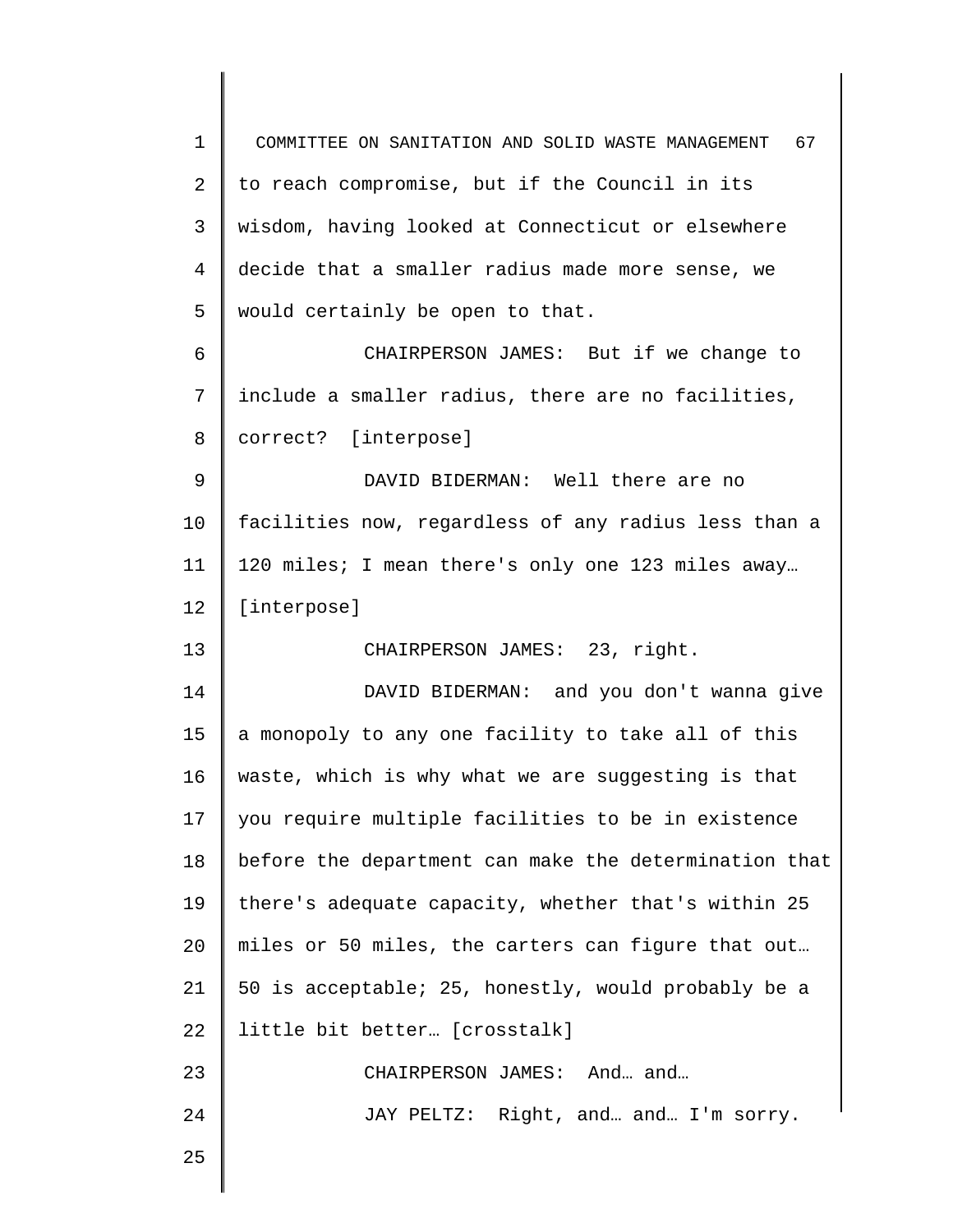1 2 3 COMMITTEE ON SANITATION AND SOLID WASTE MANAGEMENT 68 CHAIRPERSON JAMES: No, go ahead; finish your statement.

4 5 6 7 8 9 10 11 12 13 14 15 16 JAY PELTZ: Well that would require the stakeholders with the financial upside; that they're gonna get all this mandated demand to have some skin in the game; they have to actually build some facilities, right; show credibility… [interpose] CHAIRPERSON JAMES: Right. JAY PELTZ: and then we all know it's there and then we know there's some channel to feed, you know thousands of tons of waste into, as opposed to, if you do the numbers in the bill, post July 1, 2018, the commissioner can't suspend implementation anymore, right? Well what if at that point there hasn't been an increase in capacity; what then?

17 18 19 20 21 CHAIRPERSON JAMES: And Mr. Biderman, you indicated that if you had your druthers you would support this legislation over Council Member Reyna's bill, which attempts to reduce capacity in certain districts, correct?

22 23 24 DAVID BIDERMAN: Absolutely. That other bill… this bill achieves many of the goals that Councilwoman Reyna wants to achieve.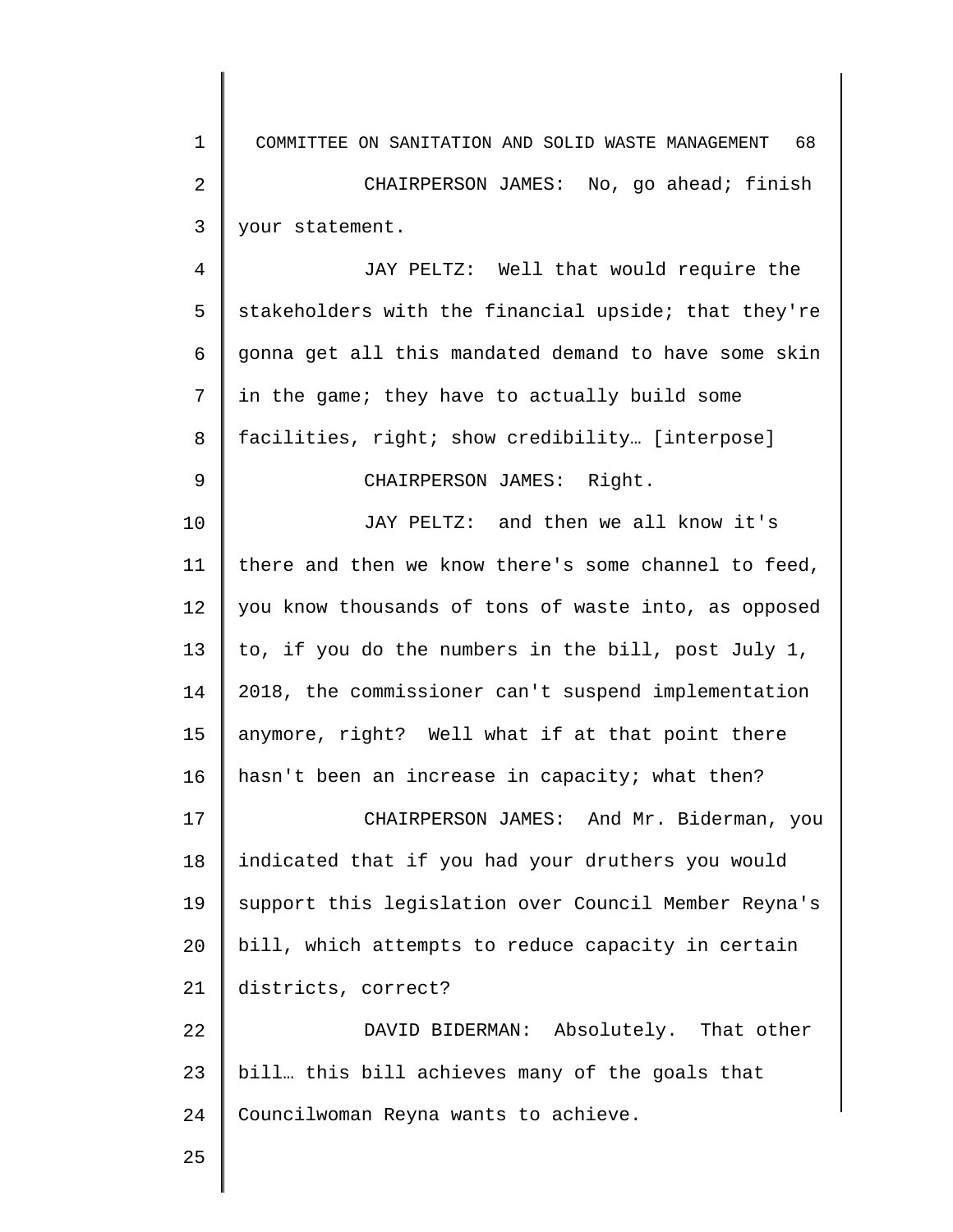| $\mathbf 1$    | COMMITTEE ON SANITATION AND SOLID WASTE MANAGEMENT 69 |
|----------------|-------------------------------------------------------|
| $\overline{2}$ | CHAIRPERSON JAMES: And you would support              |
| 3              | it as is, this, the current bill?                     |
| 4              | DAVID BIDERMAN: We support the concepts               |
| 5              | in this bill; we would like to tweak the specifics    |
| 6              | that I've mentioned that we've actually had fruitful  |
| 7              | discussions with the department about, about timing   |
| 8              | [interpose]                                           |
| 9              | CHAIRPERSON JAMES: Right.                             |
| 10             | DAVID BIDERMAN: timing and capacity.                  |
| 11             | CHAIRPERSON JAMES: Thank you gentlemen.               |
| 12             | DAVID BIDERMAN: Thank you.                            |
| 13             | CHAIRPERSON JAMES: [background comments]              |
| 14             | Next panel, and I apologize if I mispronounce your    |
| 15             | name, Laura Rosenshine, Kenneth Ken Diamondstone,     |
| 16             | 'kay, Orgon Orno [background comment] NYU and         |
| 17             | Vandra.                                               |
| 18             | [pause]                                               |
| 19             | [background comments]                                 |
| 20             | KEN DIAMONDSTONE: So good morning,                    |
| 21             | Councilwoman James and other members of the           |
| 22             | committee. I'm here representing the Brooklyn Solid   |
| 23             | Waste Advisory Board [background comments] regarding  |
| 24             | Int. 1162; my name is Ken Diamondstone.               |
| 25             |                                                       |

 $\parallel$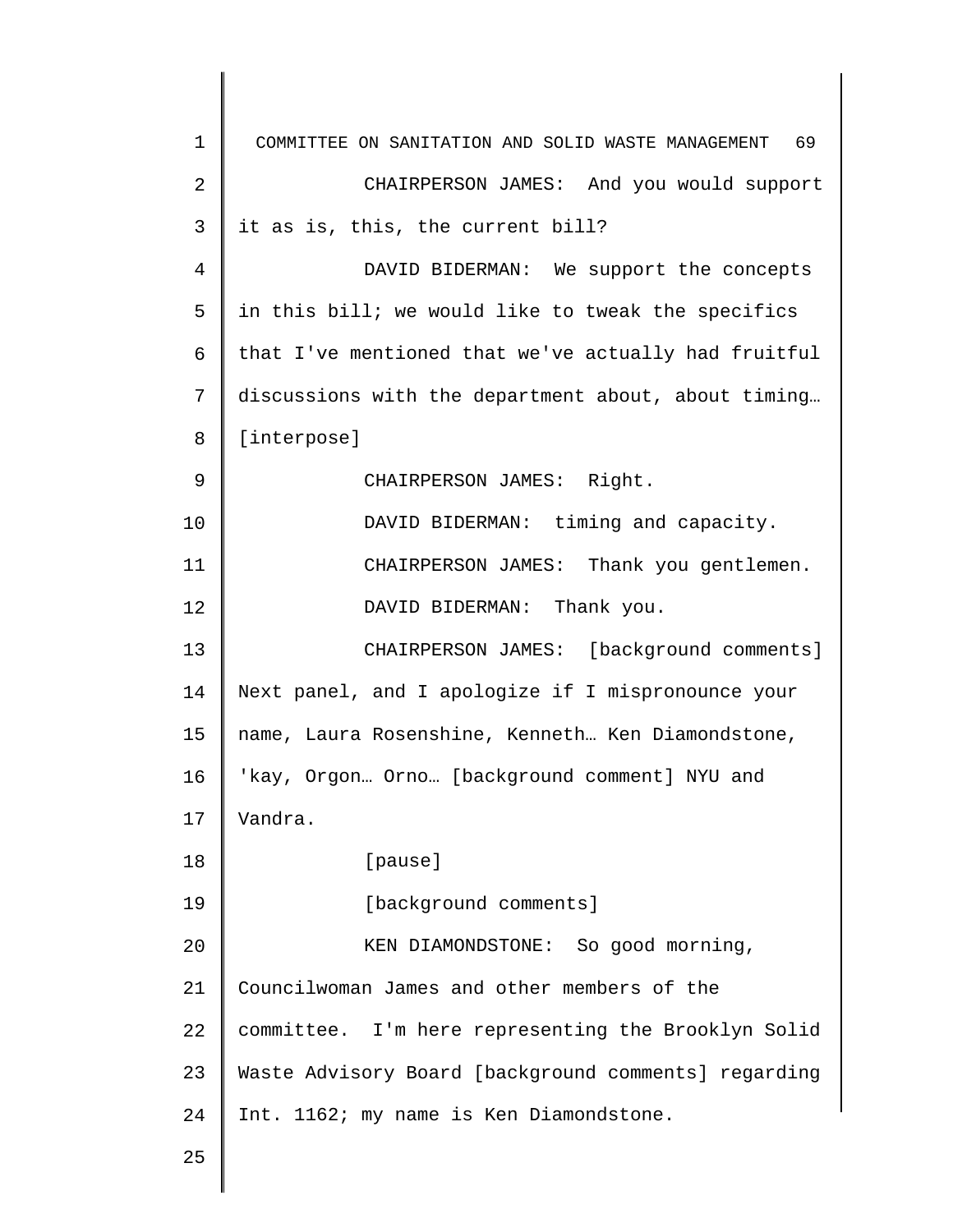| $\mathbf 1$    | 70<br>COMMITTEE ON SANITATION AND SOLID WASTE MANAGEMENT |
|----------------|----------------------------------------------------------|
| 2              | The Brooklyn SWAB is pleased to support                  |
| $\mathsf{3}$   | this measure. After many years New York City is          |
| $\overline{4}$ | beginning to tackle both municipal food waste as well    |
| 5              | as commercial organics. As advocates for zero waste      |
| 6              | we have long sought for effective reuse of the           |
| 7              | organics produced in New York City.                      |
| 8              | Int. 1162, when implemented will generate                |
| 9              | biofuels to move us another step away from fossil        |
| 10             | fuels, away from greenhouse gas-emitting landfills       |
| 11             | and produce compost for community gardens for an         |
| 12             | expanded network of rooftop and neighborhood farms,      |
| 13             | as well as provide soil amendment and fertilizer for     |
| 14             | commercial farms, landscape facilities and garden        |
| 15             | centers as well. There is substantial composting         |
| 16             | facilities for biosolids and yard trimmings in New       |
| 17             | York State; at this moment, other than our local         |
| 18             | [background comments] community composting resources,    |
| 19             | there are only about 93,000 tons annually of food        |
| 20             | waste composting capacity within 125 miles of New        |
| 21             | York City. If we go a bit further to 170 miles we        |
| 22             | can add another 172,000 tons of annual food waste        |
| 23             | composting capacity, but this is far short of New        |
| 24             | York City's potential need when Int. 1162 becomes        |
| 25             | operative and indeed, much of that capacity may          |

║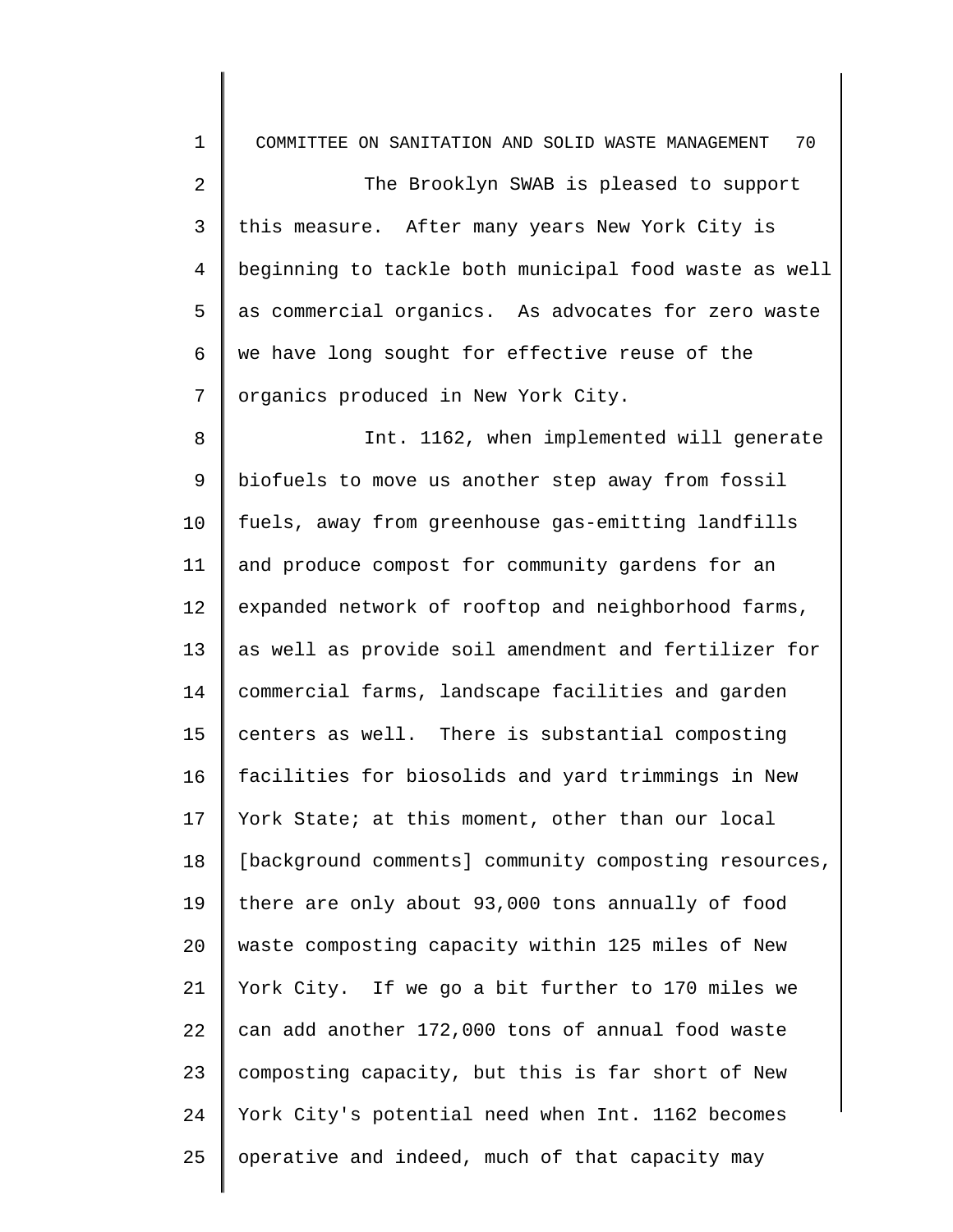1 2 3 4 COMMITTEE ON SANITATION AND SOLID WASTE MANAGEMENT 71 already be utilized. So the question is; which will come first, new capacity or implementation of Int. 1162? It seems neither can go forward alone.

5 6 7 8 9 10 11 12 13 14 15 16 17 18 We wonder what can be done to encourage the needed expansion of composting facilities within 125 miles set forth in Int. 1162. Can existing biosolid and yard trimming facilities be adapted to receive some of the materials from New York City? Do we know if such current facilities are currently planned or underway? The Brooklyn SWAB thinks that these are but some of the operational issues generated by Int. 1162. And as for anaerobic digestion, other than excess capacity at several New York City waste transfer stations... I'm sorry, wastewater treatment plants, there are no digesters currently available to New York City private haulers within 125 miles.

19 20 21 22 23 24 25 The Brooklyn SWAB urges the Council, EDC and DSNY to study the efforts of Sacramento Clean Cities; I think you asked earlier; are there any other best practices, so we say that Sacramento Clean Cities, to study the effort, for example, of best practices in the development of digesters as a source of biomethane from food waste.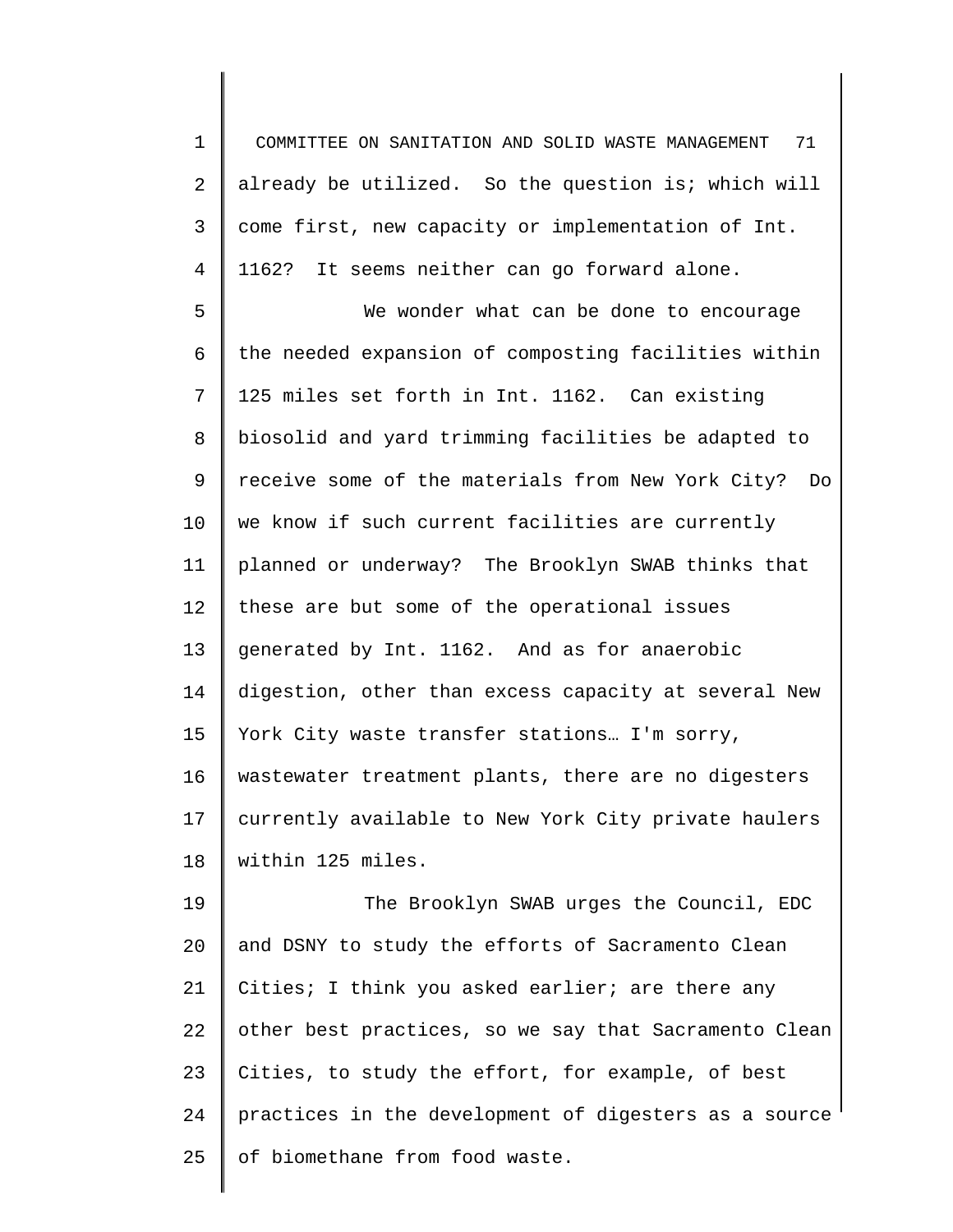| $\mathbf 1$ | 72<br>COMMITTEE ON SANITATION AND SOLID WASTE MANAGEMENT |
|-------------|----------------------------------------------------------|
| 2           | As an example of on-site digesters, the                  |
| 3           | supermarket chain Kroger and one of its subsidiaries     |
| 4           | in California has built a 55,000-ton per year            |
| 5           | digester which is currently operating. More locally,     |
| 6           | a new 300-ton a day anaerobic digester is in the         |
| 7           | final stages of completion in Suffolk County.            |
| 8           | Enforcement implementation of penalties                  |
| 9           | will be a key component of Int. 1162. The BIC only       |
| 10          | employs a staff of 81 people and its mission is          |
| 11          | somewhat different from that needed here, as other       |
| 12          | missions of other agencies mentioned in the text,        |
| 13          | enforcement strategies will be needed. I think that      |
| 14          | the sanguine comments of some of the other speakers      |
| 15          | about enforcement not being needed, I think may fall     |
| 16          | short of the need.                                       |
| 17          | As we wait for solutions to capacity                     |
| 18          | shortage, the Brooklyn SWAB urges the Council to         |
| 19          | utilize local community advocacy groups, community       |
| 20          | gardeners and composters, local not-for-profits;         |
| 21          | local development corporations in the composting of      |
| 22          | the organics generated by small commercial               |
| 23          | establishments not included in 1162. There are           |
| 24          | potential local jobs to be created if such local         |
| 25          | entities were organized by the City into a coherent      |
|             |                                                          |

∥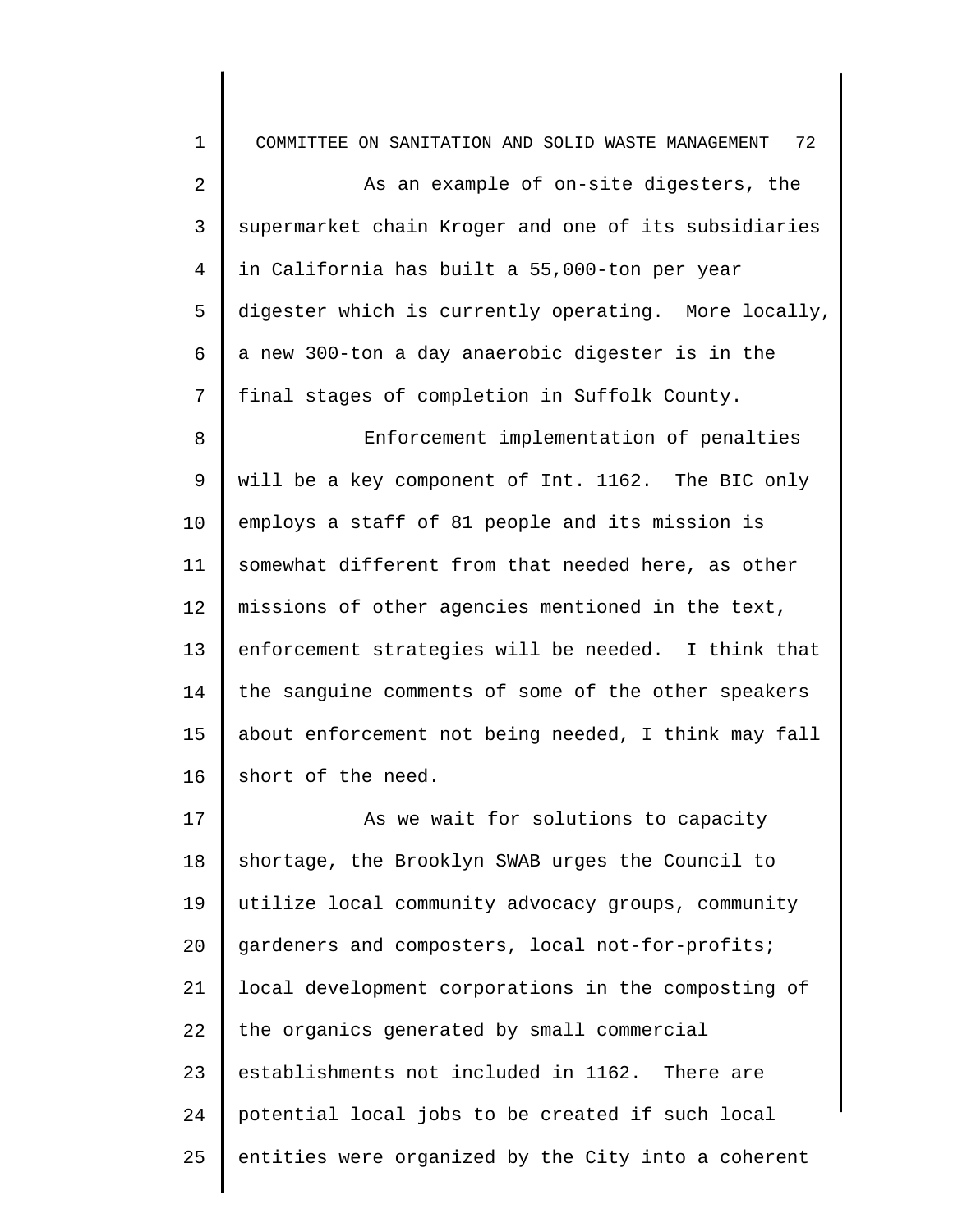1 2 3 4 5 6 7 8 9 10 11 12 13 14 15 16 17 18 19 20 21 22 23 24 25 COMMITTEE ON SANITATION AND SOLID WASTE MANAGEMENT 73 system of collection; we would urge the Council to consider amendment to Int. 1162 to that effect. Just as we have begun focusing on how to produce food locally, how to encourage distributor energy locally, having legitimized local private transit vans to augment the MTA, so too we hope there is a role for local community groups to participate in this undertaking. Lastly, we hope Int. 1162 will be a milestone in the effort to make New York City into a more sustainable place to live. Thank you. LAURA ROSENSHINE: Good morning and thank you for this opportunity to speak to the Committee; my name is Laura Rosenshine and I'm speaking on behalf of the Manhattan Solid Waste Advisory Board of which I am a member. The point I hope to make today is showing our support for the collection of commercial organics. Recent studies have shown up to 31 percent of residential waste stream is compostable and 18 percent of that is food waste. When food waste ends up in landfills it creates methane, a harmful greenhouse gas, 20 times more potent than CO2. According to the EPA, landfills are the third largest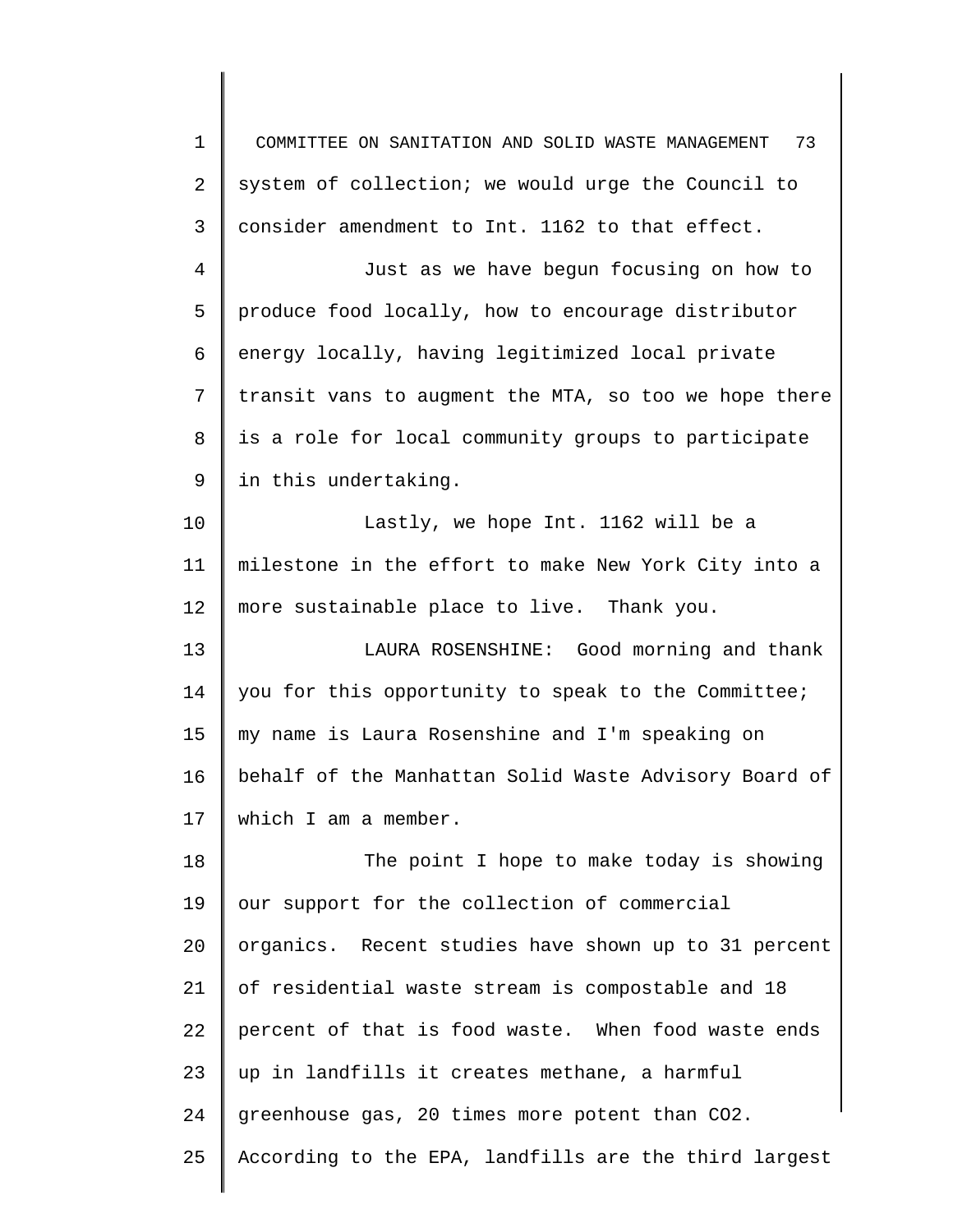| $\mathbf 1$    | 74<br>COMMITTEE ON SANITATION AND SOLID WASTE MANAGEMENT |
|----------------|----------------------------------------------------------|
| $\overline{2}$ | source of methane emission in the U.S., accounting       |
| 3              | for a total of 17 percent of this country's methane      |
| $\overline{4}$ | emission; 17 percent is way too high; it is avoidable    |
| 5              | and it is time to stop looking at food waste as waste    |
| 6              | and instead as a resource and a recyclable, because      |
| 7              | it is. But in order for it to be a real beneficial       |
| 8              | resource it has to be a source separating from other     |
| 9              | recycling and other waste streams so that it can be      |
| 10             | composted and the nutrients returned to the soil.        |
| 11             | Composting is the most natural and basic                 |
| 12             | form of recycling and the Manhattan Solid Waste          |
| 13             | Advisory Board thinks the City should support it.        |
| 14             | My personal waste consulting experience -                |
| 15             | - I have conducted waste characterization studies at     |
| 16             | multiple commercial food operations and have found       |
| 17             | that organics comprise between 45 and 74 percent of      |
| 18             | the commercial waste stream, which in pounds             |
| 19             | generated per day ranges from 400 to 900 pounds of       |
| 20             | source separated organics collected in one day.          |
| 21             | Another commercial business that contacted me for        |
| 22             | organics collection reported generating 1200 pounds a    |
| 23             | day, based on their own internal audits.                 |
| 24             | While each operation is different, it is                 |
| 25             | clear from just this handful of audits that the          |
|                |                                                          |

∥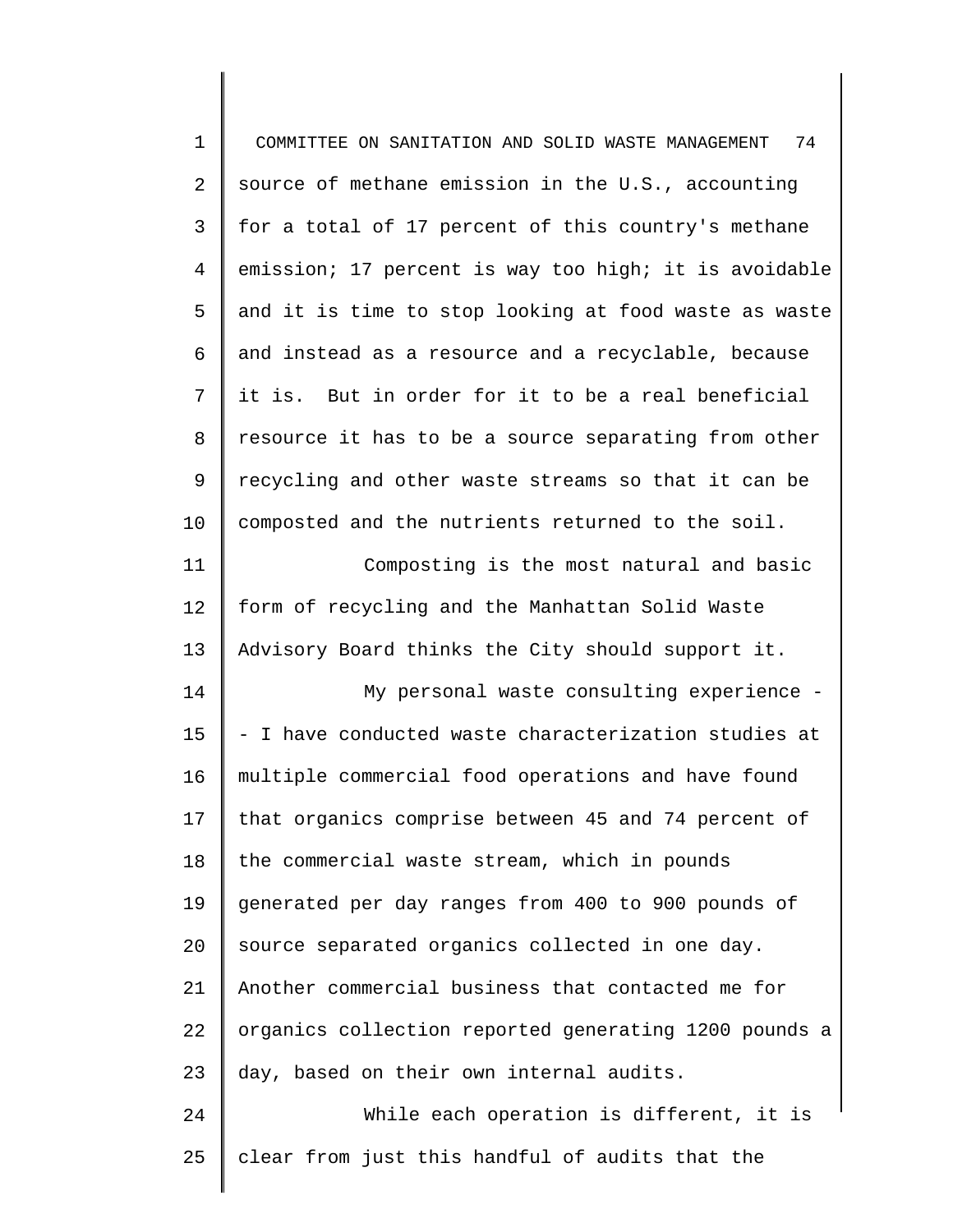1 2 3 4 5 6 7 8 9 10 11 12 13 14 15 16 17 18 19 20 21 22 23 24 COMMITTEE ON SANITATION AND SOLID WASTE MANAGEMENT 75 source separation of organic waste has a huge potential for increasing recycling and changing the current routine associated with traditional waste management. In many or most situations today's organic collection requires a separate truck, which means that participating restaurants could see three to four different trucks stopped to collect their waste nightly, a cardboard, a recycling truck, compost truck, and waste truck, which when a sale hard seems crazy, but is the current reality. While this additional organic truck on the road is not ideal, this legislation will also promote investment in better on-site organics processing solutions, local district solutions and community composting, all of which are up and coming. Also it has the potential to encourage better hauling practices that could potentially mean organics collection would occur daily, but recycling and refuse collection could occur every other day or even less, getting some trucks off the street. SWAB also believes this legislation will help increase its processing capacity for the residential organics collection by spurring interest

from private investors for one or more large-scale

25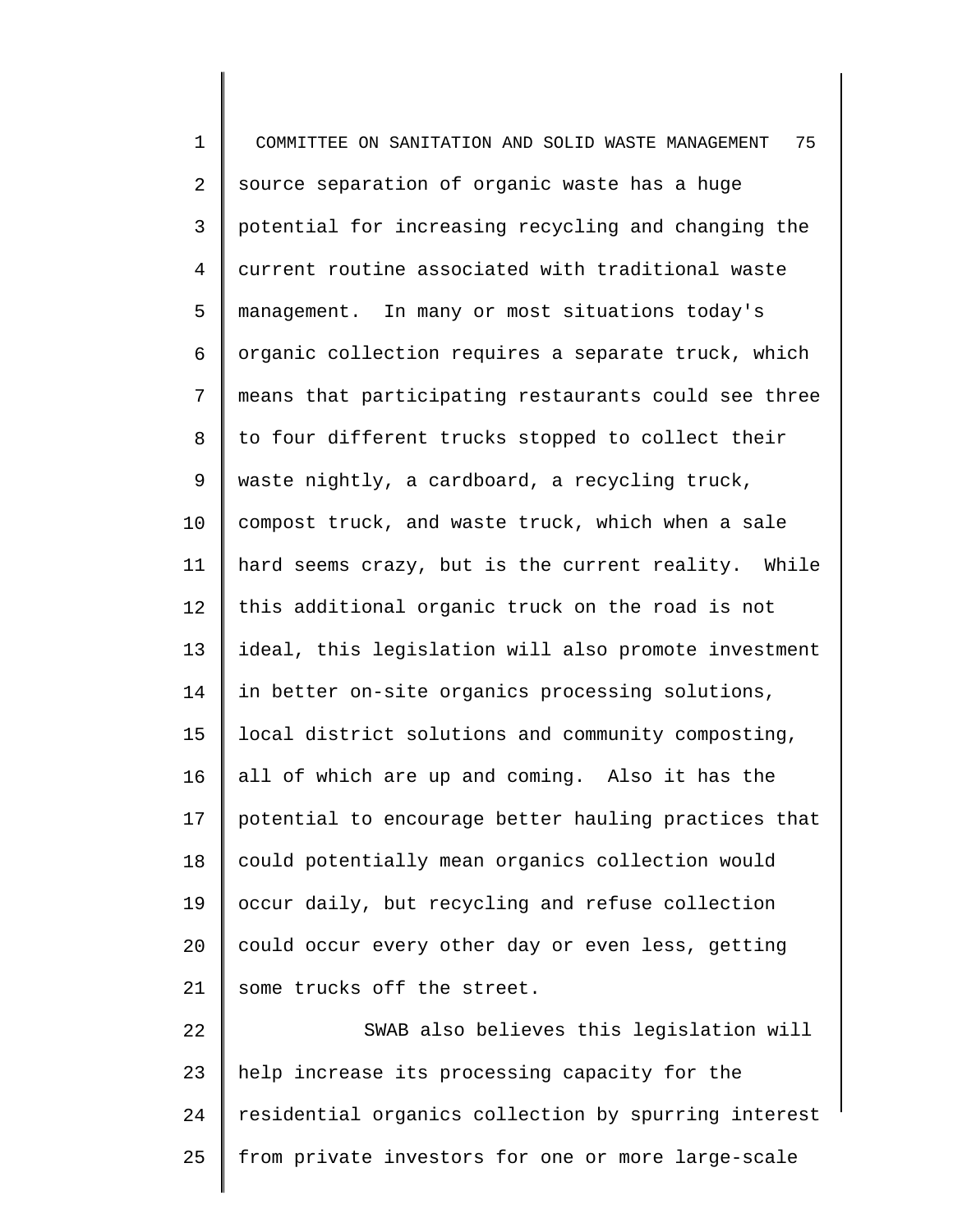1 2 3 4 5 6 COMMITTEE ON SANITATION AND SOLID WASTE MANAGEMENT 76 organics processing sites. This kind of option for organics can mean fewer trucks going in and out of transfer stations, in and out of the city and instead going direct to local processors for beneficial use and not to landfill or incinerator.

7 8 9 10 11 12 13 14 15 Commercial organics recycling will send a more consistent message to people who live in New York City that are serious about recycling and serious about source separated organics, this linked closely to why the City has invested in more public recycling bins on our street corners and why we are putting resources into recycling education in schools and in advertising. In all, the City is striving for consistent messaging.

16 17 18 19 SWAB believes that local is best, which is why we have an annual community composting grant program that last year funded 26 programs out of over 50 applicants representing all boroughs.

20 21 22 23 24 25 I could talk about the benefits of composting for a long, long time and how we believe that it has a potential to greatly change the perception of waste in New York City and how local processing of organics leads to amazing community benefits through recycling engagement, outdoor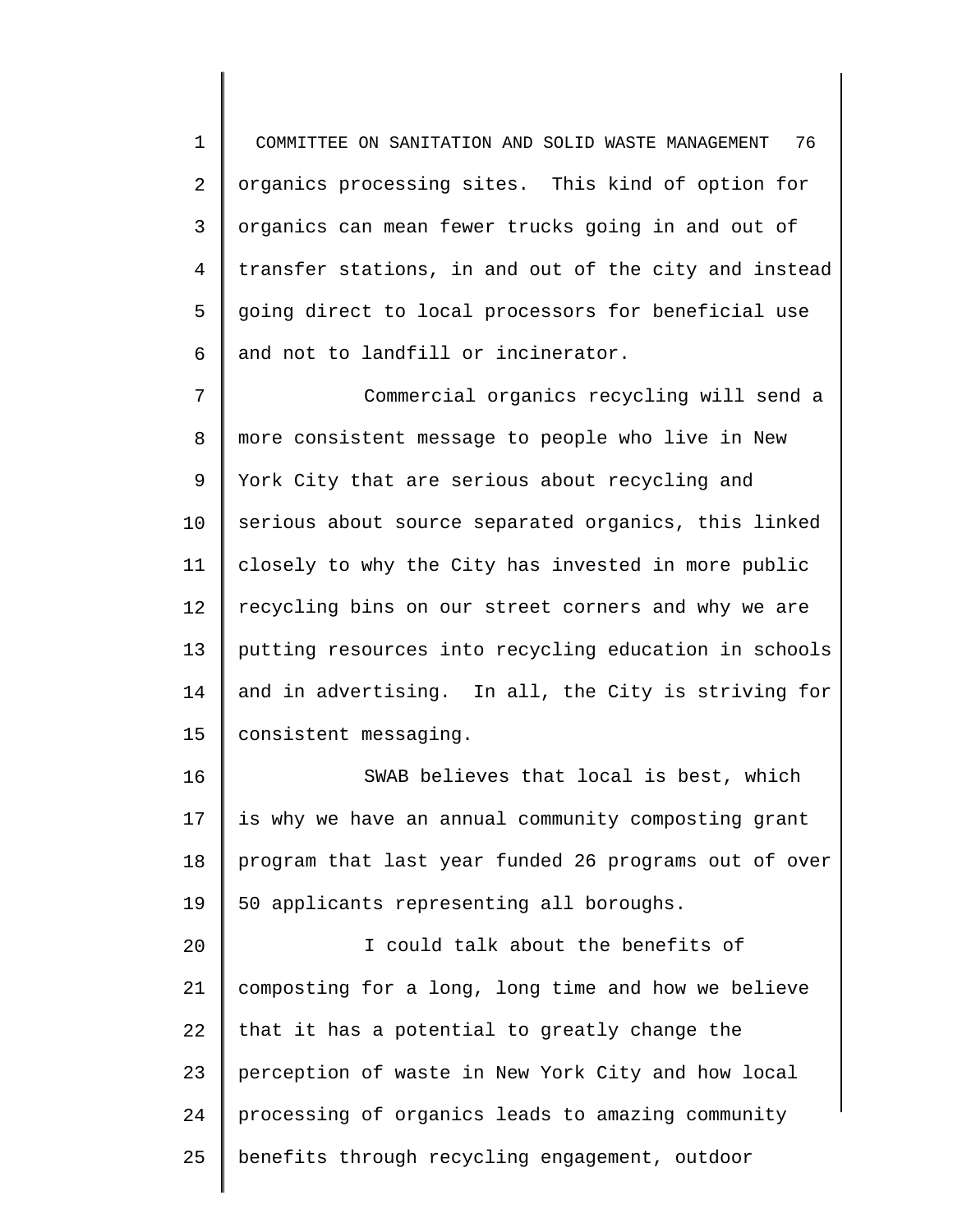1 2 3 4 5 6 7 8 9 10 11 12 13 14 15 16 17 18 19 20 21 22 23 COMMITTEE ON SANITATION AND SOLID WASTE MANAGEMENT 77 education and compost used in local green projects, as well as a number of local economic and educational opportunities. Voting for this legislation indirectly shows support for all the other composting issues throughout the city, all of which has social and quality of life benefits. However, back to commercial composting, I also work for an in-vessel food processing technology that is currently being piloted here in New York City, but just to give you an idea of its potential, we accept pre and post consumer food scraps, including meat and dairy and our machines range from 300 to 3,000 pounds per day to be processed on-site in an 18-hour process. For large generators these technologies are the future and if legislation is passed we believe the private sector will bring forth new technologies which offer environmental, operational and cost-saving benefits. Lastly, on a personal note, I'm a born and raised New Yorker and so I'm very passionate about the sustainability of the city, but it was not until three years ago that I even learned what

composting was. From my experience in the field so

far, I don't believe the majority of New Yorkers

24

25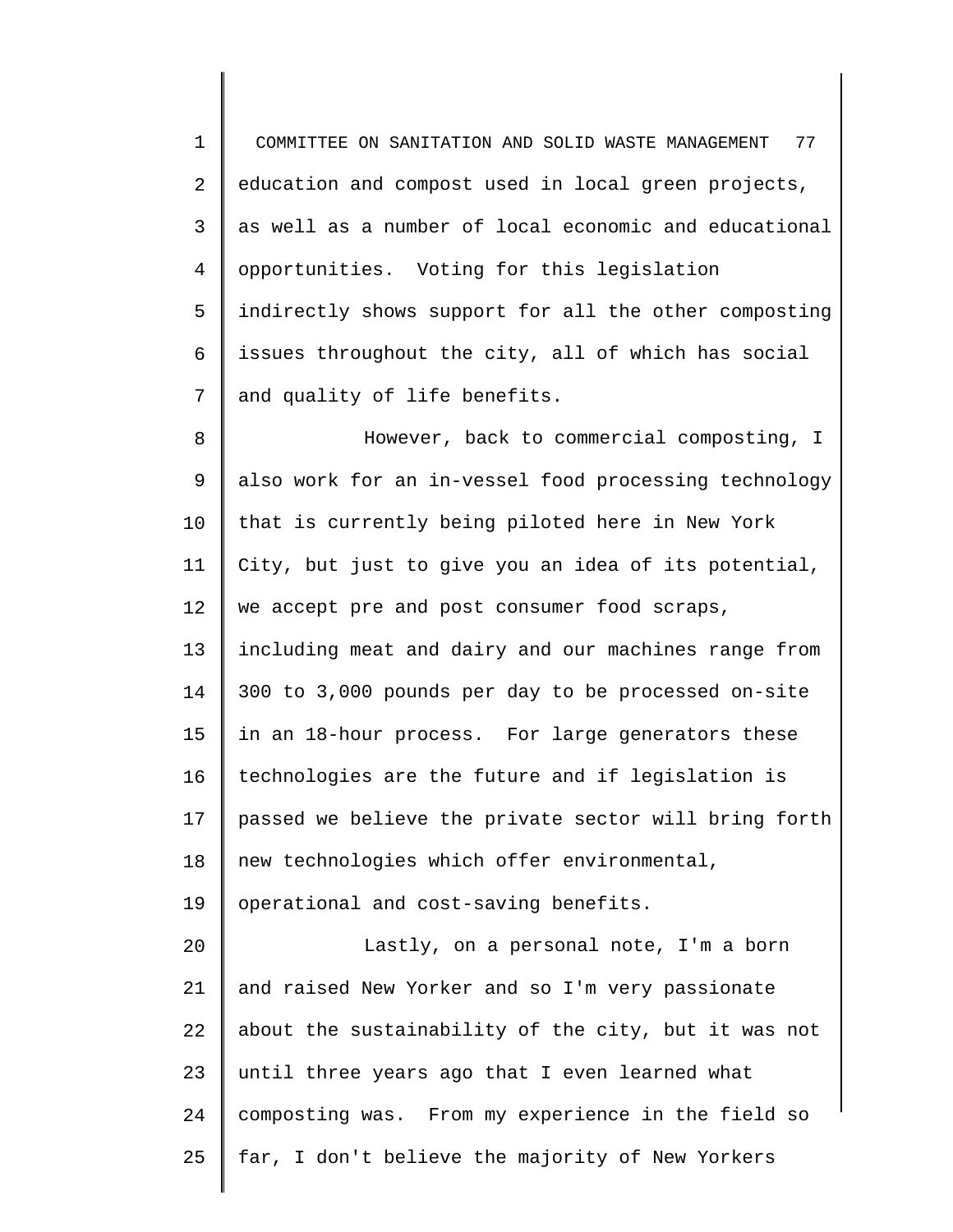| $\mathbf 1$    | 78<br>COMMITTEE ON SANITATION AND SOLID WASTE MANAGEMENT |
|----------------|----------------------------------------------------------|
| 2              | understand the benefits and impacts of recycling and     |
| 3              | I believe even less understand the benefits and          |
| $\overline{4}$ | potential impact of composting, which is why I agreed    |
| 5              | to testify today, because I believe that if more         |
| 6              | people actually knew the facts, then there would be      |
| 7              | significantly more support for this legislation.         |
| 8              | OZGEM ORNEKTEKIN: Good morning                           |
| 9              | Chairwoman James and fellow Council Members, my name     |
| 10             | is Ozgem Ornektekin and I'm the Director of the          |
| 11             | Office of Sustainability at New York University; I       |
| 12             | appreciate the opportunity to testify before you         |
| 13             | today and to share some recent sustainability            |
| 14             | initiatives, particularly waste diversion, at NYU        |
| 15             | that we are especially proud of.                         |
| 16             | The mission of NYU's Office of                           |
| 17             | Sustainability is to empower, inspire and guide the      |
| 18             | NYU community to enact and embrace sustainable           |
| 19             | practices and behaviors in the ways we live, operate     |
| 20             | and innovate. To accomplish our mission we set goals     |
| 21             | in various areas, such as energy and climate, waste,     |
| 22             | water, food, social, cultural, purchasing, etc.<br>Our   |
| 23             | most ambitious goals are: to reduce our greenhouse       |
| 24             | gas emissions by 50 percent by 2017 from 2006 levels     |
| 25             | and achieve carbon neutrality by 2040 and to reduce      |

∥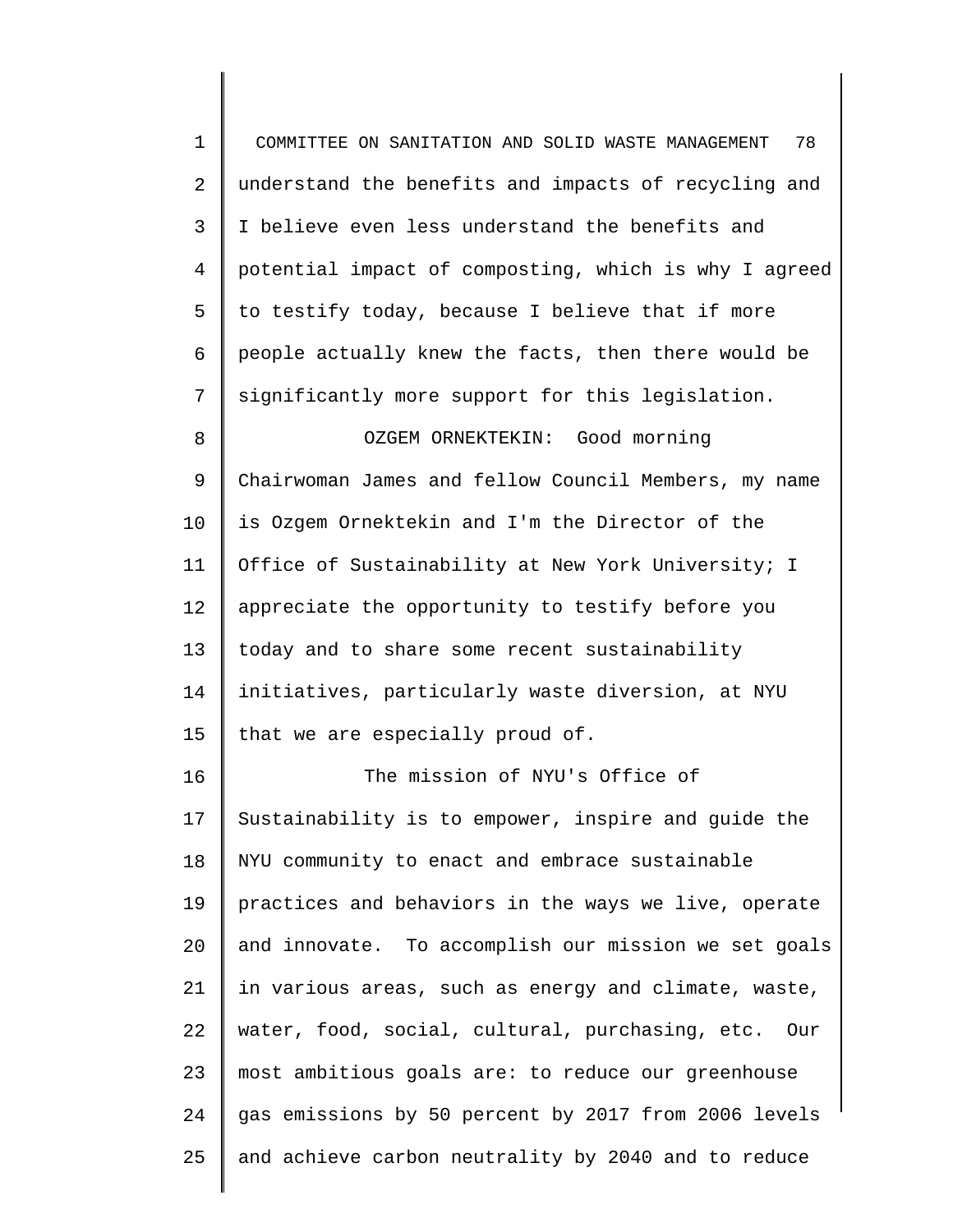1 2 3 4 COMMITTEE ON SANITATION AND SOLID WASTE MANAGEMENT 79 our overall waste generation by 15 percent from 2011 levels and achieve 50 percent waste diversion rates by 2017.

5 6 7 8 Currently NYU's waste diversion rate is 30 percent, which is higher than NYC average, but short of our ambitions. I would like to share how we currently manager our system to give you an idea.

9 10 11 12 13 14 15 16 17 18 19 20 21 22 23 24 25 We institute, we… by the way, have Action Carting as our hauler… institute a single-stream recycling program, which accepts everything except Styrofoam and food -- and I'm sure you're gonna handle Styrofoam on Monday -- employed organics programs at all NYU dining halls, faculty housing complexes, all NYU Law School buildings and Wagner School of Public Policy building -- these are academic buildings -- signed up with re-fashionNYC, textile recycling program with DSNY and currently have 11 of our buildings enrolled in the program. We also launched a Green Apple Move Out program where students donate all household items, clothes, etc. when they move out of the residence halls in the spring and this past May we diverted 50 tons of waste from landfills with this program alone; enrolled in DSNY's erase program in addition to what we had as a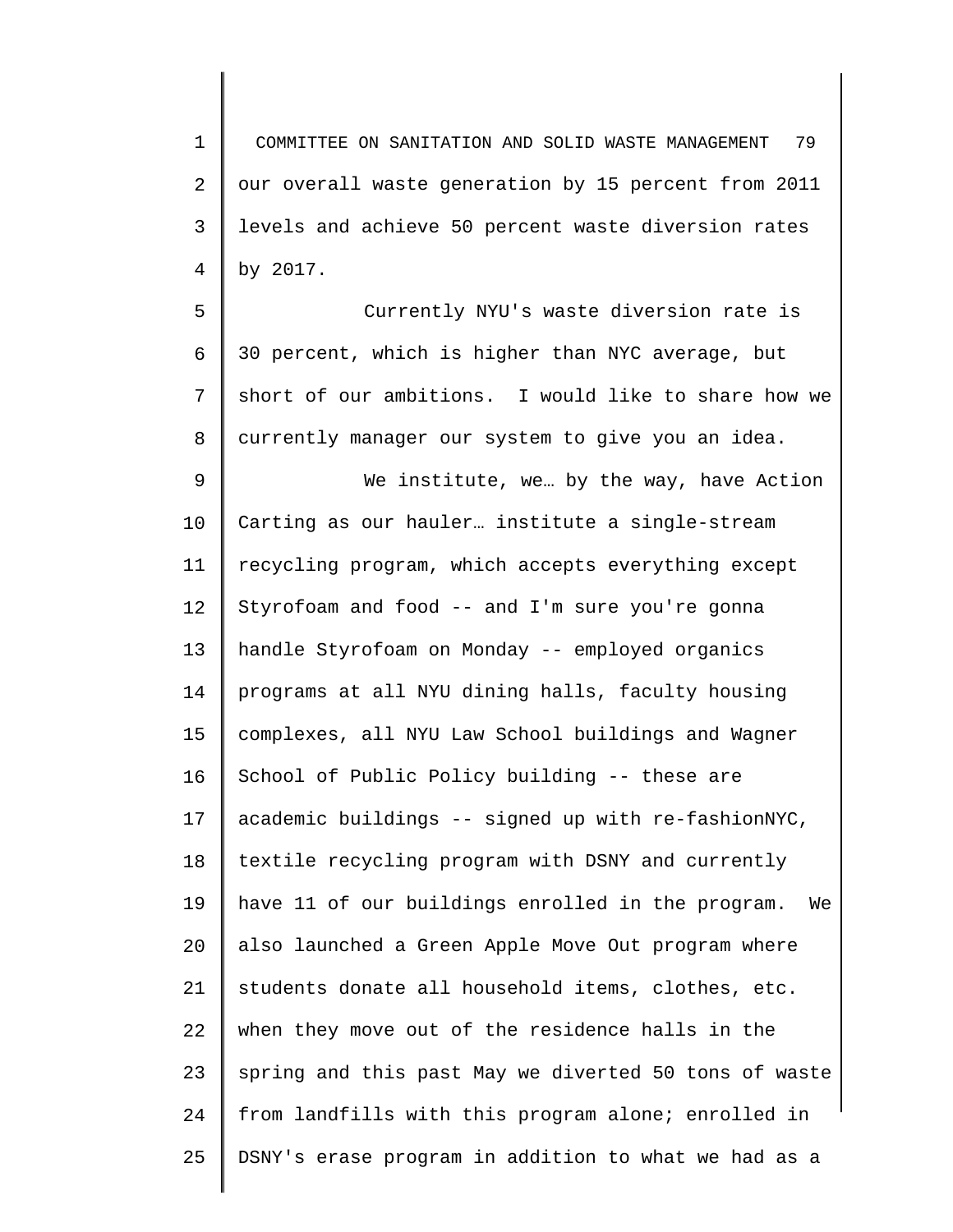| $\mathbf 1$    | 80<br>COMMITTEE ON SANITATION AND SOLID WASTE MANAGEMENT |
|----------------|----------------------------------------------------------|
| 2              | our Technoscrap program and we also engage our           |
| 3              | community through our outreach programs, such as         |
| $\overline{4}$ | Sustainability Task Force, Sustainability Advocacy       |
| 5              | Program for Office Greening, pledge campaign, eco        |
| 6              | reps at residence halls and RecycleMania competition.    |
| 7              | We also pilot book donation programs at select           |
| 8              | academic buildings and we also fund innovative ideas     |
| 9              | through our NYU Green Grants program. Our NYU Law        |
| 10             | School buildings are very close to achieving our 50      |
| 11             | percent waste diversion goal with their 45.4 percent     |
| 12             | diversion rate, which consists of 7.3 percent            |
| 13             | organics and 38.1 percent recycling.                     |
| 14             | However, we have an ever-changing student                |
| 15             | population, with thousands of new students joining       |
| 16             | NYU family every year; we have to constantly find        |
| 17             | innovative ways to engage and retrain students about     |
| 18             | the waste programs at NYU. If everyone does their        |
| 19             | part, NYU has the potential to divert 90 percent of      |
| 20             | its waste with the current programs in our buildings.    |
| 21             | Since NYU doesn't have a defined campus                  |
| 22             | with walls around to contain the rules, our students,    |
| 23             | faculty and staff have to constantly adopt different     |
| 24             | rules in our NYU buildings and what's happening          |
| 25             | outside our buildings. Therefore, developing             |
|                |                                                          |

∥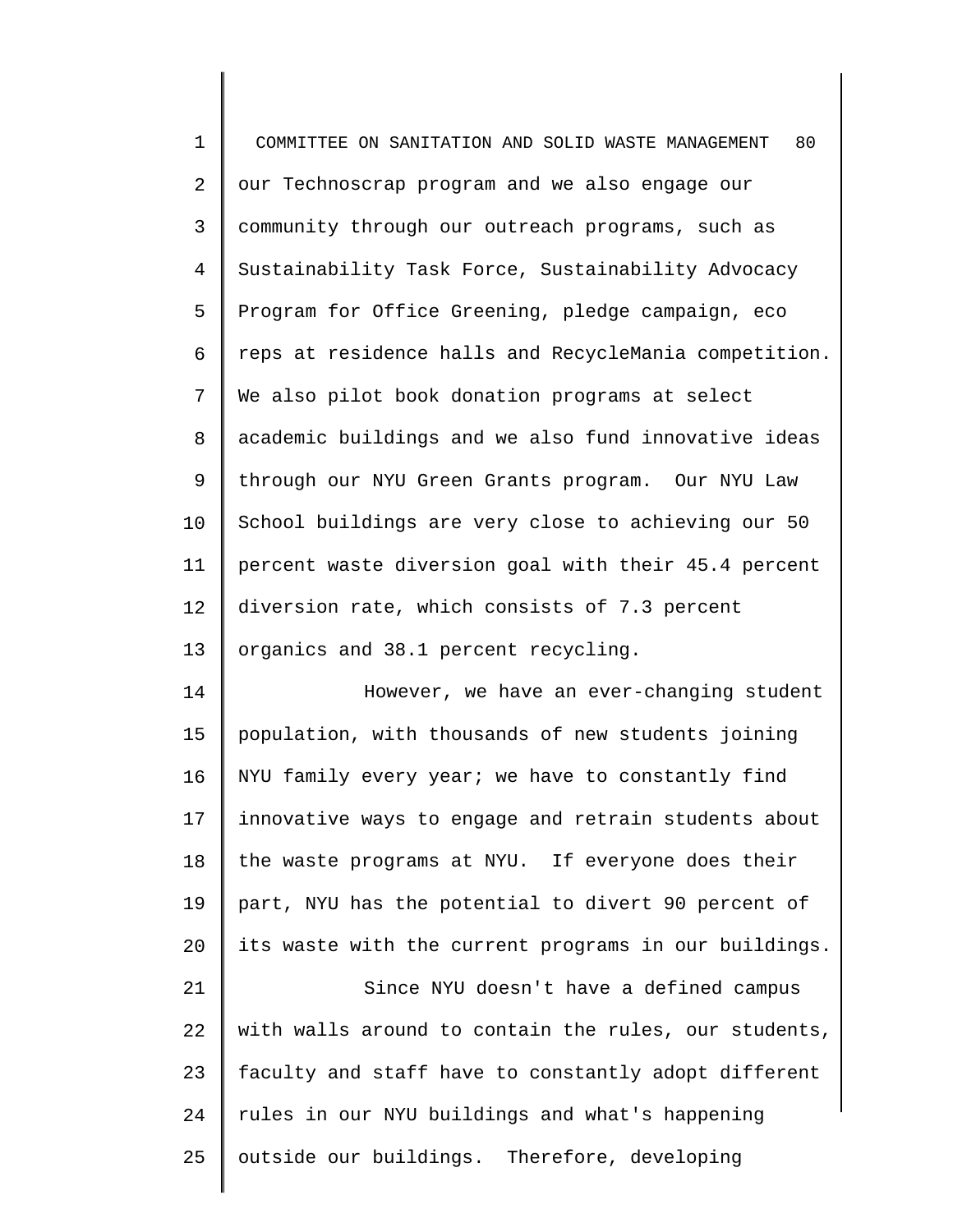1 2 3 COMMITTEE ON SANITATION AND SOLID WASTE MANAGEMENT 81 composting and recycling habits at NYU are extremely difficult without citywide laws.

4 5 6 7 8 9 10 11 12 13 14 15 16 17 18 19 20 21 22 23 The commercial organics legislation that you're evaluating today would help NYU achieve and actually exceed its 50 percent waste diversion goals by 2017, because this bill will allow businesses around NYU's buildings to enroll in organics composting which will allow our students, faculty and staff to seamlessly apply their habits on and off campus with consistent messaging, whether they're at home, at school, in the office or shopping, enroll more businesses in the program which will help reduce NYU's disposal costs and allow us to expand organics composting programs to eventually all of our buildings where food waste is generated, provide market incentives to build additional processing capacity so our food waste doesn't go far, which would help our greenhouse gas emissions goals with reduced vehicle miles travelled while also creating local jobs, spurring economic growth. We also appreciate the help it will create to reduce vermin issues, because food waste is

25 organics collection as opposed to the bags on the

collected in separate containers designed for

24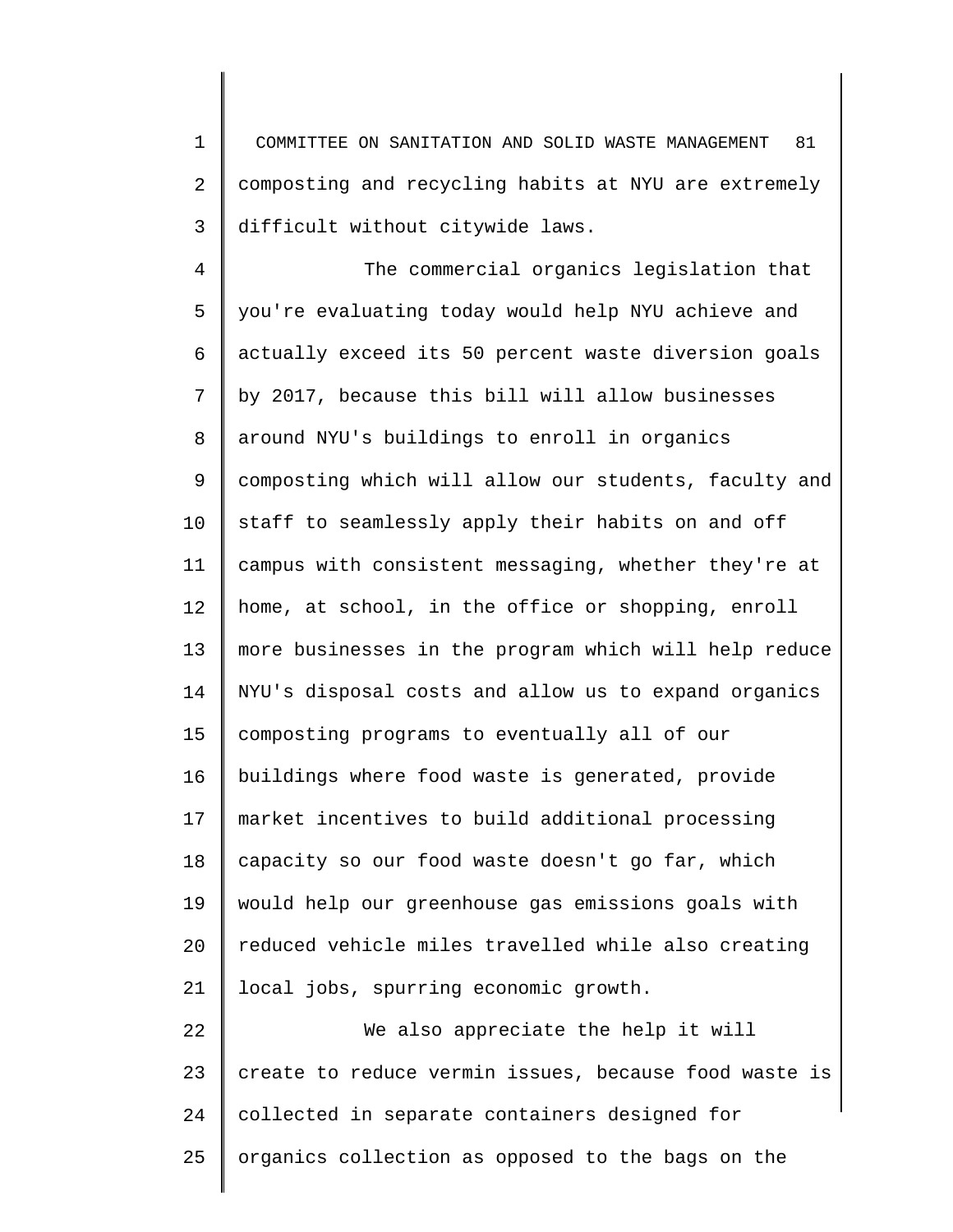1 2 3 4 5 6 COMMITTEE ON SANITATION AND SOLID WASTE MANAGEMENT 82 curb and it aligns with our sustainability mission, of course, to empower, inspire and guide the NYU community to enact and embrace sustainable practices and behaviors in the ways we live, operate and innovate.

7 8 9 10 11 For all these reasons NYU supports this legislation as it stands, as NYC should continue to strive to be among the leaders in environmental public policy. Thank you for your time and will take questions.

12 13 14 15 16 17 18 19 20 21 22 23 24 25 CHAIRPERSON JAMES: 'Kay Vandra. VANDRA THORBURN: Good morning. [background comment] My name is Vandra Thorburn and I am the Founder and President of Vokashi Kitchen Waste Solutions, a unique composting service in New York City. Using the Japanese method of fermenting food waste called Bokashi we provide the necessary buckets and brand to help our customers and users collect and ferment all of their food waste, including materials not generally accepted at traditional composting venues, like meats, dairy and processed foods. Our service model is simple; we collect your food scraps and process at community gardens, public and private green spaces.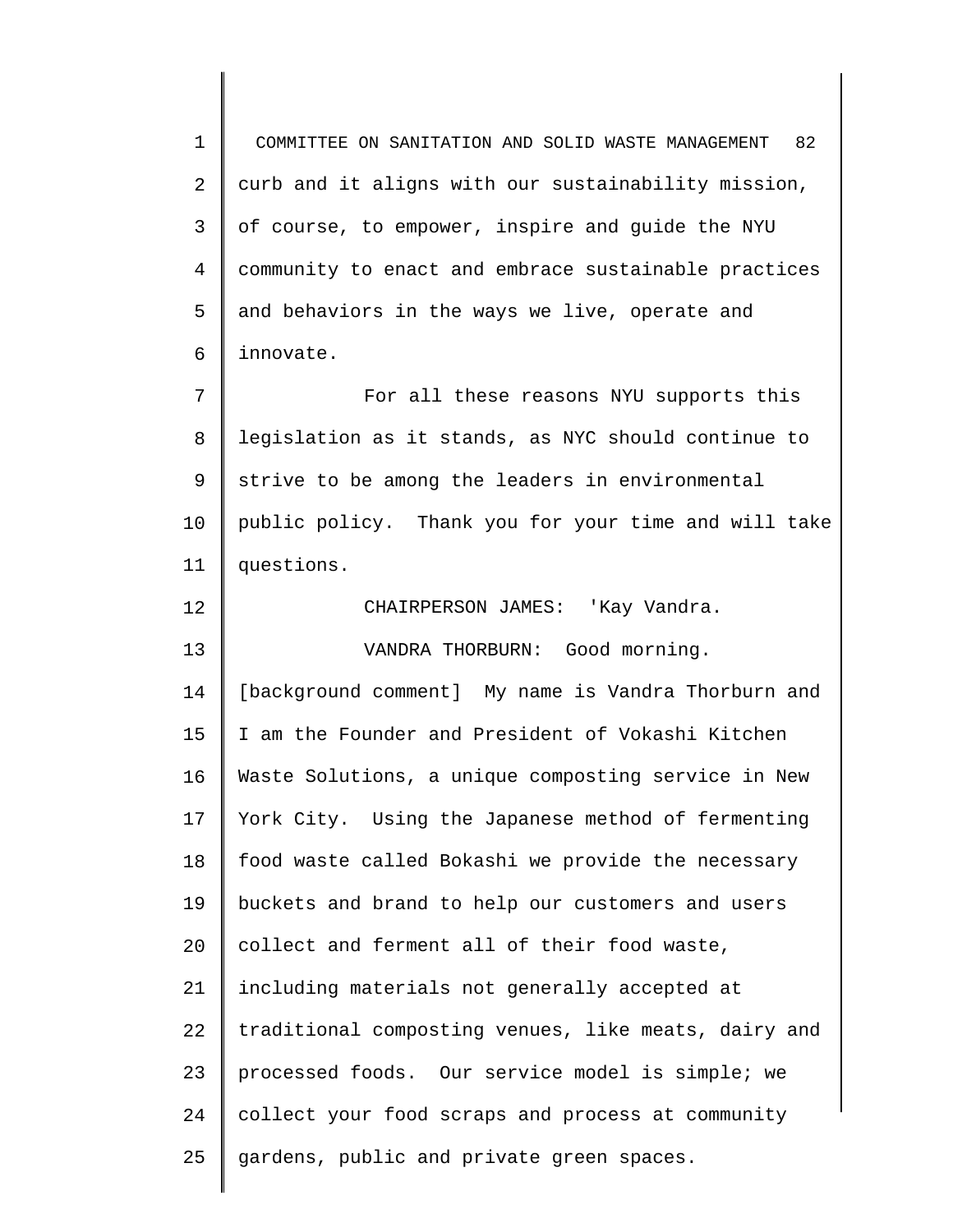| $\mathbf 1$    | 83<br>COMMITTEE ON SANITATION AND SOLID WASTE MANAGEMENT |
|----------------|----------------------------------------------------------|
| $\overline{a}$ | My first question is actually about the                  |
| 3              | Local Law 2010-042, which was the study of food waste    |
| $\overline{4}$ | collection. Was this study every completed?<br>The       |
| 5              | target date was actually July 1, 2012 and according      |
| 6              | to the law, Sanitation was to have studied some of       |
| 7              | the challenges facing food waste collection in the       |
| 8              | City; the study should have reviewed transfer            |
| 9              | stations and other processing sites within a 300-mile    |
| 10             | radius of the City; it also directed Sanitation to       |
| 11             | explore opportunities for composting in the city,        |
| 12             | including voluntary competing sites with the             |
| 13             | possibility of expanding those sites and to do work      |
| 14             | with one or more entity to explore developing new        |
| 15             | sites in the city to handle composting waste.<br>Has     |
| 16             | that study been published and can we read it?            |
| 17             | So meanwhile, composting has been moving                 |
| 18             | along and new laws have been introduced and              |
| 19             | implemented; Local Law 77 this year requiring the        |
| 20             | two-year pilot for residential organic collection is     |
| 21             | underway there and new rules being heard that will       |
| 22             | impact citations and today we're hearing testimonies     |
| 23             | about Int. 1162.                                         |
| 24             | So in addition, voluntary residential                    |

25

compost drop-offs on community-based composting sites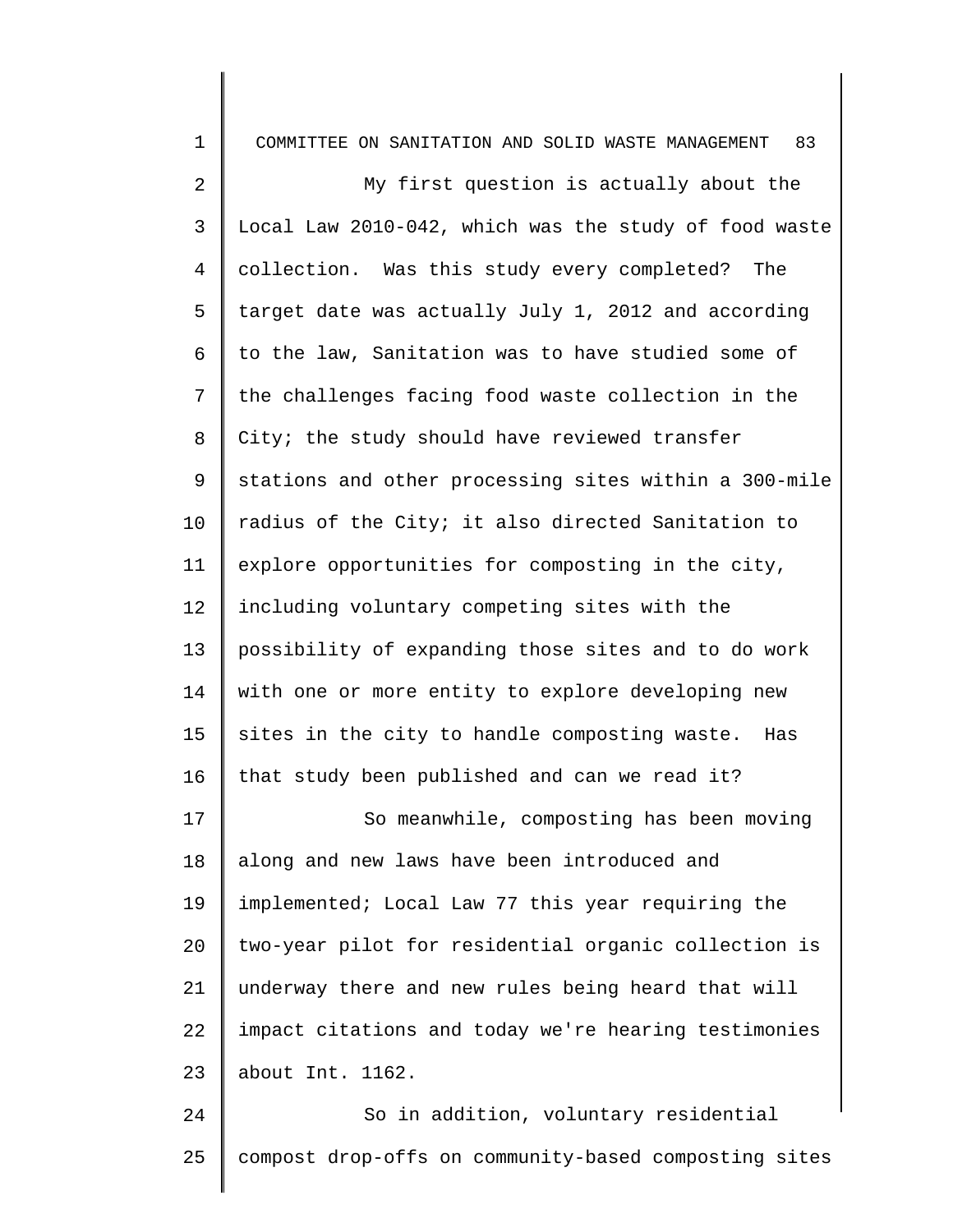1 2 3 4 5 6 7 8 9 10 11 12 13 14 15 16 17 18 19 20 21 COMMITTEE ON SANITATION AND SOLID WASTE MANAGEMENT 84 are growing exponentially through the efforts and support of Grow NYC. The six or seven communitybased composting initiatives are demonstrating the capacity for managing food waste within the community and providing some of the education to encourage community acceptance and participation in recycling activities. As I've testified before, I believe we have a golden opportunity to develop and encourage decentralized, community-based, medium-sized composting facilities. With this move to focus on commercial organic waste, wouldn't it be a good time to think about all of the commercial organic waste, not just the waste in the megabox facilities? What about the thousands of small restaurants, the bodegas, delis, bakeries, coffee bars, not to mention all of the kitchen waste in building pantries, office kitchenettes and cafeterias? So do we really have to wait until 2015 before these smaller waste streams can be collected? As I have requested, where are the RFPs

22 23 24 25 with reasonable lead times that can accommodate community-scale composting? Do we really have to wait for the one or two megabox solutions for our organic waste? Where is the legal and regulatory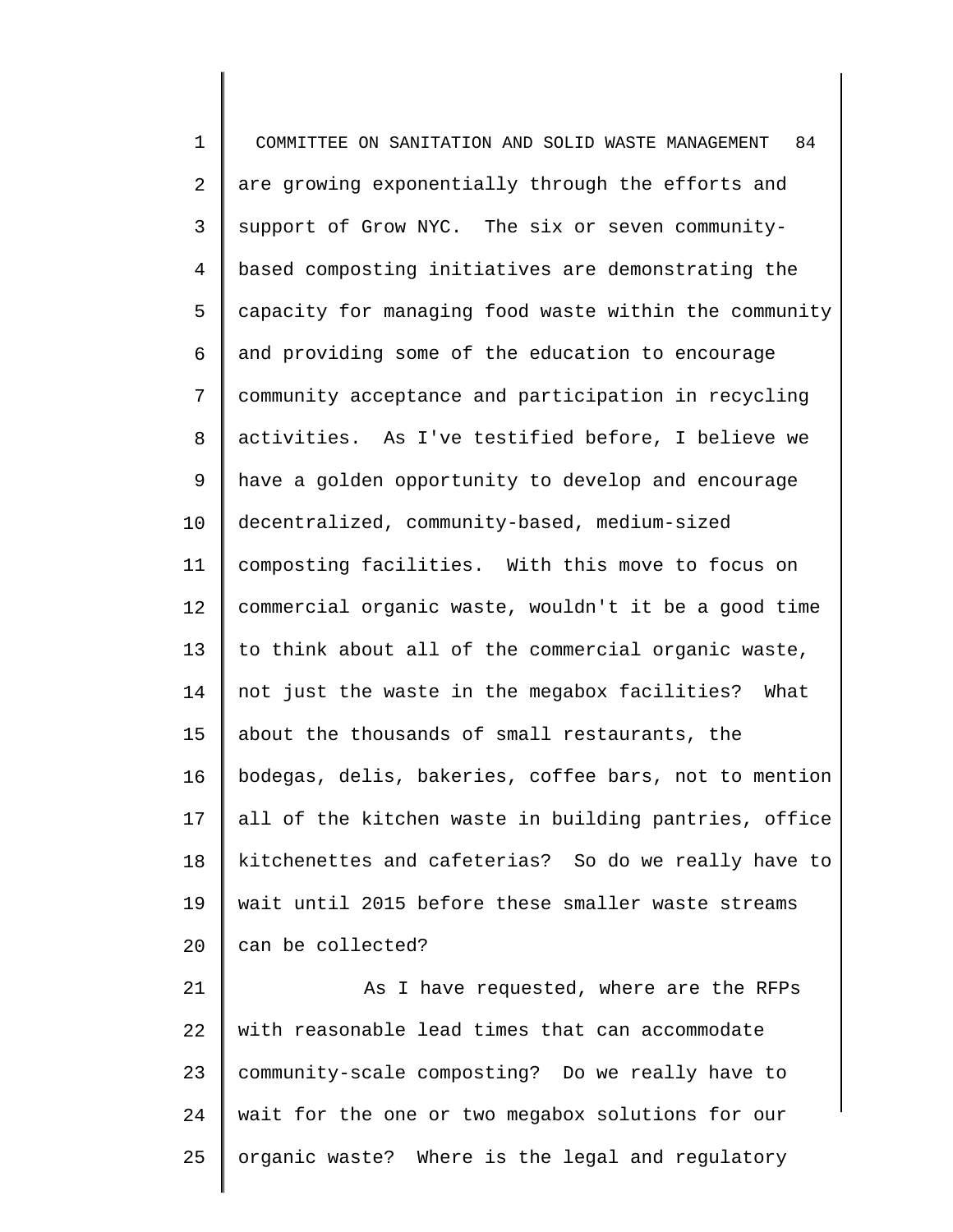| $\mathbf 1$    | 85<br>COMMITTEE ON SANITATION AND SOLID WASTE MANAGEMENT |
|----------------|----------------------------------------------------------|
| 2              | support for innovative, local green jobs and             |
| 3              | businesses to service this market? Collecting small      |
| $\overline{4}$ | loads of contained organic material and processing in    |
| 5              | neighborhood composting facilities that are permitted    |
| 6              | sites could divert thousands of cubic yards of           |
| 7              | material annually, providing modest investment           |
| 8              | opportunities in the community.                          |
| $\mathsf 9$    | As demonstrated by New York Compost                      |
| 10             | Project, hundreds of people are willing to               |
| 11             | participate in composting activities; the volunteer      |
| 12             | based of the project is enormous. Opening up compost     |
| 13             | collection to neighborhood businesses would bring        |
| 14             | income to expanding infrastructures using a variety      |
| 15             | of low-cost in-vessel or low-tech anaerobic              |
| 16             | digesters. Rather than waiting for the big box           |
| 17             | solutions to manage this local waste, I'm requesting     |
| 18             | that DOS and the City open up the opportunities for      |
| 19             | establishing such facilities so we could use one of      |
| 20             | many of the hundreds of community gardens as a focus     |
| 21             | for absorbing some of the local food waste. But more     |
| 22             | interesting is to allow for the development in M-1       |
| 23             | zones of indoor compost facilities capable of            |
| 24             | handling between 50 to 75 tons of material monthly;      |
| 25             | again, using some of the medium-sized in-vessel and      |
|                |                                                          |

║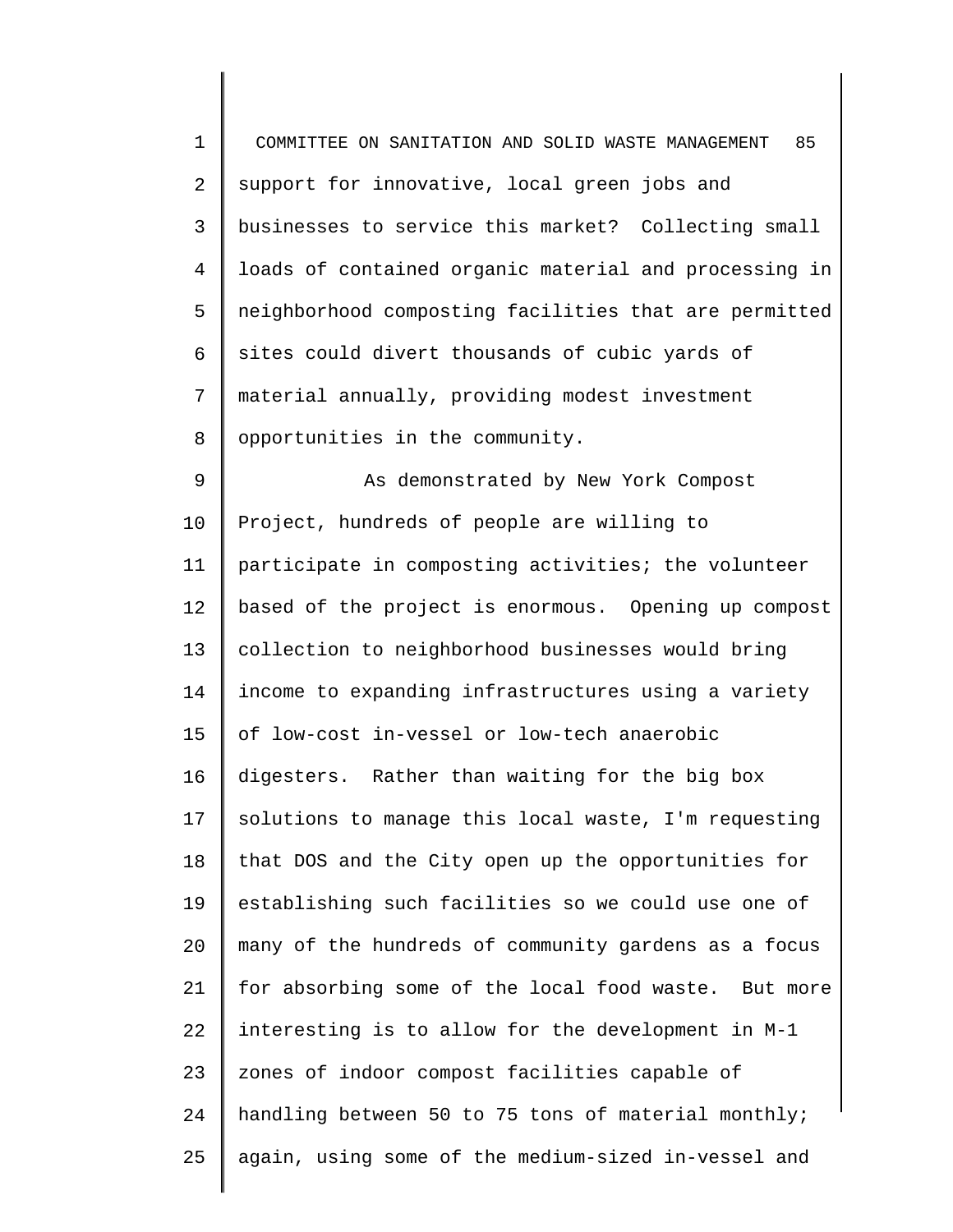1 2 3 4 5 COMMITTEE ON SANITATION AND SOLID WASTE MANAGEMENT 86 anaerobic digestives that are out there and then allowing some of this organic food waste to be used as natural soil amendments and brownfields and toxic sites.

6 7 8 9 10 11 12 13 14 15 16 17 And finally, with regard to the other bill, 1170 that will significantly reduce the capacity of transfer stations and some fear will discourage source separated compost material as an input, if there is no room for such green material it could really hinder the growth of handling organics and encouraging composting within the City. I request that you amend the bill to exclude compostable materials from the capacity calculations as an incentive for them to accept this waste stream and divert it from the landfills. And finally, fermentation and

18 19 20 21 22 23 24 25 civilization are inseparable -- who said that? [background comment] Where did you see that last? On the Brooklyn Brewery wall. Fermentation and civilization are inseparable. So as we all know, the biggest challenge of urban composting is rotting food, so fermentation is one of the, if not the biggest answer and as I've stated before, I hope that Sanitation will encourage the use of this method in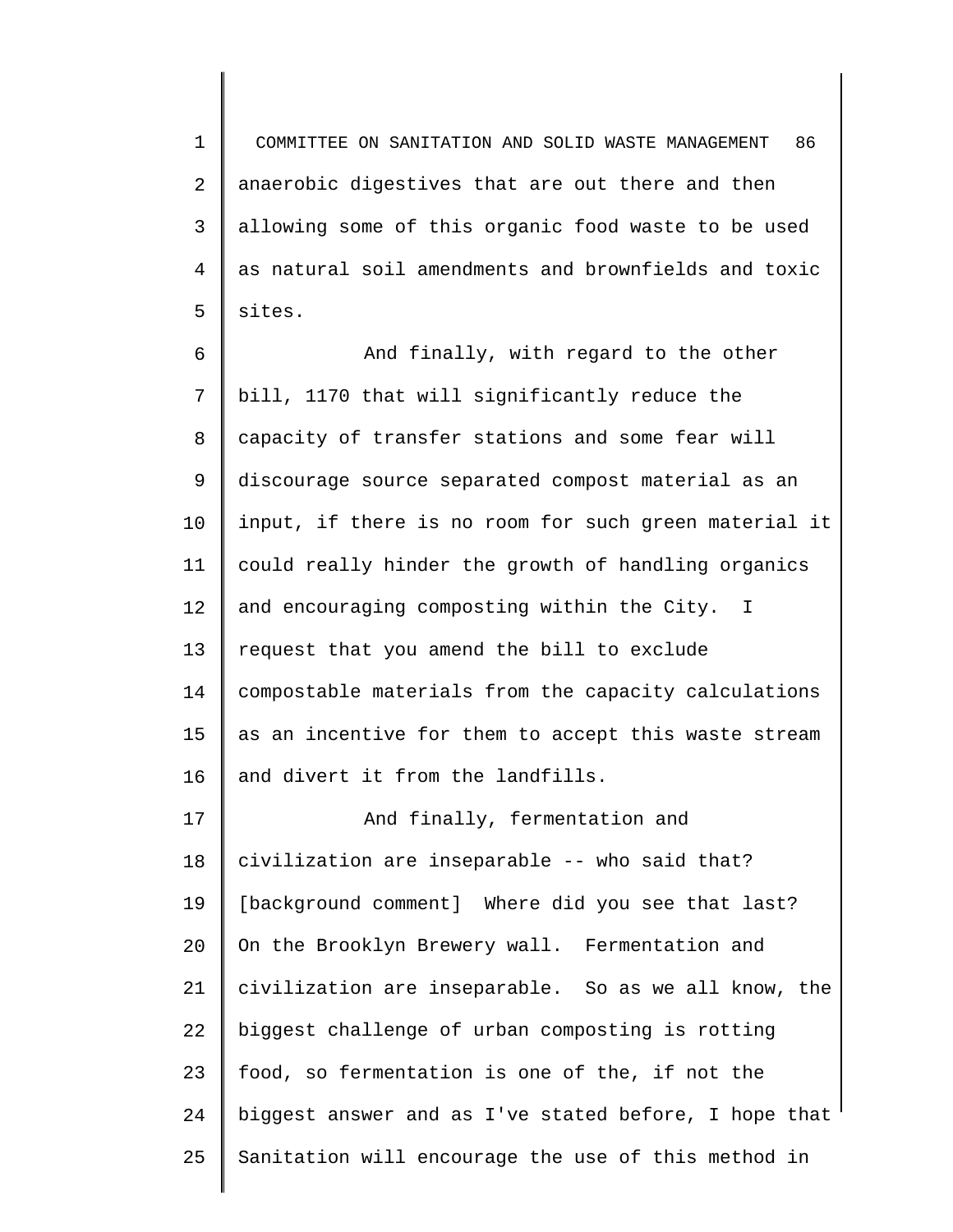| $\mathbf 1$    | COMMITTEE ON SANITATION AND SOLID WASTE MANAGEMENT 87 |
|----------------|-------------------------------------------------------|
| $\overline{2}$ | their pilots and allow for the application in small-  |
| 3              | scale commercial collections. Thank you.              |
| 4              | CHAIRPERSON JAMES: Thank you. Miss Or                 |
| 5              | I'm sorry if I butcher your name, Or [interpose]      |
| 6              | OZGEM ORNEKTEKIN: That's o Ozgem.                     |
| 7              | CHAIRPERSON JAMES: How do you pronounce               |
| 8              | it?                                                   |
| 9              | OZGEM ORNEKTEKIN: Ozgem is the first                  |
| 10             | name [crosstalk]                                      |
| 11             | CHAIRPERSON JAMES: Ozgem. Miss Ozgem,                 |
| 12             | this bill would apply to NYU's cafeteria, correct?    |
| 13             | OZGEM ORNEKTEKIN: Yes.                                |
| 14             | CHAIRPERSON JAMES: And in terms of                    |
| 15             | space, how would you deal with space storage?         |
| 16             | OZGEM ORNEKTEKIN: We actually are doing               |
| 17             | it right now, so it wouldn't make [interpose]         |
| 18             | CHAIRPERSON JAMES: Okay.                              |
| 19             | OZGEM ORNEKTEKIN: any difference for us;              |
| 20             | it will actually help us, because our students will   |
| 21             | be able to compost in our dining halls as well as     |
| 22             | when they go out to a restaurant they could do the    |
| 23             | same. Actually, once we got rid of Styrofoam from     |
| 24             | our operations entirely [crosstalk]                   |
| 25             | CHAIRPERSON JAMES: 'Kay. Okay.                        |
|                |                                                       |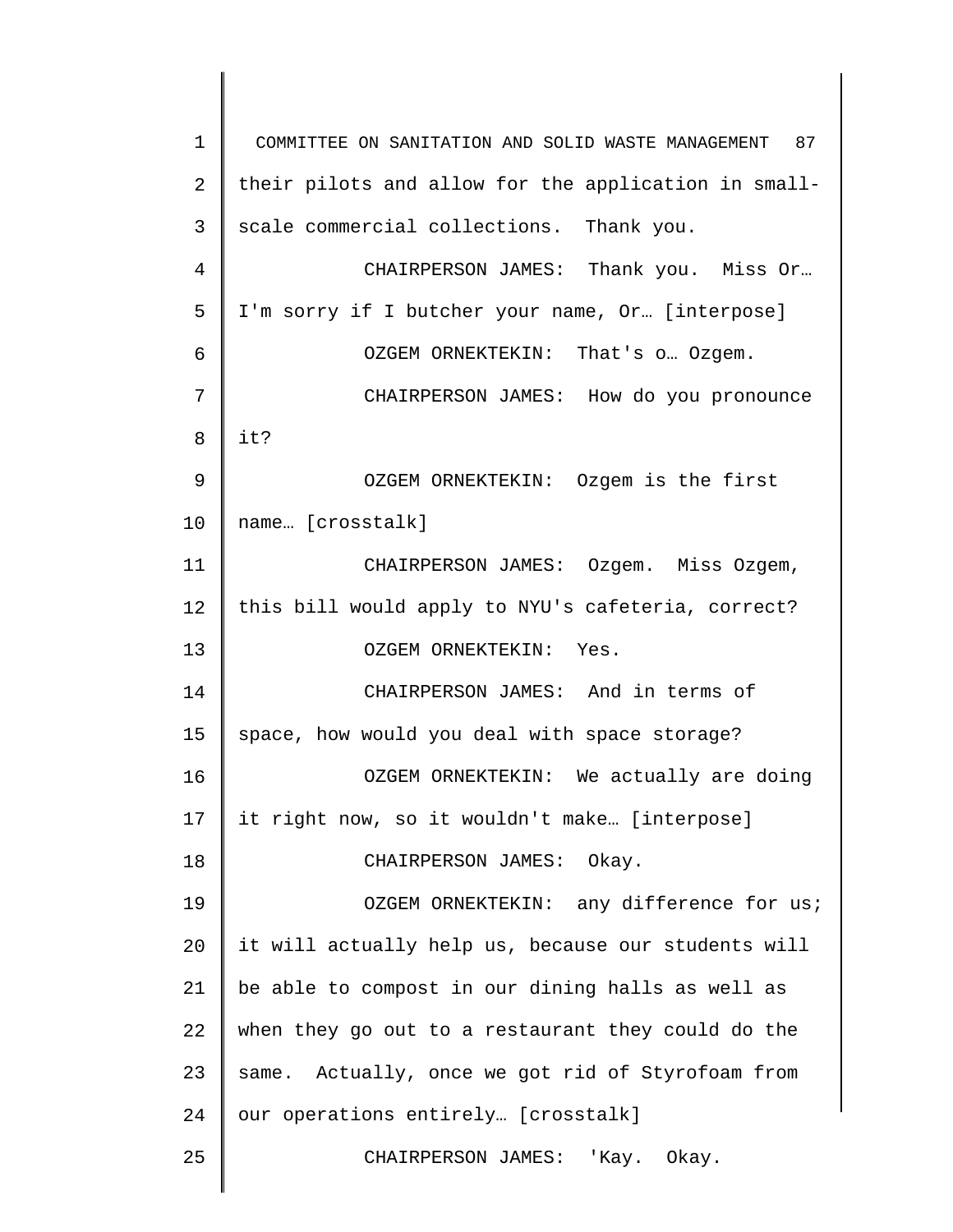| $\mathbf 1$  | COMMITTEE ON SANITATION AND SOLID WASTE MANAGEMENT<br>88 |
|--------------|----------------------------------------------------------|
| 2            | OZGEM ORNEKTEKIN: so we have a lot of                    |
| $\mathsf{3}$ | dining halls; all we do is just compost and they         |
| 4            | don't have trays, they don't you know, reusable          |
| 5            | forks, knives, etc., so we really don't have             |
| 6            | recycling, we just have composting; in some of the       |
| 7            | locations and where we have so you just need bins        |
| 8            | for that and that's it and they're collected in          |
| 9            | closed bins and then they get rolled out at night and    |
| 10           | they get picked up, so actually it's pretty easy.        |
| 11           | In terms of the places where we're                       |
| 12           | selling items, not. you know, not cafeteria style        |
| 13           | [interpose]                                              |
| 14           | CHAIRPERSON JAMES: Uhm-hm.                               |
| 15           | OZGEM ORNEKTEKIN: but more convenience                   |
| 16           | store style                                              |
| 17           | CHAIRPERSON JAMES: Uhm-hm.                               |
| 18           | OZGEM ORNEKTEKIN: all of the packaging                   |
| 19           | there is recyclable, so then we have composting and      |
| 20           | recycling. But in other places, like academic            |
| 21           | buildings where we're trying to also compost or the      |
| 22           | residential, we have to provide landfill because         |
| 23           | there is Styrofoam coming outside, so we have to         |
| 24           | accommodate [crosstalk]                                  |
| 25           |                                                          |

∥ ∥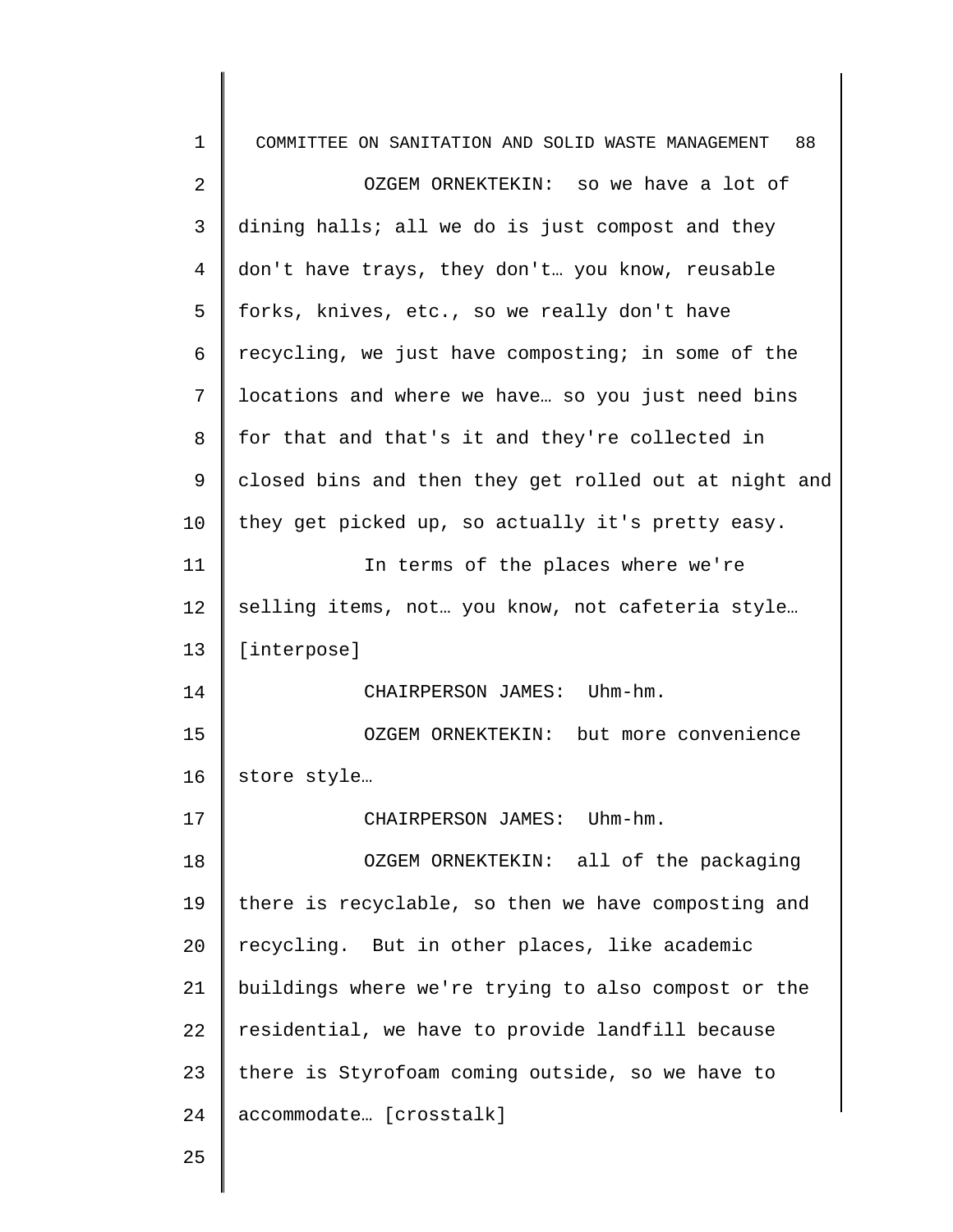| 1  | COMMITTEE ON SANITATION AND SOLID WASTE MANAGEMENT<br>89 |
|----|----------------------------------------------------------|
| 2  | CHAIRPERSON JAMES: So it's a daily                       |
| 3  | collection?                                              |
| 4  | OZGEM ORNEKTEKIN: It's actually six days                 |
| 5  | a week.                                                  |
| 6  | CHAIRPERSON JAMES: Six days a week.                      |
| 7  | Okay.                                                    |
| 8  | OZGEM ORNEKTEKIN: Yeah [interpose]                       |
| 9  | CHAIRPERSON JAMES: And                                   |
| 10 | OZGEM ORNEKTEKIN: we get picked up every                 |
| 11 | day so this is another thing; we get picked up every     |
| 12 | day for landfill                                         |
| 13 | CHAIRPERSON JAMES: Uhm-hm.                               |
| 14 | OZGEM ORNEKTEKIN: and for composting six                 |
| 15 | days a week, not seven, six days a week and then we      |
| 16 | get recycling three days a week.                         |
| 17 | CHAIRPERSON JAMES: And the cost to the                   |
| 18 | OZGEM ORNEKTEKIN: I actually don't have                  |
| 19 | those numbers with me [crosstalk]                        |
| 20 | CHAIRPERSON JAMES: Okay.                                 |
| 21 | OZGEM ORNEKTEKIN: but I can provide that                 |
| 22 | later. We make money from recycling [interpose]          |
| 23 | $Uhm-hm$ .<br>CHAIRPERSON JAMES:                         |
| 24 | OZGEM ORNEKTEKIN: we pay for landfill                    |
| 25 | and we pay a smaller fee for composting. [interpose]     |
|    |                                                          |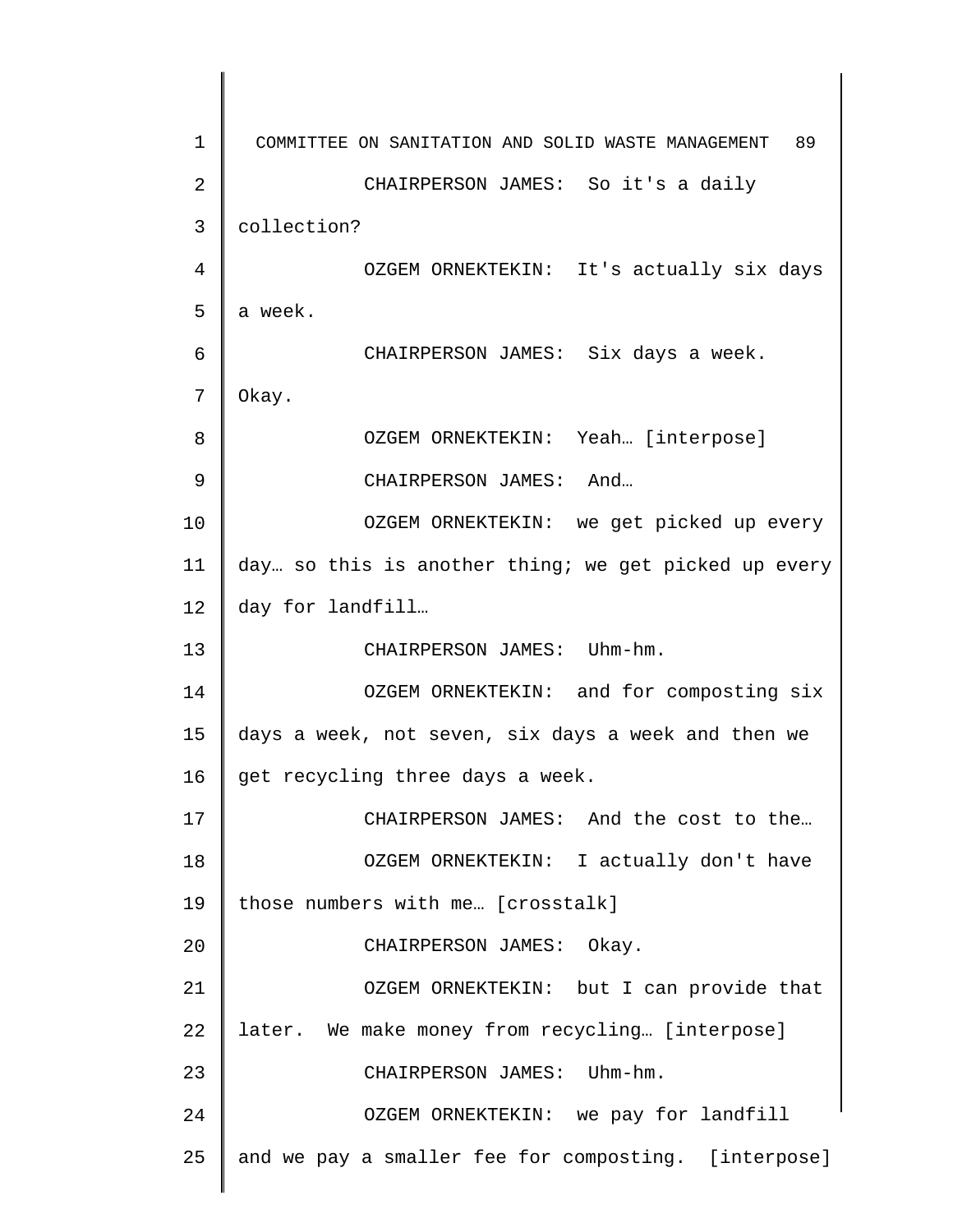| $\mathbf 1$ | 90<br>COMMITTEE ON SANITATION AND SOLID WASTE MANAGEMENT |
|-------------|----------------------------------------------------------|
| 2           | CHAIRPERSON JAMES: And you make money                    |
| 3           | from recycling because of reuse?                         |
| 4           | OZGEM ORNEKTEKIN: Yes. So then, once we                  |
| 5           | get rid of Styrofoam we can actually if I can switch     |
| 6           | landfill bins to compost bins, because right now what    |
| 7           | goes into landfill is food waste in academic             |
| 8           | buildings, office buildings, etc.; then all I'll have    |
| 9           | is recycling and composting, except for locations        |
| 10          | like research labs and dental school, where we have      |
| 11          | medical waste.                                           |
| 12          | CHAIRPERSON JAMES: Any gardens do you                    |
| 13          | use any of that compost for any of the gardens on        |
| 14          | your campus?                                             |
| 15          | OZGEM ORNEKTEKIN: We do have some                        |
| 16          | gardens that we do buy composting. So in the past we     |
| 17          | used to send our compost to McEnroe Farm upstate         |
| 18          | CHAIRPERSON JAMES: Uhm-hm. Uhm-hm.                       |
| 19          | OZGEM ORNEKTEKIN: uhm                                    |
| 20          | CHAIRPERSON JAMES: How many miles away                   |
| 21          | is that?                                                 |
| 22          | OZGEM ORNEKTEKIN: I do not know                          |
| 23          | [interpose]                                              |
| 24          | CHAIRPERSON JAMES: Okay.                                 |
| 25          |                                                          |
|             |                                                          |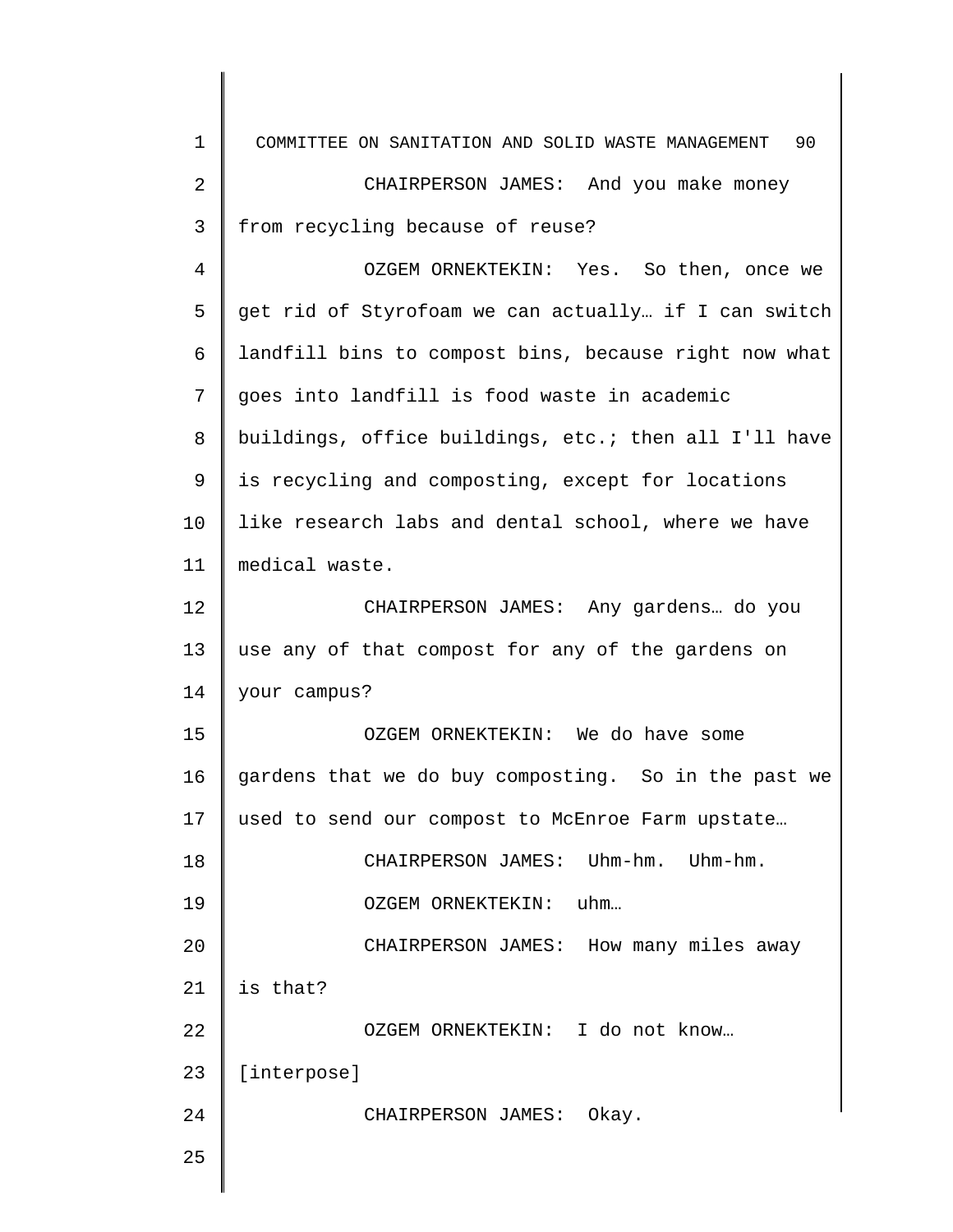1 2 3 4 5 6 7 8 9 10 11 12 13 14 15 16 17 18 19 20 21 22 23 24 25 COMMITTEE ON SANITATION AND SOLID WASTE MANAGEMENT 91 OZGEM ORNEKTEKIN: and that's a question for Action. CHAIRPERSON JAMES: Okay. OZGEM ORNEKTEKIN: But the other one… right now it's actually going to Delaware, because the cost I think has been an issue there, so now it's going to Delaware, but we do buy composting from McEnroe Farms for our urban farm -- right now we just started an urban farm behind Silver Towers, which is on La Guardia and Houston Street… [crosstalk] CHAIRPERSON JAMES: I've seen it. Uhhuh. OZGEM ORNEKTEKIN: Yeah, so we use organic composting coming from McEnroe Farms and it actually was really good, because it was closed loop; we were sending our waste and getting our organic composting back from them and then recently it has changed. CHAIRPERSON JAMES: But you don't use any of your own composting? OZGEM ORNEKTEKIN: No, we don't have onsite… we don't have space for that. [crosstalk] CHAIRPERSON JAMES: Okay. And any issue with rodents?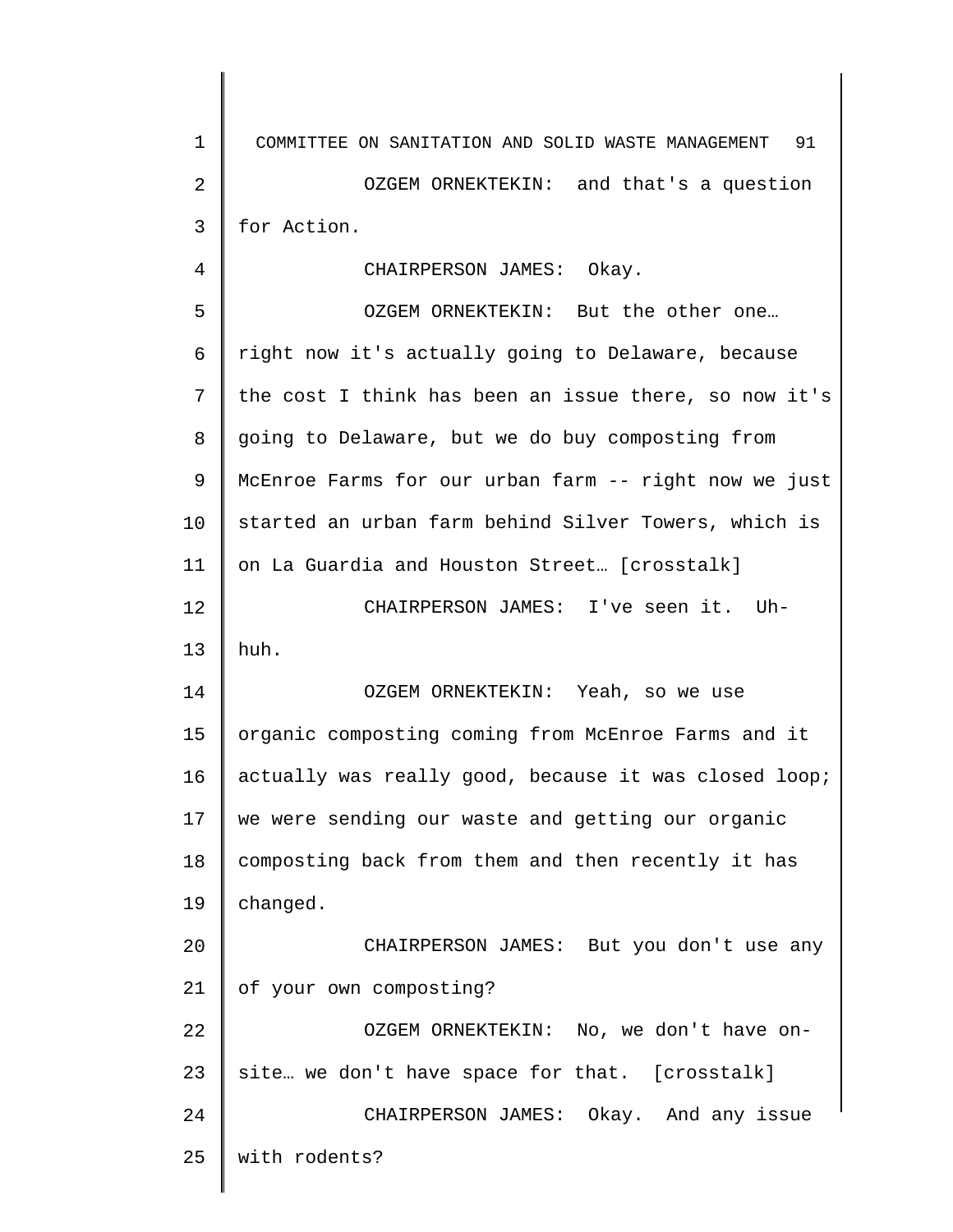1 2 3 4 5 6 7 8 9 10 11 12 13 14 15 16 17 18 19 20 21 22 23 24 25 COMMITTEE ON SANITATION AND SOLID WASTE MANAGEMENT 92 OZGEM ORNEKTEKIN: No. CHAIRPERSON JAMES: Okay. Miss Rosenshine, can you talk a little bit about the technology; where are we with regards to technology? LAURA ROSENSHINE: So the technology that I'm speaking about is also the technology that Miss Balkan spoke about. CHAIRPERSON JAMES: Okay. LAURA ROSENSHINE: So we have two installations in Manhattan, one at the Intercontinental Hotel and one at a restaurant on 28th and Park Avenue and the City College pilot stands… that we've done a food waste audit there; we've provided drawings to the school and are prepared to work with them on installation and education and changing all their routines in back of the house. CHAIRPERSON JAMES: What would you say to the last panel that had concerns about infrastructure costs? LAURA ROSENSHINE: It's very complicated; I've only been in the industry for three years and I have worked with haulers… CHAIRPERSON JAMES: Uhm-hm.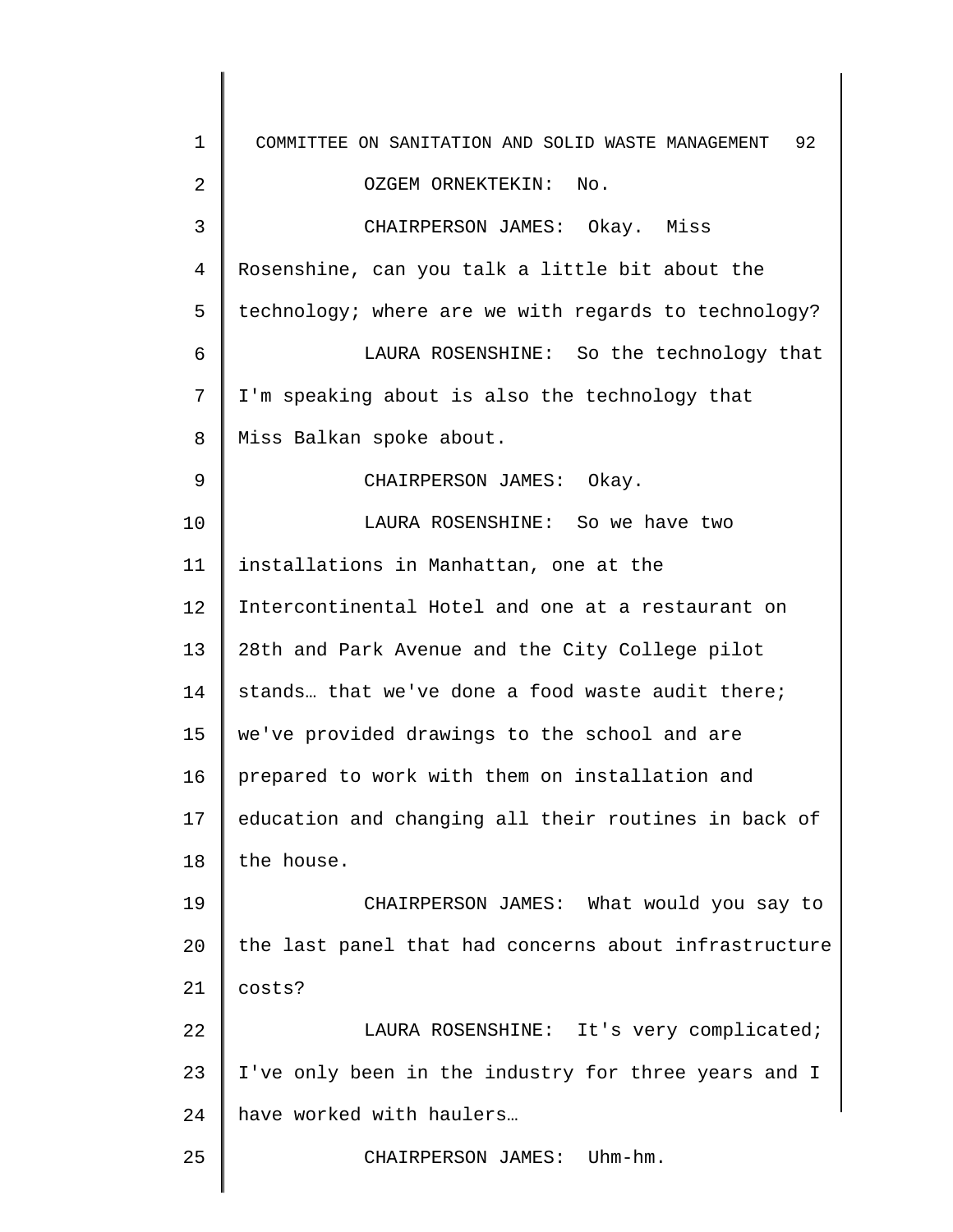1 2 3 4 5 6 7 8 9 10 11 12 13 14 15 16 17 18 19 20 21 22 23 24 25 COMMITTEE ON SANITATION AND SOLID WASTE MANAGEMENT 93 LAURA ROSENSHINE: I think that the challenges are there… [interpose] CHAIRPERSON JAMES: Uhm-hmm. LAURA ROSENSHINE: but this is… I mean this is the right thing to do; we have to put our resources in the right place and the on-site… we tried to work with some of the haulers to say hey, you should our technology because it will make your hauling practices easier… CHAIRPERSON JAMES: Right. LAURA ROSENSHINE: and we haven't gotten very far with them yet, but as part of the on-site solutions… [interpose] CHAIRPERSON JAMES: Uhm-hm. LAURA ROSENSHINE: since we offer them at a leased rate… I also have to work with the haulers then to get the reduction of the current hauling costs so that it's cost neutral or cost savings, and it's very tough because the metrics out there are pretty much nonexistent; they don't… you know, they don't weigh what's leaving most facilities on a daily basis and a lot of people want that information, but it just doesn't exist and so the on-site technology not only offers that ability for a local place to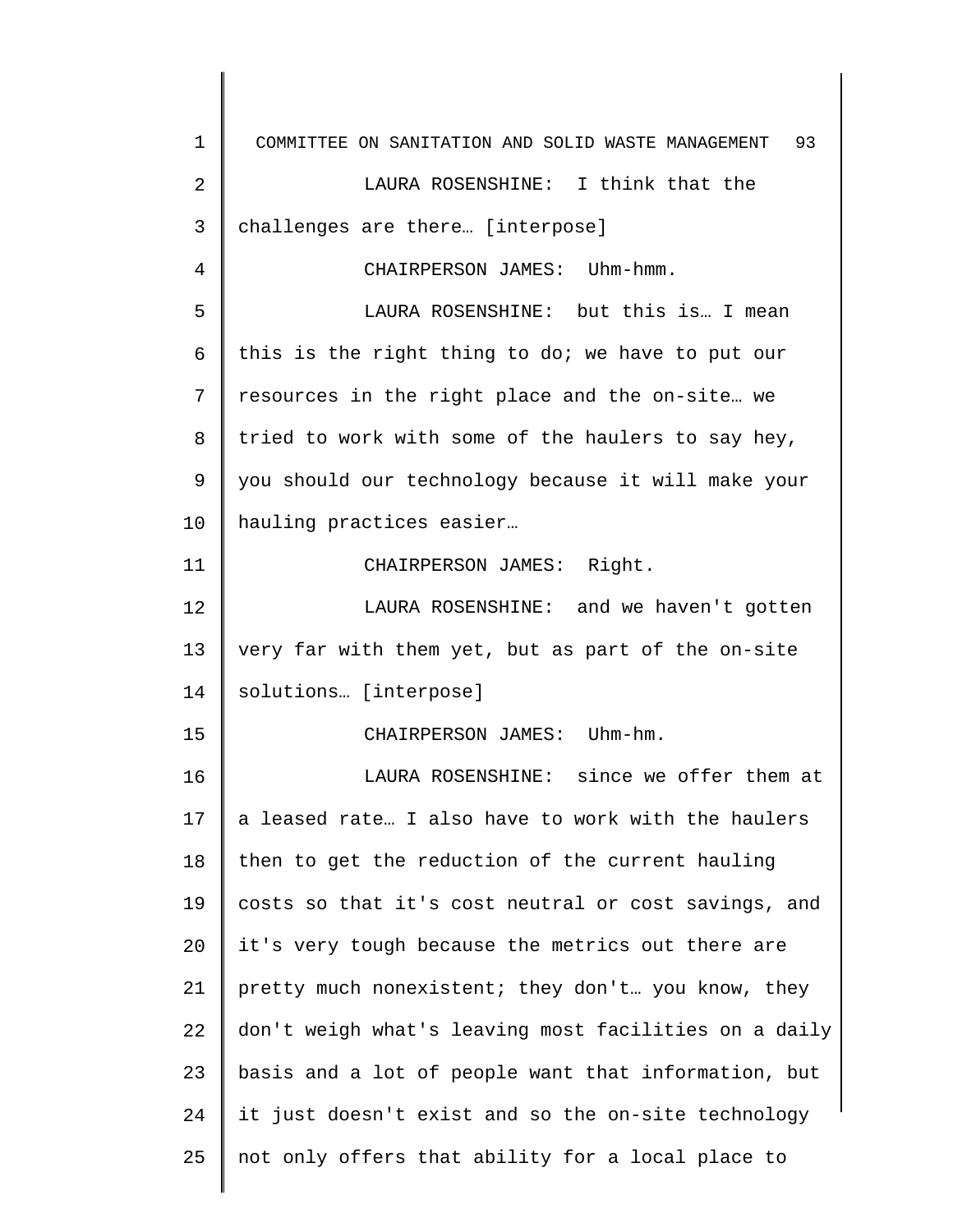1 2 3 4 5 6 7 8 9 10 COMMITTEE ON SANITATION AND SOLID WASTE MANAGEMENT 94 know exactly what they're producing and what they're recycling, but it also takes kind of the onus off them to… whether or not their material is actually making it to a compost facility, because haulers do have a lot of challenges not only collecting it, but getting it there and so processing on-site will allow for people to take more responsibility for their own organic waste and now have to trust other people with it.

11 12 13 14 15 16 17 18 19 20 21 22 23 24 25 CHAIRPERSON JAMES: To Ken and to Vandra; so obviously I wanted to… I've been trying to talk with staff and with the administration; you know I wanted to do a bill for community gardens and for local composters and… 'cause I recognize that it's economic development and it's local jobs and I know all the work that you do in Brooklyn and throughout the City of New York; I just want you to know that I haven't forgotten about you and clearly, there are some challenges with respect to amending this law to include you and to capture you, so we cannot amend at this point in time, but we are still engaged in conversation and we do see you as a viable option moving forward and I just wanted you to know that. Any… go ahead.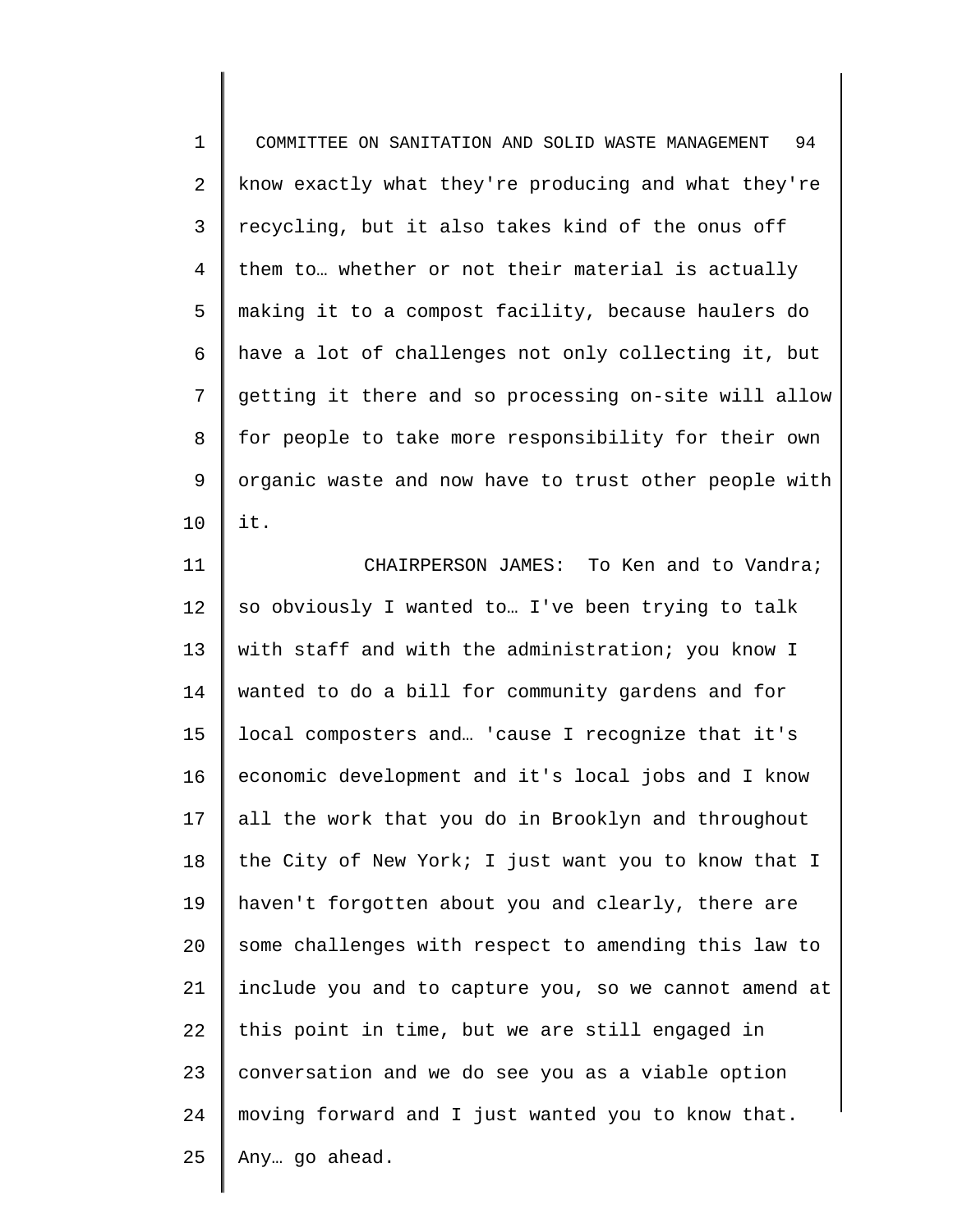1 2 3 4 5 6 7 8 9 10 11 12 13 14 15 16 17 18 19 20 21 22 23 24 25 COMMITTEE ON SANITATION AND SOLID WASTE MANAGEMENT 95 [background comment] VANDRA THORBURN: Thank you very much. How could we get… I mean, how can we get onto… [background comment] on... [background comment, crosstalk] CHAIRPERSON JAMES: And could you… VANDRA THORBURN: How can we get onto that… I mean, how can we get onto the agenda, because you know, we've been… I appreciate your statement… [crosstalk] CHAIRPERSON JAMES: Right. VANDRA THORBURN: actually, Tish, but how… we just… you know, 'cause I'm sort of in never never land here;… [crosstalk] CHAIRPERSON JAMES: I know, you've been here on a number of occasions and we continue to make… [crosstalk] VANDRA THORBURN: and I… I need some help. [background comments, laughter] CHAIRPERSON JAMES: I know; we continue to make you problems, but I think… we continue to make you commitments and so we really need to have an off the record discussion about how we can include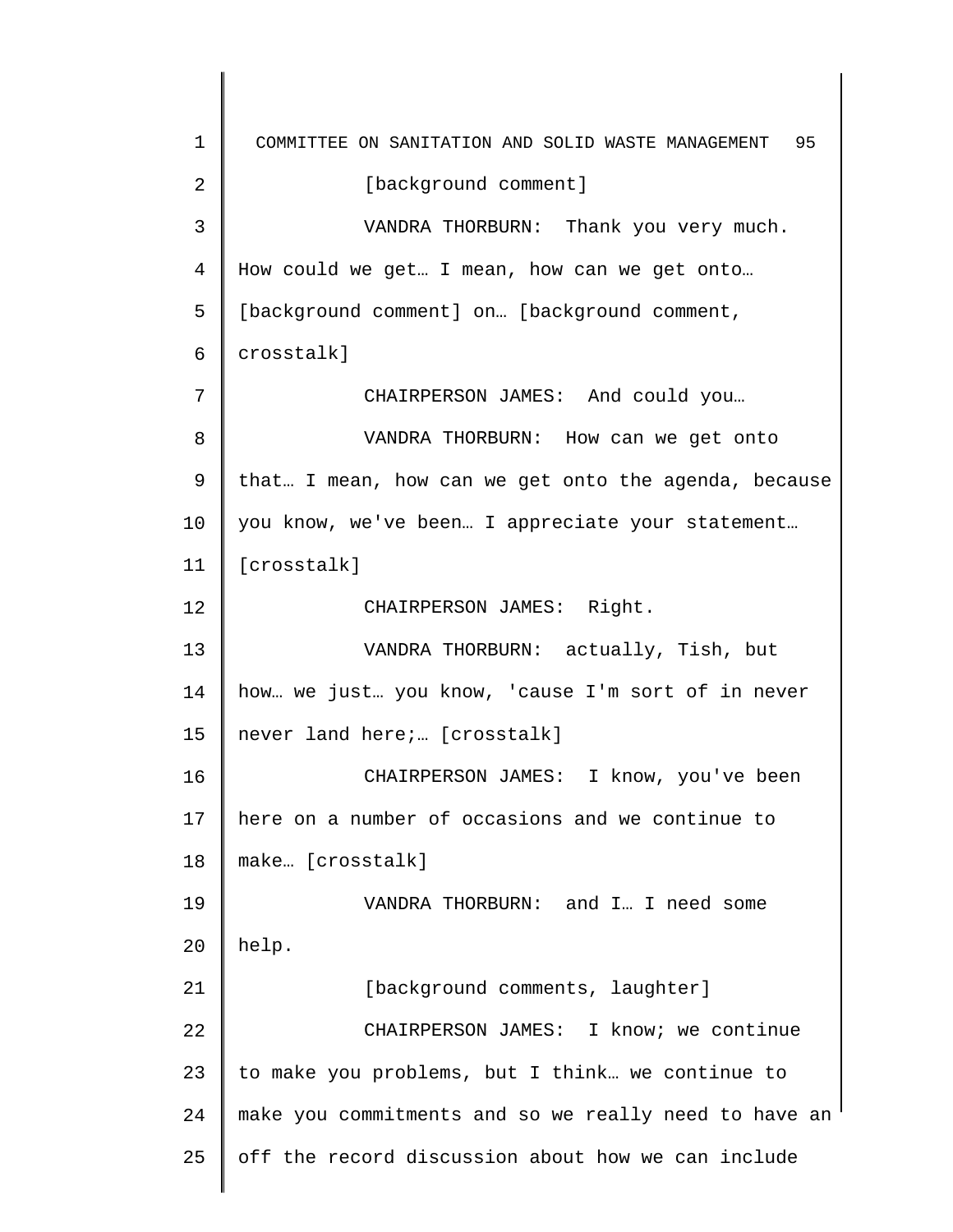1 2 3 4 5 6 7 8 9 10 11 12 13 14 15 16 17 18 19 20 21 22 23 24 25 COMMITTEE ON SANITATION AND SOLID WASTE MANAGEMENT 96 you and incorporate you as part of the agenda, either as part of the City Council agenda or as the public advocate's agenda; how 'bout that? VANDRA THORBURN: How 'bout it? CHAIRPERSON JAMES: How 'bout that? VANDRA THORBURN: Thank you, love. CHAIRPERSON JAMES: Thank you so much. KEN DIAMONDSTONE: Thank you. CHAIRPERSON JAMES: Next panel. COMMITTEE COUNSEL: We're gonna try to squeeze a bunch of people on this one. CHAIRPERSON JAMES: Oh, okay. Mike Manna, Wayne Davis, Paul Sellew… I hope… I'm sorry if I mispronounced your name… Grice [phonetic] is the last name and Chris… Christina… apologize… this is gonna be a large panel… Mary Cleaver, [background comments]… COMMITTEE COUNSEL: And then these two are from the same organization; she just asked for one. CHAIRPERSON JAMES: and Jim Slanina and also I think Dianne is with him, Dianne Pisarek, which are from the same company and so we ask that one representative speak. We have another committee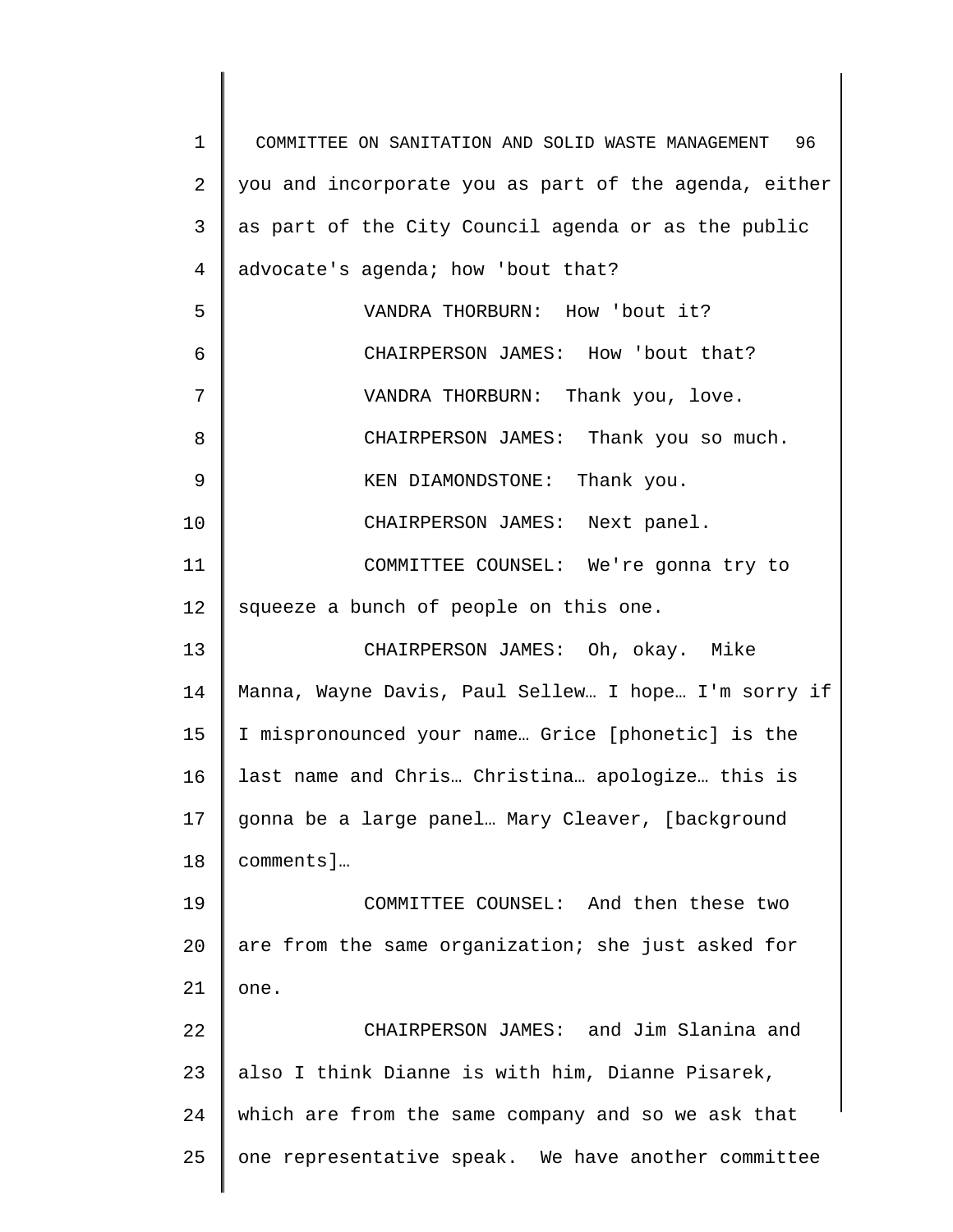| $\mathbf 1$ | COMMITTEE ON SANITATION AND SOLID WASTE MANAGEMENT 97 |
|-------------|-------------------------------------------------------|
| 2           | that's scheduled in this room at around 1:00 and we   |
| 3           | have how many more panels?                            |
| 4           | COMMITTEE COUNSEL: One more after this.               |
| 5           | CHAIRPERSON JAMES: Okay, so we could do               |
| 6           | this. So you could choose amongst you okay.           |
| 7           | [pause]                                               |
| 8           | I don't think it's on.                                |
| $\mathsf 9$ | PAUL SELLEW: Yes, it's on is it on now?               |
| 10          | Yes. So thank you for allowing me to testify and my   |
| 11          | name is Paul Sellew, I am Founder, Chairman; CEO of   |
| 12          | Harvest Power, we're a large-scale organics recycling |
| 13          | firm, recycling over 2 million tons a year of         |
| 14          | organics throughout North America and I'm here in     |
| 15          | support of the legislation 1162.                      |
| 16          | Harvest Power is a next generation                    |
| 17          | organics recycling company; we have operations across |
| 18          | North America and about 15 sites in and around the    |
| 19          | New York City metropolitan area, but none within the  |
| 20          | five boroughs at this point in time.                  |
| 21          | CHAIRPERSON JAMES: How far away?                      |
| 22          | PAUL SELLEW: New Jersey; Connecticut.                 |
| 23          | So we're strong supporters of organics recycling; we  |
| 24          | have a toolbox approach as far as our technology      |
| 25          | platform and it is composting; we're probably, you    |
|             |                                                       |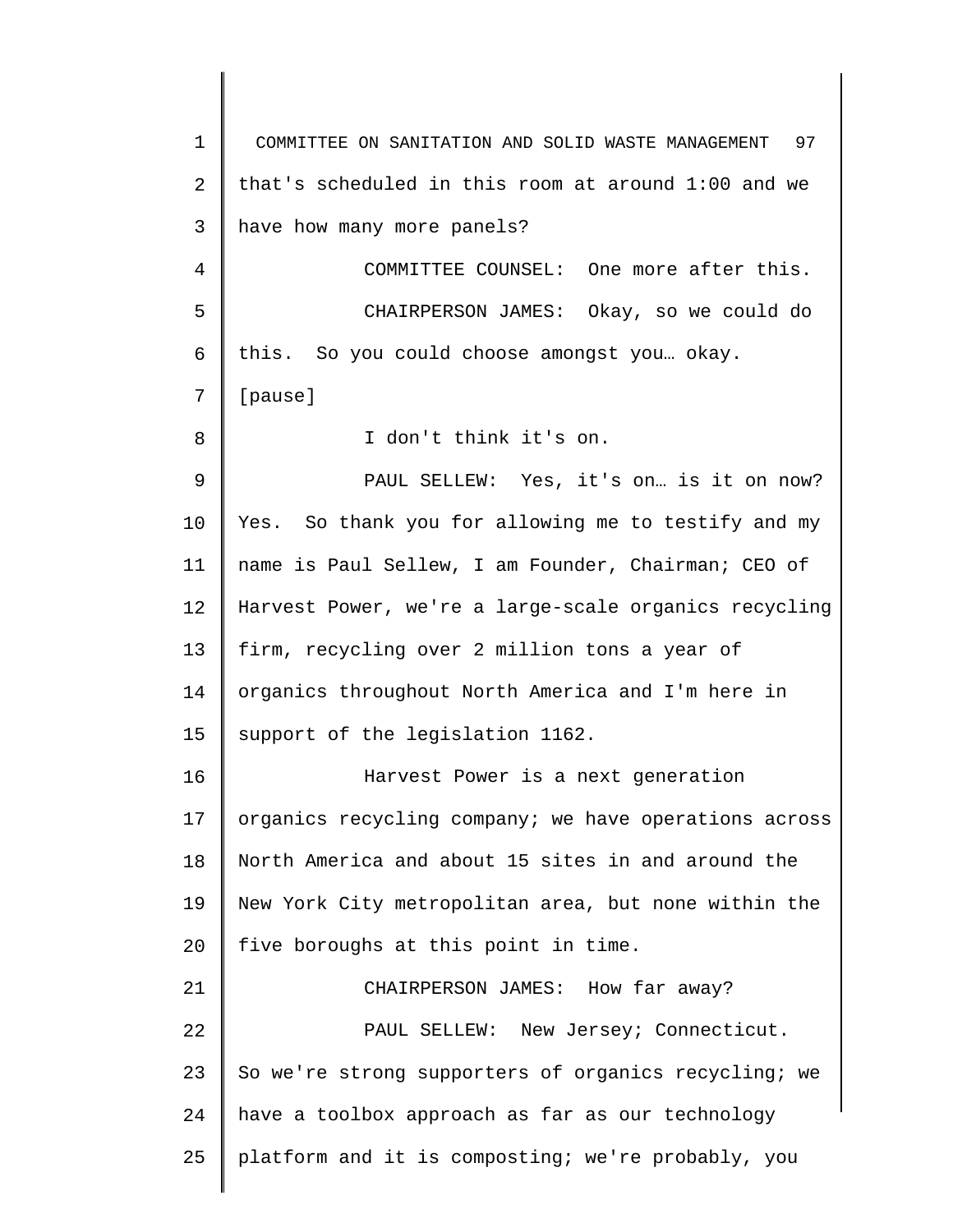| $\mathbf 1$    | 98<br>COMMITTEE ON SANITATION AND SOLID WASTE MANAGEMENT |
|----------------|----------------------------------------------------------|
| 2              | know if not, one of the largest composters certainly     |
| 3              | in North America and also anaerobic digestion, where     |
| $\overline{4}$ | we have a number of facilities that are basically        |
| 5              | processing large amounts of organic material, such as    |
| 6              | food waste derived from urban cities, not in New York    |
| 7              | City, but in other cities around North America.          |
| 8              | So we basically find the highest and best                |
| 9              | use for these organic materials and everyone is          |
| 10             | familiar with the statistics; I believe it's over 97     |
| 11             | percent of the food waste is still mixed in with the     |
| 12             | garbage today throughout our country and for the most    |
| 13             | part it's going to landfills where the really the        |
| 14             | thing that is not well understood is that most of        |
| 15             | that food waste rots within the first three to five      |
| 16             | years in a landfill and that's before they end up        |
| 17             | having the methane recovery in place, so in fact it's    |
| 18             | the largest supplier of methane, which is a very         |
| 19             | powerful greenhouse gas landfill emissions in the        |
| 20             | United States right now. What doesn't end up in a        |
| 21             | landfill ends up in an incinerator and when you're       |
| 22             | talking about a moisture content of 90 percent, you      |
| 23             | don't generate any energy, you generate ash, which       |
| 24             | ends up in a landfill.                                   |

25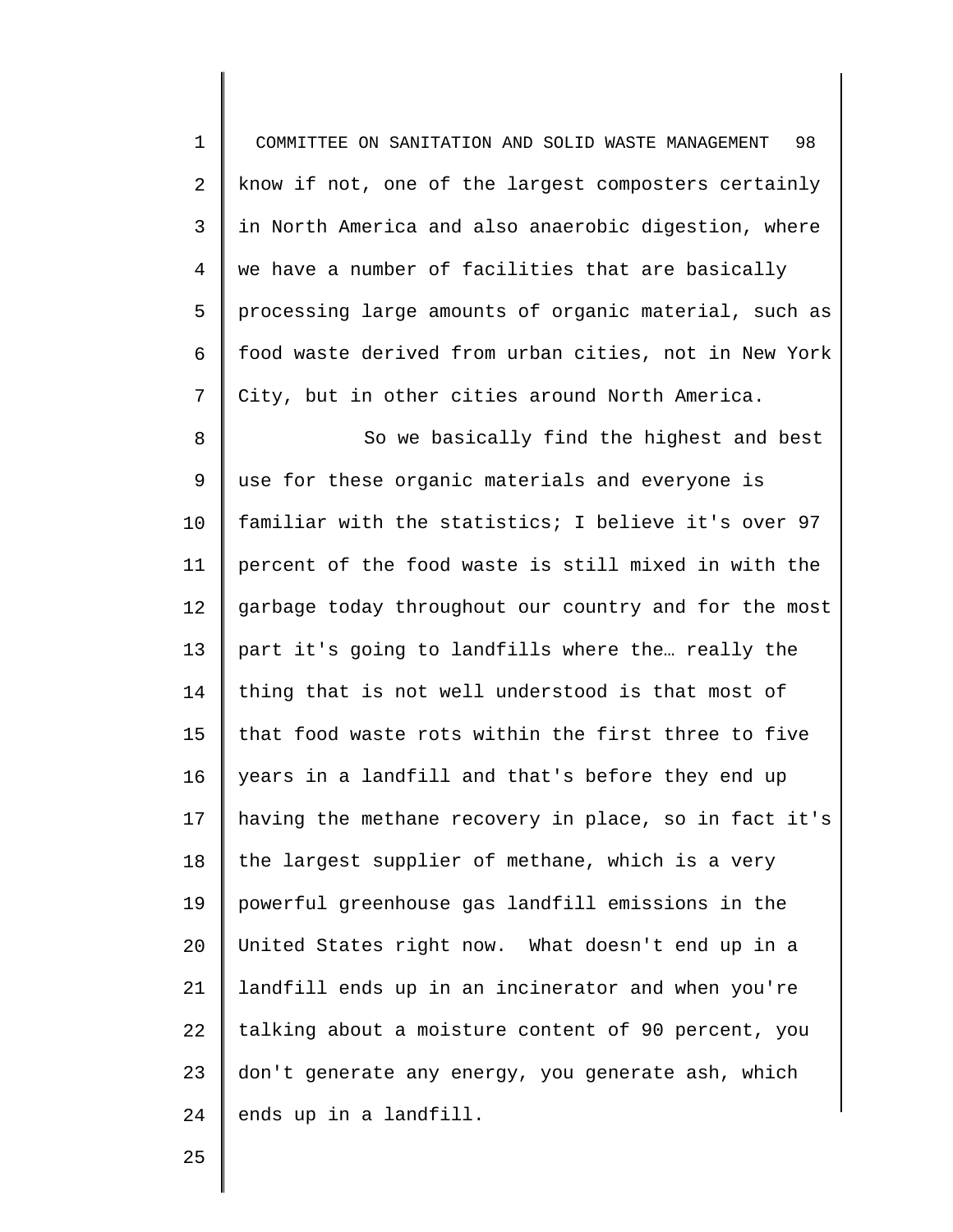| $\mathbf 1$    | 99<br>COMMITTEE ON SANITATION AND SOLID WASTE MANAGEMENT |
|----------------|----------------------------------------------------------|
| 2              | So we feel that the status quo is not                    |
| $\mathsf{3}$   | sustainable, we commend the City of New York for         |
| $\overline{4}$ | doing this and I've been in this business for close      |
| 5              | to 30 years and so from that standpoint I was doing      |
| 6              | this prior to when yard waste was banned -- leaves,      |
| 7              | grass and brush -- and about 70 percent of the states    |
| 8              | in our country right now are banning yard waste from     |
| 9              | being accepted at landfills and incinerators, so I       |
| 10             | remember the debates going back 20 years on yard         |
| 11             | waste and what's happened now, from a few hundred        |
| 12             | composting facilities, we have close to 4,500, maybe     |
| 13             | even 5,000 which basically have been created over        |
| 14             | this time period to deal with these organic materials    |
| 15             | and one of the great things that's happened is that      |
| 16             | it's basically now being handled at much lower cost      |
| 17             | than the conventional MSW or garbage tipping fee, so     |
| 18             | I think it's a great example of an organics recycling    |
| 19             | industry that has been created. We look at food          |
| 20             | waste now is where yard waste was 20 years ago and so    |
| 21             | we commend the legislation you're putting into effect    |
| 22             | here, hopefully, if this passes, because the chicken     |
| 23             | and egg problem is a real problem and we need to have    |
| 24             | innovative, progressive communities like New York        |
| 25             | City to do these things and if you look back and see     |
|                |                                                          |

║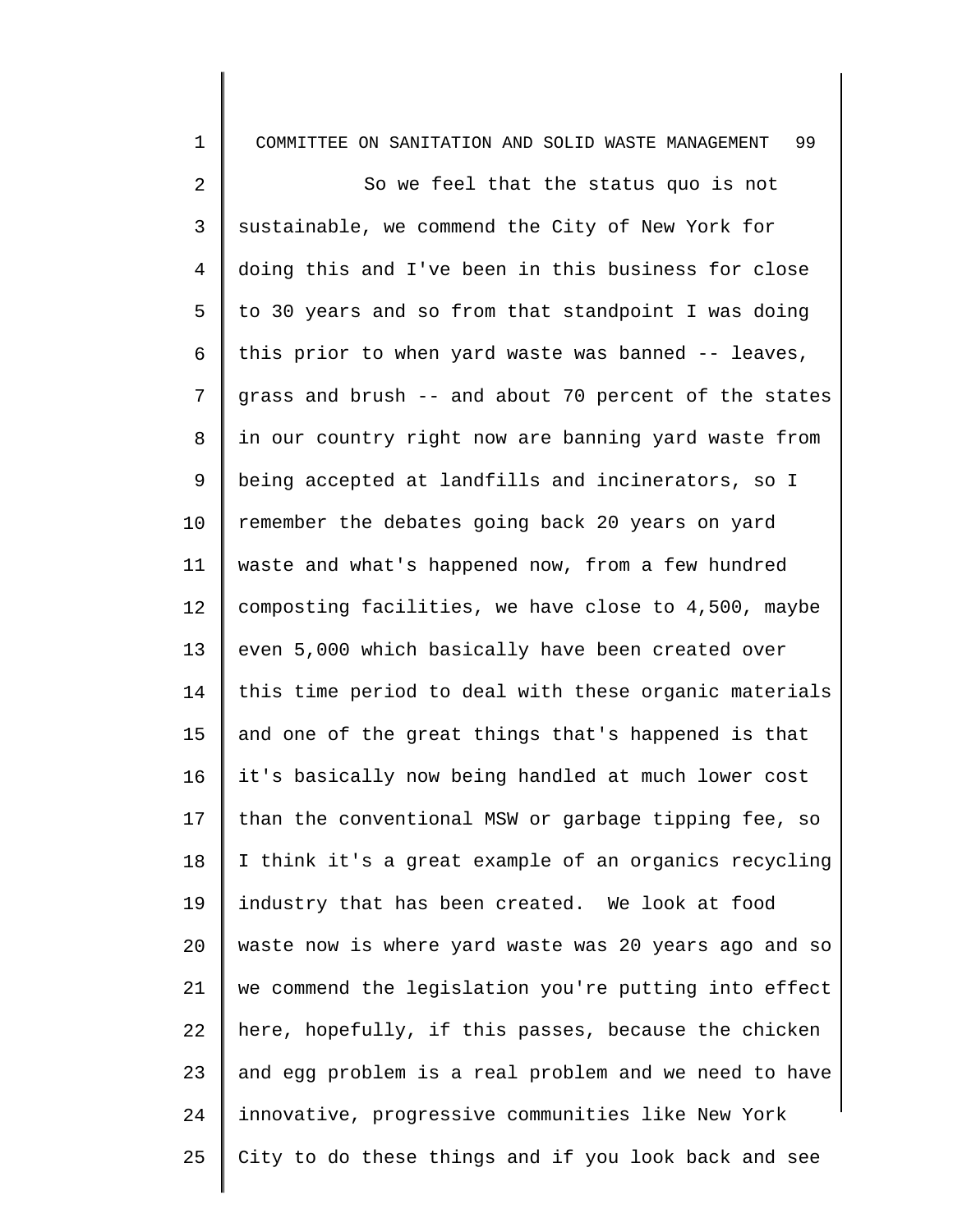1 2 3 4 5 6 7 8 9 10 11 12 13 14 15 16 17 18 19 20 21 22 23 24 25 COMMITTEE ON SANITATION AND SOLID WASTE MANAGEMENT 100 what's happened in yard waste, the private sector, along with many municipal operations have been built, composting these materials and I think the same thing will occur with food waste and in addition to composting you have the opportunities around anaerobic digestion, which then you have the ability to produce renewable energy, as well as a fertilizer or compost-based product at the end. So in conclusion… I'm not gonna read my whole testimony… we're very supportive; it sends an important signal to the market that these organic materials are gonna be available, so the private sector has to step up. From the standpoint of Harvest Power and our over 600 employees, I mean we're certainly very excited and it's a great market signal that by New York City doing this and we're prepared certainly to commit capital to build the necessary infrastructure that we feel is gonna be required. CHAIRPERSON JAMES: So if we build it they will come or if they come we will build it? PAUL SELLEW: If you legislate, [laughter] we will build it. [laughter] Thank you. [background comment]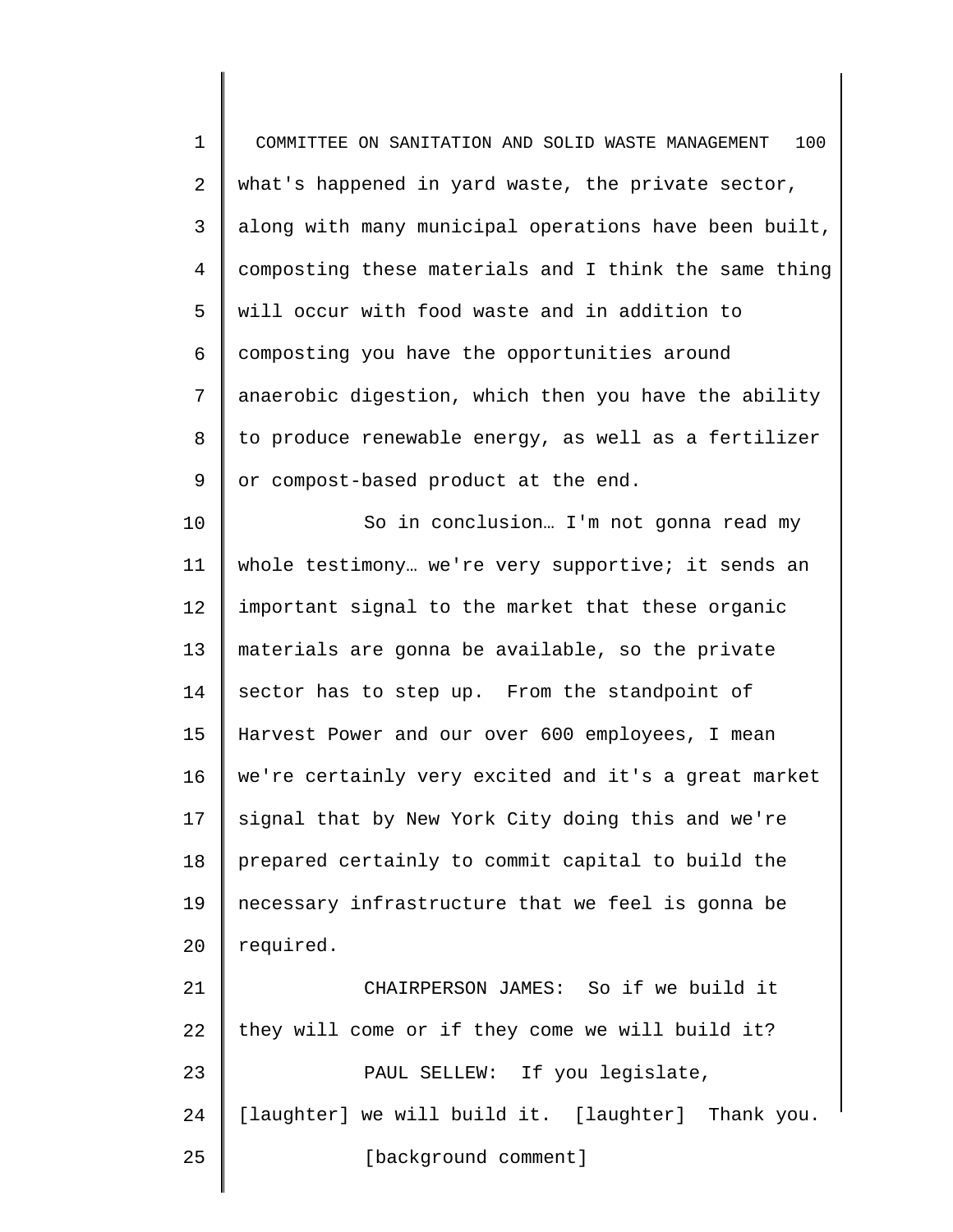1 2 3 4 5 6 7 8 9 10 11 12 13 14 15 16 17 18 19 20 21 COMMITTEE ON SANITATION AND SOLID WASTE MANAGEMENT 101 CHRISTINA GRACE: Good morning. My name is Christina Grace and I am here today representing my Food Systems Consultancy, New Territories and my client, Related Companies. Thank you so much for the opportunity to speak about the importance of Int. 1162 and I am going to apologize in advance for having to speak and run, but first, we very much applaud the administration and the bill sponsors for your efforts to divert organic waste from landfills and we strongly support these efforts and the legislation. I'm not gonna spend any time talking about the issues because we've heard a lot of folks today talk about why this is so critical and the impact that organic waste is having on the environment. Related Companies is currently underway on Hudson Yards, a 22-acre, \$12 billion mixed-use project that is intended to be leading edge and future-ready; it's on the west side of Manhattan, and for example, the North and South Towers in this

22 23 24 25 development in a commercial super block will achieve lead certification and these will be the most energy efficient towers in Manhattan. So as part of the sustainability strategy we're designing for the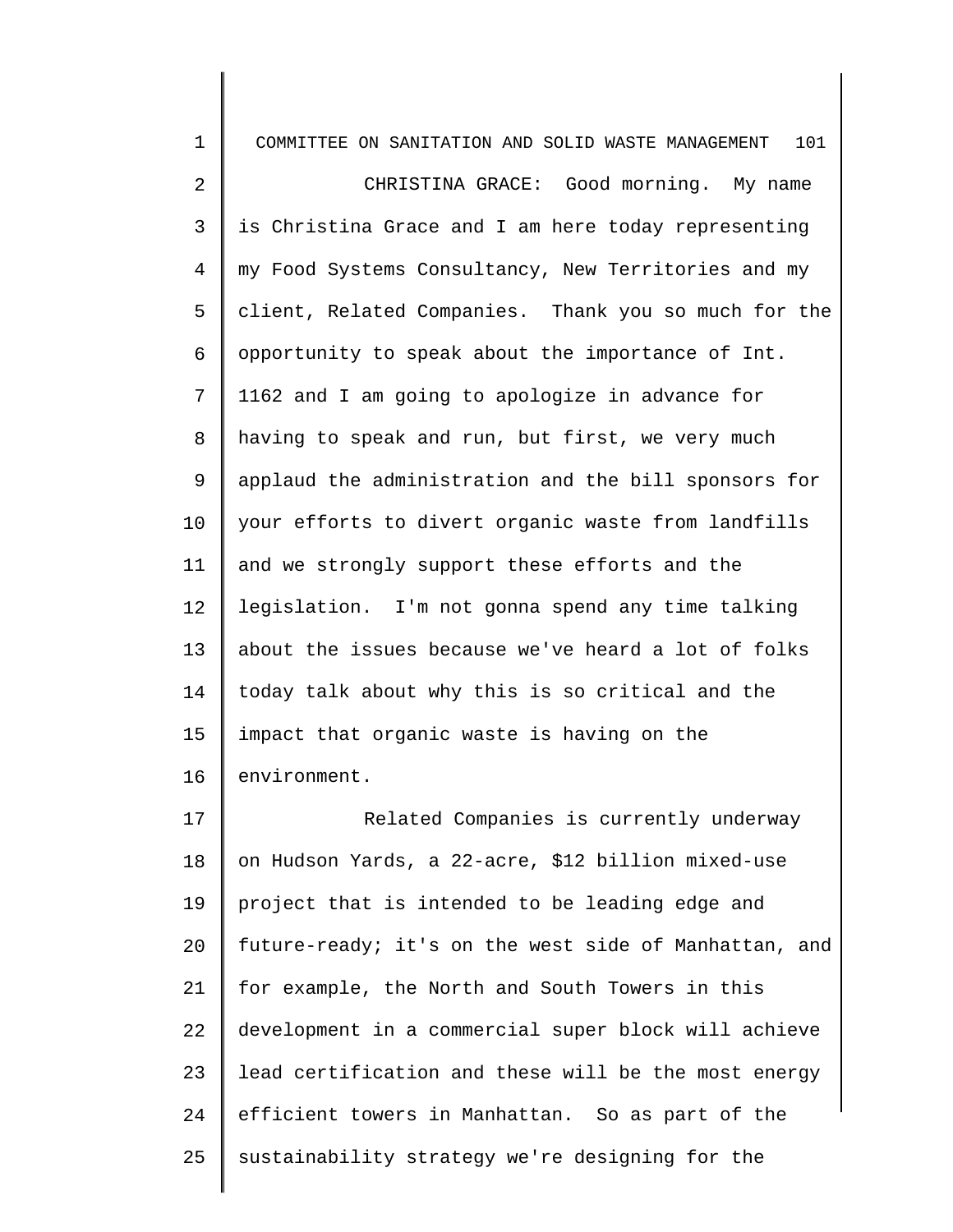| $\mathbf 1$    | 102<br>COMMITTEE ON SANITATION AND SOLID WASTE MANAGEMENT |
|----------------|-----------------------------------------------------------|
| 2              | convenient separation of organic waste. We recently       |
| 3              | wrote the City, requesting its support in developing      |
| $\overline{4}$ | approvals pathway, which Elizabeth spoke about, for       |
| 5              | an organic waste management system that transports        |
| 6              | food waste directly from commercial kitchens to a         |
| 7              | composting container where it's converted into a          |
| $\,8\,$        | fertilizer that could be anywhere from 15 to 10           |
| 9              | percent of its original weight and volume; Laura also     |
| 10             | spoke about this, and this intended for use in the        |
| 11             | restaurants, food kiosks and corporate cafeterias         |
| 12             | across multiple buildings at Hudson Yards.                |
| 13             | We're also designing the residential                      |
| 14             | towers with three waste and recycling chutes              |
| 15             | accessible on every floor and one of the chutes is        |
| 16             | intended for organics; it will have a wash-down           |
| 17             | system and we are getting ready for this legislation.     |
| 18             | And I can speak a little bit; we've heard                 |
| 19             | about the savings in terms of hauling costs for those     |
| 20             | systems, but we're also looking at the fact that          |
| 21             | because the waste is moving from the kitchen to a         |
| 22             | processing system and directly out the door at the        |
| 23             | loading dock, there's labor savings and also, when        |
| 24             | you have wet waste, your organics mixed in with your      |
| 25             | garbage, you have to refrigerate that and when you're     |
|                |                                                           |

∥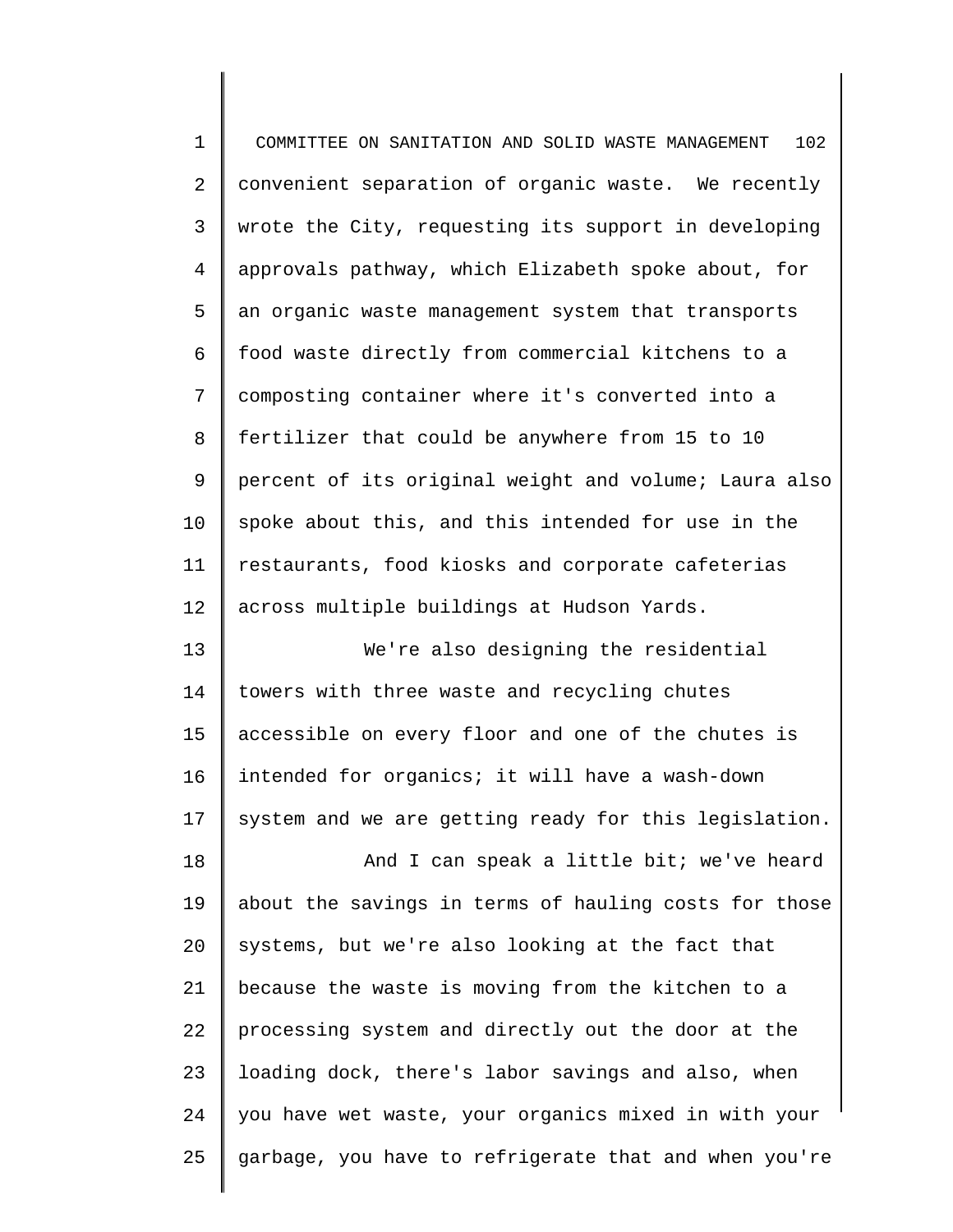1 2 3 4 5 6 COMMITTEE ON SANITATION AND SOLID WASTE MANAGEMENT 103 looking at these buildings in Manhattan that look at space at anywhere from \$3-500 a square foot and they're spending that refrigerating trash and they could be doing something else with it; they see cost savings there as well.

7 8 9 10 11 12 13 14 15 16 17 So we began designing for organic waste separation in advance of the Mayor's stated goals on this topic, as we saw the trend of legislation moving across west coast cities and now in Massachusetts and Connecticut and businesses like Whole Foods, Hearst, Bank of America and others sorting waste in their facilities right here in New York City already. The Time Warner Center, another Related Companies property, is already using a compacter for organic waste and has been segregating for several years there.

18 19 20 21 22 23 24 25 And based on our own property review; I mean we've heard a lot today also about the challenges and how difficult this will be, but we believe that must of the inconvenience of organic waste segregation to businesses can be solved for the establishments covered by this legislation through system retrofits, through innovative technologies and obviously through building the infrastructure that we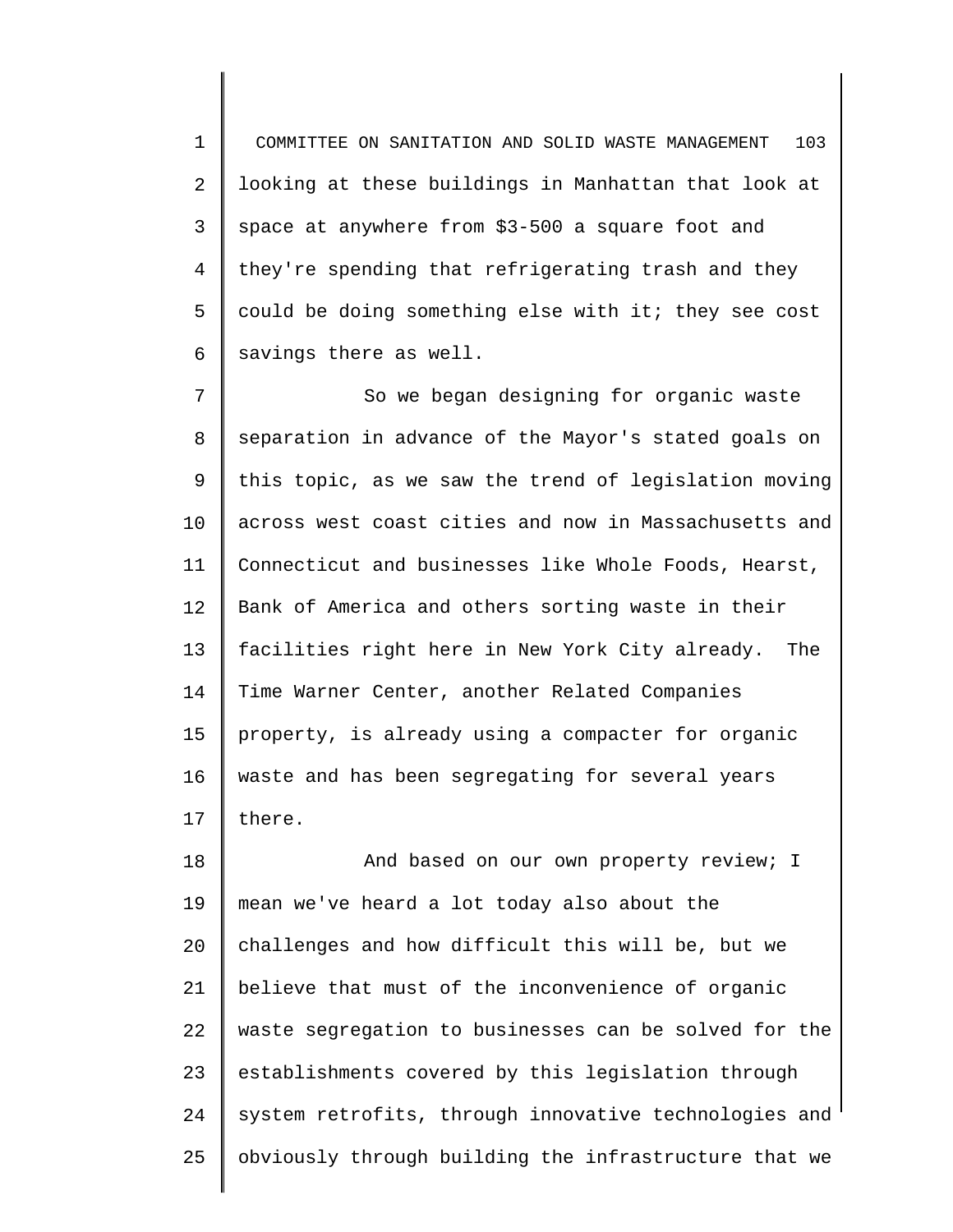1 2 3 4 5 6 7 8 9 10 11 12 13 14 15 16 17 COMMITTEE ON SANITATION AND SOLID WASTE MANAGEMENT 104 really need to see here in the city and we believe that the legislation is gonna drive the building of that infrastructure, it's not just gonna happen on its own. But we do also understand the challenges and if we were to make any comments about this legislation it would be that we need to look at the compliance timeline along with infrastructure, but that infrastructure are these larger facilities, it's the smaller systems, it's community gardens, it's composting facilities in neighborhoods; it's a whole host of things; it's not just these mega facilities, and we are very committed at Related to see if the fertilizer that we're creating with our systems can actually stay here and be used in the city and not move on and be pulled out to Delaware to just go in with other organic waste.

18 19 20 21 22 23 24 25 So in closing, keeping organic waste out of landfills is an essential step for curtailing the growth of greenhouse gas emissions, more landfills and the cost of carting waste. We hope the Council will pass this legislation and move us towards a greener future by effectively seeding an organic waste management industry that is sorely needed in New York City. Thank you.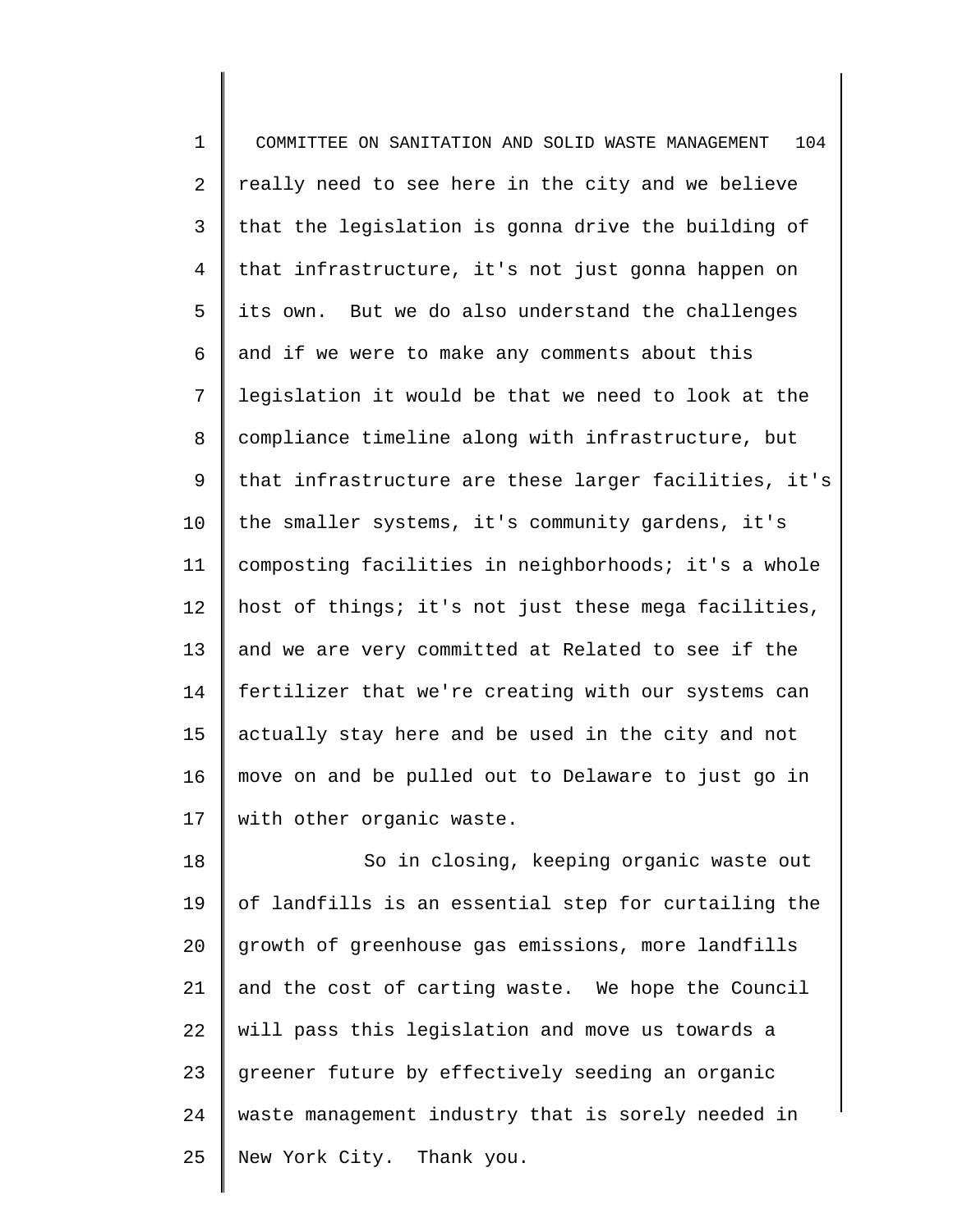1 2 3 4 5 6 7 8 9 10 11 12 13 14 15 16 17 18 19 20 21 22 23 24 25 COMMITTEE ON SANITATION AND SOLID WASTE MANAGEMENT 105 CHAIRPERSON JAMES: So Miss Grace, before you leave… so basically you support the restaurant, the businesses that testified earlier, in extending the effective date? CHRISTINA GRACE: We would support that; we would support the legislation as is, but we understand the challenges and we have plenty of buildings that will need to be retrofit, so we would support that as well. CHAIRPERSON JAMES: Thank you Miss Grace; have a good day. CHRISTINA GRACE: Thank you very much. CHAIRPERSON JAMES: Next. DIANNE PISAREK: Thank you. Good afternoon. I'd like to thank Chairperson James and all the Council and Committee members for the opportunity to talk to you today about EnviroPure Systems in support of Int. 1162. I am joined today by Jim Slanina, President of Enviro Systems and I am Dianne Pisarek, Principal of Evo Market Solutions, a national distributor for EnviroPure with a presence here in New York. EnviroPure Systems are organic food waste decomposition systems that convert food waste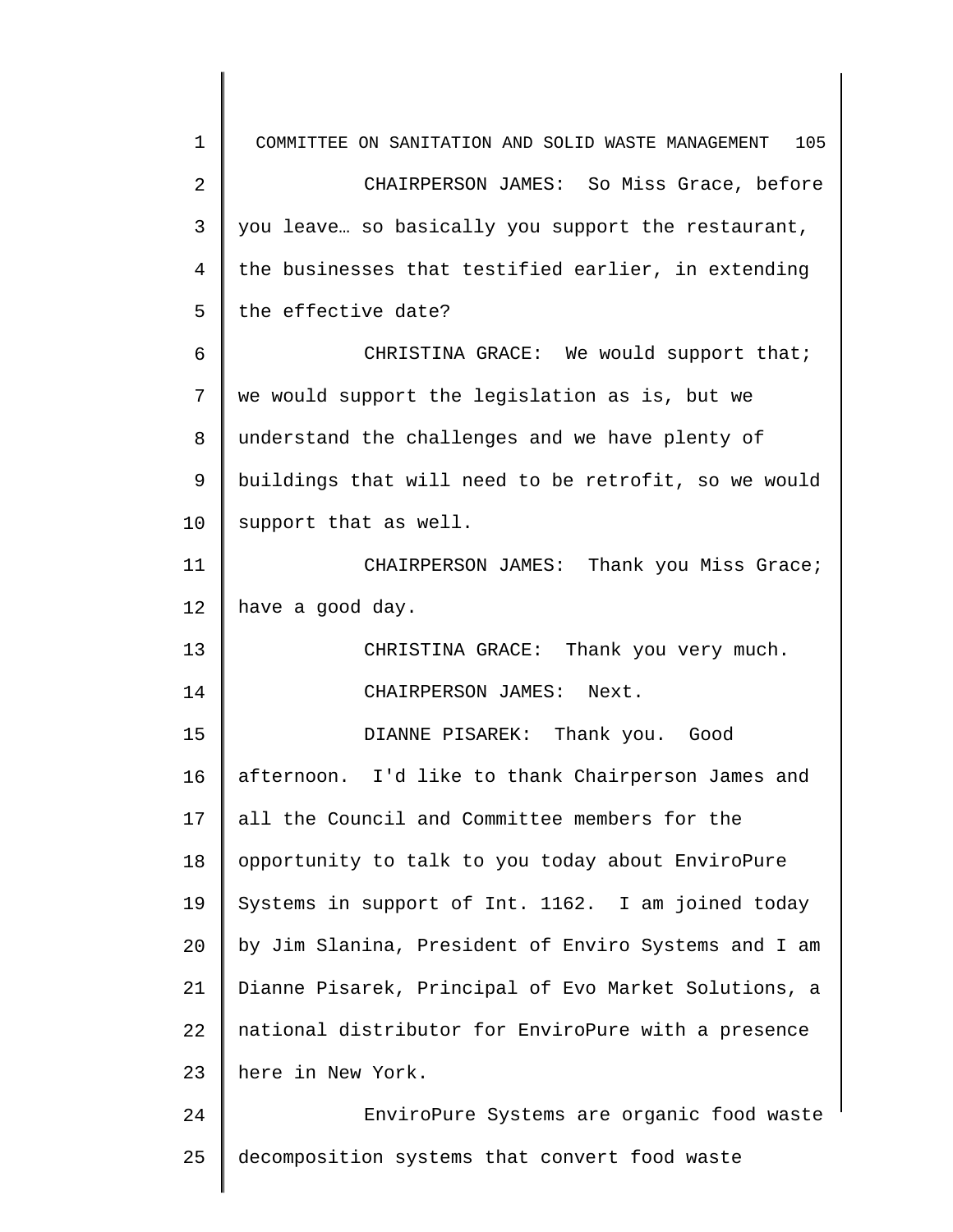1 2 3 4 5 6 7 8 9 10 11 12 13 14 15 16 17 18 COMMITTEE ON SANITATION AND SOLID WASTE MANAGEMENT 106 aerobically into gray water in 24 hours. EPW systems handle virtually any kind of food waste, including vegetables, fruits, meat, fish, poultry, dairy products, bones, shells and pits. The system is fully automated and self-contained, an all-natural nontoxic micronutrient catalyzes and speeds the growth of naturally occurring bacteria to hyper accelerate the decomposition process and achieve the 24-hour success. Grinding, stirring and continual oxygenation within the vessel ensures fully aerobic decomposition. A wastewater pretreatment process occurs during this same 24-hour period. The resulting byproduct after the treatment process is clean, gray water that can be used for landscaping or simply put into a sewer system. The fluid has been independently tested and verified to contain biological oxygen demand results

19 20 21 22 23 24 25 in a 30 mg per liter range, less than 10 mg per liter of fats, oil and grease and less than 30 mg per liter of total suspended solids. These results are significantly below the North American standards set for sewer discharge, including the limits set for New York City. At a cost of approximately one-and-a-half cents per pound of food, the micronutrient additive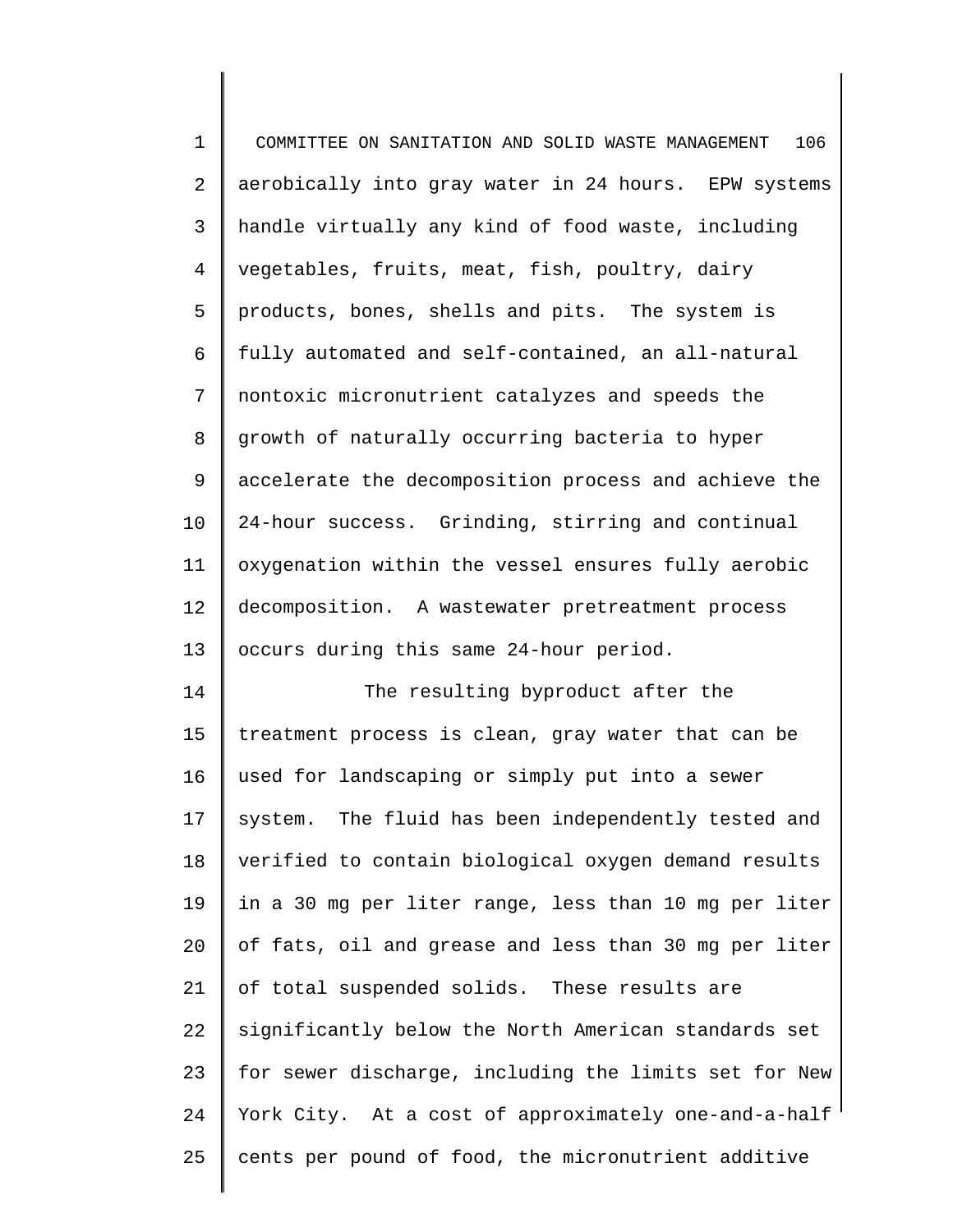1 2 3 4 5 6 7 8 9 10 11 12 13 14 15 16 17 18 19 20 21 22 23 24 25 COMMITTEE ON SANITATION AND SOLID WASTE MANAGEMENT 107 is significantly less expensive than the cost of waste removal, generating an impressive ROI. These systems are conveniently located on premises and easily maintained. There are no odors, no sludge buildup and no system cleanouts required. Units operate continuously, so there's no need to temporary store putrescible waste, thereby avoiding on-site storage costs, waste-related odors and vermin issues. EnviroPure units can be sized to accommodate any food size operation, from a small restaurant generating 120 pounds of food waste per day to large shopping malls or casinos generating 8,000 pounds per day. Units can be custom built to any dimension for placement inside or outside an establishment to leverage available space. It should be noted that larger units can also be used by private carters and others to costeffectively establish processing capacity for organic waste digestion; in fact, a 14,000-pound per day unit, so 7 tons per day, is going in as we speak at Niagara Falls. Importantly, this market-proven technology is already available now to help the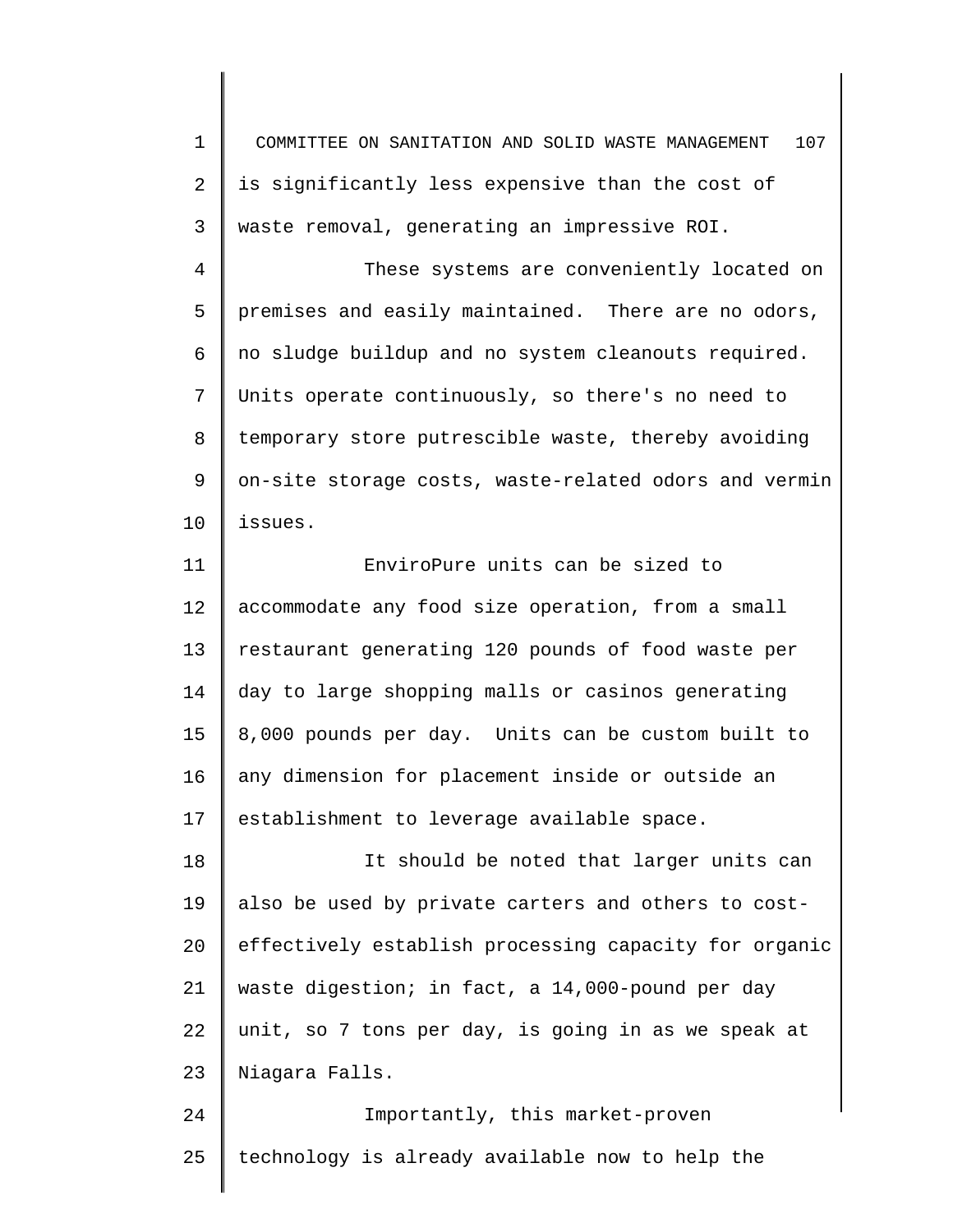1 2 3 4 5 6 7 COMMITTEE ON SANITATION AND SOLID WASTE MANAGEMENT 108 success of Int. 1162; it is also well-positioned for growth. EnviroPure is owned by T&S Brass, who's been serving the commercial food service industry since 1947; this ownership ensures strong capitalization, ongoing innovation, quality manufacturing and national sales and customer support.

8 9 10 11 12 13 14 15 16 17 18 19 20 21 22 23 We commend the authors of this propose Local Law and strongly support passage. We believe that EnviroPure Systems, along with other solutions, can help New York City meet its 75 percent waste diversion goal and its 30 percent greenhouse gas emission reduction goal. To that end we ask the Council to consider the many benefits that the EnviroPure technology can offer and to amend the working of Int. 1162 to include aerobic as well as anaerobic digestion. Thank you; we're open to questions or requests for any additional information. MIKE MANNA: Good afternoon; thank you Chairman James and I would like to thank the Council for inviting me to speak and having the opportunity. I'm here today representing the United States Composting Council and my name is Mike Manna

24 and I am the Managing Director of Organic Recycling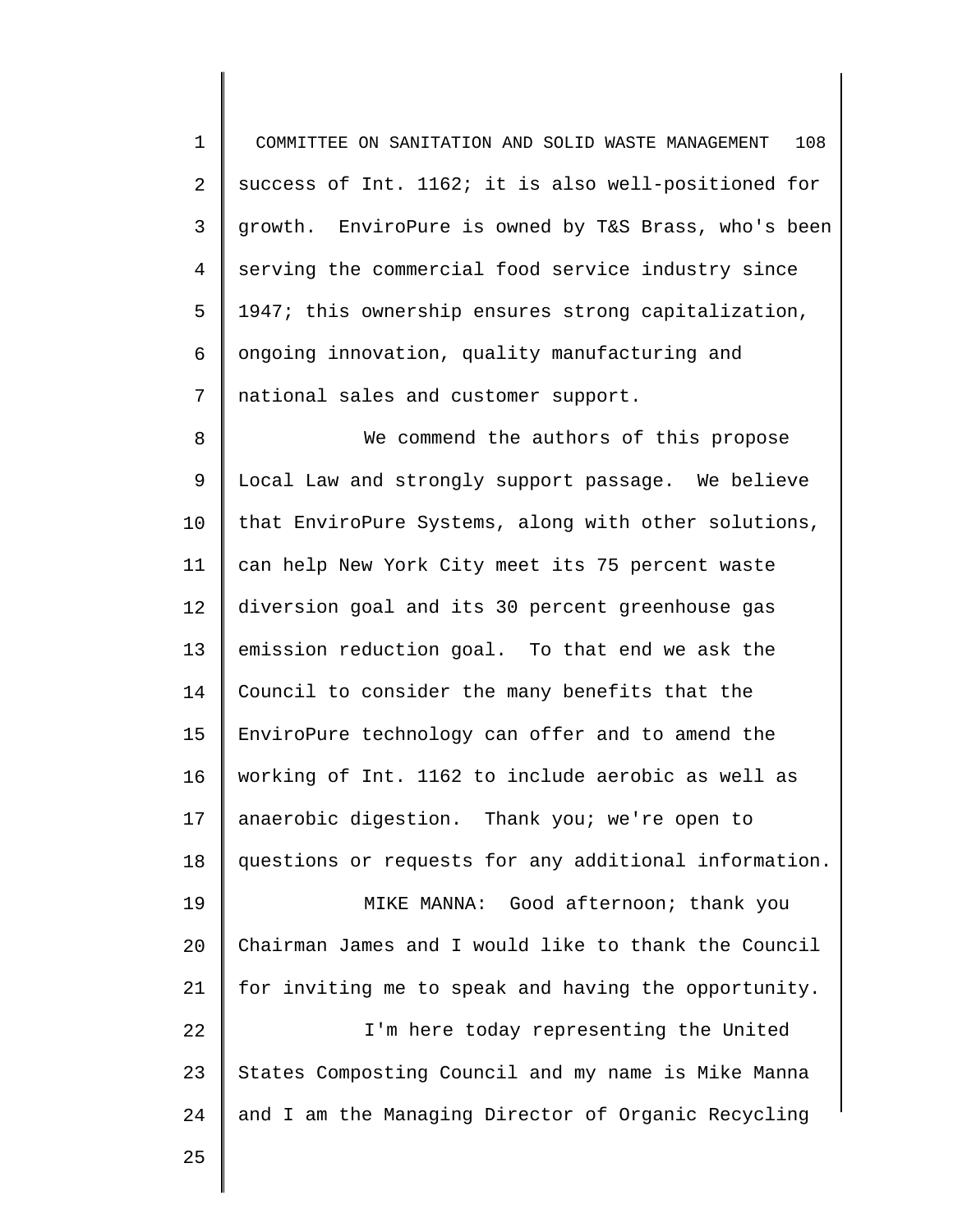1 2 3 4 5 6 7 8 9 10 11 12 13 14 15 16 17 18 19 20 21 22 23 24 25 COMMITTEE ON SANITATION AND SOLID WASTE MANAGEMENT 109 Solutions, which is a company that's focused on development of food waste recycling. As I mentioned, I serve on the Board of the United States Composting Council and in that capacity I'm here today to speak. The United States Compost Council is pleased to support this mandatory separation and collection of food residuals from commercial generators in New York City. The Council is a national trade association of compost manufacturers and allied professionals and we strive to provide a unified voice for a growing industry. United States Compost Council strongly endorses the approach laid out in the proposed rule; it has been well documented that in each year New York City generates an average of approximately 400,000 tons of food waste; of this, approximately 75 percent is generated by private business; therefore, starting with this sector that the rule speaks of totally makes sense, and while there are thousands of small restaurants in New York City, clearly the bulk of the food waste is generated from large restaurants, arenas and other establishments that are the focus of this proposal. These establishments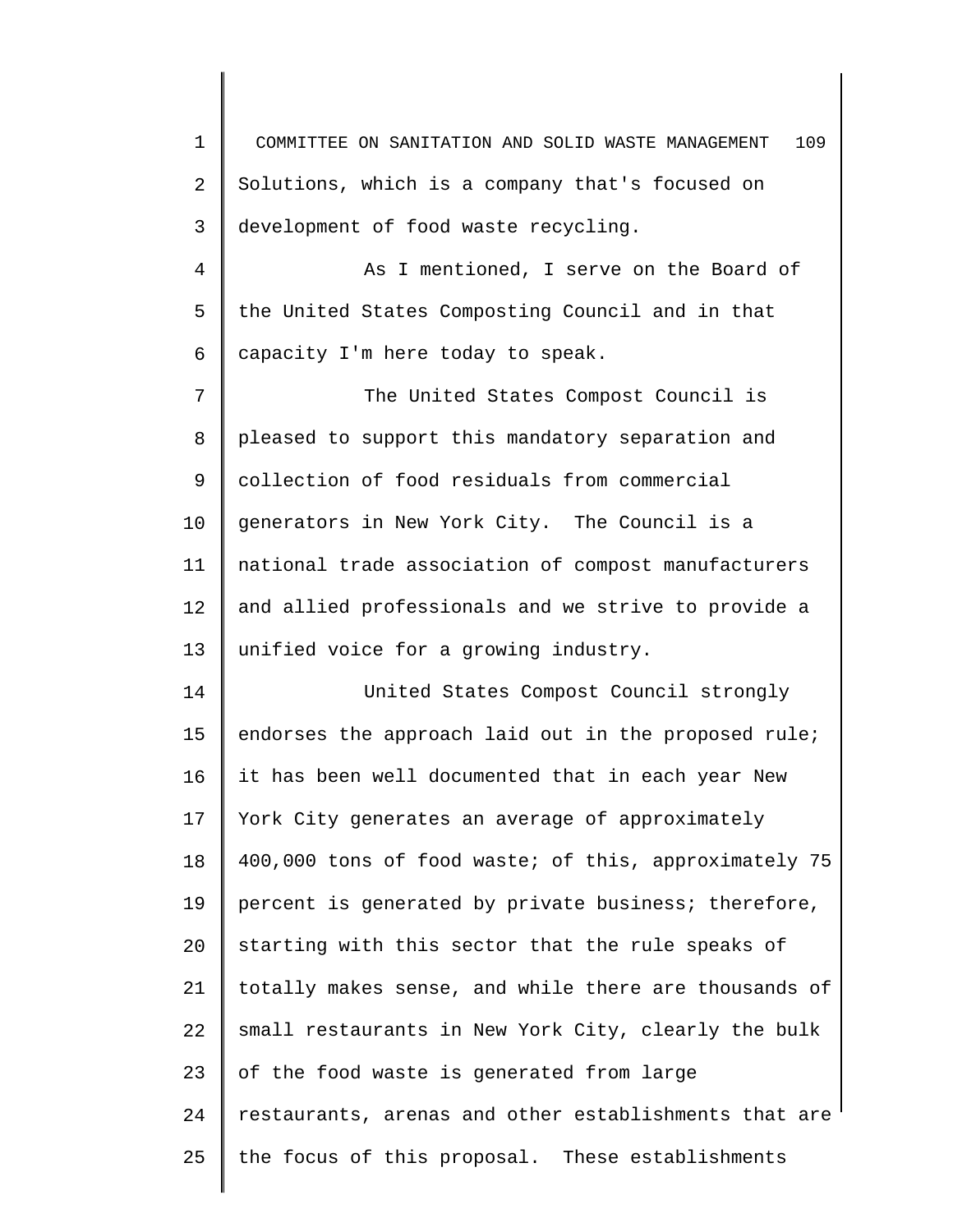1 2 3 4 5 6 7 8 9 10 11 12 13 COMMITTEE ON SANITATION AND SOLID WASTE MANAGEMENT 110 will also have a greater capacity to adapt to the new requirements. This proposal is also in line with the approaches to increase organic recycling currently being undertaken by nearby states such as Massachusetts and Connecticut. By requiring separation and recycling of this wasted resource the City, along with those other states, are assuring a stream of feedstock and necessity for services that the private sector will be eager to fill. We are confident that the timeline and the extensions built into the proposal will be adequate to allow the development.

14 15 16 17 18 19 20 21 22 23 24 25 I stated earlier; my focus is in the development of food waste recycling; I've spent in excess of 15 years devoted to reducing waste at its source through recycling. I've been part of a number of very successful food waste recycling programs throughout the country and I've seen great strides in this emerging industry. This work's not only for generators in reducing cost through reduction, but it also works for the whole waste-hauling community, along with the composting and alternative energy industry in terms of growth and most off all, in terms of green jobs.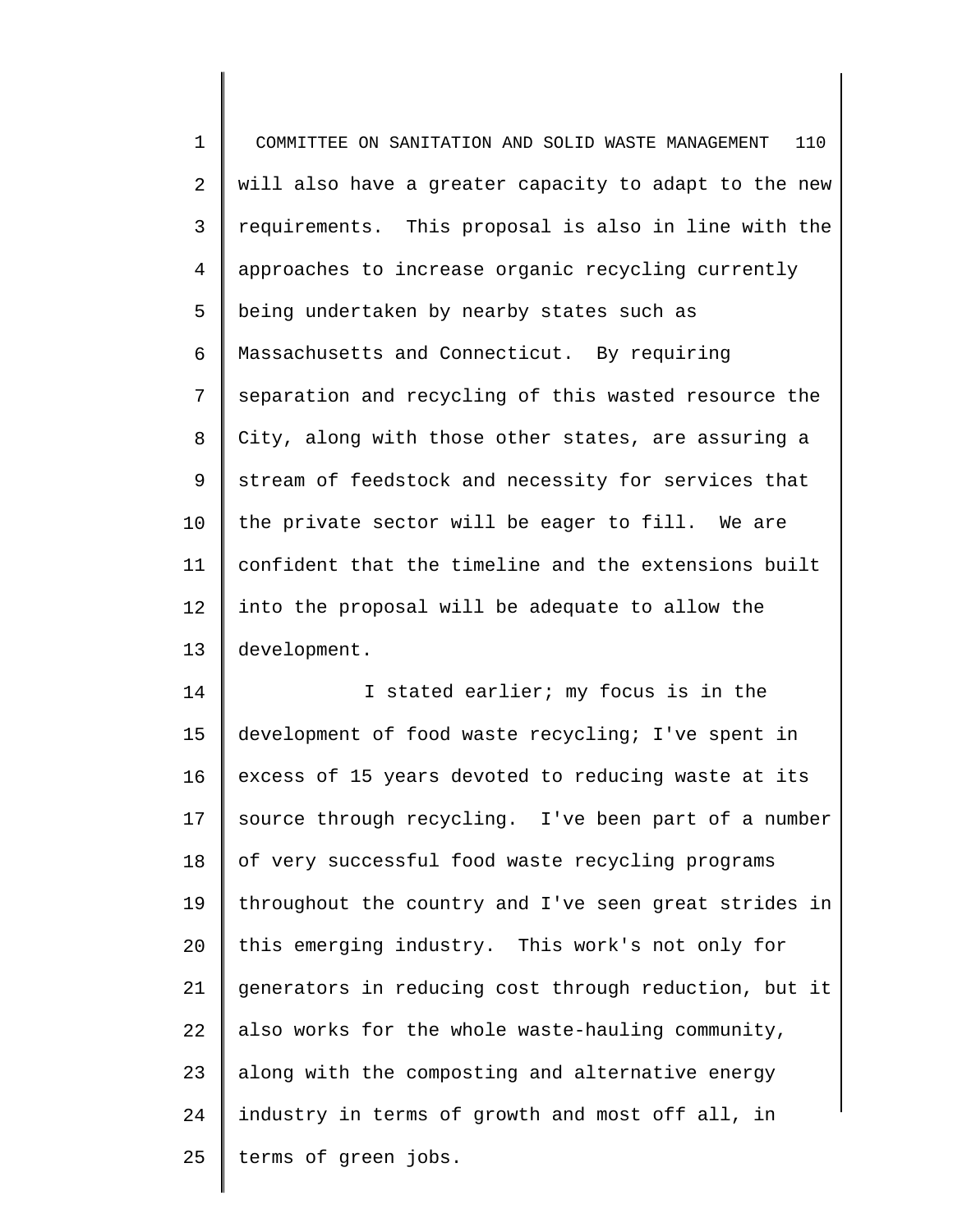1 2 3 4 5 6 7 8 9 10 11 12 13 14 15 16 17 18 19 20 21 22 23 24 25 COMMITTEE ON SANITATION AND SOLID WASTE MANAGEMENT 111 In closing I would like to share my goal and that of the United States Composting Council, which is to encourage growth in the composting and organic recycling infrastructure in the United States. The development of a strong recycling infrastructure requires a demand for service, a supply of raw materials and a demand for recycled products. We as industry experts can help educate operators of compost facilities and we can educate consumers on the benefits and the uses of compost, but we need governments such as this to enact policies to drive raw material away from disposal. The proposed rule will do that for New York City; we believe that it will spur regional capacity development and that it will make it cheaper and easier for others in the region to divert their resources to a higher and better use. It is my firm belief that if we build it, it will come and I also believe that if it will come, we will build it. [laugh] So I ju… thank you. Thank you. WAYNE DAVIS: Madame Chairman, [background comment] thank you for the opportunity to speak in support of Int. 1162. My name is Wayne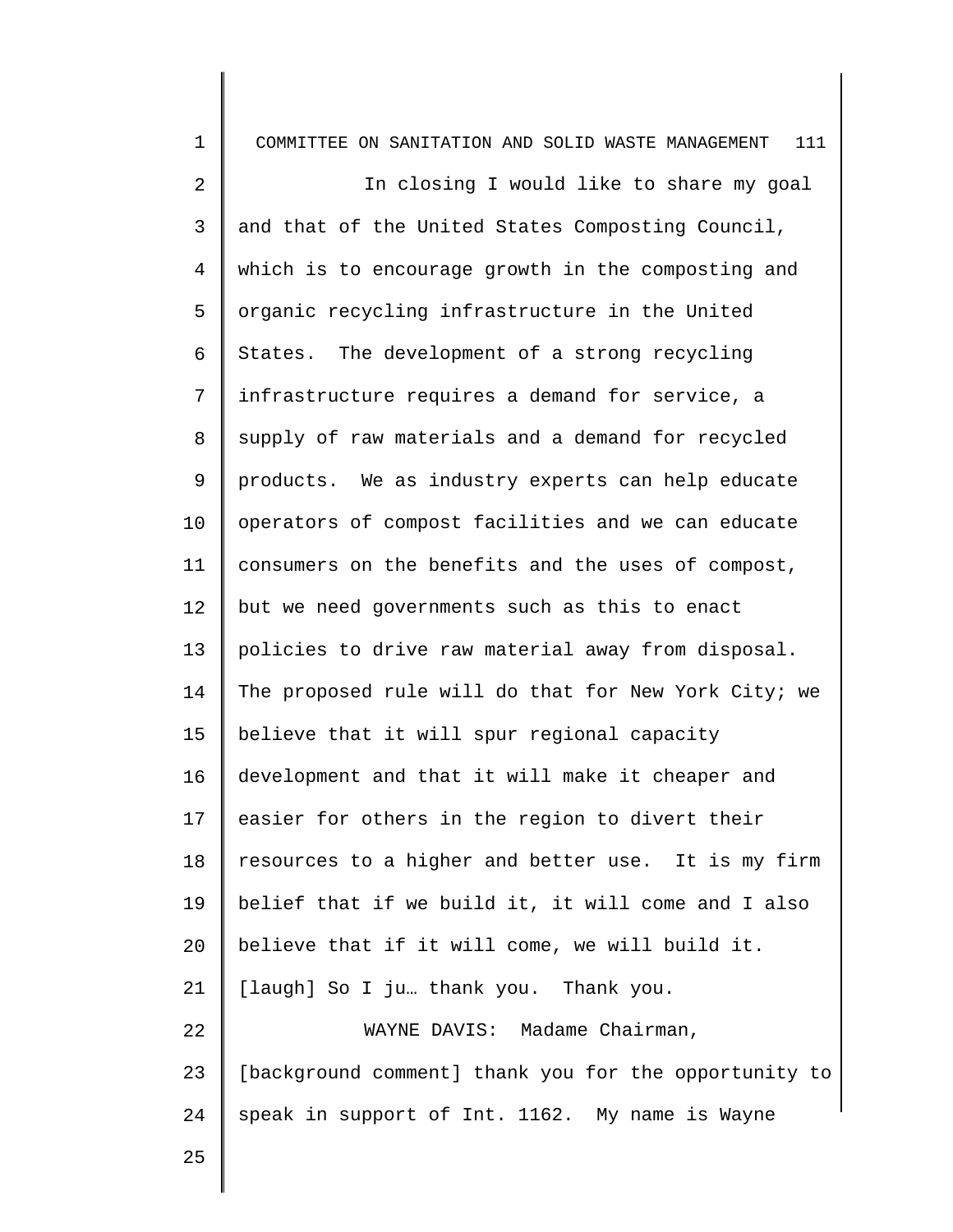1 2 3 4 5 6 7 8 9 10 11 12 13 14 15 16 17 18 19 20 21 22 23 24 25 COMMITTEE ON SANITATION AND SOLID WASTE MANAGEMENT 112 Davis; I'm here speaking today as Chairman of the Board of Directors of the American Biogas Council. The American Biogas Council or the ABC is a trade… [interpose] CHAIRPERSON JAMES: Is the microphone on? WAYNE DAVIS: Yes… okay. The American Biogas Council is a trade association that represents 190 organizations dedicated to maximizing the production and use of biogas from organic waste. Our members include anaerobic digester developers and builders, engine and turbine manufacturers, farmers, wastewater utilities, landfill operators, engineering and law firms, the entire supply chain. The ABC, along with the U.S. Composting Council joins in endorsing the goals of 1162. We think that this is the right policy to begin the process in New York City that will generate the organic waste streams that will promote investment. We agree with the prior speakers and I'm sure other speakers will tout the environmental benefits; absolutely the right thing to do. Certainly from our experience I know at my own company as well as other member companies of the American Biogas Council, a critical, critical aspect as we try to get new projects off the ground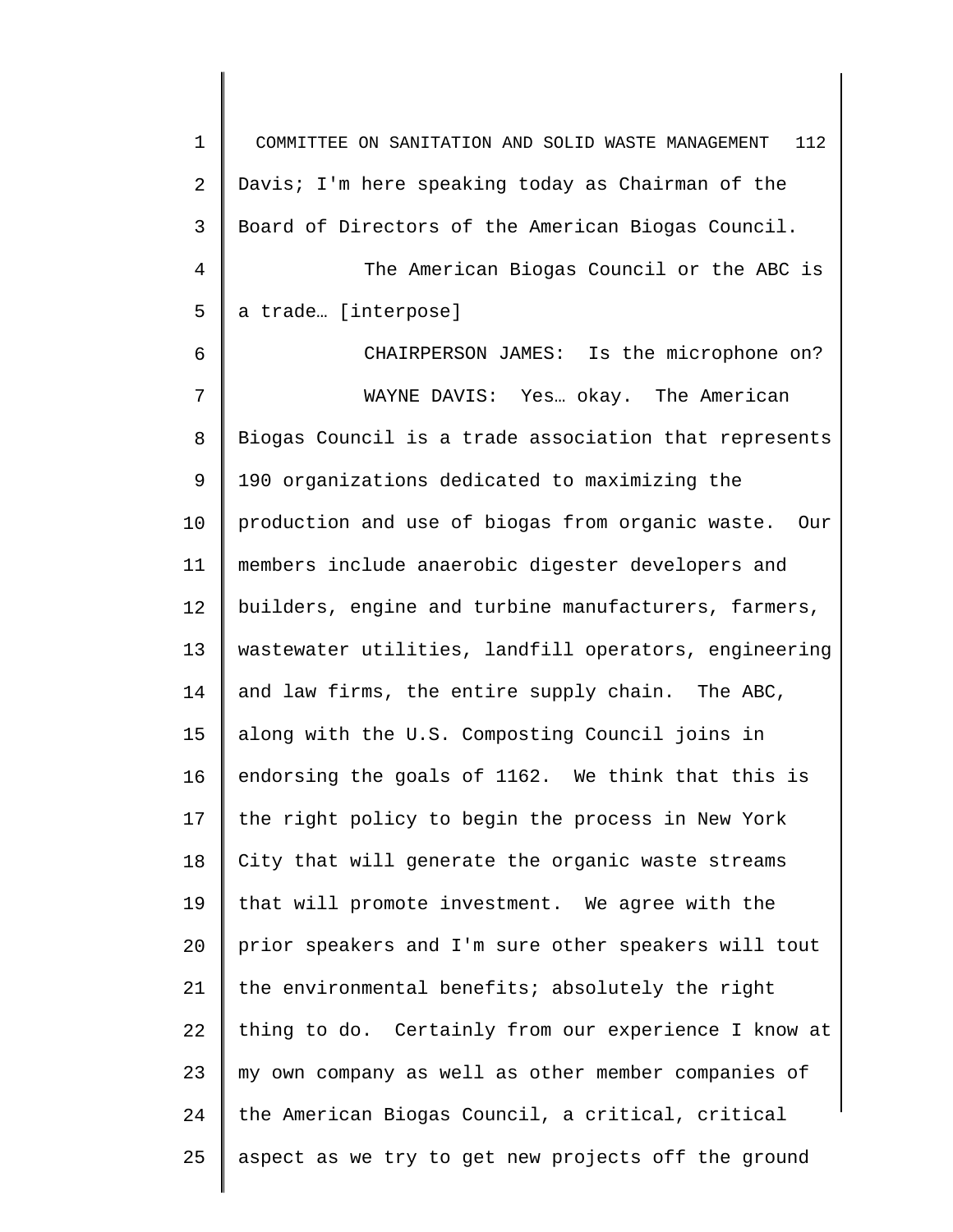1 2 3 4 5 6 7 8 9 10 11 12 13 14 15 16 17 18 19 20 21 22 23 24 25 COMMITTEE ON SANITATION AND SOLID WASTE MANAGEMENT 113 is that potential investors, both in terms of equity and debt investment in projects, need to see assurance that the waste stream, the feedstock enter anaerobic digesters will be there. Just as Mr. Sellew spoke about how the legislation helped drive the growth of the composting from yard and leaf waste, we believe that by this type of legislation being adopted in New York City, as well as elsewhere, that will provide the assurance to the potential project developers and to their lenders and equity investors such that the money will be there, so if you legislate, we do believe the capacity will be built. Now in my role as chairman of the American Biogas Council, I'm personally familiar with much of the legislation at state and local levels, as well as provincial and local levels in Canada and so I'd like to share some of that perspective in talking about Int. 1162. First I would congratulate both yourselves and the administration; there are a number of key details in this legislation that you have gotten right in comparison to other legislation that has either been adopted or considered.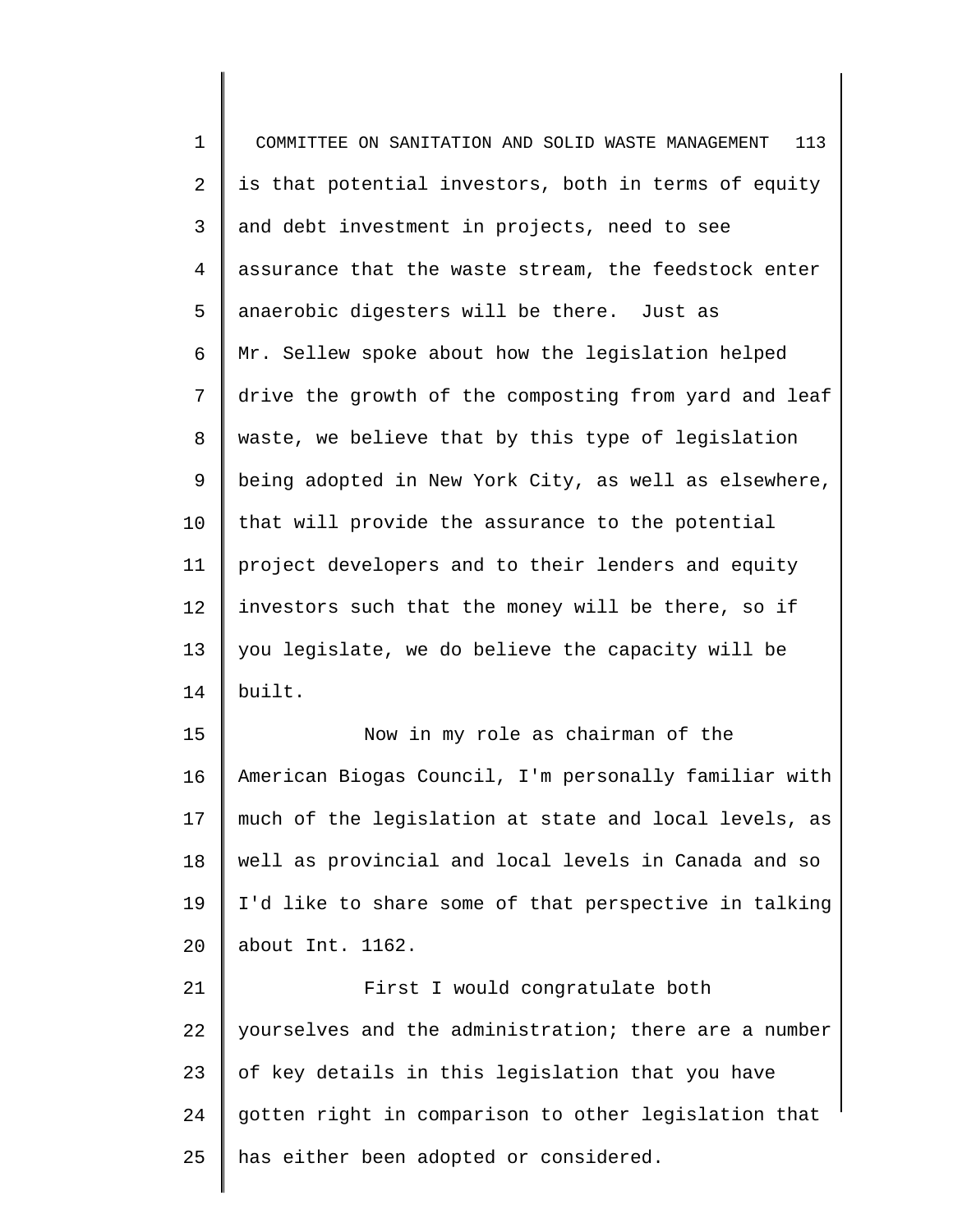| $\mathbf 1$    | 114<br>COMMITTEE ON SANITATION AND SOLID WASTE MANAGEMENT |
|----------------|-----------------------------------------------------------|
| $\overline{a}$ | First, Int. 1162 identifies a set of                      |
| 3              | large generators of organic waste to whom the law         |
| $\overline{4}$ | will apply; the obvious question is: Okay, so what        |
| 5              | constitutes a large generator? Now as we heard            |
| 6              | earlier, most other jurisdictions have answered this      |
| 7              | question by setting a volume threshold in terms of        |
| 8              | tons generated per week or year. That sounds easy         |
| 9              | and simple, but as a speaker on the prior panel           |
| 10             | highlighted, most generators don't actually know          |
| 11             | exactly how much they're generating each week and how     |
| 12             | much of that is organics; it's actually a fairly          |
| 13             | difficult standard to apply.                              |
| 14             | What Int. 1162 does is it relies on                       |
| 15             | easily verifiable, objective standards -- square          |
| 16             | footage in various facilities, seating capacity for       |
| 17             | arenas, sleeping rooms in hotels -- those are numbers     |
| 18             | that are easily ascertained. I do take the point          |
| 19             | that there may need to be some refinement -- are you      |
| 20             | including all of the area in a restaurant or only         |
| 21             | front of house -- those sorts of technical                |
| 22             | refinements absolutely should be taken into account;      |
| 23             | you do wanna work with industry to make something         |
| 24             | that is implementable, but I think the basic concept      |
|                |                                                           |

25

I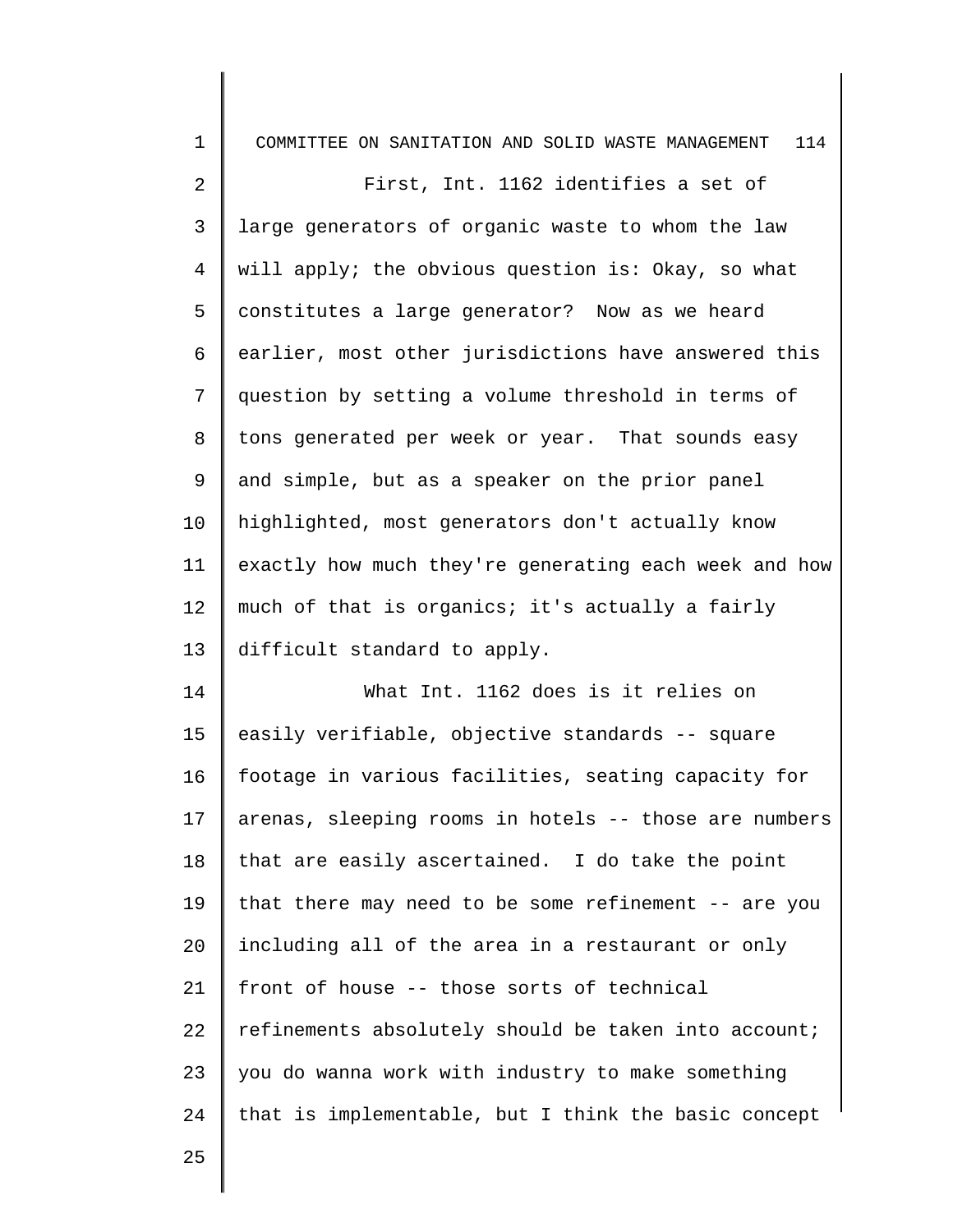1 2 3 COMMITTEE ON SANITATION AND SOLID WASTE MANAGEMENT 115 you absolutely have gotten right and you're setting an important precedent for other jurisdictions.

4 5 6 7 8 9 10 11 12 13 14 Second, these particular standards were based on detailed studies of the average waste generated by the various types of establishments; on average those standards work out to about one ton of waste per week; that will be a lot of material, amounting to some 3-400,000 tons per year, or about a third of New York's current commercial flow; that is enough to make a big dent in the problem you're trying to address and it's also a plenty big target to attract significant private investment, so I think you've gotten that about right.

15 16 17 18 19 20 21 22 23 24 25 Another thing that Int. 1162 gets right is that it does give waste generators flexibility in meeting the diversion requirements, either through on-premises processing or by contracting with a private carter. That flexibility creates the opportunity for the private market to respond, whether it's for on-premises systems such as we've just heard about or off-premises systems provided by anaerobic digesters and composters and that's good policy and good business to provide those range of opportunities.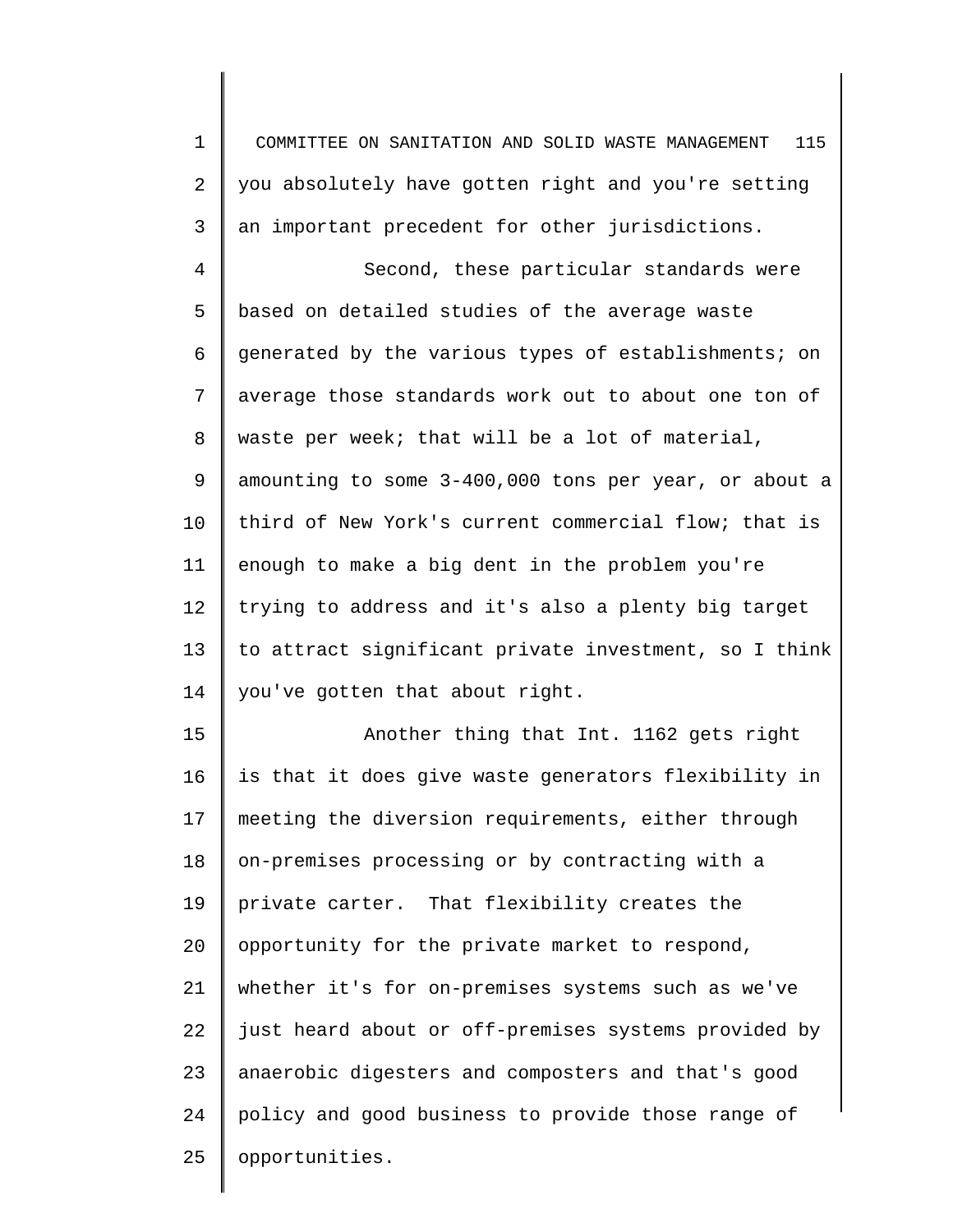| $\mathbf 1$     | 116<br>COMMITTEE ON SANITATION AND SOLID WASTE MANAGEMENT |
|-----------------|-----------------------------------------------------------|
| 2               | Third, Int. 1162 wisely puts shared                       |
| 3               | responsibility for compliance on both the waste           |
| $\overline{4}$  | generator and private carters by subjecting both          |
| 5               | parties to enforcement action. Now we would agree         |
| 6               | with the comment from the Restaurant Association that     |
| 7               | education as a first step is always the best route        |
| 8               | and we would not say go find people right away, but       |
| 9               | you do need to have that enforcement stick. Now it's      |
| $10 \,$         | a good thing to put that enforcement on both the          |
| 11              | generators and on the waste haulers, we've seen in        |
| 12              | some other jurisdictions that the enforcement only        |
| 13              | applied to the waste haulers; the challenger there is     |
| 14              | that that puts the haulers in a conflict situation        |
| 15              | with the generators where they feel like, oh well, we     |
| 16              | have to be the cops on behalf of the state. The Int.      |
| 17 <sub>2</sub> | 1162 approach is a very wise one; it puts them in the     |
| 18              | same boat and I think that that will be good policy       |
| 19              | as well.                                                  |
| 20              | Finally, Int. 1162 gives the commissioner                 |
| 21              | the authority to delay implementation for periods of      |
| 22              | up to 12 months, not exceed a total of three years if     |
| 23              | the commissioner determines that there is                 |
| 24              | insufficient capacity. We believe that that               |
| 25              | flexibility is necessary and sufficient. Now a            |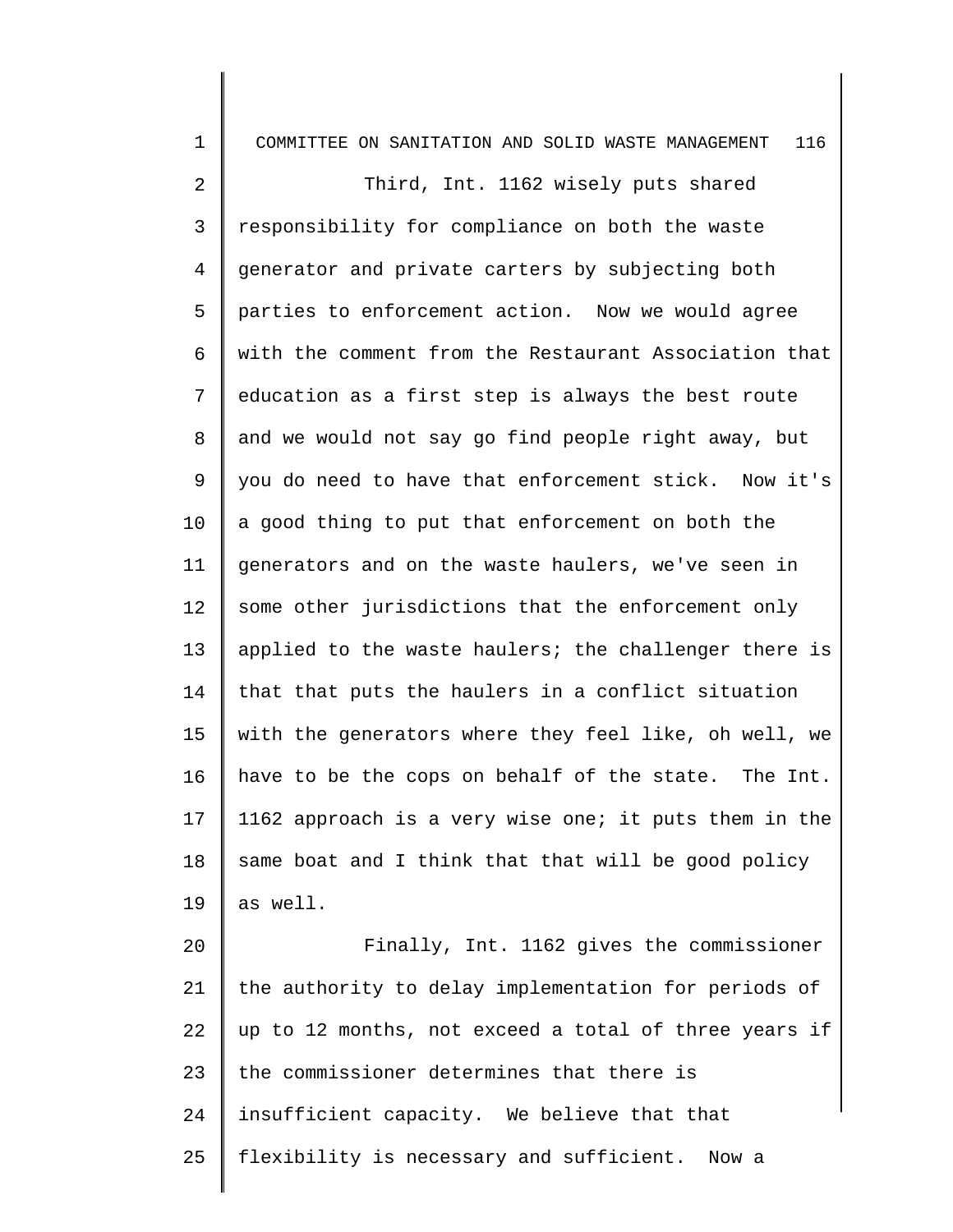| $\mathbf 1$ | COMMITTEE ON SANITATION AND SOLID WASTE MANAGEMENT<br>117 |
|-------------|-----------------------------------------------------------|
| 2           | couple of things; in terms of the actual                  |
| 3           | implementation date, I think we would agree that 2015     |
| 4           | is awfully aggressive and optimistic; while we            |
| 5           | support the legislation as is, we would not be            |
| 6           | opposed if on further consultation that initial           |
| 7           | implementation date is pushed back a reasonably short     |
| 8           | period of time. You don't wanna go too far out            |
| 9           | because you need to send [interpose]                      |
| 10          | CHAIRPERSON JAMES: [background comment]                   |
| 11          | WAYNE DAVIS: Beginning of 2017 would                      |
| 12          | probably be reasonable. I have not consulted with         |
| 13          | the rest of my association, so I can't, you know          |
| 14          | speak conclusively on behalf of them, but my personal     |
| 15          | opinion, it would not be unreasonable.                    |
| 16          | I would point out though, there you've                    |
| 17          | heard some request for the flexibility for the            |
| 18          | commissioner to be extended out five years; we would      |
| 19          | strongly disagree with that. The problem with giving      |
| 20          | that great flexibility is that it will create             |
| 21          | uncertainty for investors and they will say, okay,        |
| 22          | well is it actually going to be implemented in 2017       |
| 23          | or is it 2022? That's too much variability and will       |
| 24          | actually discourage investment, so we would no            |
| 25          | matter what you do with the initial implementation        |
|             |                                                           |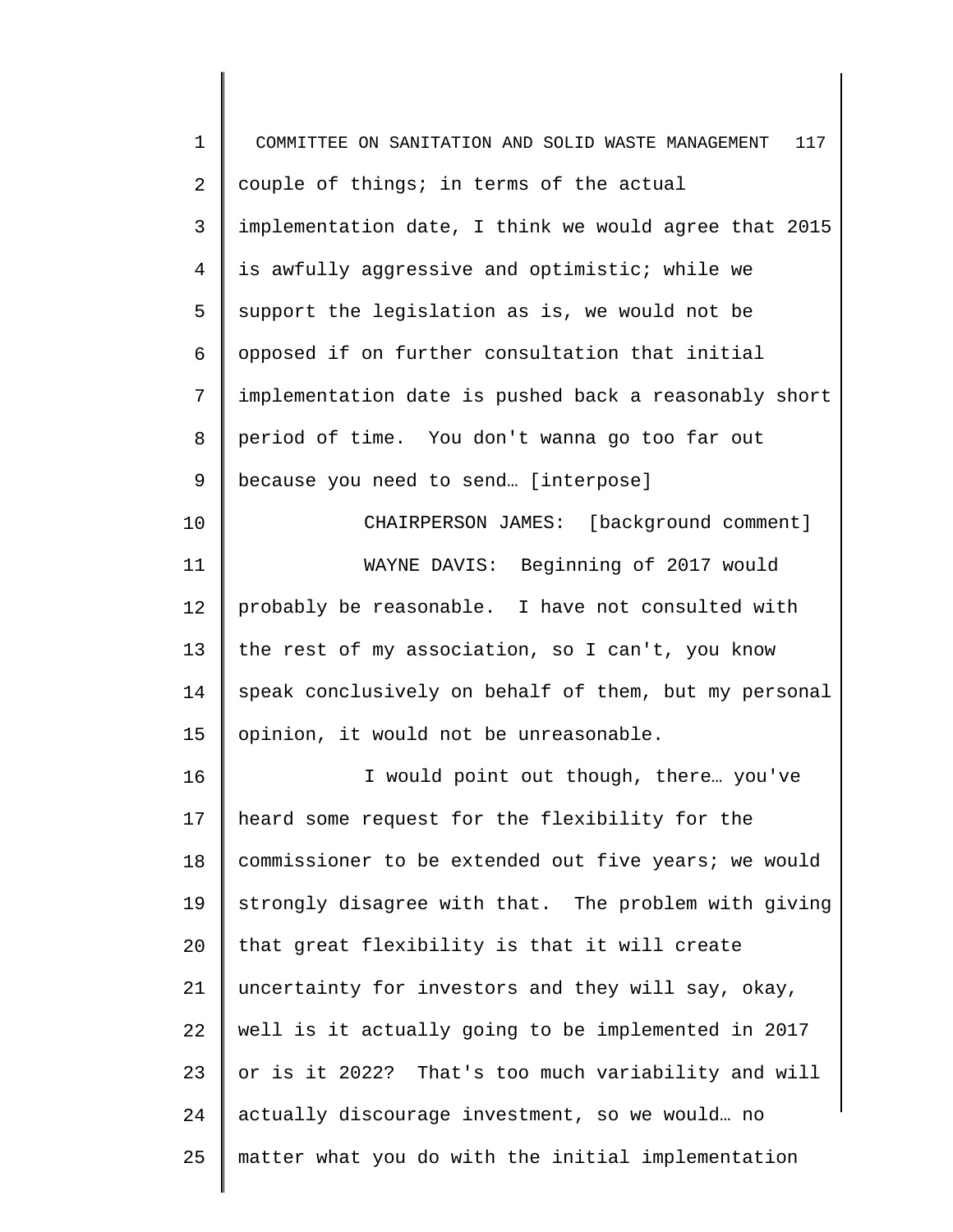1 2 3 4 5 6 7 8 9 10 11 12 13 14 15 16 17 18 19 20 21 22 23 24 25 COMMITTEE ON SANITATION AND SOLID WASTE MANAGEMENT 118 date, we would urge you to keep the three-year flexibility with one-year increments; we think that's a wise policy. On behalf of the American Biogas Council, we would certainly accept the chairman's offer to all the stakeholder to work with you to further refine this law; we think it's a great start and we think with a little bit of fine-tuning you'll have a law that New York and the rest of the nation will be proud of. CHAIRPERSON JAMES: Thank you Mr. Davis. Do the rest of the panelists agree that the implementation date should be extended? What are you thoughts? PAUL SELLEW: I think the legislation as proposed is acceptable. MIKE MANNA: And I would agree with that also. CHAIRPERSON JAMES: Okay. And to Miss Pisarek; did I say that correct? Is anyone currently in New York City utilizing this product? Are… [interpose, background comment] yeah... [background comments] Marist College? [background comments] God's Love We Deliver? [background comment] Uhm-hm.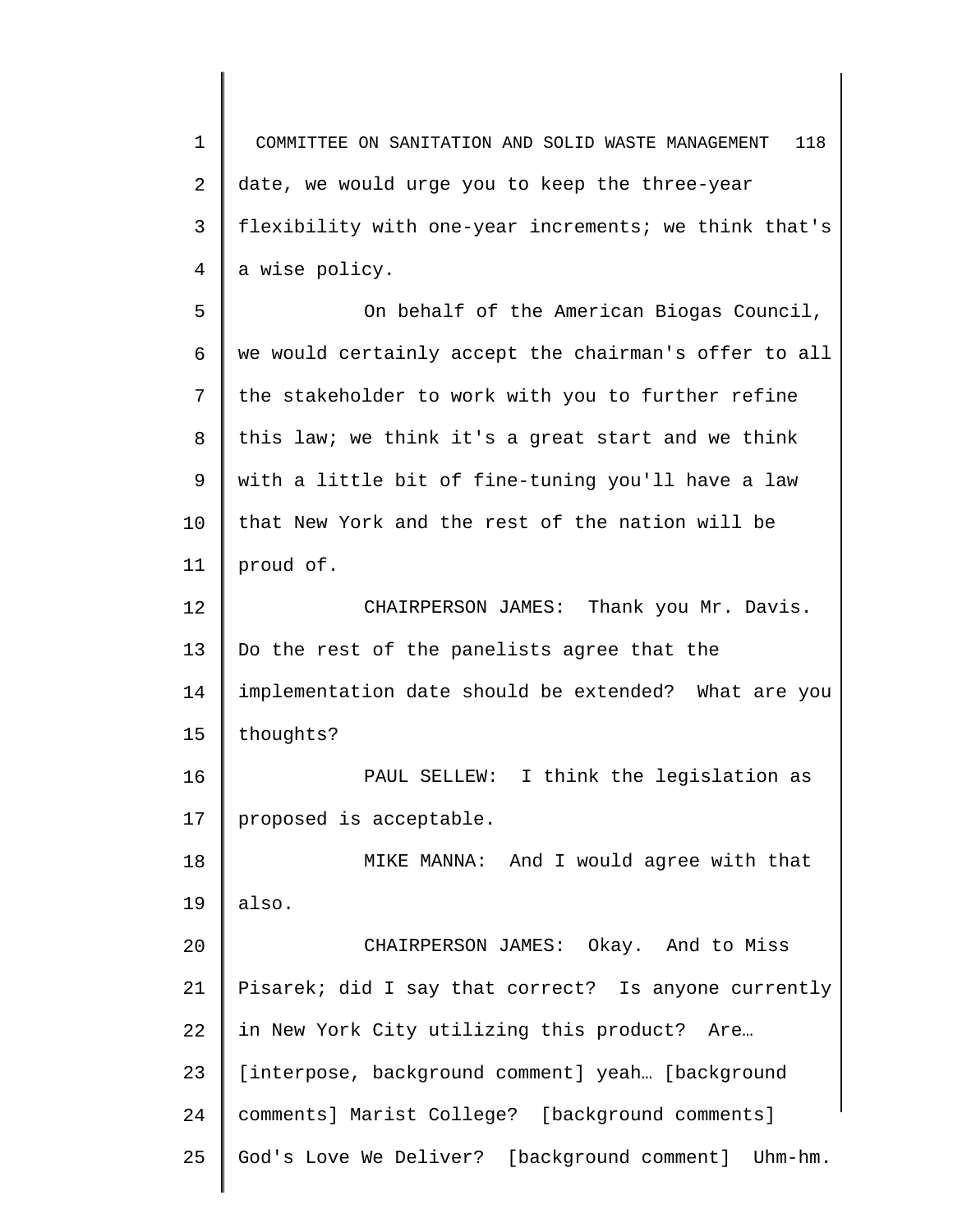| $\mathbf 1$    | COMMITTEE ON SANITATION AND SOLID WASTE MANAGEMENT<br>119 |
|----------------|-----------------------------------------------------------|
| 2              | Uhm [interpose, background comment] And in your           |
| $\mathsf{3}$   | testimony you indicated that the byproduct of this        |
| $\overline{4}$ | can be discharged can be discharged into our sewer        |
| 5              | system? Really? [background comments] And it's            |
| 6              | permitted? [background comments] It's significantly       |
| 7              | below the limits? [background comments]                   |
| 8              | Interesting. Okay. I think those are all of the           |
| 9              | questions that I had and [background comment] I'm         |
| 10             | sorry. I apologize [crosstalk]                            |
| 11             | MARY CLEAVER: Thank you. That's okay.                     |
| 12             | No, there's a lot of people on the panel.                 |
| 13             | Thank you Chairwoman James and members of                 |
| 14             | the Council for your time today. I'm here in support      |
| 15             | of Int. 1162; I'm the Founder and Owner of The            |
| 16             | Cleaver Company, which is a full-service event            |
| 17             | planning and catering company [crosstalk]                 |
| 18             | CHAIRPERSON JAMES: Uhm-hm.                                |
| 19             | MARY CLEAVER: and The Green Table, one                    |
| 20             | of the city's first farm to table restaurants. My         |
| 21             | space is about 4,500 square feet and we are members       |
| 22             | of the New York State Restaurant Association. For 35      |
| 23             | years I've been running a food business in New York       |
| 24             | and I've focused on the health of our food, where our     |
| 25             |                                                           |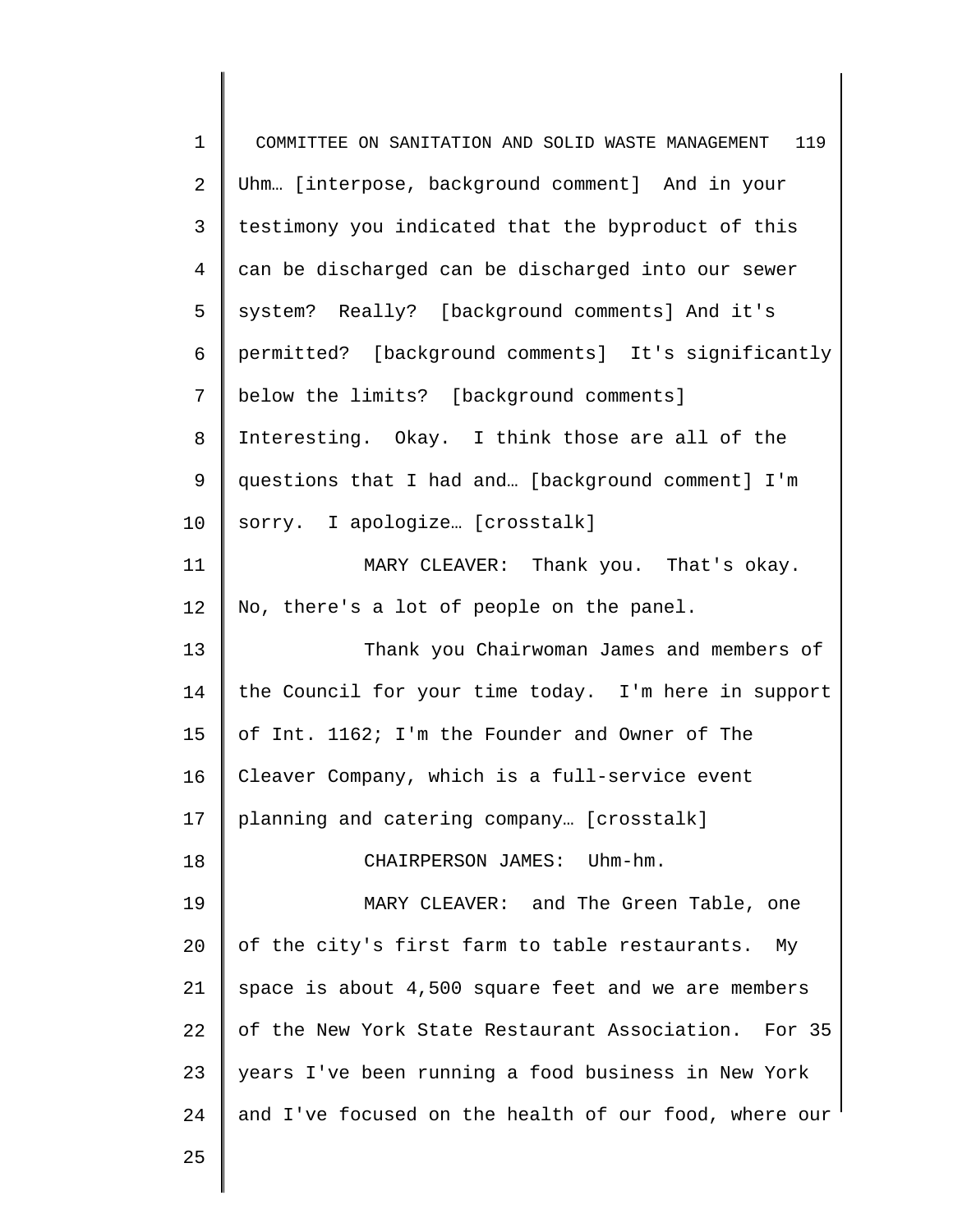1 2 3 COMMITTEE ON SANITATION AND SOLID WASTE MANAGEMENT 120 food comes from and how the food was grown or raised; equally important is where the food goes.

4 5 6 7 8 9 10 11 12 At The Cleaver Company and The Green Table we consider the waste stream in our purchasing and production process and are committed to reducing waste in our kitchen and at our events. We are members of the Food Waste Challenge and we did cater the energy conference at the Times Center in April when Mayor Bloomberg announced it. I have always operated my business with a triple bottom line in mind -- people, planet and profit.

13 14 15 16 17 18 19 20 21 22 23 We have been composting waste from events and from the restaurant for many years, but it was not always easy. After moving the business from Tribeca to the Chelsea Market in 1996, it took me 11 years of lobbying to be allowed to have a composting pickup service. Early on I found a carter to take our compost to a facility in New Jersey, but the carter was not allowed in the market because of preexisting contracts in the building, so that was a lesson in navigating the commercial carting landscape.

24 25 In 2007 we started working with what is now known as Action Carting and since then we've had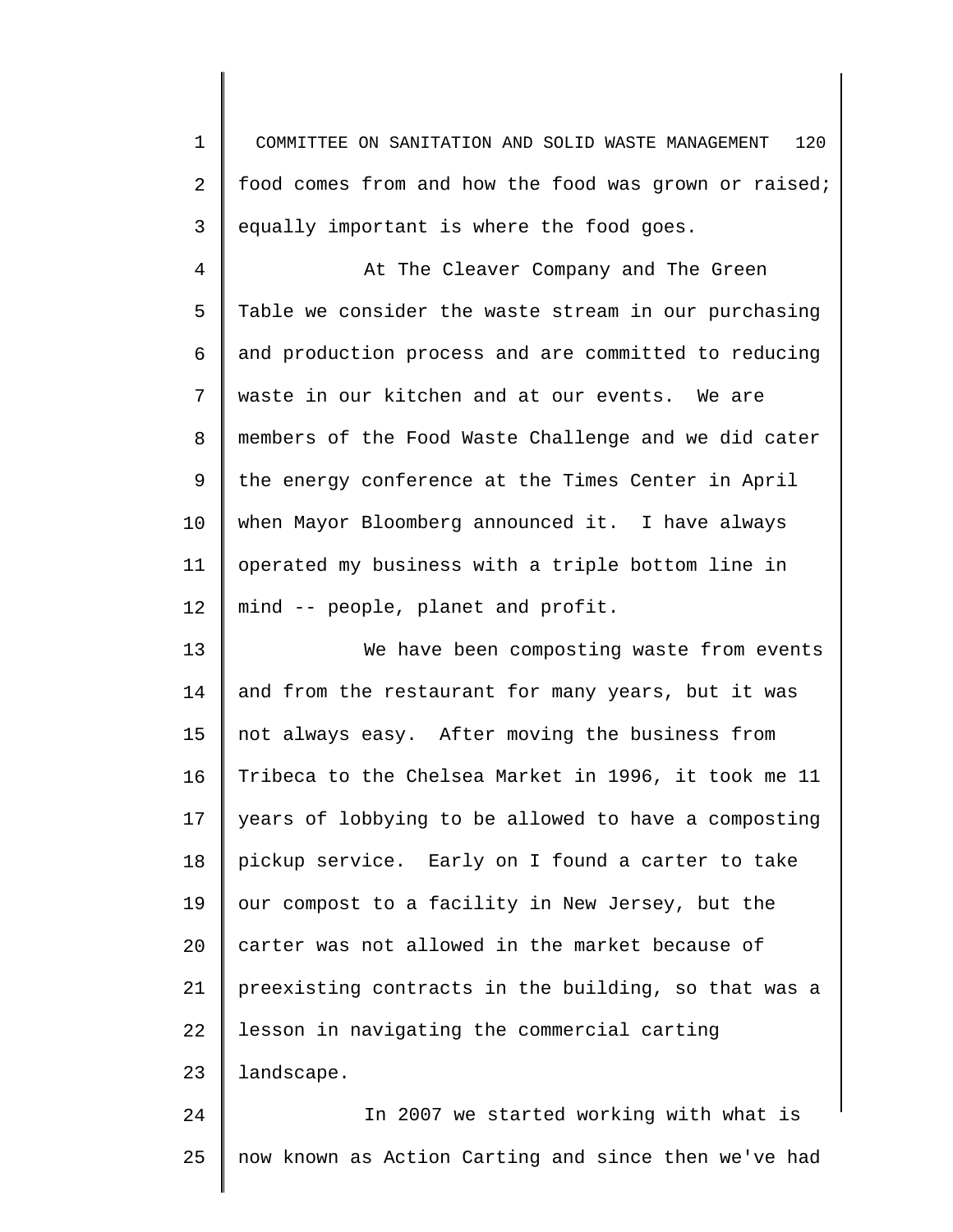| $\mathbf 1$    | 121                                                   |
|----------------|-------------------------------------------------------|
|                | COMMITTEE ON SANITATION AND SOLID WASTE MANAGEMENT    |
| 2              | compost pickup six days per week. Running a food      |
| $\mathsf{3}$   | business as a low to zero waste operation requires    |
| $\overline{4}$ | careful purchasing and we try not to overbuy or       |
| 5              | overproduce; we pay attention to ripeness and         |
| 6              | spoilage and keep track of the contents of our walk-  |
| 7              | in; we use leftover food for family meals and donate  |
| 8              | to shelters and soup kitchens, but there is always    |
| 9              | some amount of food waste, byproducts of food         |
| 10             | preparation and service, such as peelings and bones,  |
| 11             | as well as, of course prepared food that goes         |
| 12             | uneaten, but rather than going into a landfill it     |
| 13             | should be composted and turned into useful, valuable, |
| 14             | organic matter and renewable energy.                  |
| 15             | Food service establishments should care               |
| 16             | about this, New York City sends four million tons of  |
| 17             | waste to the landfill every year and one-third is     |
| 18             | food waste, 1.3 million tons of wasted food.<br>New   |
| 19             | York City restaurants generate close to half-a-       |
| 20             | million tons of that food waste and just as chefs can |
| 21             | influence the progressive development of a healthier  |
| 22             | food supply and vibrant regional food and farm        |
| 23             | economy, chefs can also help to create a more         |
| 24             | environmentally sustainable waste stream, but we need |

the infrastructure in place to make this process

25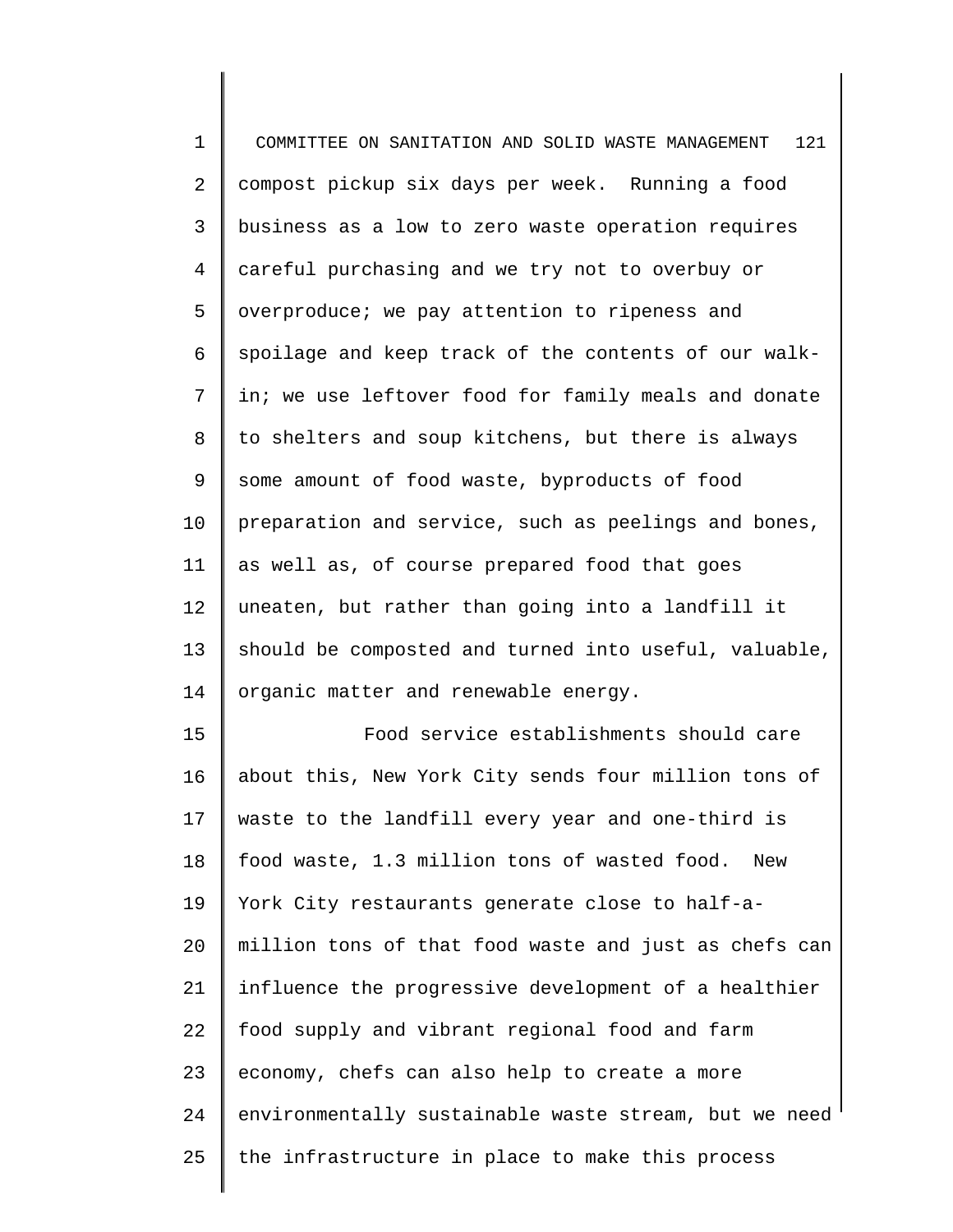| $\mathbf 1$    | 122<br>COMMITTEE ON SANITATION AND SOLID WASTE MANAGEMENT |
|----------------|-----------------------------------------------------------|
| $\overline{2}$ | possible for more businesses. Currently we pay 6.21,      |
| 3              | \$6.21 per 100 pounds for landfill waste and \$3.31 per   |
| $\overline{4}$ | 100 pounds of compost, so it makes economic sense for     |
| 5              | me as a business owner as well. Our costs are going       |
| 6              | up because of tolls, apparently, so the closer we can     |
| 7              | have composting the better. It's gotten easier to         |
| 8              | get the pickup and there are five commercial haulers      |
| 9              | now in the city offering the service and of course,       |
| 10             | these industrial composting machines you've heard         |
| 11             | about today.                                              |
| 12             | CHAIRPERSON JAMES: Yeah.                                  |
| 13             | MARY CLEAVER: Climate change is here,                     |
| 14             | it's a reality; the decomposition of those tons of        |
| 15             | food waste in landfills creates methane, a harmful        |
| 16             | greenhouse gas, and we should be turning food waste       |
| 17             | into renewable energy and nutrients, not greenhouse       |
| 18             | gases. To be clear, there are extra steps involved        |
| 19             | in separating food waste from landfill waste; staff       |
| 20             | must be properly and consistently educated and it         |
| 21             | does take discipline to keep the effort up in the         |
| 22             | kitchen. Consumers, eaters need to be educated as         |
| 23             | well, but with the incredible increase in                 |
| 24             | participation at green markets compost collection,        |
| 25             |                                                           |

25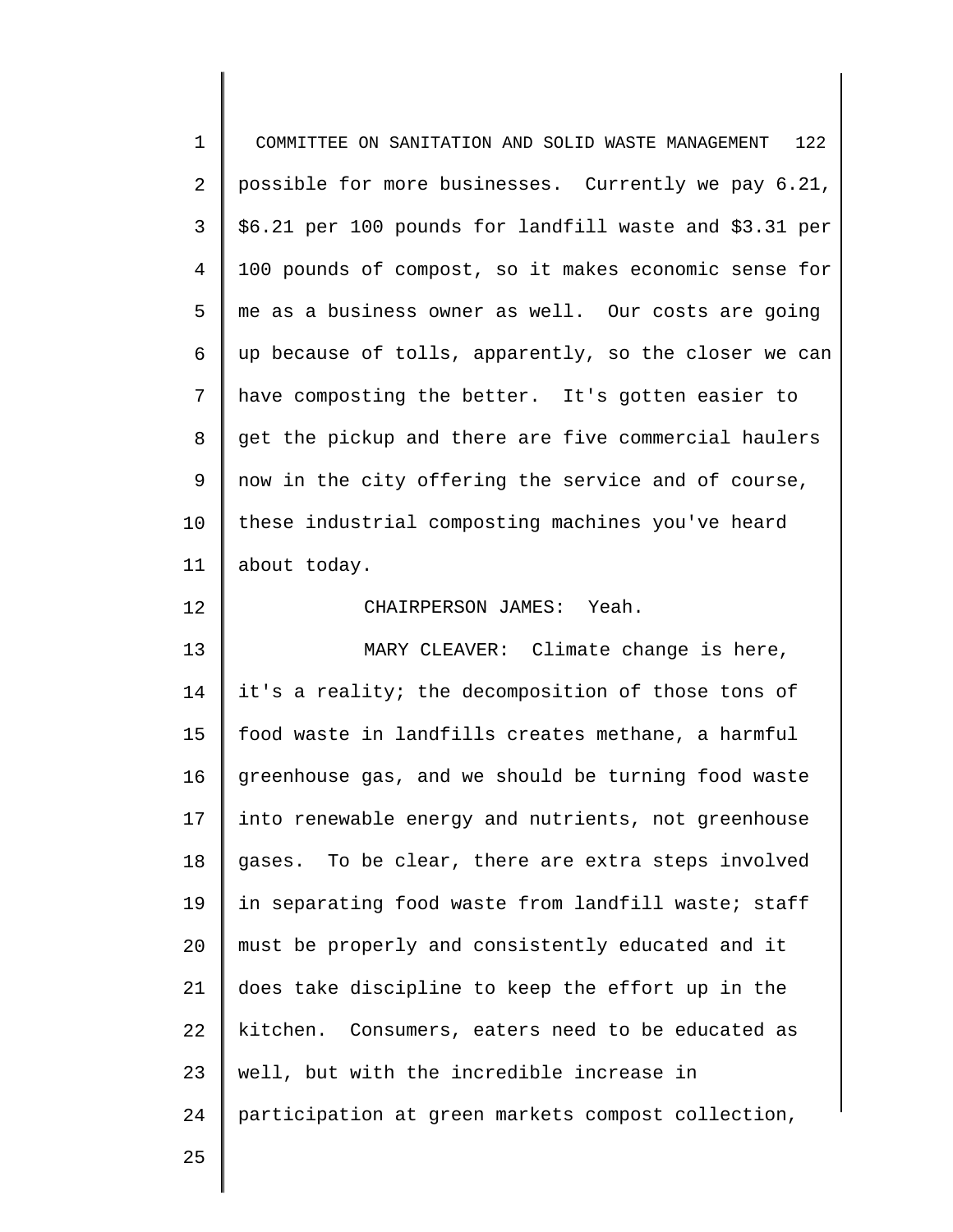1 2 3 4 5 6 7 8 9 10 11 12 13 14 15 16 17 18 19 20 21 22 23 24 25 COMMITTEE ON SANITATION AND SOLID WASTE MANAGEMENT 123 other neighborhood efforts, it is clear that New Yorkers are getting onboard with reducing food waste. And just to be clear as well, it doesn't take extra space at all in our kitchen, it's just separation of the waste stream. [interpose] CHAIRPERSON JAMES: Right. Right. MARY CLEAVER: So it's time for the commercial food sector to get fully onboard. Innovative public policy along with support and encouragement from New York City can go a long way in changing behavior; we must become part of the solution by reducing landfill waste and increasing demand for compost collection and advancing the infrastructure to support it. CHAIRPERSON JAMES: Thank you. Mr. Manna, you indicated in your testimony, you talked a little bit about Massachusetts and Connecticut; someone earlier said Massachusetts was voluntary; is that the same… [crosstalk] MIKE MANNA: It… it's currently… it's currently voluntary; it's my understanding that as of July, I think Paul; is it? PAUL SELLEW: July, yeah.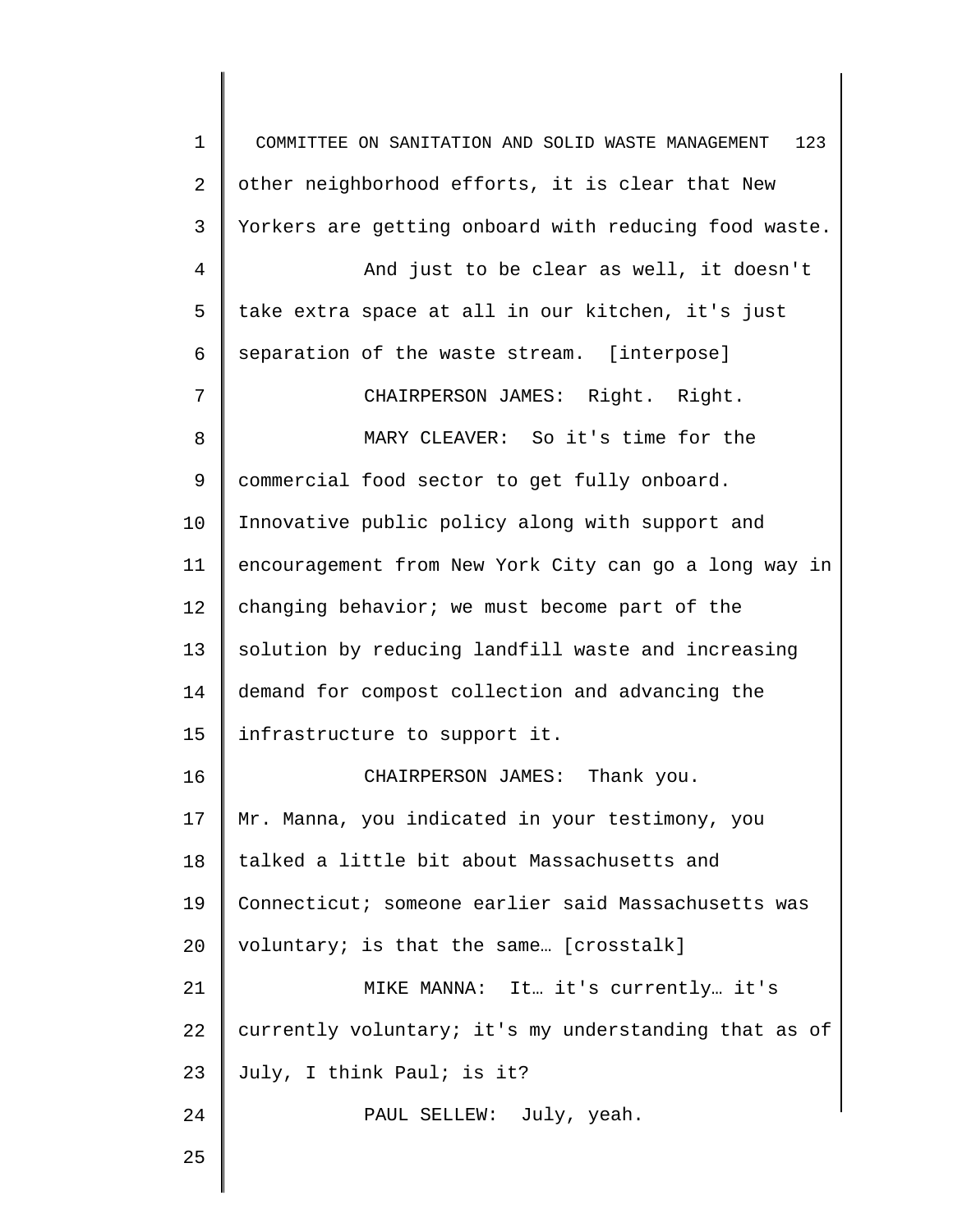| $\mathbf 1$    | 124<br>COMMITTEE ON SANITATION AND SOLID WASTE MANAGEMENT |
|----------------|-----------------------------------------------------------|
| $\overline{2}$ | MIKE MANNA: July 1, 2014 it will be                       |
| 3              | mandatory; there's a law that's being put in place.       |
| 4              | I was just up in Massachusetts for the last month         |
| 5              | conducting waste characterizations for some large-box     |
| 6              | stores who are preparing to abide by the mandate, so      |
| 7              | [interpose]                                               |
| 8              | CHAIRPERSON JAMES: And is there                           |
| 9              | enforcement provisions within that bill in                |
| 10             | Massachusetts? [interpose]                                |
| 11             | MIKE MANNA: I'm sorry, that I don't                       |
| 12             | know; I think you might be able to address that.          |
| 13             | WAYNE DAVIS: It's actually done by                        |
| 14             | regulation; the Department of Environmental               |
| 15             | Protection in Massachusetts has broad legislative         |
| 16             | authority to add new materials to the list of             |
| 17             | materials banned from landfill and incinerator            |
| 18             | disposal and so it's just an amendment to existing        |
| 19             | regulations, so all the existing enforcement for any      |
| 20             | type of recyclable would be applied to this.              |
| 21             | CHAIRPERSON JAMES: And In Connecticut,                    |
| 22             | is it mandatory or is it                                  |
| 23             | MIKE MANNA: Yes, it is actually, but                      |
| 24             | they based it on capacity, so what basically what         |
| 25             | their mandate will state is that once there is enough     |
|                |                                                           |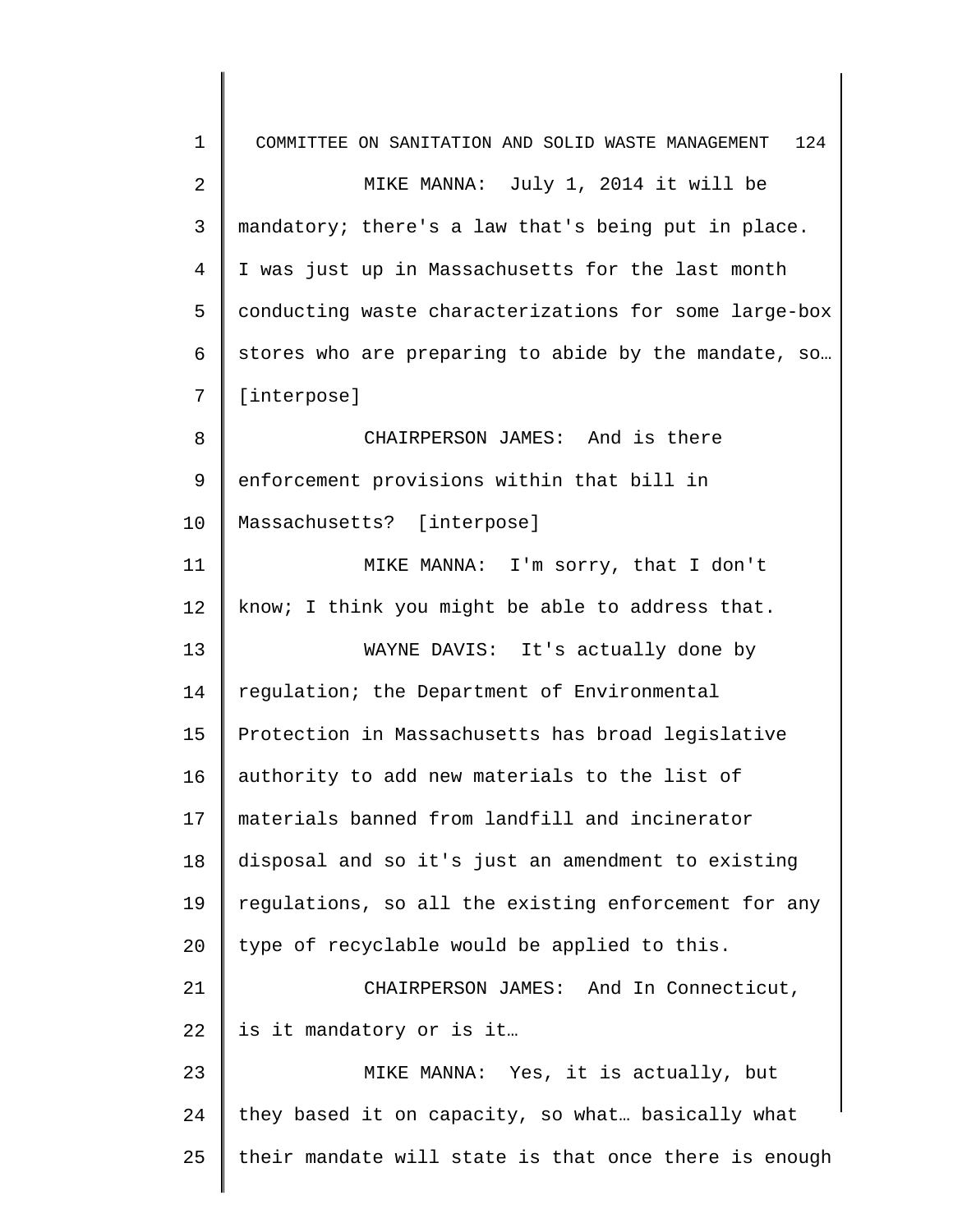1 2 3 4 5 6 7 8 9 10 11 12 13 14 15 16 17 18 19 20 21 22 23 24 25 COMMITTEE ON SANITATION AND SOLID WASTE MANAGEMENT 125 capacity in the state to manage the material, any facility, in any commercial facility, any food waste generate that generates more than 100 and… [crosstalk] WAYNE DAVIS: 104 per year. MIKE MANNA: I believe it's 104 tons per year, must comply and it is within a 20-mile radius. CHAIRPERSON JAMES: And in both of those states, what infrastructure do they use; what technology is available? MIKE MANNA: Well there is a number of compost facilities that are currently operating in the state that it permitted… [interpose] CHAIRPERSON JAMES: Uhm-hm. MIKE MANNA: to accept food residuals and there are more companies on their way… [interpose] CHAIRPERSON JAMES: Right. MIKE MANNA: As was stated from Paul Sellew and of course the American Biogas Association, you know, a mandate such as this… CHAIRPERSON JAMES: Uhm-hm. MIKE MANNA: will help to entice investors to make the commitment, the financial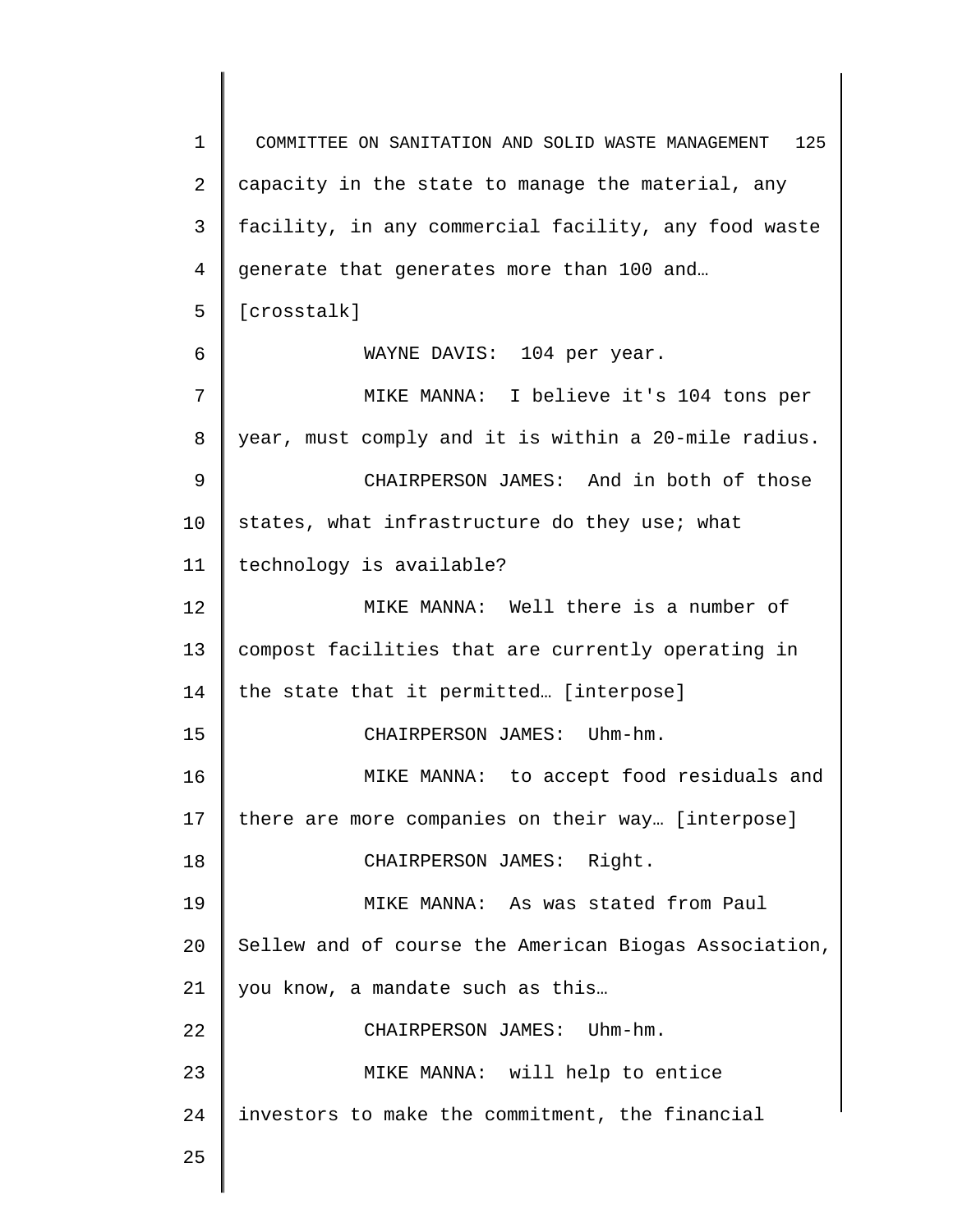1 2 3 4 5 6 7 8 9 10 11 12 13 14 15 16 17 18 19 20 21 22 23 24 25 COMMITTEE ON SANITATION AND SOLID WASTE MANAGEMENT 126 commitment to build facilities to manage this material. CHAIRPERSON JAMES: And besides the lack of infrastructure, do you see any other impediments in New York City other than culture, I mean? [crosstalk] MIKE MANNA: Well… well, again, you know, as mentioned by other panes and certainly in this panel… CHAIRPERSON JAMES: Uhm. MIKE MANNA: it takes education. CHAIRPERSON JAMES: Got it. MIKE MANNA: Education, in my opinion, is one of the most important things that we need to look at. In my role, in my daily role I monitor for compliance… I mean I will tell you that currently there's well over 200 supermarkets at this current time… CHAIRPERSON JAMES: Uhm-hm. MIKE MANNA: recycling their food waste throughout New Jersey, Pennsylvania and some in New York and they're finding it to be financially sound to do that. And it is true that we need to build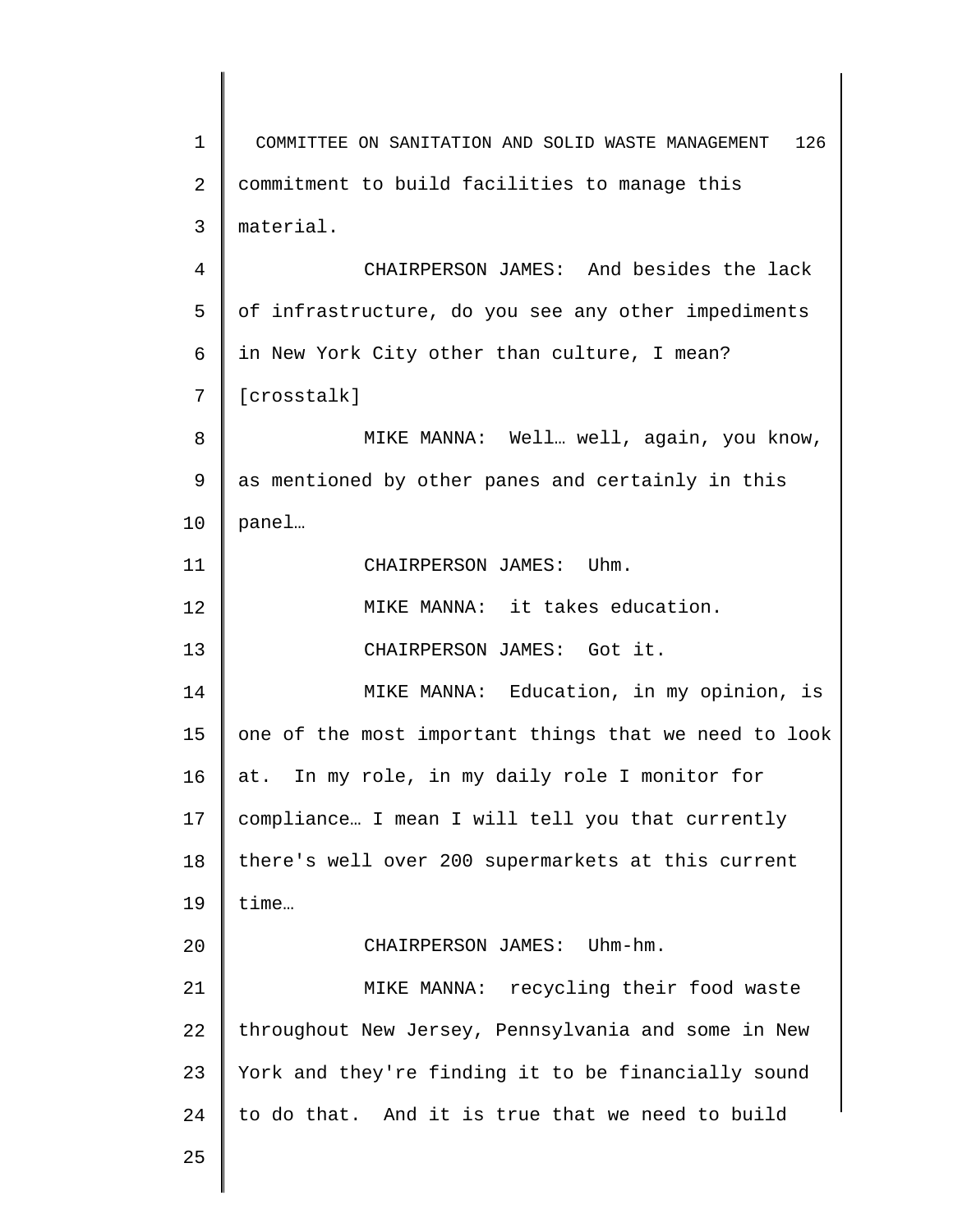1 2 3 4 5 6 7 8 9 10 11 12 13 14 15 16 17 18 19 20 21 22 23 24 25 COMMITTEE ON SANITATION AND SOLID WASTE MANAGEMENT 127 infrastructure, there's no doubt, but as I said, you know if we have a mandate such as this… CHAIRPERSON JAMES: Right. MIKE MANNA: investors will look at this and you know, and financial institutions will look at this and say well, there's a mandate, the material will be coming; we have an opportunity for a strong ROI, let's build it. CHAIRPERSON JAMES: And is there a particular method that is more promising than the other; is this product… [interpose] MIKE MANNA: I personally think it takes all technologies… CHAIRPERSON JAMES: Got it. MIKE MANNA: I mean it… it… you know, it's… what was that old Clinton thing, it takes a family… [interpose] CHAIRPERSON JAMES: Uhm-hm. MIKE MANNA: well, in this particular case it does, it takes a family of technology; there's no one technology, in my opinion, that will manage all of this material, but there are certainly a number of technologies out there that are very viable and proven to be able to manage this material.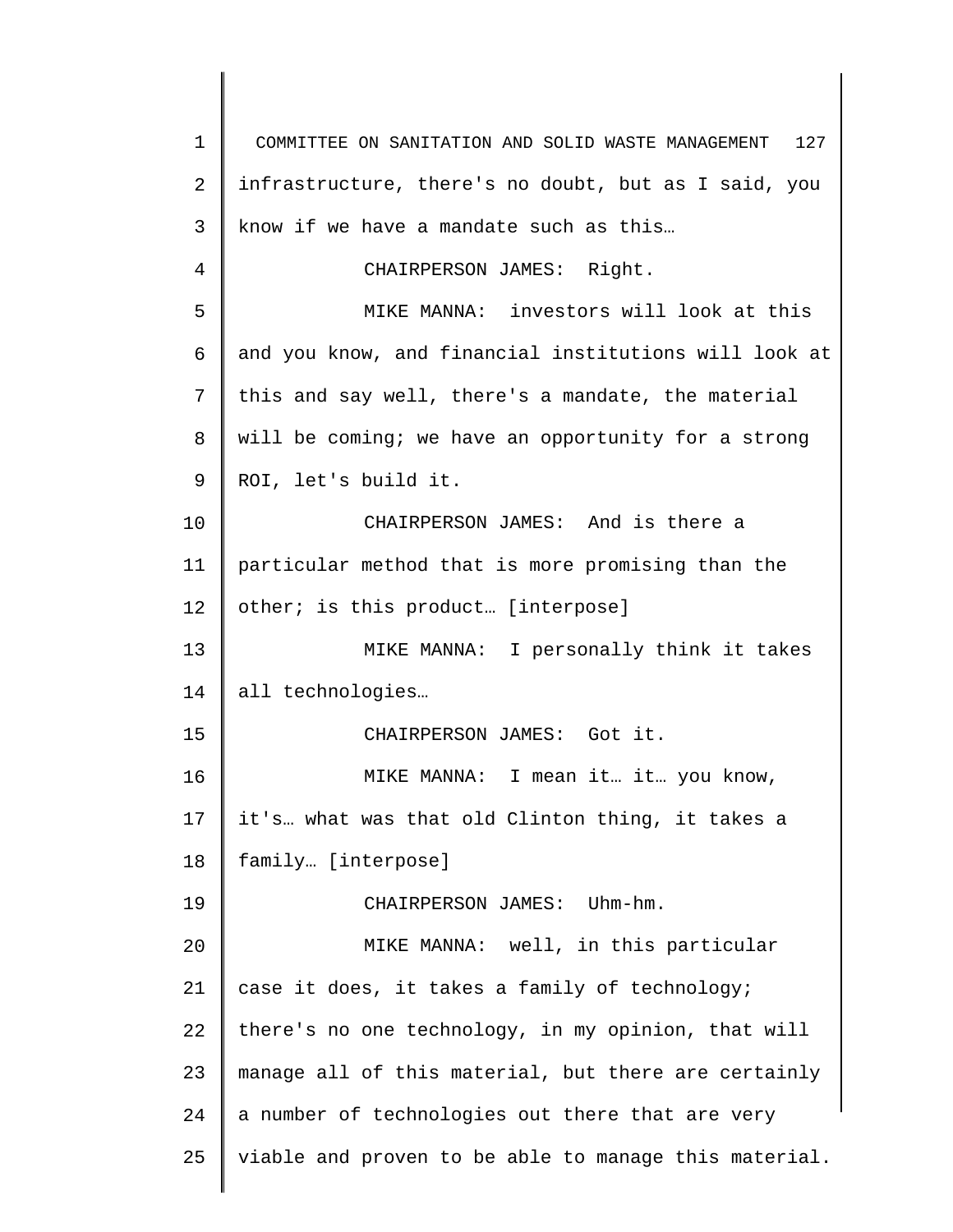1 2 3 4 5 6 7 8 9 10 11 12 13 14 15 16 17 18 19 20 21 22 23 24 25 COMMITTEE ON SANITATION AND SOLID WASTE MANAGEMENT 128 CHAIRPERSON JAMES: And you believe that this bill is enough of incentive to warrant investment… [crosstalk] MIKE MANNA: Yes, I do. CHAIRPERSON JAMES: and technology? Okay. MIKE MANNA: Yes, I do. CHAIRPERSON JAMES: Does everyone agree with that? PAUL SELLEW: Fully agree. CHAIRPERSON JAMES: Okay. Okay. Thank you all. [interpose] WAYNE DAVIS: Absolutely. CHAIRPERSON JAMES: Thank you. PAUL SELLEW: Thank you. WAYNE DAVIS: Thank you. [background comments] CHAIRPERSON JAMES: Matt… [background comment] Matt de la Houssaye and Eric Goldstein and the council of this committee, Jared Hover [phonetic], asked me to apologize to both of you, because he had made a commitment that you would testify earlier and he went to the men's room. [background comment, laughter]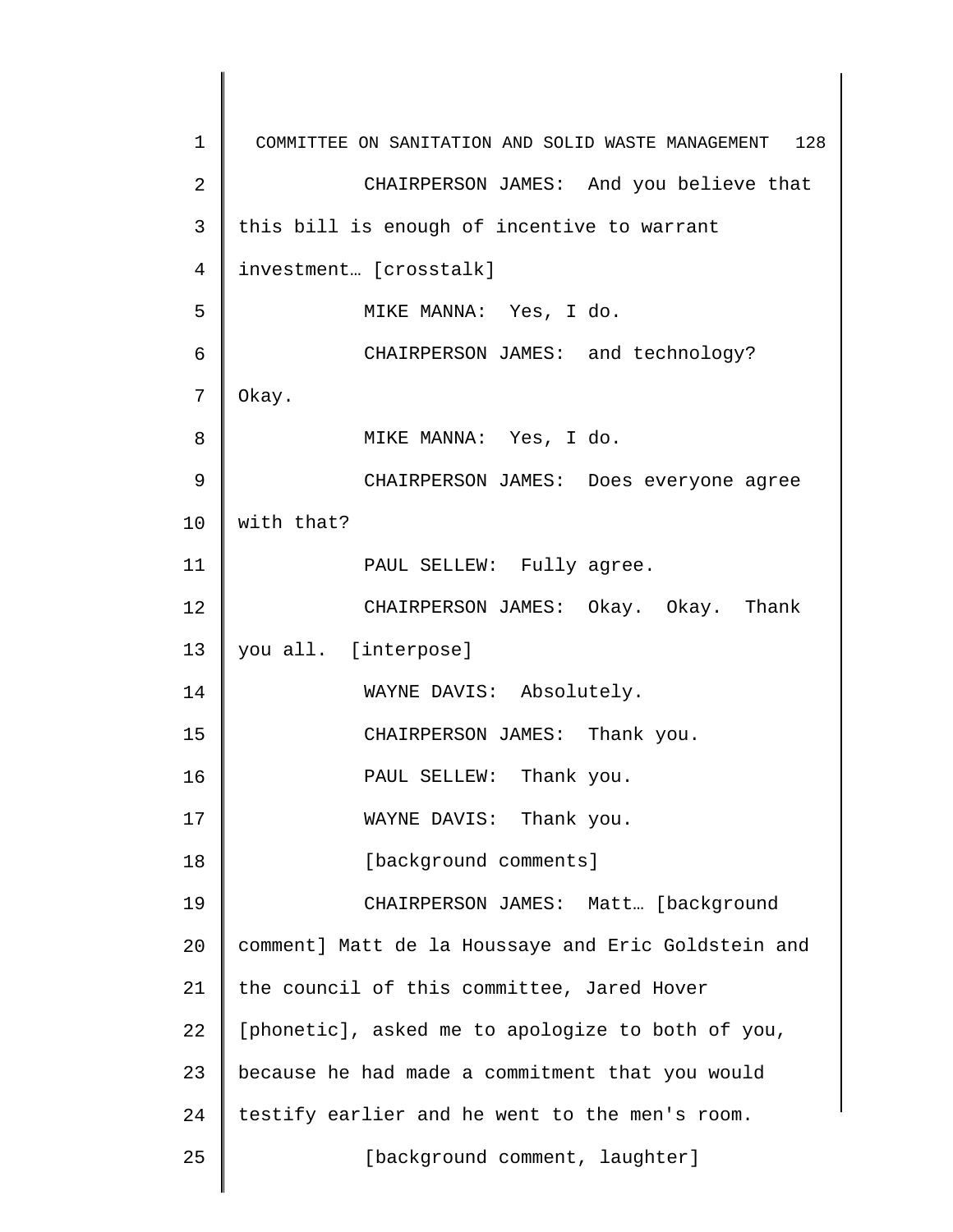1 2 3 4 5 6 7 8 9 10 11 12 13 14 15 16 17 18 19 20 21 22 23 24 COMMITTEE ON SANITATION AND SOLID WASTE MANAGEMENT 129 [pause] CHAIRPERSON JAMES: We also have testimony for the record from the New York League of Conservation Voters which we will add to the record and either of you may begin. MATT DE LA HOUSSAYE: Sure. Good morning… good afternoon, my name's Matt de la Houssaye and I'm Director of Global Green's Coalition for Resource Recovery; we're a national environmental non-profit and we're also the U.S. affiliate of Green Cross, which is located in 30 countries around the world. We've been working in solid waste in Manhattan since 2008 when we worked with Starbucks on their first cup recycling program that's expanded to stores across the country and we've worked with food packaging and food waste pilot programs with companies such as Pret A Manger and Jamba Juice here in New York and as well as serving as a technical advisor on the Mayor's Food Waste Challenge BigApps competition and other food waste activities with local government. One year ago we hosted our fourth food waste conference here in New York since 2010, one

week after Sandy. If you recall, that was the day

25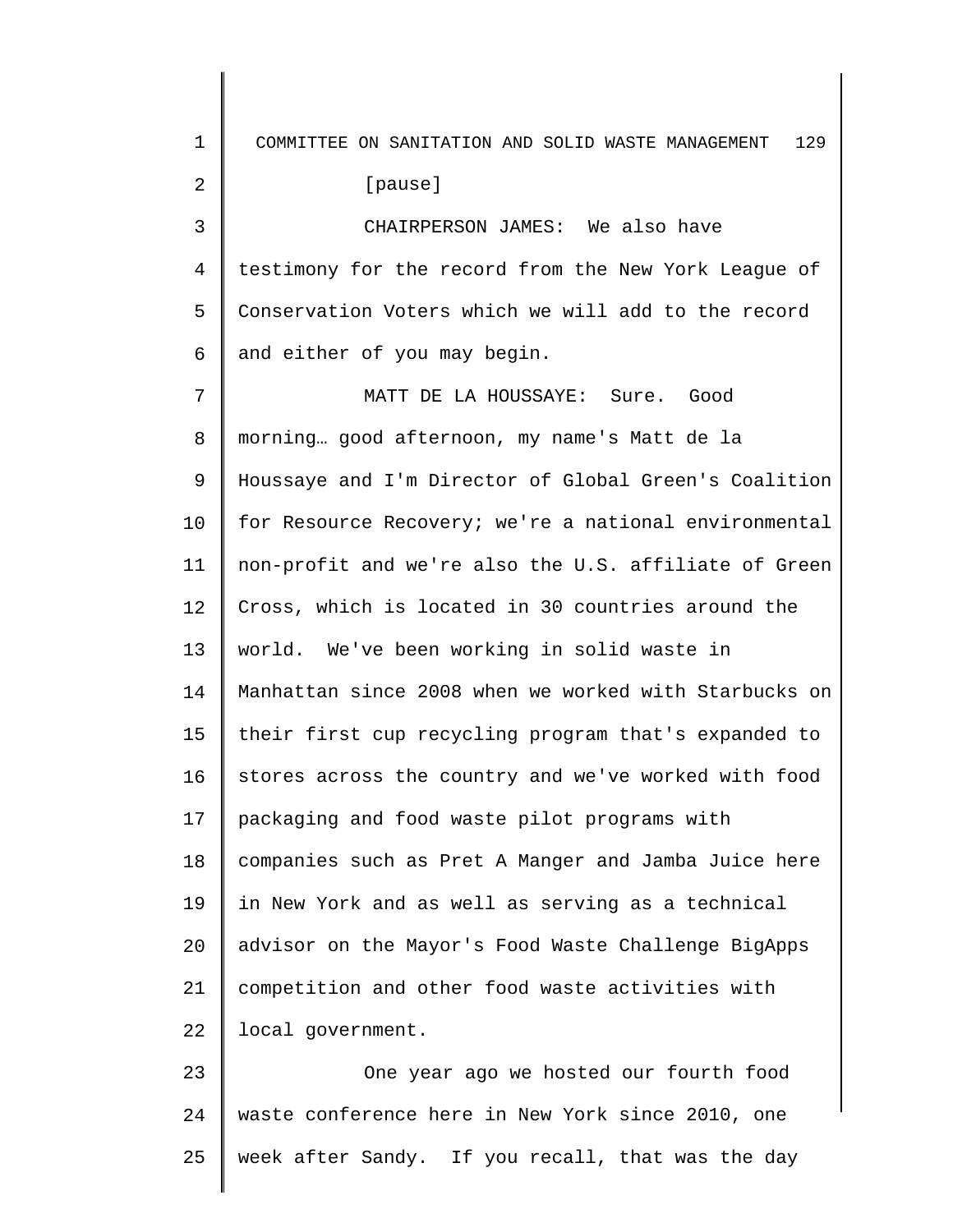| $\mathbf 1$ | 130<br>COMMITTEE ON SANITATION AND SOLID WASTE MANAGEMENT |
|-------------|-----------------------------------------------------------|
| 2           | the second storm hit and despite very challenging         |
| 3           | conditions, we had representatives from New Jersey        |
| 4           | DEP, the DEPs from Connecticut, Massachusetts, New        |
| 5           | York Office of Long-Term Planning Sustainability and      |
| 6           | DSNY and we had a panel on this exact subject, on         |
| 7           | food waste diversion programs, more broadly, and          |
| 8           | landfill excuse me mandatory composting, anaerobic        |
| 9           | digestion or other means as a part of that. So I'll       |
| $10 \,$     | get to that in a second, but that's a background on       |
| 11          | our organization.                                         |
| 12          | But first and additionally, as part of                    |
| 13          | those conferences I should note, we had                   |
| 14          | representatives from the six regional processing          |
| 15          | facilities for food waste within 130-mile radius that     |
| 16          | are available now and I can sent you a map of those       |
| 17          | facilities if you like.                                   |
| 18          | So why are we doing this? Climate                         |
| 19          | change, which relates to the natural disaster that I      |
| 20          | just mentioned. The majority of New York City's           |
| 21          | emissions do come from buildings; food waste is a         |
| 22          | huge leverage point though. Why? If I were a New          |
| 23          | York City restaurant and I asked one of my employees      |
| 24          | to make a one-way commute from here along the entire      |
| 25          | eastern seaboard to Miami, let's say I avoided that       |

 $\begin{array}{c} \hline \end{array}$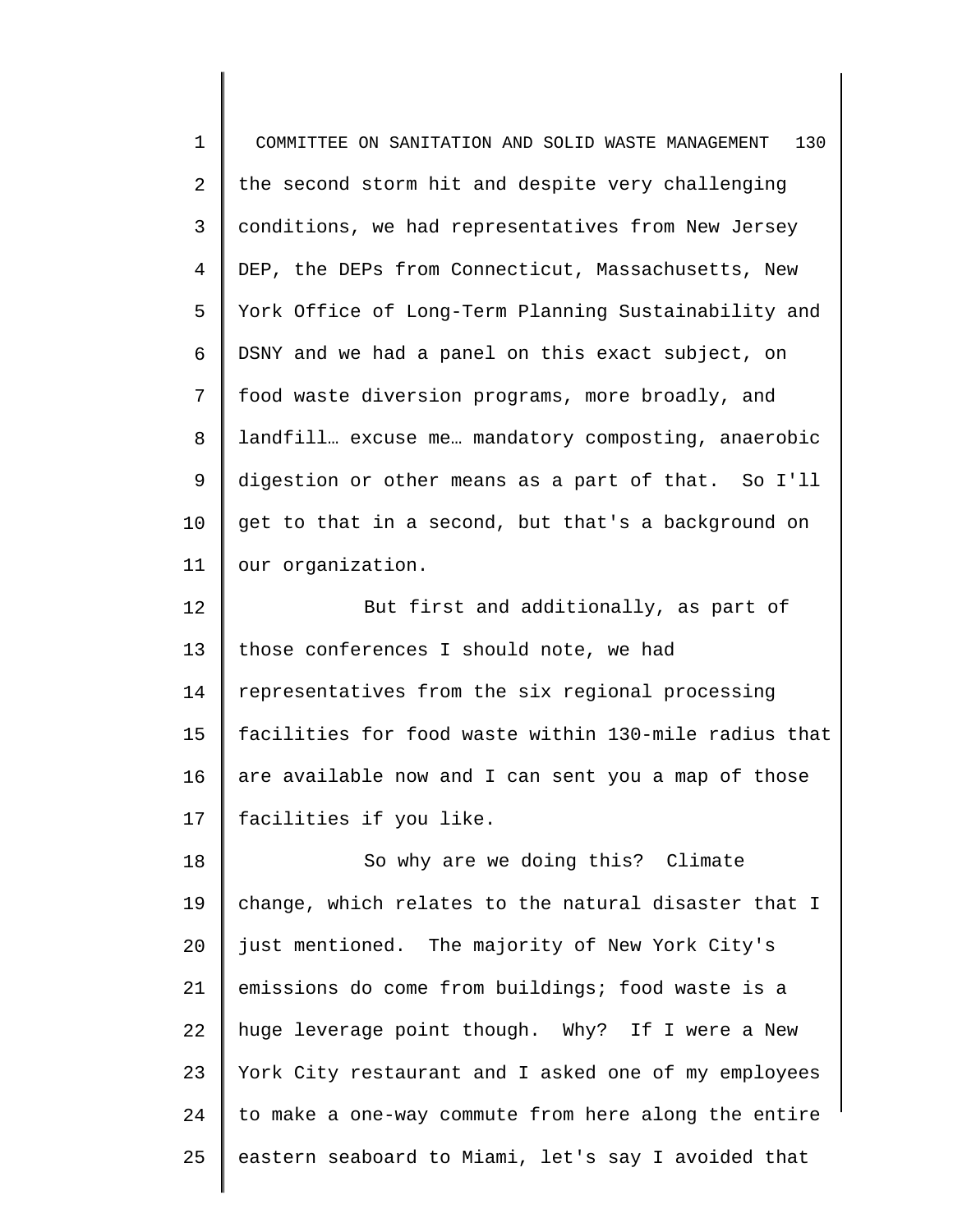| $\mathbf 1$    | 131<br>COMMITTEE ON SANITATION AND SOLID WASTE MANAGEMENT |
|----------------|-----------------------------------------------------------|
| $\overline{2}$ | trip or let's say instead I chose, well I'll just sit     |
| 3              | here in New York and I'll compost one ton of food         |
| $\overline{4}$ | waste. How do those two things compare                    |
| 5              | environmentally? They're about equal. So for a            |
| 6              | restaurant or grocer to compost one ton of food waste     |
| 7              | is a lot easier than a lot of other environmental         |
| 8              | activities. Granted there's challenges involved, as       |
| 9              | the industry had discussed today, but it's really a       |
| 10             | big opportunity for a city like New York that has a       |
| 11             | large volume of these entities and it's a long drive      |
| 12             | for the environment, excuse the pun. [laughter]           |
| 13             | So what about resiliency? Compost can be                  |
| 14             | used by farms, roadways and landscapes, as excellent      |
| 15             | research by the U.S. Composting Council who just          |
| 16             | testified has shown. In New York we've been in            |
| 17             | discussion at the state and city level with the           |
| 18             | Department of Transportation. According to staff at       |
| 19             | the Arterial Roadway Repair and Maintenance, DOT in       |
| 20             | the City, much of the 1,700 acres of in-city DOT land     |
| 21             | could benefit from absorbing large amounts of compost     |
| 22             | as a means of improving long-term health of the           |
| 23             | landscapes. People may think of New York City as          |
| 24             | concrete, but there's 1,700 acres here in that use        |
| 25             | alone.                                                    |
|                |                                                           |

 $\begin{array}{c} \hline \end{array}$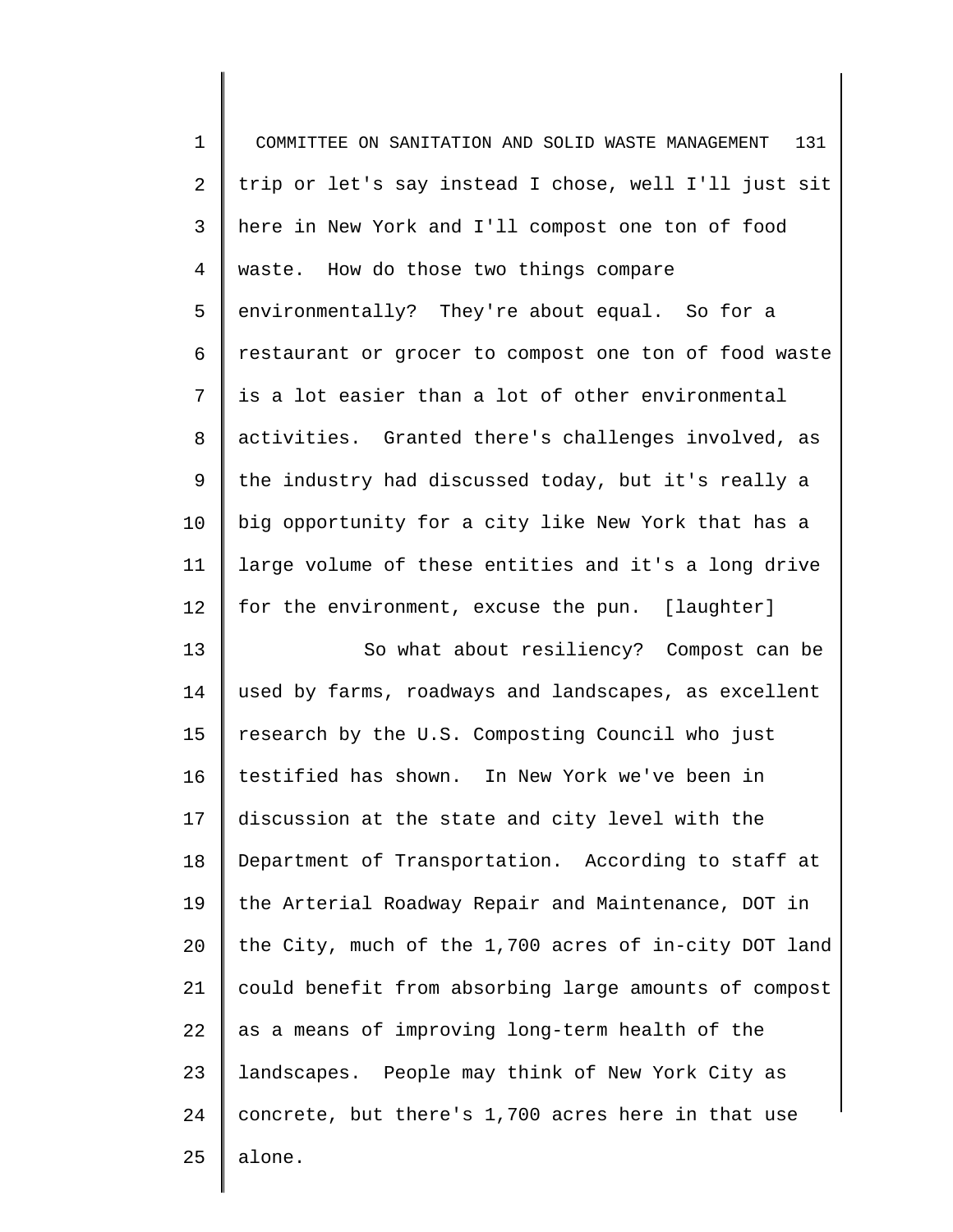| $\mathbf 1$ | 132<br>COMMITTEE ON SANITATION AND SOLID WASTE MANAGEMENT |
|-------------|-----------------------------------------------------------|
| 2           | To give you an illustration of the                        |
| 3           | magnitude now, the exact soil characteristics would       |
| 4           | have to be evaluated more in-depth, but I'm using         |
| 5           | rough numbers, which you'll see in the footnote of my     |
| 6           | testimony, this could absorb as much as 200,000 tons      |
| 7           | per year, just on that use alone within the city. So      |
| 8           | this would help us in times of natural disasters when     |
| 9           | we have huge stockpiles of yard waste and it would        |
| 10          | also help us to grow our local economy and use this       |
| 11          | material locally for the benefit of our soils and         |
| 12          | increased water-holding capacity and resiliency           |
| 13          | benefits that come with compost.                          |
| 14          | So what about economics? It should be                     |
| 15          | noted that I agree that this isn't a free ride and        |
| 16          | that the challenges are there, but we did a report on     |
| 17          | the economics of composting versus landfill in which      |
| 18          | we surveyed the industry and used the Peninsula           |
| 19          | composting facility as a reference point. Our market      |
| 20          | research has shown three important factors for            |
| 21          | reducing costs: (1) -- and this law would address all     |
| 22          | three $-$ - increasing route density; (2) collection      |
| 23          | from large amounts of organics on each stop, which        |
| 24          | essentially is this law; and (3) having closer            |
| 25          | facilities in proximity.                                  |
|             |                                                           |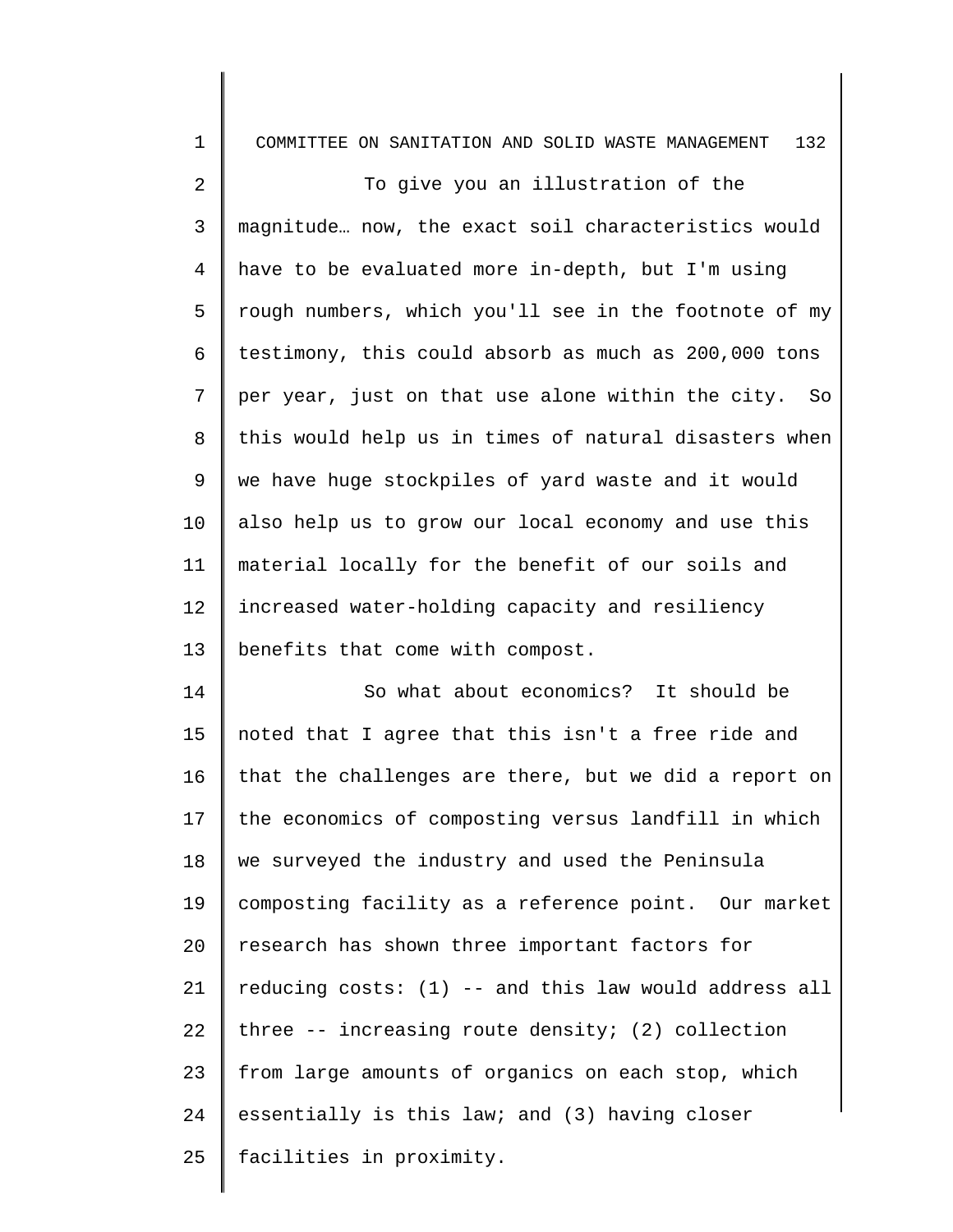1 2 3 4 5 COMMITTEE ON SANITATION AND SOLID WASTE MANAGEMENT 133 So this law is wise and it covers the greatest efficacy for an effect by addressing the largest generators and those with scalable operations in the City.

6 7 8 9 10 11 12 13 14 Additionally, the square footage requirement I think addresses one of the items that came up in the panel that we hosted last year, because folks from New York City in the audience did ask Connecticut and Massachusetts -- wait a second, how do you when you generate 52 tons a year or 104 tons a year? -- and one year later we've got a square footage requirement and New Yorkers know their square footage, 'cause they're paying for it.

15 16 17 18 19 20 21 22 23 24 25 So also with economics the big picture is very important and by that I mean the big picture, not for the composters and not for the landfill haulers or other companies; I mean the big picture for the restaurants and grocers. So what's their big cost? It's not composting, it's not landfilling, it's buying food. So lets put that in solid waste talk. If I'm gonna buy \$1 per pound, which if you go to restaurants in New York City that's pretty conservative, some things cost \$5 a pound or more of food on average, just use a ballpark number, that's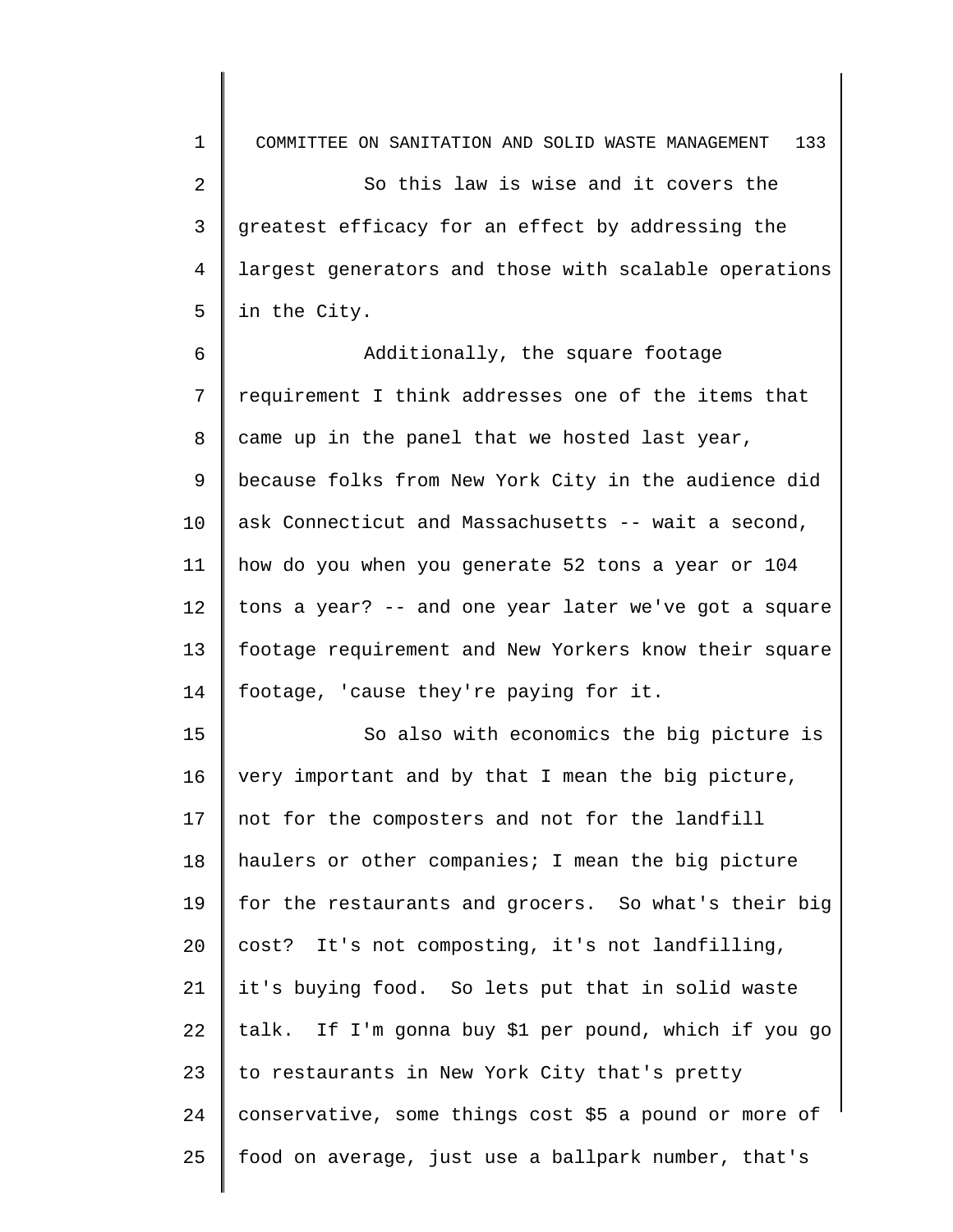1 2 3 4 5 6 7 8 9 10 11 12 13 14 15 16 17 18 19 20 21 22 23 24 25 COMMITTEE ON SANITATION AND SOLID WASTE MANAGEMENT 134 \$2,000 a ton in solid waste language. So what's my hauling cost? \$208 a ton is the maximum. So if I'm able to avoid that on the back end, I just saved \$2,000 a ton, so how does that relate to this law? We've talked with national grocery chains about this issue and what they've said, in a select survey, is that often when you start composting programs and particularly food donation programs as well, you start measuring. Our current mayor says a lot of things about measuring and metrics, yeah. So once you start measuring, then you can say, well why are we throwing away all those oranges? And I've done food waste audits here in the city and there's lots of things that look great; I'm doing the audit and I'm hungry and I said this is great food, but it's going out to landfill. So once programs are being measured, that cost can be greater accounted and this saves restaurants enormous amounts of money. We did some rough calculations and the savings that are possible are greater than the cost of building a brand new, even at New York City construction rates, anaerobic digestion facility in the city. And by having more businesses compost, they won't all do this, but many will also see the opportunity in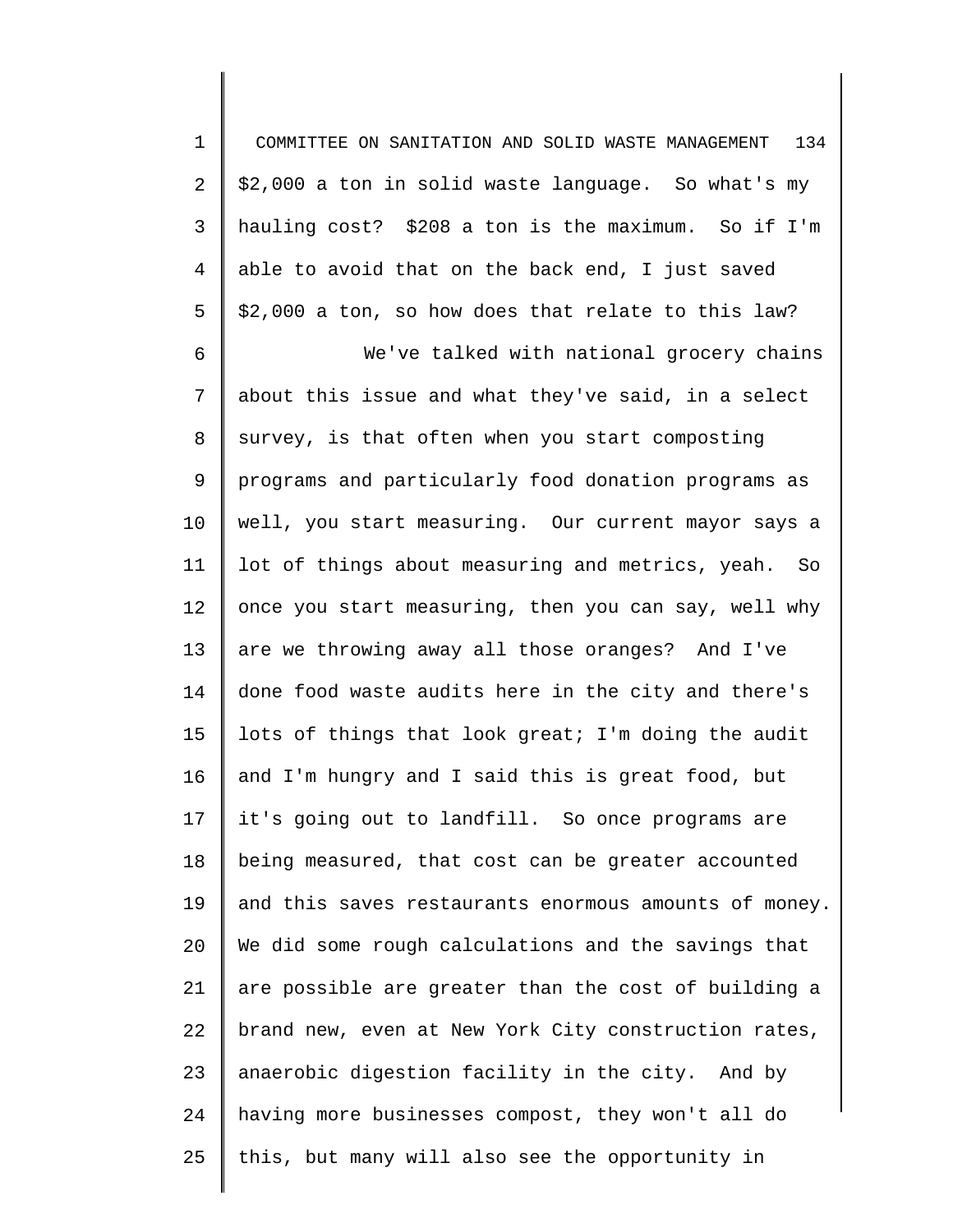1 2 3 4 5 COMMITTEE ON SANITATION AND SOLID WASTE MANAGEMENT 135 reducing food waste. And we supported, through the city's BigApps competition, mobile device creation that can make this sort of tracking easier using today's technology.

6 7 8 9 10 11 12 13 14 15 16 17 18 19 20 21 22 23 24 So I won't belabor on some of my last points because they've been covered, but the basic message is: New York City is not alone. Most of Europe, or much of Europe has banned or mandated food waste composting or anaerobic digestion or other diversion from landfills. And closer to home we have this regional conference, so by enacting this law New York City would be joining the club. And I spoke with Dianne Duva, Connecticut Department of Energy Environmental Protection who helped implement and put in place the program there and she gave her permission for me to speak on her behalf with the following quote: "This law helps the Connecticut food industry, a large and vital part of Connecticut's economy, to save money and disposal cost that will help generate new economic development in organics recycling, it will help keep a resource out of our waste stream and into the stream of commerce where it belongs."

25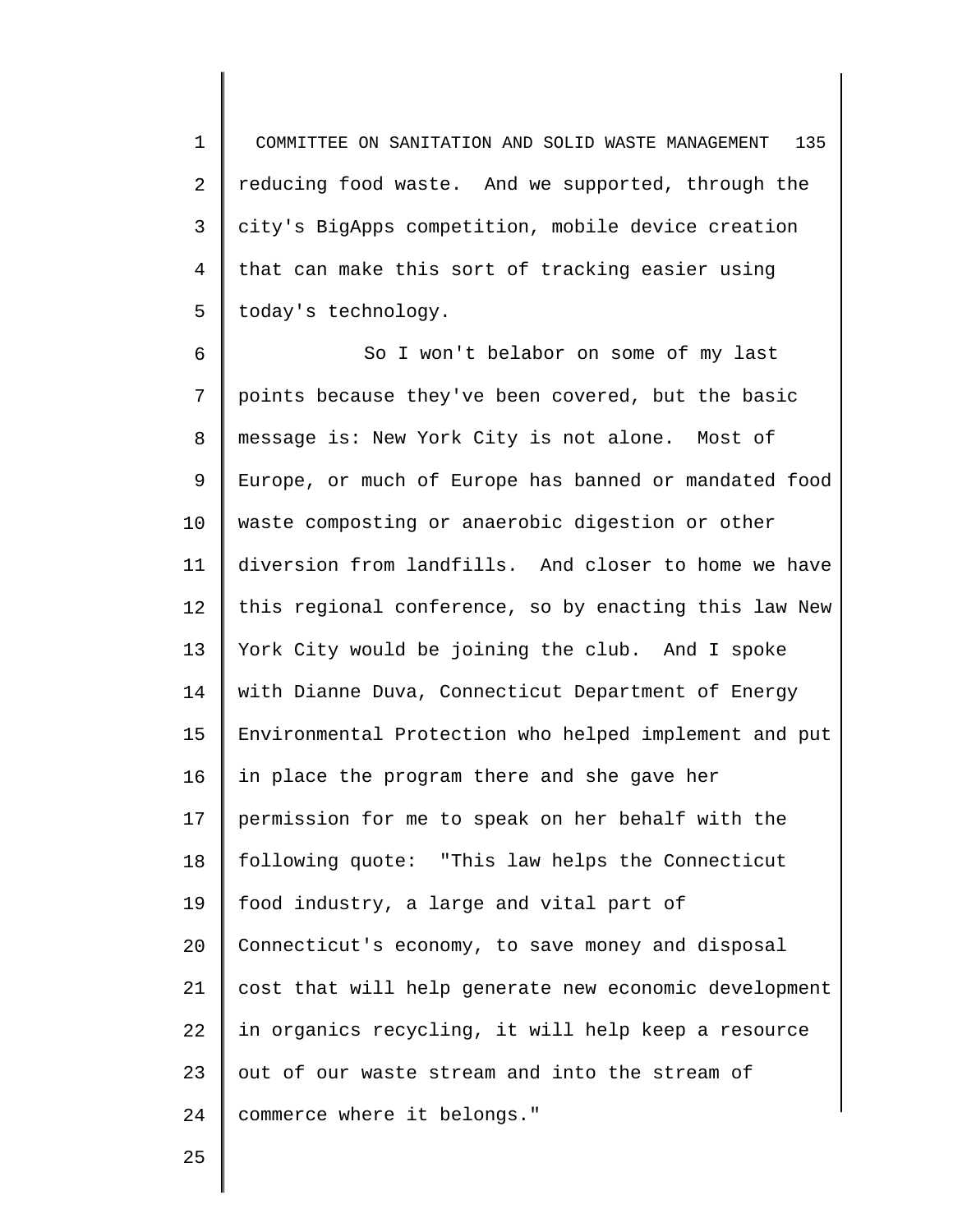| $\mathbf 1$     | 136<br>COMMITTEE ON SANITATION AND SOLID WASTE MANAGEMENT |
|-----------------|-----------------------------------------------------------|
| $\overline{2}$  | So I don't have much more to say 'cause                   |
| 3               | that statement pretty much says it all. We support        |
| $\overline{4}$  | New York City joining the club and on behalf of           |
| 5               | Global Green we'd like to commend you on your             |
| 6               | leadership and wisdom for holding this hearing.           |
| 7               | ERIC GOLDSTEIN: Good afternoon and                        |
| 8               | congratulations Madame Chair on your election as          |
| 9               | public advocate, many of us are so delighted you'll       |
| 10              | be continuing to fight for the people of New York.        |
| 11              | Rather than read my prepared testimony I                  |
| 12              | thought I'd reflect a little on what we've heard this     |
| 13              | morning.                                                  |
| 14              | NRDC and I believe virtually the city's                   |
| 15              | entire environmental community strongly supports this     |
| 16              | legislation which would jumpstart economic                |
| 17 <sub>2</sub> | investments in organic waste handling capacity in the     |
| 18              | New York region. We believe it makes sense for both       |
| 19              | economic and environmental reasons. This is the best      |
| 20              | kind of waste legislation because it stimulates           |
| 21              | economic activity in the metropolitan area without        |
| 22              | overly regulating the affected industry. Organic          |
| 23              | waste, as you know, accounts for more than 25 percent     |
| 24              | of the residential waste stream and of course a much      |
| 25              | greater percentage of the waste stream of the             |
|                 |                                                           |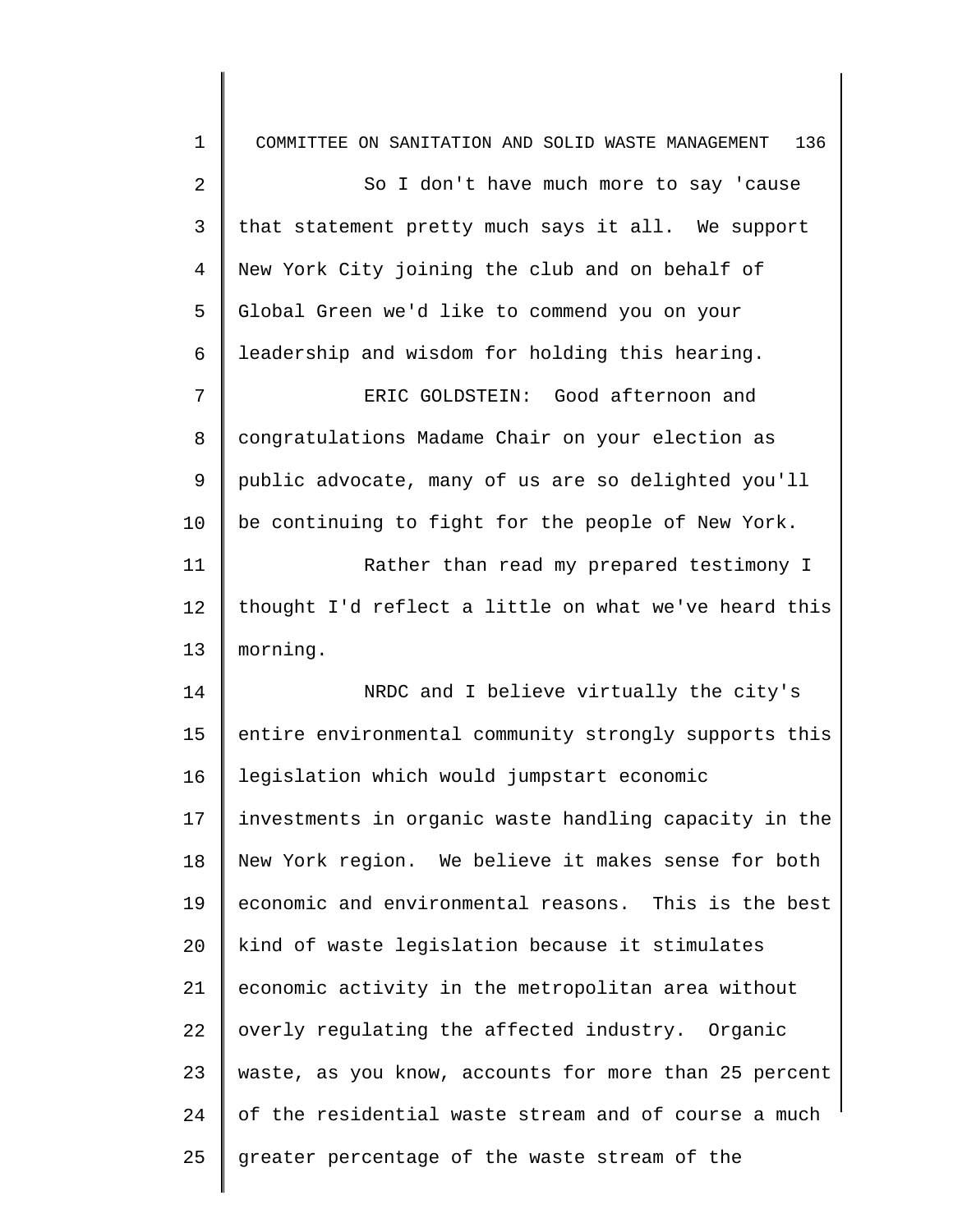1 2 3 4 5 6 COMMITTEE ON SANITATION AND SOLID WASTE MANAGEMENT 137 affected food serve establishments that'll be subject to this legislation. We'll never have a successful waste policy in New York City if we don't find ways to expand and encourage composting and anaerobic digestion to handle our organic wastes.

7 8 9 10 11 12 We also believe that community composting has an important and separate role to play and that separate legislation is needed to formally recognize and expand that aspect of the composting solution; hopefully we can work with you in 2014 to do just that.

13 14 15 16 17 18 19 20 21 22 23 As for 1162, we believe that the differences discussed by the industry panel this morning are differences that can be addressed and gaps bridged. We heard one industry representative who said we favor organic diversion; it's only about timing and your questioning, Chairman James, helped clarify the remaining issues. NRDC would support adjustments to the details of this legislation if they can be developed and agreed to so that an amended form of this bill can move forward before year's end.

24 25 Let me quickly just address three of the main objections that we heard. The first was timing.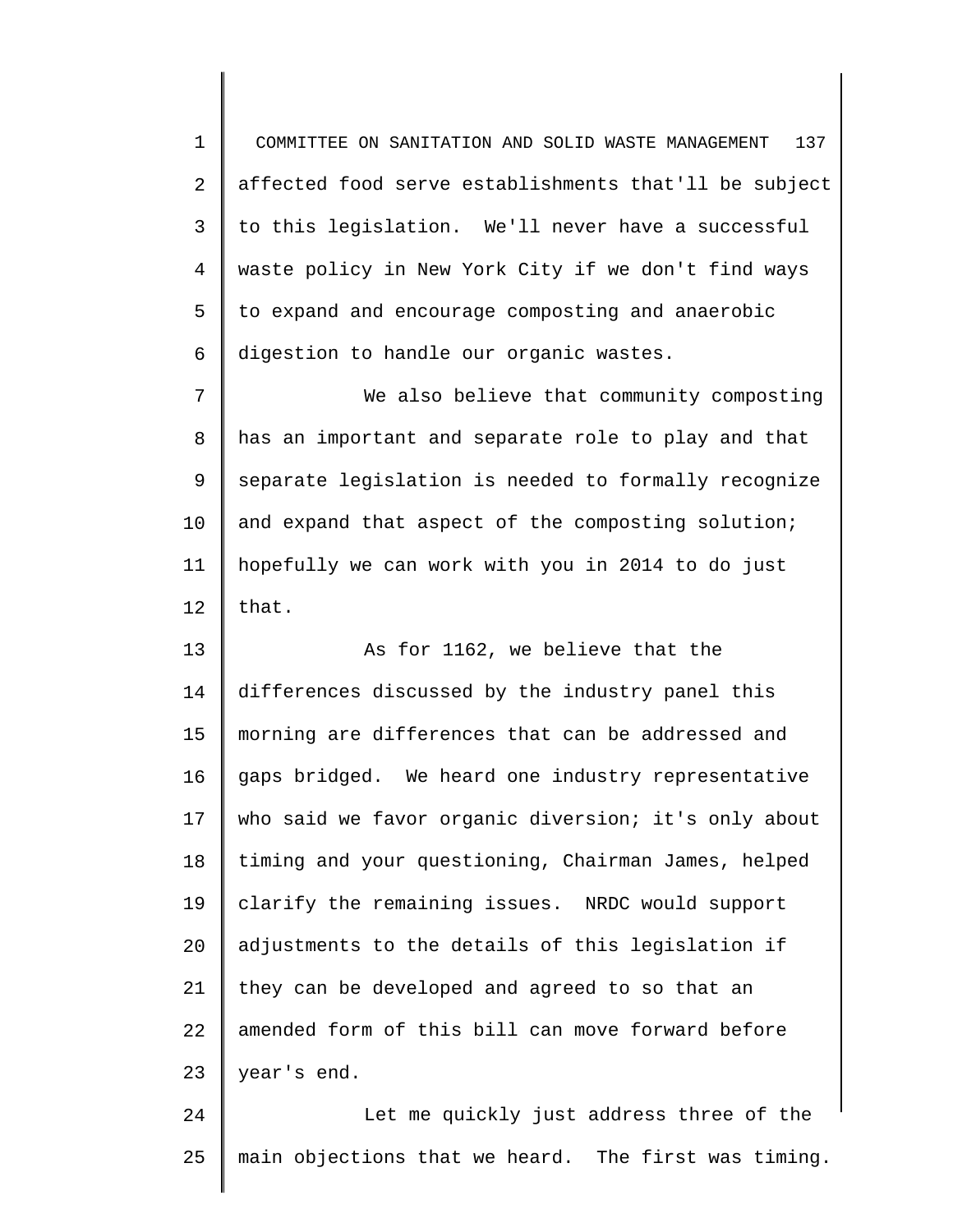| $\mathbf 1$    | 138<br>COMMITTEE ON SANITATION AND SOLID WASTE MANAGEMENT |
|----------------|-----------------------------------------------------------|
| 2              | NRDC would support a delay of six months in the start     |
| 3              | date, from July 2015 to January 2016; that would          |
| $\overline{4}$ | provide a total of five years to get this program         |
| 5              | underway. Alternatively, you could set a later            |
| 6              | starting date and then shorten the period of the          |
| 7              | possible extensions; you'd have two 12-month              |
| 8              | extensions; that has the advantage of providing           |
| 9              | certainty and predictability, as one of our previous      |
| 10             | panel members testified; that seems to make a lot of      |
| 11             | sense to us.                                              |
| 12             | Second, the radius reduction; we would                    |
| 13             | support a modest reduction in the radius of               |
| 14             | facilities necessary to trigger full implementation       |
| 15             | and the details, we don't believe in working that         |
| 16             | out, it should be a stumbling block to advancing this     |
| 17             | legislation. We do know however that we've spoken to      |
| 18             | a variety of interests within the Catskill region who     |
| 19             | either have or are interested in developing               |
| 20             | additional capacity for composting or anaerobic           |
| 21             | digestion facilities who are interested in                |
| 22             | participating in this program and who look forward to     |
| 23             | the passage of this statute so that they can sit down     |
| 24             | with the city, participate in the RFP process and get     |
| 25             | their proposals before the city. So we already know       |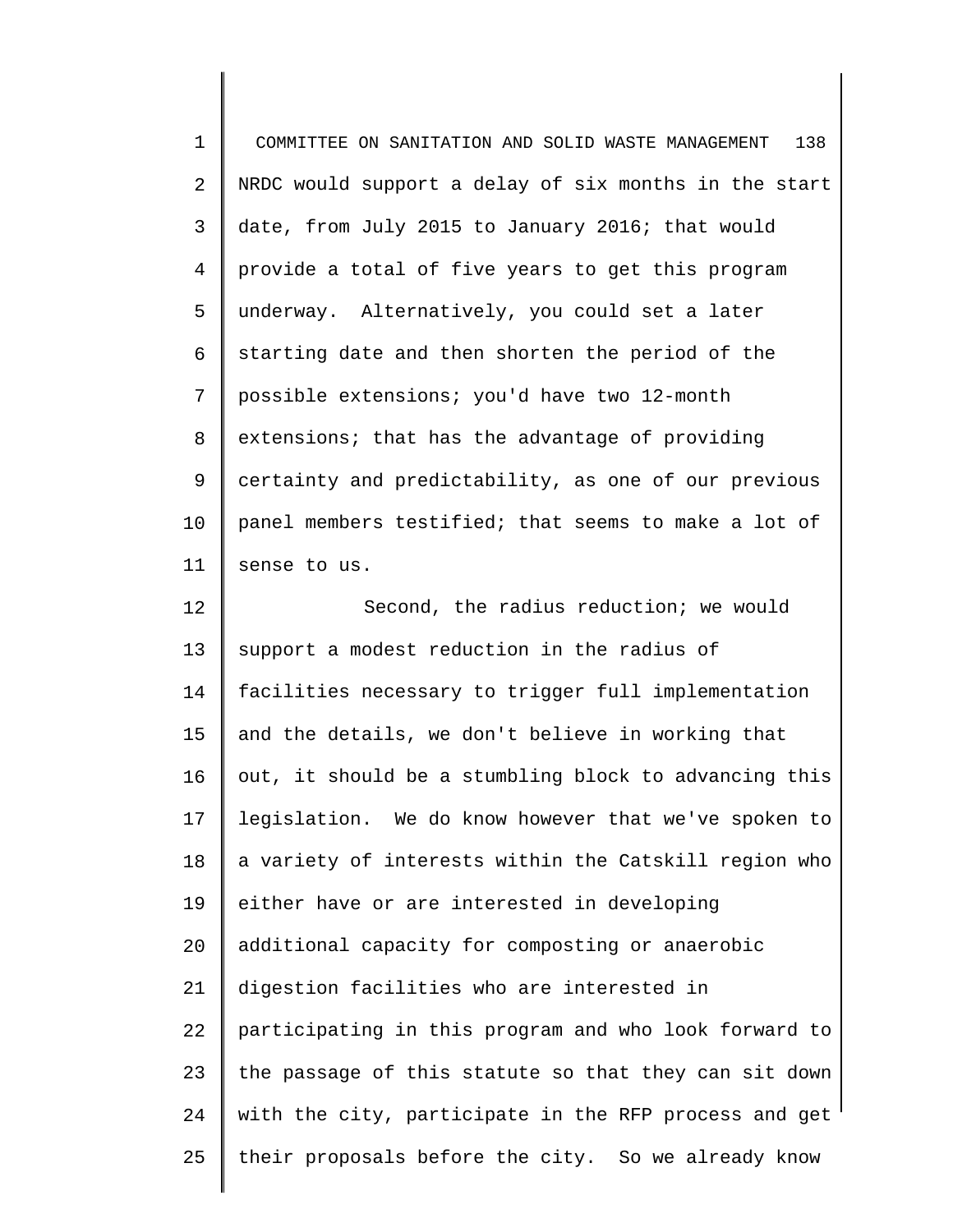1 2 3 4 5 COMMITTEE ON SANITATION AND SOLID WASTE MANAGEMENT 139 that there's interest in the region and some of that is a far away or as close as a 100 miles, which of course is a lot better than sending it all the way down to Delaware.

6 7 8 9 10 11 12 13 14 Finally, in terms of clarifying the definition of covered establishments, we agree that makes sense to do if there's any uncertainty in that area; we wanna assure that the final bill language accurately covers large food service establishments; that is the intent of the proposal, and doesn't inadvertently catch smaller facilities. We're not sure that it does now, but if it does, that oughta be a bridge that can be crossed.

15 16 17 18 19  $20^{\circ}$ Although other solid waste legislation pending before this committee may be more controversial, no bill, we believe, is more important than this one for ensuring that a sustainable waste future is achieved for New York City and all of its residents.

21 22 23 24 25 And if I can add a final personal note, 50 years ago today, at almost exactly this time, President Kennedy was assassinated… [background comment] any of us who are in their mid-50s or older remember November 22nd like we remember September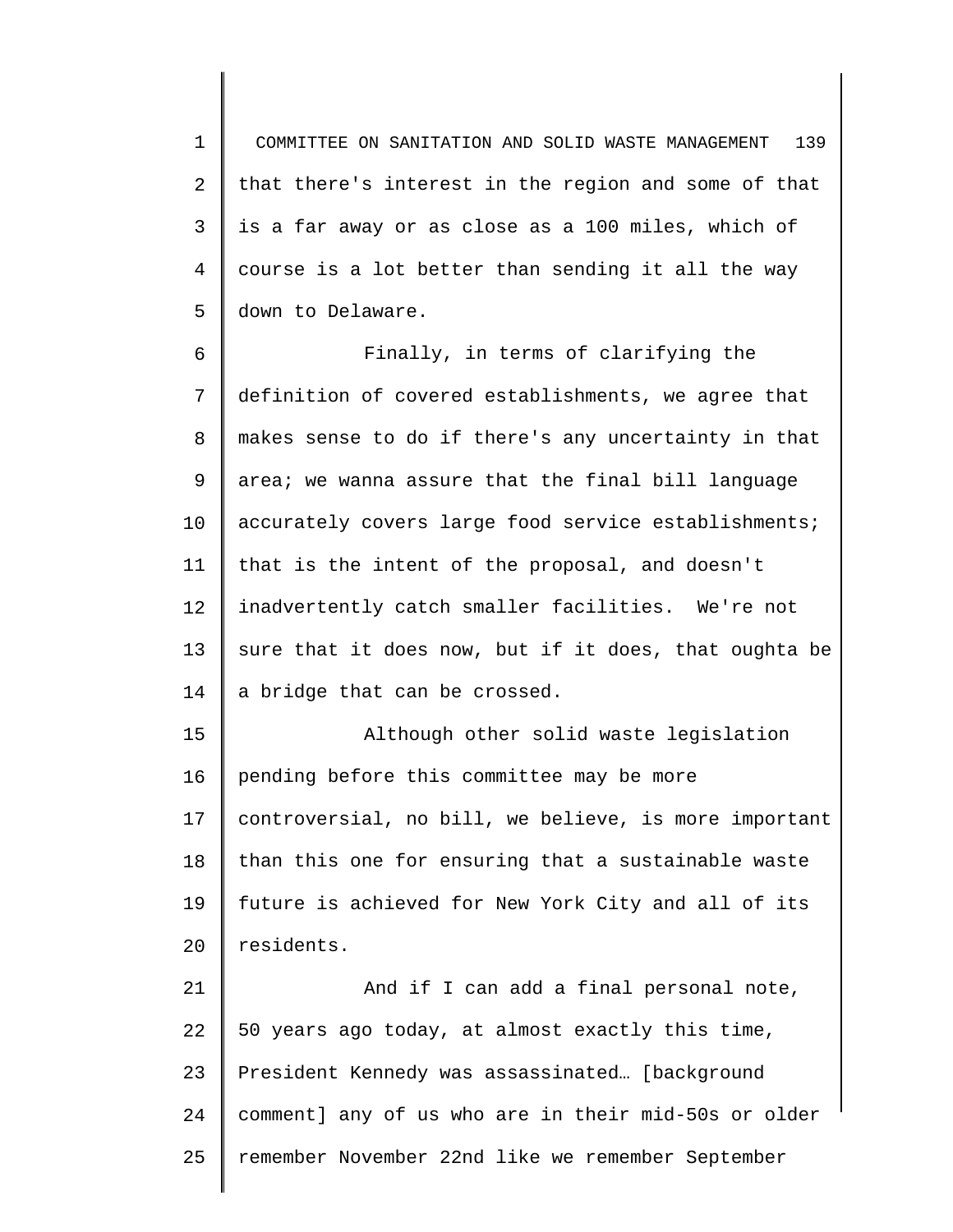1 2 3 4 5 6 7 8 COMMITTEE ON SANITATION AND SOLID WASTE MANAGEMENT 140 11th and regardless of our age, millions of Americans have been inspired by President Kennedy to get involved in public service and in government and for that reason alone I thought that it was worth mentioning that and memorializing that moment in this hearing. Thank you. CHAIRPERSON JAMES: I can't think of any

9 10 11 12 13 14 15 16 more appropriate comment to end this hearing on and I thank you for those thoughtful recommendations; obviously we will take them into consideration. And I thank everyone who testified here today; thank you for your comments; we look forward to further discussion and we look forward to passage of this bill in some form. I thank you all for coming; this ends… concludes this hearing.

[background comments]

25